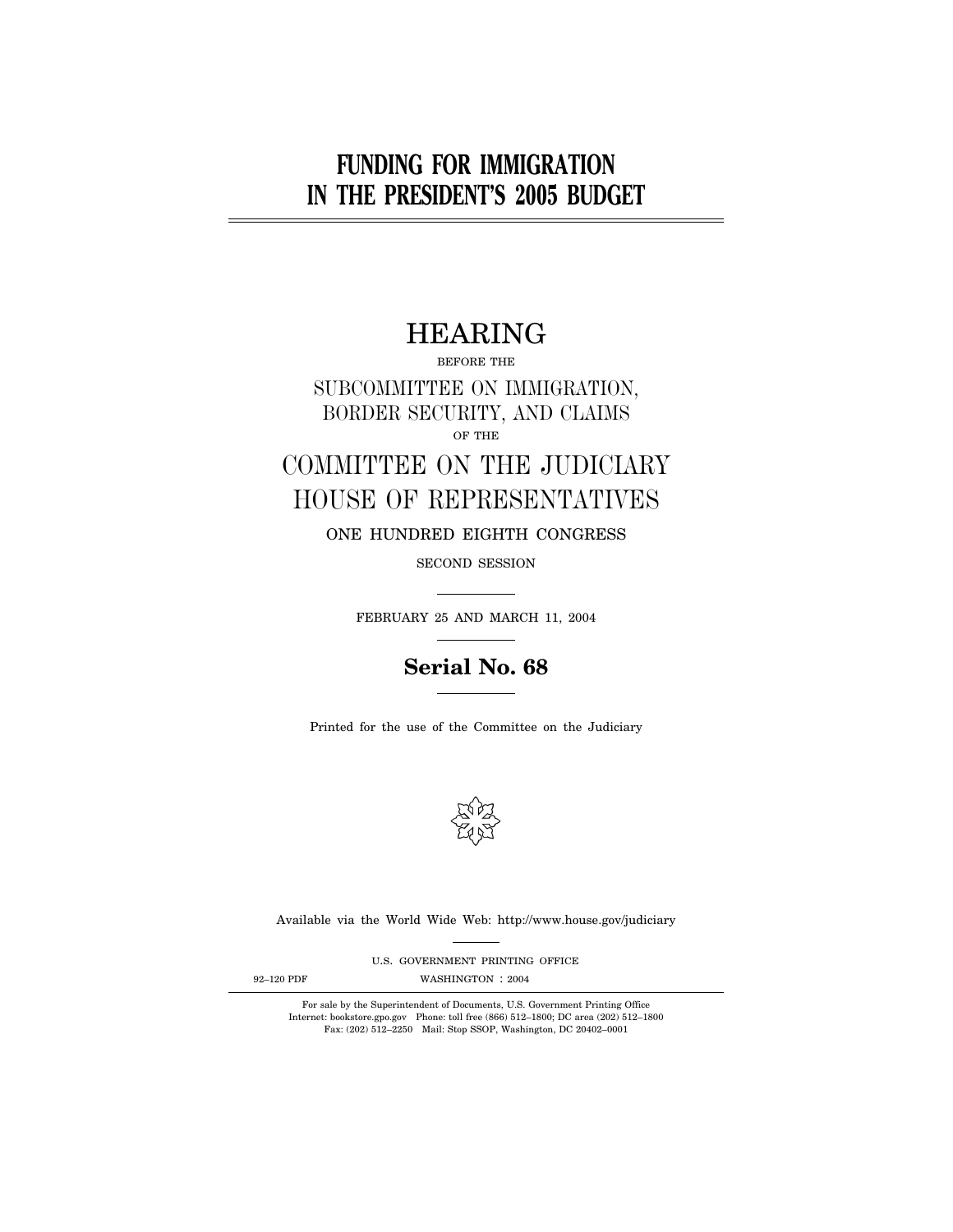## COMMITTEE ON THE JUDICIARY

HENRY J. HYDE, Illinois HOWARD COBLE, North Carolina LAMAR SMITH, Texas ELTON GALLEGLY, California BOB GOODLATTE, Virginia STEVE CHABOT, Ohio WILLIAM L. JENKINS, Tennessee CHRIS CANNON, Utah SPENCER BACHUS, Alabama JOHN N. HOSTETTLER, Indiana MARK GREEN, Wisconsin RIC KELLER, Florida MELISSA A. HART, Pennsylvania JEFF FLAKE, Arizona MIKE PENCE, Indiana J. RANDY FORBES, Virginia STEVE KING, Iowa JOHN R. CARTER, Texas TOM FEENEY, Florida MARSHA BLACKBURN, Tennessee

F. JAMES SENSENBRENNER, JR., Wisconsin, *Chairman*  JOHN CONYERS, JR., Michigan HOWARD L. BERMAN, California RICK BOUCHER, Virginia JERROLD NADLER, New York ROBERT C. SCOTT, Virginia MELVIN L. WATT, North Carolina ZOE LOFGREN, California SHEILA JACKSON LEE, Texas MAXINE WATERS, California MARTIN T. MEEHAN, Massachusetts WILLIAM D. DELAHUNT, Massachusetts ROBERT WEXLER, Florida TAMMY BALDWIN, Wisconsin ANTHONY D. WEINER, New York ADAM B. SCHIFF, California<br>LINDA T. SÁNCHEZ, California

PHILIP G. KIKO, *Chief of Staff-General Counsel*  PERRY H. APELBAUM, *Minority Chief Counsel* 

SUBCOMMITTEE ON IMMIGRATION, BORDER SECURITY, AND CLAIMS

JEFF FLAKE, Arizona MARSHA BLACKBURN, Tennessee LAMAR SMITH, Texas ELTON GALLEGLY, California CHRIS CANNON, Utah STEVE KING, Iowa MELISSA A. HART, Pennsylvania

JOHN N. HOSTETTLER, Indiana, *Chairman* SHEILA JACKSON LEE, Texas LINDA T. SÁNCHEZ, California ZOE LOFGREN, California HOWARD L. BERMAN, California JOHN CONYERS, JR., Michigan

GEORGE FISHMAN, *Chief Counsel*  ART ARTHUR, *Full Committee Counsel*  LUKE BELLOCCHI, *Counsel*  CINDY BLACKSTON, *Professional Staff*  NOLAN RAPPAPORT, *Minority Counsel*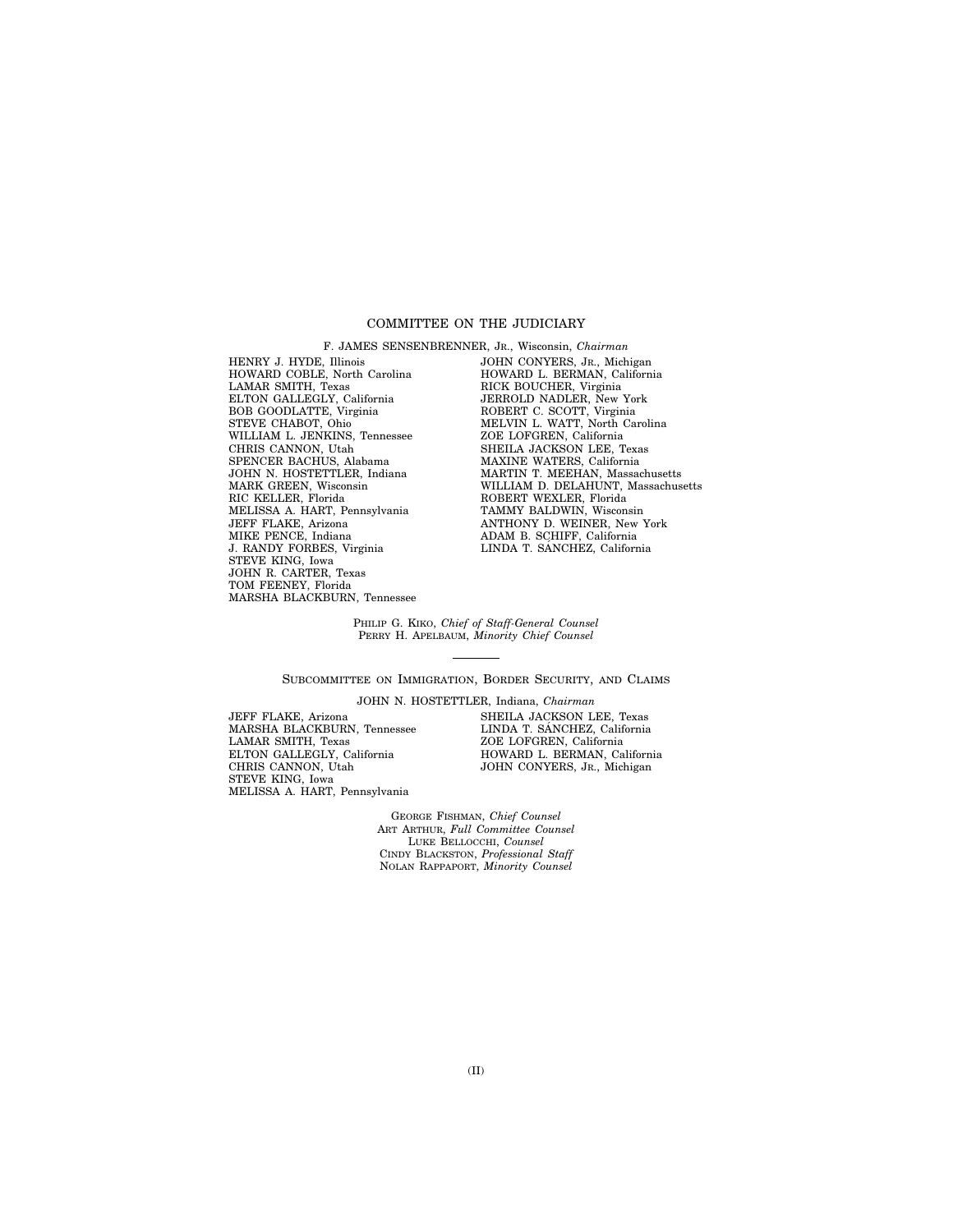## C O N T E N T S

## **HEARING DATES**

|                | Page |
|----------------|------|
|                |      |
| March 11, 2004 |      |

## **OPENING STATEMENT**

## FEBRUARY 25, 2004

| The Honorable John N. Hostettler, a Representative in Congress From the   |   |
|---------------------------------------------------------------------------|---|
| State of Indiana, and Chairman, Subcommittee on Immigration, Border       |   |
|                                                                           |   |
| The Honorable Sheila Jackson Lee, a Representative in Congress From the   |   |
| State of Texas, and Ranking Member, Subcommittee on Immigration, Bor-     |   |
|                                                                           | З |
| The Honorable Elton Gallegly, a Representative in Congress From the State |   |
|                                                                           | 6 |
| The Honorable Zoe Lofgren, a Representative in Congress From the State    |   |
|                                                                           | 7 |
| The Honorable Linda T. Sánchez, a Representative in Congress From the     |   |
|                                                                           | 9 |
|                                                                           |   |

## MARCH 11, 2004

| The Honorable John N. Hostettler, a Representative in Congress From the<br>State of Indiana, and Chairman, Subcommittee on Immigration, Border | 55 |
|------------------------------------------------------------------------------------------------------------------------------------------------|----|
| The Honorable Sheila Jackson Lee, a Representative in Congress From the                                                                        |    |
| State of Texas, and Ranking Member, Subcommittee on Immigration, Bor-                                                                          | 81 |

## **WITNESSES**

## FEBRUARY 25, 2004

| The Honorable Eduardo Aguirre, Jr., Director, U.S. Citizenship and Immigra- |    |
|-----------------------------------------------------------------------------|----|
| tion Services, U.S. Department of Homeland Security                         |    |
|                                                                             | 11 |
|                                                                             | 13 |
| Mr. Michael T. Dougherty, Director of Operations, U.S. Immigration and      |    |
| Customs Enforcement, U.S. Department of Homeland Security                   |    |
|                                                                             | 17 |
|                                                                             | 19 |
| Mr. Daniel B. Smith, Principal Deputy Assistant Secretary of State for Con- |    |
| sular Affairs, U.S. Department of State                                     |    |
|                                                                             | 22 |
|                                                                             | 24 |
| Mr. Seth M. M. Stodder, Counsel and Senior Policy Advisor, U.S. Customs     |    |
| and Border Protection, U.S. Department of Homeland Security                 |    |
|                                                                             | 27 |
|                                                                             | 30 |
|                                                                             |    |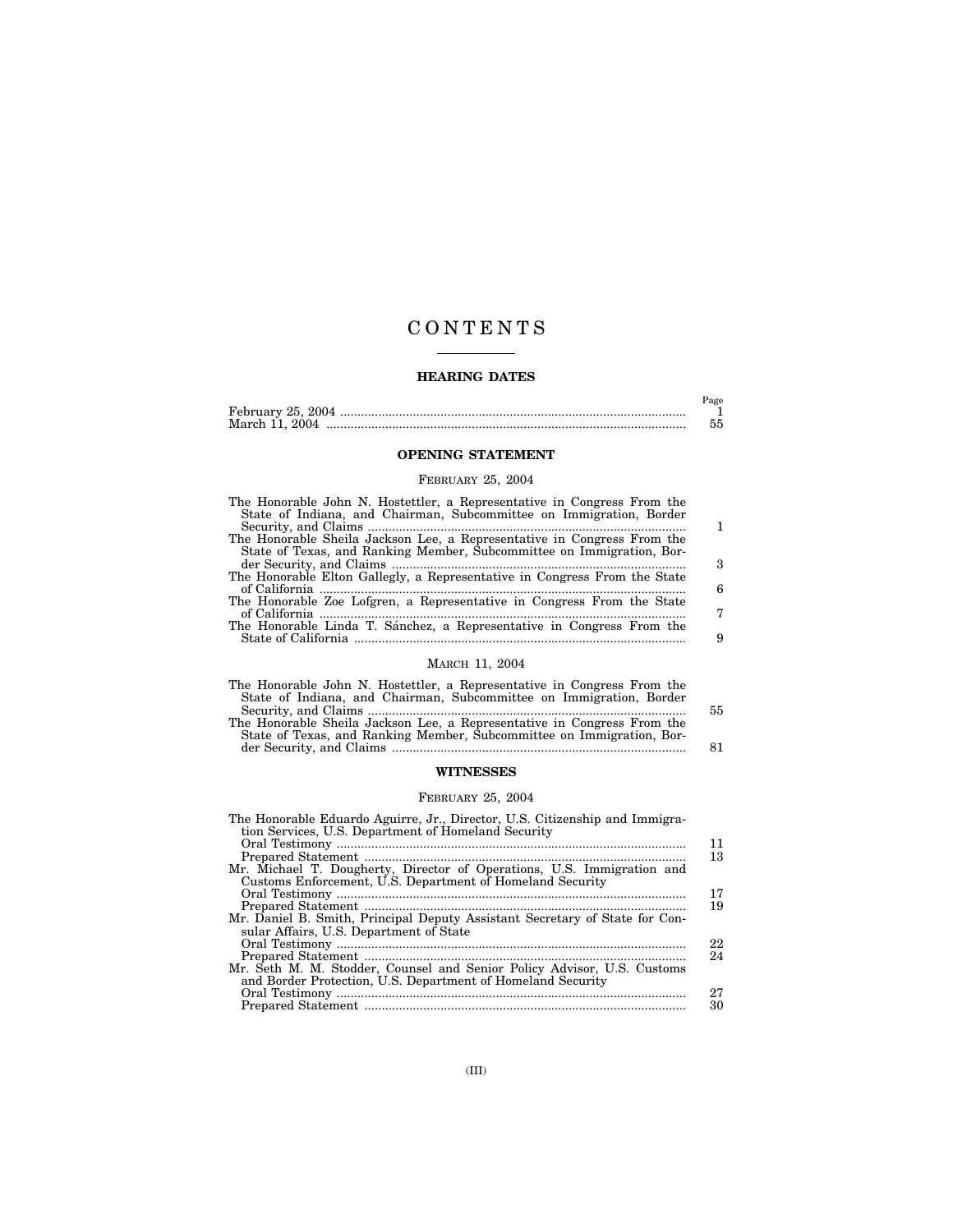## IV MARCH 11, 2004

| ican Federation of Government Employees, AFL-CIO                          |  |
|---------------------------------------------------------------------------|--|
| 57                                                                        |  |
| 59                                                                        |  |
| Mr. Timothy J. Danahey, National President, Federal Law Enforcement Offi- |  |
| cers Association                                                          |  |
| 60                                                                        |  |
| 62                                                                        |  |
| Mr. Michael W. Cutler, former INS Special Agent                           |  |
| 65                                                                        |  |
| 68                                                                        |  |
| Dr. Demetrios G. Papademetriou, President, Migration Policy Institute     |  |
| 70                                                                        |  |
| 73                                                                        |  |

## **LETTERS, STATEMENTS, ETC., SUBMITTED FOR THE HEARING**

## FEBRUARY 25, 2004

| Prepared statement of the Honorable Sheila Jackson Lee, a Representative  |   |
|---------------------------------------------------------------------------|---|
| in Congress From the State of Texas, and Ranking Member, Subcommittee     |   |
|                                                                           | 5 |
| Prepared statement of the Honorable Elton Gallegly, a Representative in   |   |
|                                                                           | 7 |
| Prepared statement of the Honorable Zoe Lofgren, a Representative in Con- |   |
|                                                                           | 8 |
| Prepared statement of the Honorable Linda T. Sanchez, a Representative    |   |
|                                                                           | 9 |
|                                                                           |   |

## MARCH 11, 2004

| Prepared statement of the Honorable Sheila Jackson Lee, a Representative |     |
|--------------------------------------------------------------------------|-----|
| in Congress From the State of Texas, and Ranking Member, Subcommittee    |     |
|                                                                          | 81. |
| Prepared statement of the Honorable Linda T. Sanchez, a Representative   |     |
|                                                                          | 94  |
|                                                                          |     |

## **APPENDIX**

## MATERIAL SUBMITTED FOR THE HEARING RECORD

## FEBRUARY 25, 2004

| Response to questions submitted by Rep. Jackson Lee to Mr. Michael T.      |      |
|----------------------------------------------------------------------------|------|
| Dougherty, Director of Operations, U.S. Immigration and Customs Enforce-   |      |
|                                                                            | -106 |
| Response to questions submitted by Rep. Jackson Lee to Mr. Daniel B.       |      |
| Smith, Principal Deputy Assistant Secretary of State for Consular Affairs, |      |
|                                                                            | 108  |

Page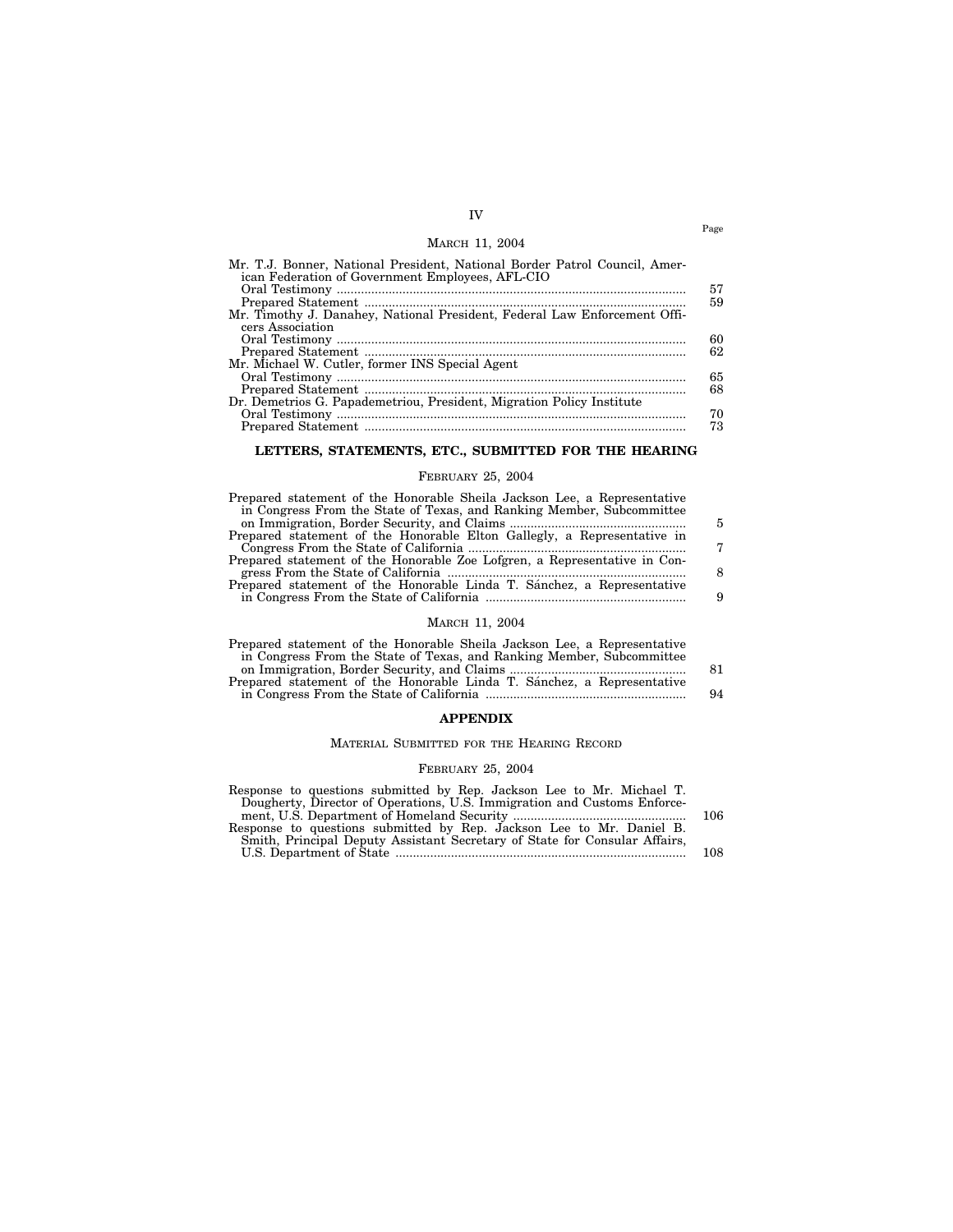## **FUNDING FOR IMMIGRATION IN THE PRESIDENT'S 2005 BUDGET**

#### **WEDNESDAY, FEBRUARY 25, 2004**

HOUSE OF REPRESENTATIVES, SUBCOMMITTEE ON IMMIGRATION, BORDER SECURITY, AND CLAIMS, COMMITTEE ON THE JUDICIARY,

*Washington, DC.*

The Subcommittee met, pursuant to notice, at 3:09 p.m., in Room 2141, Rayburn House Office Building, Hon. John N. Hostettler (Chair of the Subcommittee) presiding.

Mr. HOSTETTLER. The Subcommittee will come to order. Today, the Subcommittee on Immigration, Border Security, and Claims will examine the funding for immigration-related programs in the President's FY 2005 budget.

In the last session, the Subcommittee rigorously investigated the operations of the agencies charged with carrying out our nation's immigration laws. In the course of this oversight, the Subcommittee heard from critics who complained that our country is in an immigration crisis because our laws governing aliens are not being enforced. Experts complained that worksite enforcement had been abandoned, allowing unscrupulous employers free to employ illegal aliens.

In addition, complaints were raised that the Government was not doing enough to identify convicted criminal aliens before they were released to continue to prey on the American public. Further, critics noted that many aliens who were not detained would not appear for removal proceedings and that many non-detained aliens who had appeared and were ordered removed would ignore the orders and abscond.

Commentators also asserted that the United States had not done enough to protect itself along its borders and at its ports. In an August 2003 report, for example, the General Accounting Office identified vulnerabilities and inefficiencies in the inspections process at the land ports. Those vulnerabilities could be exploited by terrorists, who have abused our immigration laws in the past to harm the American people.

Finally, the Subcommittee has heard complaints from citizens and aliens about staggering backlogs in the adjudications process. According to the GAO, those backlogs reached an unacceptable level of 6.2 million pending applications by the end of FY 2003, making aliens who played by the rules wait years for their cases to be adjudicated.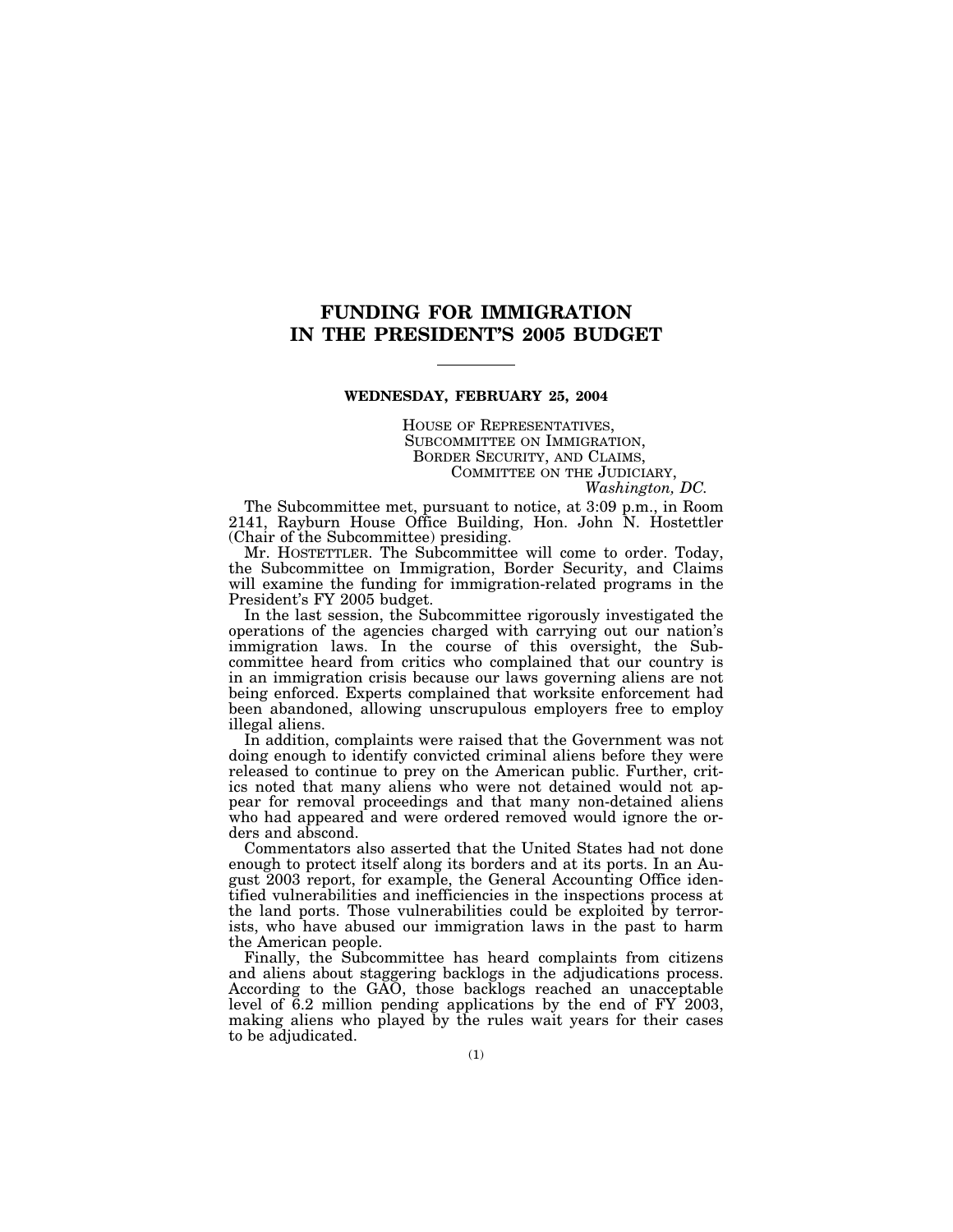I am pleased to note that in his FY 2005 budget, the President has addressed many of the deficiencies in the Government's implementation of the immigration laws that were uncovered by the Subcommittee. Specifically, the President's FY 2005 budget requests an additional \$281 million for U.S. Immigration and Customs Enforcement. Of that increase, \$23 million will go to worksite enforcement, more than doubling the resources devoted to this priority. The President further requests an additional \$30 million for the

Institutional Removal Program, to ensure that aliens convicted of crimes in the U.S. are identified and processed before they are released back into society. The President also requests an increase of \$50 million to apprehend alien absconders and \$5 million for additional detention bed space to ensure that aliens appear for their immigration proceedings and that aliens ordered removed actually leave.<br>In addition to these increases, the President requests an addi-

tional \$257 million for U.S. Customs and Border Protection, which enforces the laws along the border and at the ports. Of this \$257 million, the President requests more than \$20 million to identify high-risk travelers and goods for inspection. This will allow lawabiding travelers to enter the United States and continue to their destinations without delay.

In addition, the President's FY 2005 budget contains a \$64 million increase for Border Patrol surveillance and sensors technology. Such technology is a force multiplier which frees Border Patrol agents to enforce the law more vigilantly.

The FY 2005 budget also contains an additional \$58 million for U.S. Citizenship and Immigration Services. This includes additional funding to reduce the backlog of applications and to enable the agency to meet the goal of the 6-month standard for processing all applications by FY 2006.

Finally, the President's FY 2005 budget requests an increase of \$120 million for consular relations. Consular officers are our nation's first line of defense in keeping out aliens intending to do us harm. This includes \$52 million to assist implementation of fingerprint capture capability at all visa-issuing posts and \$37 million to help develop a new biometric passport with embedded chips. The ability to capture fingerprints during the visa issuance process will allow inspectors to ensure that a bearer of a visa is the person to whom it was issued. Similarly, the issuance of biometric passports will make it easier for inspectors to verify that a passport is valid and held by the U.S. citizen it was issued to.

Further, additional funds are devoted to 60 new consular-related positions to handle the increased workload related to the important new requirement that all visa applicants be individually interviewed.

The Subcommittee will examine these proposed funding increases and assess to what degree the increases assist the U.S. Government in responding to the main immigration challenges facing the United States today: reducing the large illegal alien population, protecting the American people from alien criminals and terrorists, and ensuring that applications for immigration benefits are adjudicated correctly and in a timely manner.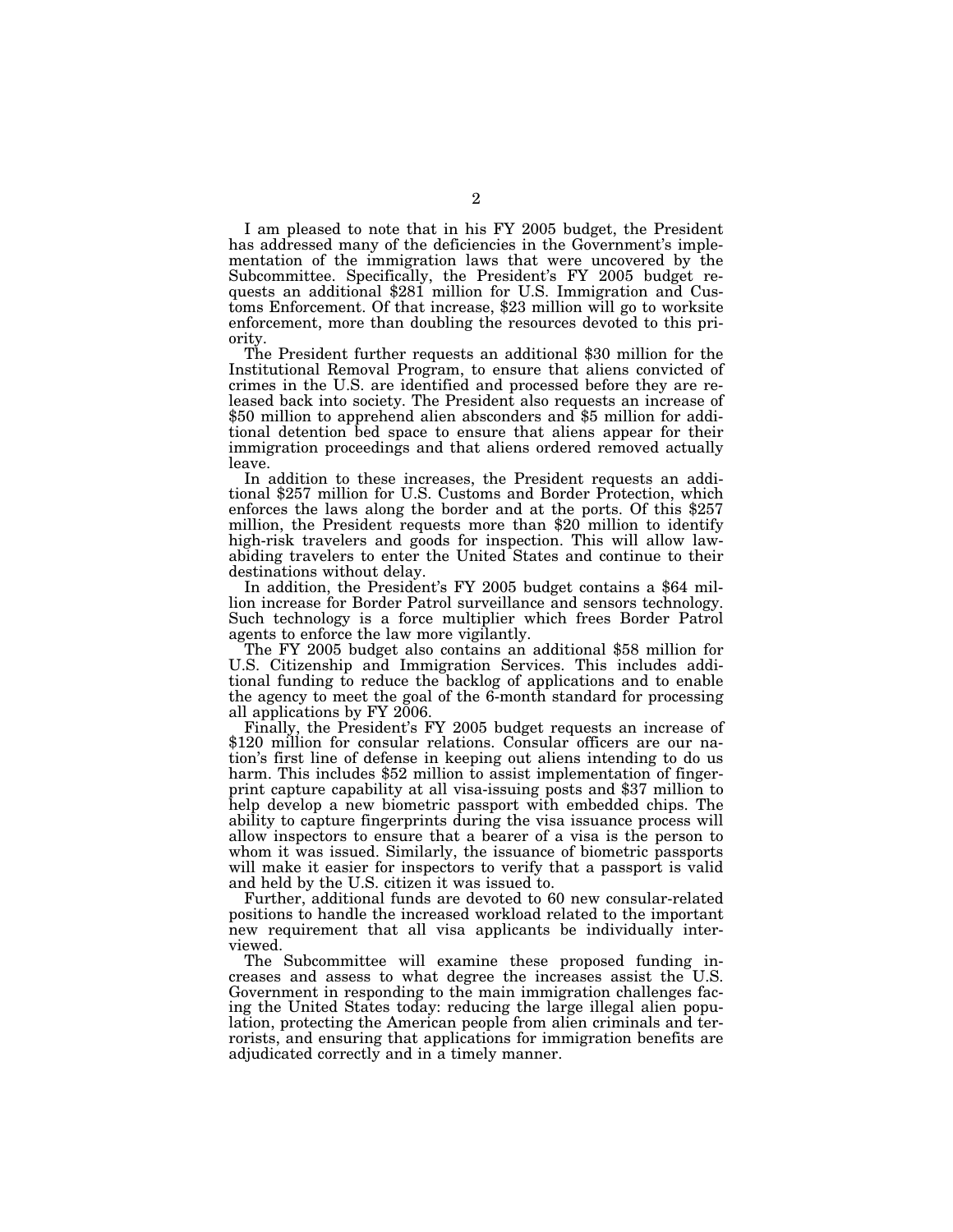Before I turn it over to the Ranking Member, the chair observes that as the nature of our Committee makeup, there are many times when witnesses requested by the majority and witnesses requested by the minority may not hold the same viewpoint and that those viewpoints may diverge. But I would like to personally thank Ms. Jackson Lee as well as other Members of the minority on the Subcommittee for allowing us to have this panel with all Administration witnesses to talk about the very important issues that are before us.

With that, I turn to the Ranking Member, Ms. Jackson Lee, for an opening statement.

Ms. JACKSON LEE. Thank you very much, Mr. Chairman, and I thank the Members of this Committee who are present and I thank the minority side in particular for their cooperation. We are, in fact, in partnership with this effort that is a challenge for all of us, so I would indicate to the witnesses I appreciate your presence here, as well, and be reminded that any comments that we make, it's because we are in a partnership trying to achieve both a degree, a high degree of national security but also respecting the responsibilities we have as we interface with people who are seeking to come into this country legally.

Let me also note and compliment the presence of Director Aguirre for some of the work that I have seen him engage in on this question of immigration reform and the tone that he has exhibited. I think we are a long way away from solution, but I do appreciate the effort that you've made in explaining the importance of recognizing that there are immigrants that come to this country who come for economic reasons or come for opportunities of improvement of their lives.

And I think, Mr. Chairman, that's where I'm going on this particular Committee, and I know that there's a bell about to ring. Might I just say to the panelists, forgive me for my departure. There is a crisis brewing in Haiti and we are to be engaged in a meeting at the White House on this question and so I may not be able to complete this hearing, and that goes to my point, as well, are we prepared for what might be a pending flood of refugees into this country.

My concern today in looking at the budget is that we have a large sum of money for enforcement, and that is good, but we are certainly less than complete with the funding that we have for immigration services and benefits and citizenship and that is my concern. We are backlogged with valid applications of individuals who seek to come into this country legally. We are speaking about or debating the question of immigration reform and I intend to introduce a comprehensive Immigration Fairness Act of 2004. But in doing so, I am frightened of the burden and responsibility that will be put upon certain segments of homeland security and the fact that we will not have the resources.

Several years ago, we debated the desirability of dividing the former Immigration and Naturalization Service into two bureaus, an enforcement bureau and a benefits bureau. I expressed concern about the possibility that the enforcement bureau would become the focus of most of our resources to the detriment of our benefits bureau.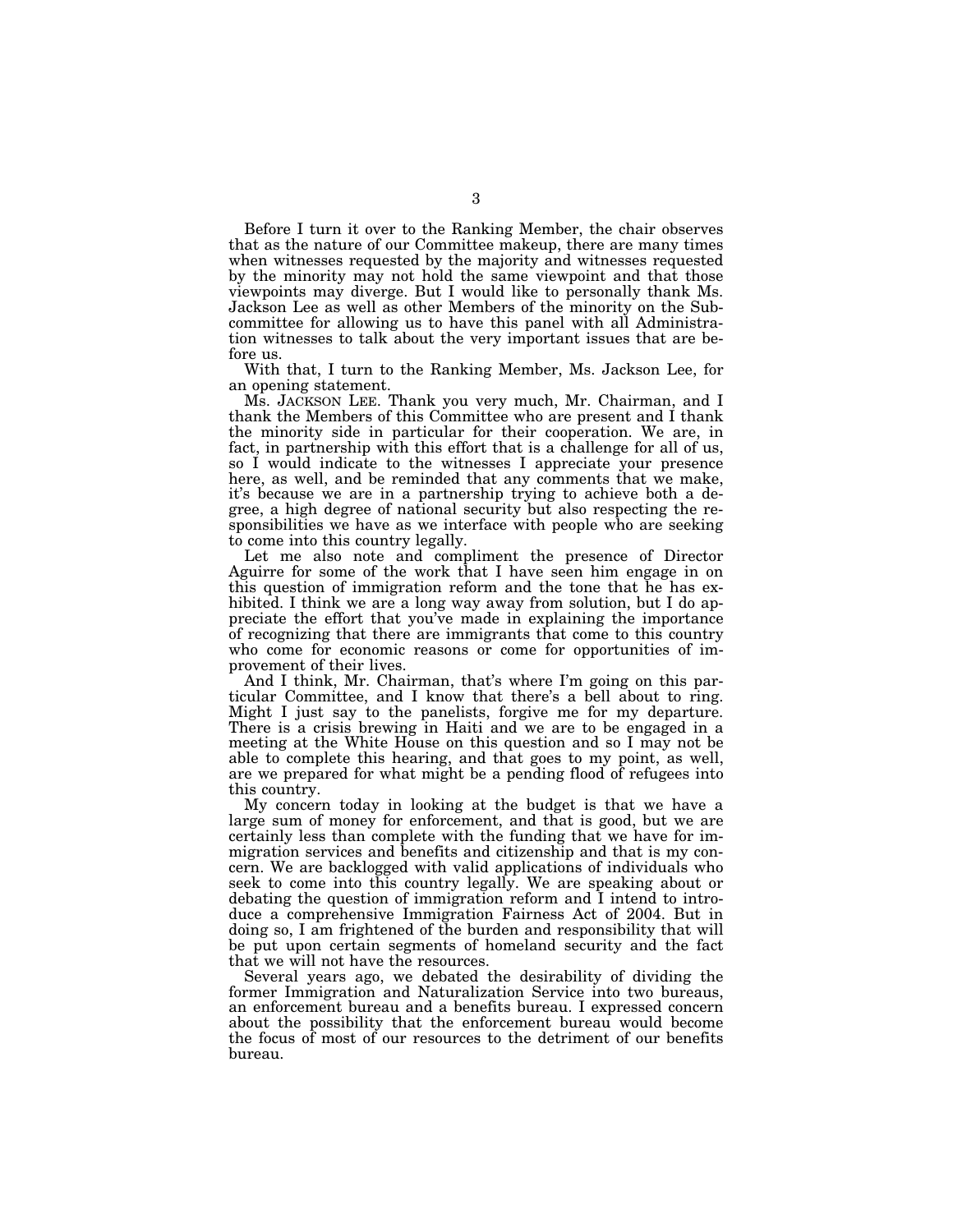We no longer debate whether INS should be divided into different bureaus for enforcement and benefit purposes. The establishment of the Department of Homeland Security has made that separation a reality. On the enforcement side, we have the Bureaus of Customs and Border Protection and the Bureau of Immigration and Customs Enforcement, ICE, and on the benefits side, we have the Bureau of U.S. Citizenship and Immigration Services.

I wish I could say that I was wrong, that my fears were unfounded, but my fears were not unfounded. The enforcement bureaus are receiving most of our resources to the detriment of the benefits bureau. The FY 2005 request for the two enforcement bureaus is \$10 million-plus, whereas the FY 2005 request for the benefits bureau is only, I'm sorry, is this, \$1.711 million. In other words, the Administration is proposing to spend six times more on enforcement than on benefits.

The real disparity, however, can be seen more clearly in the increases that these amounts represent. The Administration is requesting an increase of \$538 million for the enforcement bureaus, but only is requesting a \$58 million increase for the benefits bureau. In other words, for every additional dollar the Administration is requesting for the benefits bureau, it is requesting \$9 for the enforcement bureaus.

I am not opposed to providing sufficient funding for the enforcement bureaus. My concern is that the Administration is not requesting adequate resources for the benefits operations. The Citizenship Bureau has not been able to keep up with its work. The U.S. CIS has a backlog of more than six million benefit applications. The Texas service center presently is working on visa petitions that U.S. citizens and lawful permanent residents filed for unmarried sons and daughters on October 30, 1998. These applications sit for more than 5 years before anyone begins to work on them.

Such delays do not just affect the people in other countries who are the subjects of the petitions, the petitioners are also individuals in this nation. The petitioners who file family-based and employment-based visa petitions are lawful permanent residents and citizens of the United States and American employers. In fact, when such a petition is denied, the foreign person who is the subject of the petition does not have standing to file an appeal. The right to the immigration benefit lies with the American petitioner. We are hurting our own who are within these borders, not just the alien who is the subject of the petition.

Despite this crisis, the Administration's budget for U.S. CIS only allocates \$140 million for backlog reduction. Even with the addition of the \$20 million U.S. CIS expects to receive from increased processing fees, this is not sufficient to eliminate the backlog. The magnitude of the backlog problem can be seen in the fact that during the 3-year period of fiscal years 2001 to 2003, U.S. CIS reported operating costs exceeded available fees by almost \$460 million.

Since the beginning of fiscal year 2001, the number of pending applications increased by more than 2.3 million, about 59 percent, to 6.2 million at the end of fiscal year 2003. This increase occurred despite additional appropriations beginning in fiscal year 2002 of \$80 million annually to address the backlog.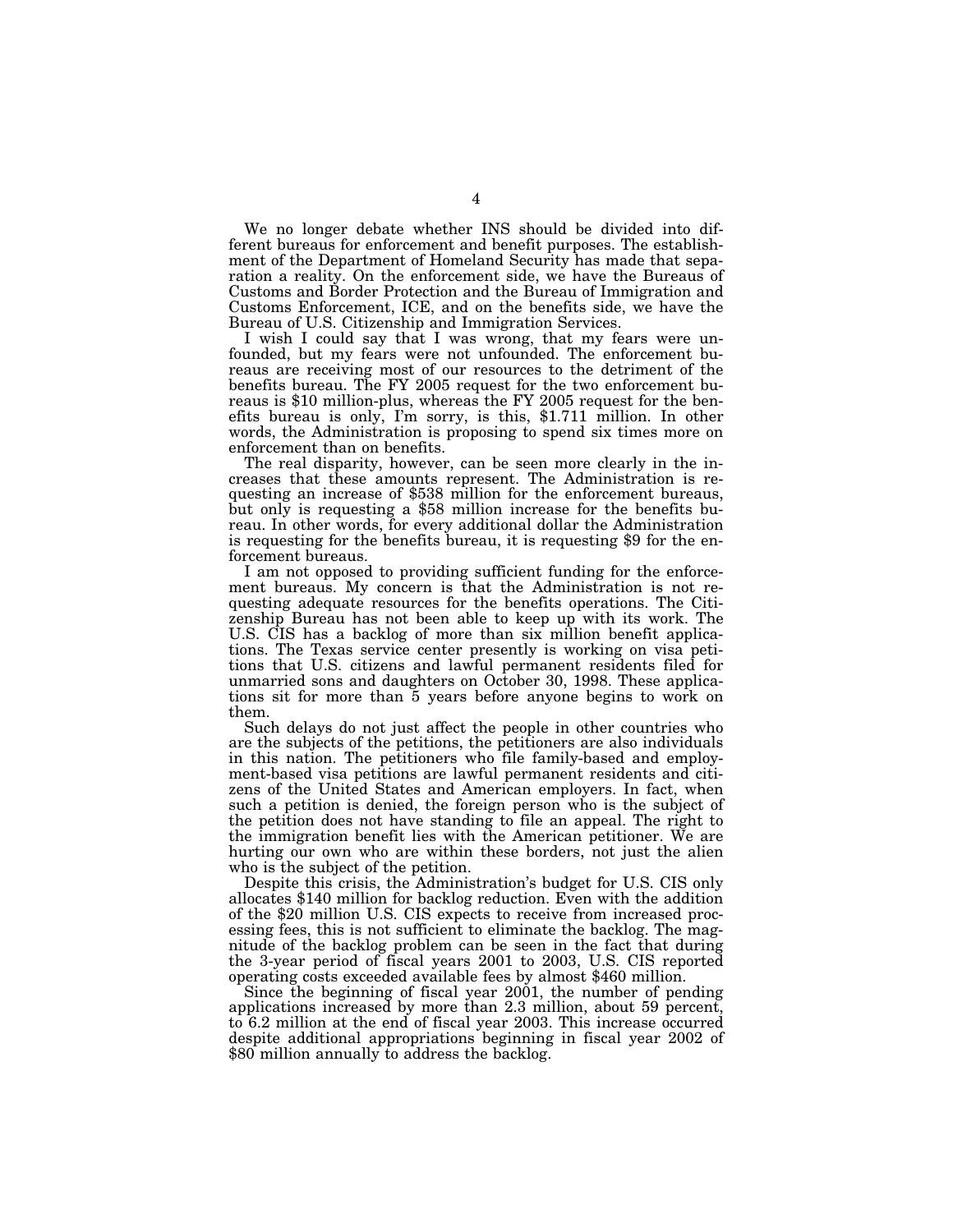Meanwhile, \$340 million is allocated for the U.S. VISIT program, which may turn out to be a waste of resources that could have been used elsewhere, such as for reducing the benefits application backlog. The stated objective for U.S. VISIT is to enhance the nation's security while facilitating legitimate travel and trade through our borders. According to a September 2003 report from the General Accounting Office, U.S. VISIT is a very risky endeavor. The potential cost of the program is enormous and may not be able to measurably and appreciably achieve its goals.

I am not sure that U.S. VISIT will increase the security of our borders, although I want it to do so. Even if it is fully and successfully implemented, U.S. VISIT only screens foreign visitors seeking admission on the basis of non-immigrant visas. It does not screen non-immigrant visitors from 27 countries participating in the visa waiver program, and if we know what is happening in Europe, we know that Europe is without borders. That means that those who don't come under the visa waiver program have the ability to send their individuals or constituents into countries who are subject to the visa waiver program and who knows what will happen. Twenty-seven countries participate in a visa waiver program or anyone who presents a green card, and it will be years before the system is fully operational at all of the land borders.

I conclude, Mr. Chairman, by simply saying this, that we are in a partnership to do better. I believe, however, we are failing if we do not provide the resources for individuals seeking legal access to this country.

And lastly, I would say to Mr. Dougherty, just in a comment to you, I am concerned in our airports across the country and I will cite the Houston airport, in that we are not training our officials sufficiently to protect the civil liberties and rights of individuals who come into this country and should be bound by those laws. We are finding that people are being detained inappropriately. Questions are being asked inappropriately. These people are not being not threatening, they are not terrorists, and we are doing a disservice to the international reputation of this nation. We can be secure without violating the secure needs and the civil rights needs of our citizens and others. Thank you.

Mr. HOSTETTLER. I thank the gentlelady.

[The prepared statement of Ms. Jackson Lee follows:]

#### PREPARED STATEMENT OF THE HONORABLE SHEILA JACKSON LEE, A REPRESENTATIVE IN CONGRESS FROM THE STATE OF TEXAS

Several years ago, we debated the desirability of dividing the former Immigration and Naturalization Service (INS) into two bureaus, an enforcement bureau and a benefits bureau. I expressed concern about the possibility that the enforcement bureau would become the focus of most of our resources to the detriment of the benefits bureau. We no longer debate whether INS should be divided into different bureaus for enforcement and benefits purposes. The establishment of the Department of Homeland Security has made that separation a reality. On the enforcement side, we have the Bureau of Customs and Border Protection (CBP) and the Bureau of Immigration and Customs Enforcement (ICE), and, on the benefits side, we have the Bureau of U.S. Citizenship and Immigrant Services (USCIS).

I wish I could say that I was wrong, that my fears were unfounded, but my fears were not unfounded. The enforcement bureaus are receiving most of our resources to the detriment of the benefits bureau. The FY 2005 request for the two enforcement bureaus is \$10,214 million, whereas the FY2005 request for the benefits bureau is only \$1,711 million. In other words, the Administration is proposing to spend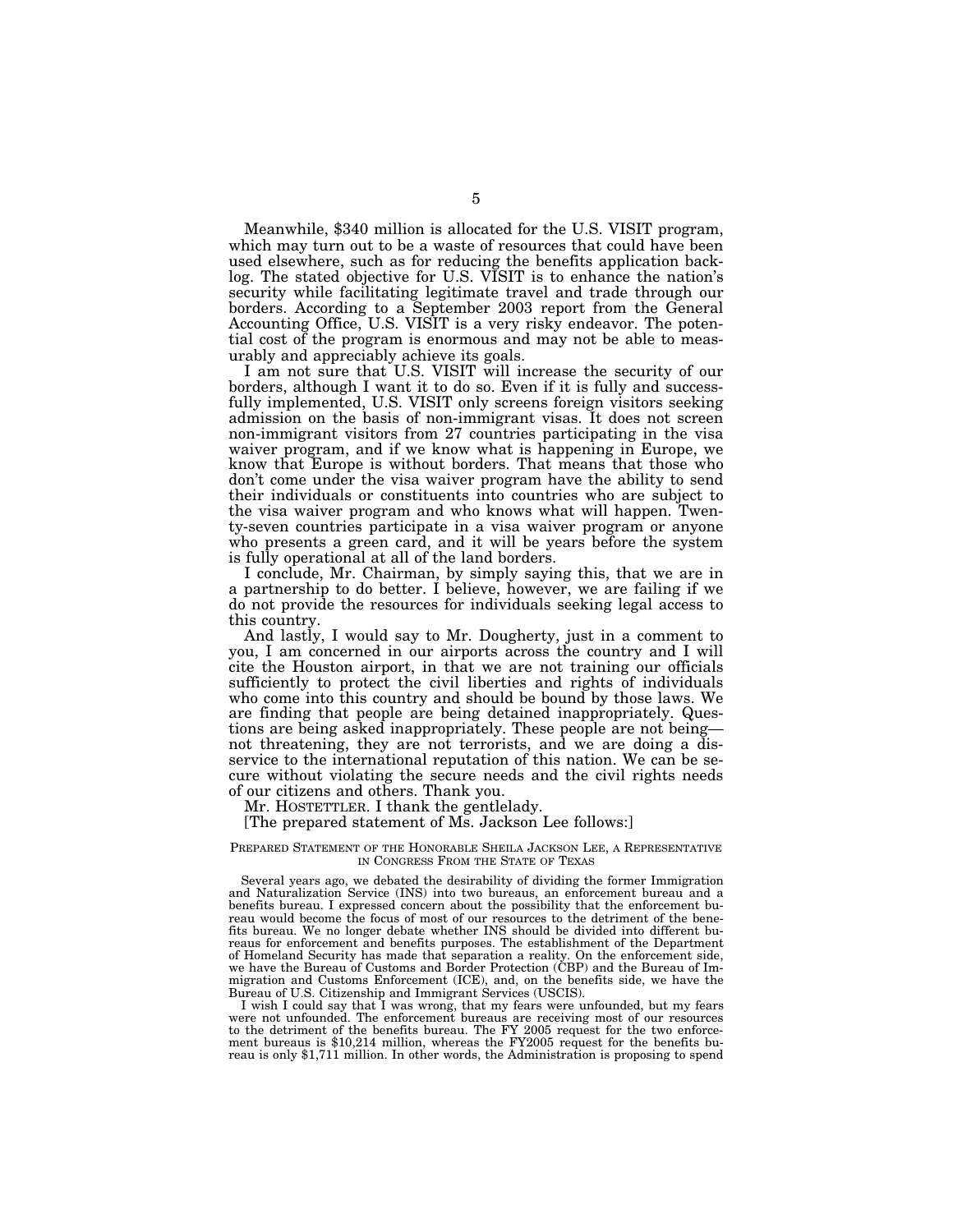6 times more on enforcement than on benefits. The real disparity, however, can be seen more clearly in the increases that these amounts represent. The Administration is requesting an increase of \$538 million for the enforcement bureaus but only is requesting a \$58 million increase for the benefits bureau. In other words, for every additional dollar the Administration is requesting for the benefits bureau, it is requesting 9 dollars for the enforcement bureaus.

I am not opposed to providing sufficient funding for the enforcement bureaus. My concern is that the Administration is not requesting adequate resources for the benefits operations. The Bureau of U.S. Citizenship and Immigrant Services (USCIS) has not been able to keep up with its work load. USCIS has a backlog of more than 6 million benefits applications.

The Texas Service Center presently is working on visa petitions that U.S. citizens and lawful permanent residents filed for unmarried sons and daughters on October 30, 1998. These applications sit for more than 5 years before anyone begins to work on them. Such delays do not just affect the people in other countries who are the subjects of the petitions. The petitioners who file family-based and employmentbased visa petitions are lawful permanent residents and citizens of the United States and American employers. In fact, when such a petition is denied, the foreign person who is the subject of the petition does not have standing to file an appeal. The right to the immigration benefit lies with the American petitioner, not with the alien who is the subject of the petition.

Despite this crisis, the Administration's proposed FY 2005 budget for USCIS only allocates \$140 million for backlog reduction. Even with the addition of the \$20 million USCIS expects to receive from increased processing fees, this is not sufficient to eliminate the backlog. The magnitude of the backlog problem can be seen in the fact that during the 3-year period from fiscal year 2001 through 2003, USCIS's reported operating costs exceeded available fees by almost \$460 million. Since the beginning of fiscal year 2001, the number of pending applications increased by more than 2.3 million (about 59%) to 6.2 million at the end of fiscal year 2003. This increase occurred despite additional appropriations beginning in fiscal year 2002 of \$80 million annually to address the backlog.

Meanwhile, \$340 million is allocated for the US-VISIT program, which may turn out to be a waste of resources that could have been used elsewhere, such as for reducing the benefits applications backlog. The stated objective for US-VISIT is to enhance the nation's security while facilitating legitimate travel and trade through our borders. According to a September 2003 report (GAO–03–1083) from the General Accounting Office (GAO), US-VISIT is a very risky endeavor, the potential cost of the program is enormous, and it may not be able to measurably and appreciably achieve its goals.

I am not sure that US-VISIT will increase the security of our borders even if it is fully and successfully implemented. US-VISIT only screens foreign visitors seeking admission on the basis of nonimmigrant visas. It does not screen nonimmigrant visitors from the 27 countries participating in the Visa Waiver Program or anyone who presents a green card, and it will be years before the system is fully operational at all of the land borders.

I believe that we need to pay more attention to benefits operations and that we much use our resources more wisely.

Thank you.

Mr. HOSTETTLER. The chair recognizes the gentleman from California, Mr. Gallegly, for an opening statement that he may have.

Mr. GALLEGLY. Thank you very much, Mr. Chairman. In view of the fact that we have a limited time and we have a vote, in consideration for the Ranking Member having to go to another meeting, I wouldn't want to deprive her from the opportunity to express herself on any of these issues. I would just ask unanimous consent that my opening statement be made a part of the record.

I would just like to add that while I understand the statements the Ranking Member made relative to many people being detained that shouldn't be detained at the airports, I'd like to add that we have about 12 million people in this nation that should have been detained that haven't been detained, and I would yield the balance of my time.

Mr. HOSTETTLER. I thank the gentleman.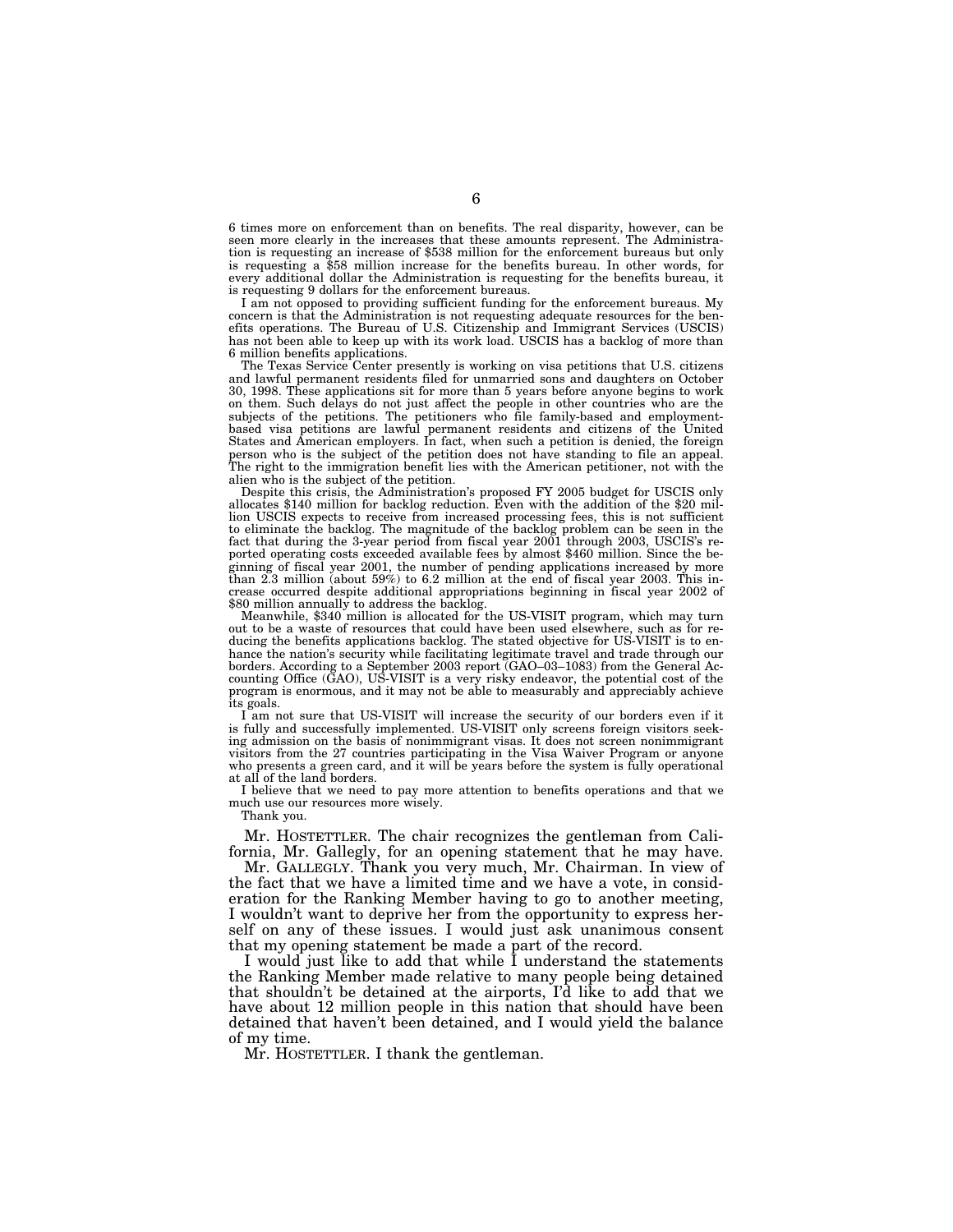### [The prepared statement of Mr. Gallegly follows:]

#### PREPARED STATEMENT OF THE HONORABLE ELTON GALLEGLY, A REPRESENTATIVE IN CONGRESS FROM THE STATE OF CALIFORNIA

Thank you, Mr. Chairman, for holding this very important hearing on funding for immigration in the President's 2005 budget. I am pleased to see that there are funding increases proposed for several programs that I believe are very effective at improving our ability to enforce immigration laws and secure the border, but I am primarily concerned with results. Monies appropriated by Congress should yield tangible results, and I don't mean just flow charts.

Among the funding increase proposals is the request for an additional \$30 million in funding for the Institutional Removal Program, more particularly the subset of this program that screens inmates at city and county jails for immigration violations. This jail screening program, which was pioneered in my District and authorized nationwide by legislation I authored, is integral to removing criminal illegal immigrants because it screens prisoners at the point of entry into the criminal justice system, not only those who later receive prison sentences. This program has proven effective in my District, despite a lack of funding, and has never been expanded nationwide as intended. I have concerns with amount of resources that are currently being dedicated to this program, and it is my wish that a large portion of the  $$30$ million increase for all Institutional Removal Programs goes to the portion of that program that services the nation's points of entry into the criminal justice system city and county jails.

Additionally, I was pleased to see that additional monies have been requested for interior and border enforcement efforts. Statistics abound that tell us we are not doing an adequate job of policing our borders and enforcing immigration laws within the United States. However, I question whether a 50% increase in employer enforcement measures is enough.

Further, I am pleased to see that additional monies have been requested to institute a program to add biometric identifiers to American passports. Biometric identifiers are integral to the ability of this country to ascertain the true identity of individuals. I am interested in hearing more about the progress of this effort and what the Department of State plans to accomplish with these funds.

I would like to thank the Chairman for holding this hearing and giving us an opportunity to hear about these and other programs and ask questions about what monies requested will yield.

Mr. HOSTETTLER. The chair recognizes the gentlewoman from California, Ms. Lofgren, for an opening statement she may make.

Ms. LOFGREN. Thank you, Mr. Chairman. I will ask that my written statement be made a part of the record and will simply say that, first, I am concerned at the short time frame that the Committee and Subcommittee has been provided to actually review this budget and I think that is a disservice to the whole Committee, both the majority and minority. I think if we had more time, we could do a more substantive job.

So I would ask that the—I have certainly complained and I hope that the Chairman can also complain on behalf of his Members that we get more time next year and that we have an opportunity to, with additional time, to provide the kind of oversight that I know we all want to do.

I have a number of questions that I will be raising, but the one statement I would like to make just at the outset is that I continue to be enormously frustrated at the backlogs that continue in this Department. I guess this is immigration day for me. This morning, we had Asa Hutchinson at the Science Committee talking about student visas and then here today, this afternoon, Mr. Aguirre. I reminded Asa of a meeting that we were invited to attend as Members of the Judiciary Committee with the Attorney General at breakfast.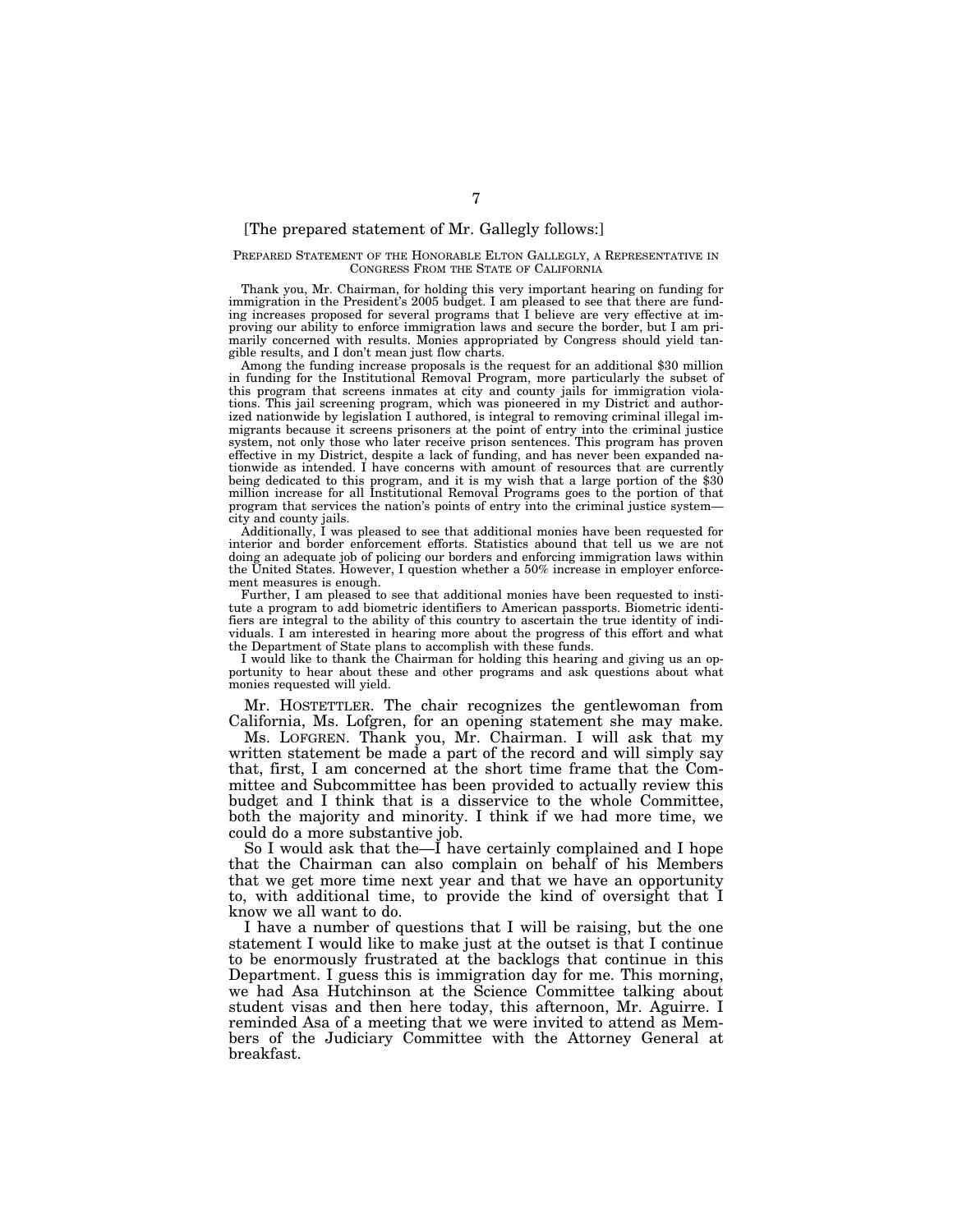Obviously, the Committee is ideologically quite diverse, but the Members that were invited to meet with the Attorney General only talked about one thing. We complained about the Immigration Service to the Attorney General and it was all about processing. Eighty percent of the cases that come into my district office relate to immigration matters and it's almost always American citizens with spouses and family members. I know we have a 6-month goal. We're really, I think, 2 years into the 6-month goal, 5-year plan and I would say the bulk of the cases in my office are a year, year and a half old and it's just not acceptable.

I am concerned about the deployment of technology, what kind of planning we have. I understand that there is a request for additional fees. I don't per se oppose fee increases, but until I see how they're going to be spent and that there will actually be benefit, I'm not prepared to say that that's acceptable. So I'm hoping that we will—we are going to have to vote in a minute, but in the affirmative testimony, perhaps we can get some insight into the technology planning and the backlog reduction plans that are being envisioned, because I'm sure you don't enjoy being the object of complaints and we don't enjoy the complaining. We all would like to get this really moving more quickly than it has.

I, in view of the time, will yield back to the chair.

Mr. HOSTETTLER. I thank the gentlelady.

### [The prepared statement of Ms. Lofgren follows:]

#### PREPARED STATEMENT OF THE HONORABLE ZOE LOFGREN, A REPRESENTATIVE IN CONGRESS FROM THE STATE OF CALIFORNIA

Chairman Hostettler and Ranking Member Jackson Lee, thank you for holding this very important hearing to discuss the immigration provisions in the fiscal year 2005 budget. I would also like to thank the witnesses for taking the time to be here today to let us know how we can help them improve our immigration programs across the country. I believe this is an essential oversight responsibility we have as members of this subcommittee. Unfortunately, not everyone agrees.

It appears the majority in the Judiciary Committee was anxious to move forward on finalizing the Committee's official views and estimates on the 2005 budget request without giving, not only the minority, but also the majority in this Subcommittee a substantive opportunity to contribute to those views. The majority in the Judiciary Committee wanted those view and estimates finalized this week.

However, I would have had to submit my opinion on the official views and estimates before we even held this hearing. What is the point of having this hearing if we have no way of officially responding to what we learn today about the immigration provisions in the budget request?

In the very limited time I was given to review the views and estimates, I found glaring problems that I would like to address at this hearing before we must officially submit our views of the budget request. The most glaring problem was the fact that while three and half pages were dedicated to enforcement functions, by far the largest sections only one small paragraph was written about service functions. While I agree there are many problems with enforcement, there are equally as many problems, if not more, with services, especially with the backlog of immigration applications. I would like to address some of those issues today and learn more about what types of funds and plans are needed to correct this tremendous problem that currently effects more than 6 million petitioners.

Although we do not come together on many issues as a subcommittee, I hope we can agree on this one—our oversight responsibilities should never be bypassed. We have a duty to ensure that our immigration programs are receiving appropriate funding and functioning properly. This is why I am very glad that we are here today for this hearing and hope we will agree that the full Committee's views and estimates on the budget should not be finalized until we have had enough time for this hearing and an analysis to follow this hearing.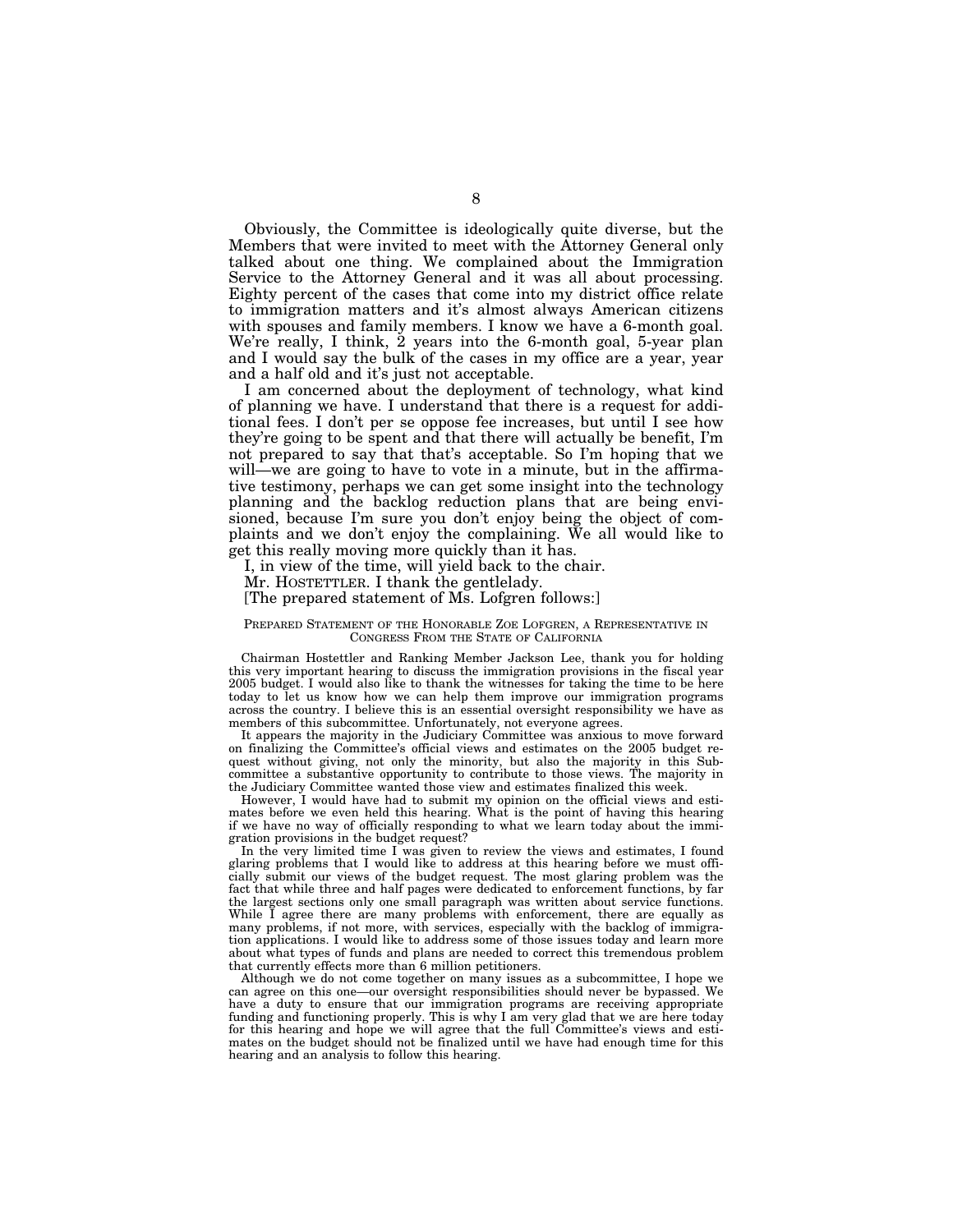Mr. HOSTETTLER. The chair now recognizes the gentlelady from California, Ms. Sánchez, for an opening statement.

Ms. SANCHEZ. Thank you, Mr. Chairman. I want to thank the Chairman and our Ranking Member Jackson Lee for convening this hearing today to discuss how the funds in President Bush's budget will be used for our admittedly broken immigration system.

As the only Latina that sits on the Judiciary Committee, and representing a district that is 60 percent Latino, immigration reform is important to me both personally and as a Member of Congress. I'm a little disappointed and very concerned that President Bush's immigration principles and now his budget are causing more confusion and harm than good in our efforts at immigration reform.

In fact, the system is so confusing that this weekend, I will be convening an immigration forum in my district to try to educate my constituents on what is election year rhetoric and what is reality in the immigration system. Unfortunately, unsuspecting immigrants in California and nationwide are already being taken for hundreds of dollars in scams, promising to sign them up for the nonexistent temporary worker program that Bush talks about.

Simply put, these immigration principles are not going to work and they're not going to help the existing backlog. My colleague from California, Zoe Lofgren, mentioned that 80 percent of her casework is immigration related, and I would venture to guess that mine is about the same. And with no earned legalization opportunities for the eight million hard-working undocumented immigrants in this country, a program like a temporary guest worker program opens the door to continued unfair treatment of workers and offers them no hope for the future.

In the interest of time, I am going to stop there and I will submit the remainder of my comments for the record. But I just want to underscore the fact that we can't continue to make budget decisions and put the bulk of our resources at enforcement, an enforcement that we don't really know what we're getting for our money, and not try to tackle the issue of the backlog. That is a huge issue that keeps families apart. It is a huge issue that continues to create problems with immigration, and it is in our national security interest to try to get that backlog dealt with so that we know who is in this country and so that our national security is not at risk.

With that, I will yield back the balance of my time.

Mr. HOSTETTLER. The chair states that all opening statements will be made a part of the record.

[The prepared statement of Ms. Sánchez follows:]

#### PREPARED STATEMENT OF THE HONORABLE LINDA T. SÁNCHEZ, A REPRESENTATIVE IN CONGRESS FROM THE STATE OF CALIFORNIA

Thank you Chairman Hostettler and Ranking Member Jackson Lee for convening this hearing today to discuss how funds in President Bush's budget will be used for our broken immigration system.

As the only Latino on the Judiciary Committee and representing a district that is 60% Latino, immigration reform is important to me personally and as a Member of Congress. I am very concerned that President Bush's immigration principles, and now his budget, are causing more confusion and harm than good in our efforts at immigration reform.

In fact, I am trying to clear up a lot of the confusion caused by President Bush's immigration principles in my district by holding an immigration forum this weekend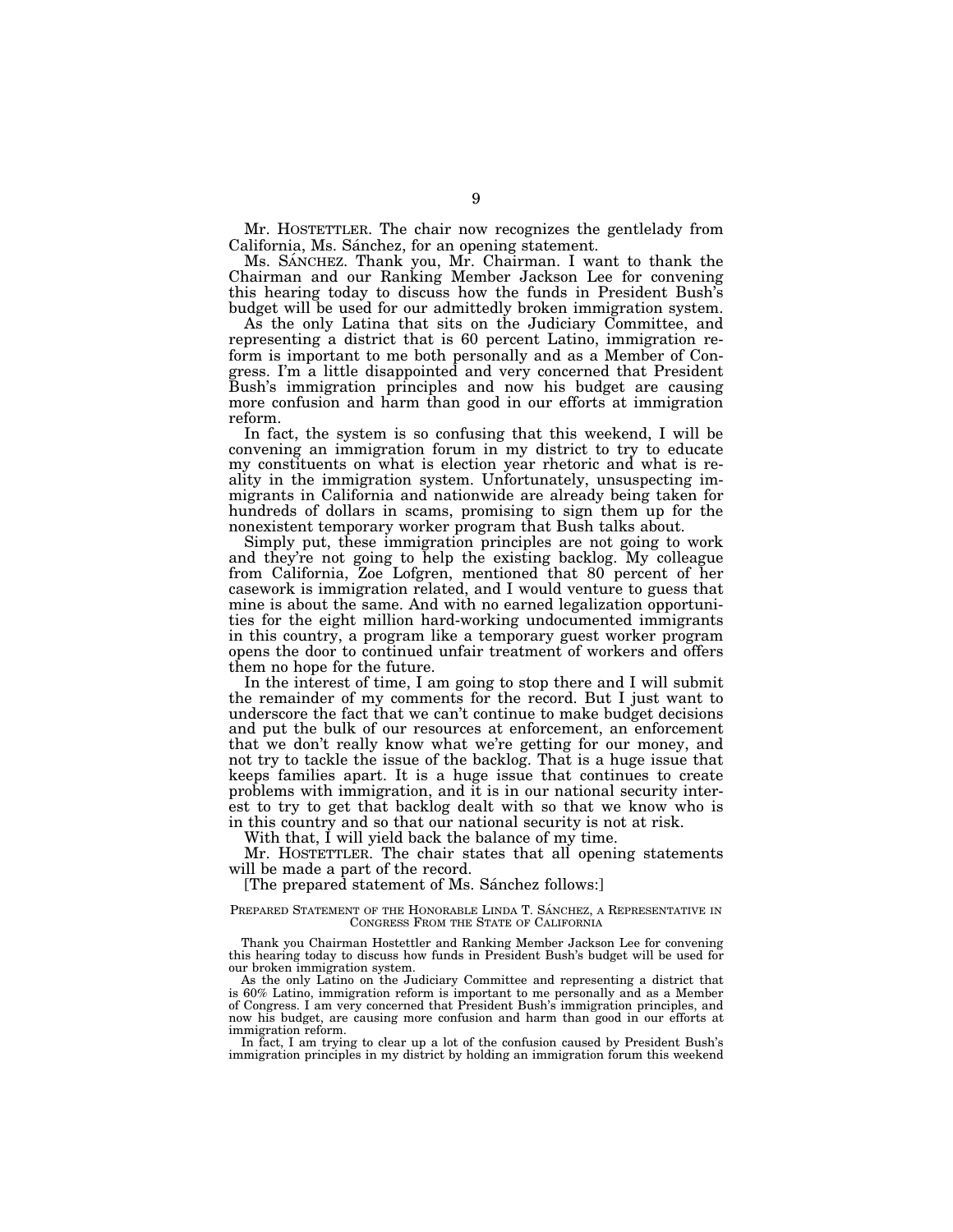to educate my constituents on what is election-year rhetoric and what is reality. Unsuspecting immigrants in California and nationwide are already being taken for hundreds of dollars in scams promising to sign them up for Bush's non-existent temporary worker program.

Simply put, President Bush's immigration principles will not work.

It is obvious that the President's broad temporary worker program is not going to solve the problem of illegal immigration since it does not solve the family reunification problem. With no earned legalization opportunities for the 8 million hardworking undocumented immigrants in this country, the temporary worker program opens the door to unfair treatment of workers and offers them no hope for the future.

There is a better course of action for the President and for immigrants in this country. If the President is serious about immigration reform he will support the DREAM Act and the AgJOBS bill. These bills will make meaningful reforms to our immigration system. However, the President has refused to support these bills. Instead, he has proposed a budget that will continue to pump hundreds of millions of dollars into a system that does not work.

We all agree that our immigration system needs to be reformed. Illegal immigration is still a problem. Families still have to wait years, sometimes decades to be reunited. And, our borders are still not secure enough. We agree that it will take a major investment of federal funds to fix all of these problems. But if we are going to invest hundreds of millions of dollars, we need to be absolutely sure that the money is going into a system that will be effective. We need to put our money into a system that makes our country safer, and is fair and efficient for the immigrants already in this country and those that are waiting to get in.

President Bush's budget does not do that. The President's budget continues his pattern of giving hundred of millions of dollars to so-called enforcement programs while neglecting immigration services programs. In his budget the President seeks \$281 million more for DHS's Bureau of Immigration and Customs Enforcement in FY '05 than he did in FY '04. This is the largest funding increase for a Bureau of DHS that the President seeks in his budget. My concern is what kinds of enforcement measures does the President have in mind for this additional \$281 million?

I hope it is not ill-advised enforcement plans like the CLEAR Act which cuts funding to states and localities, burdens local law enforcement agents, undermines the NCIC database, and diverts scarce DHS resources away from apprehending terrorists. The CLEAR Act will not work, will not make us safer, and will be a complete waste of federal money. We should not be spending \$281 million in additional dollars on enforcement programs like the CLEAR Act that make our country less secure.

A much better use of our funds are on programs that make our immigration system fairer, more efficient, and reduce the incentives for illegal immigration—such as reducing the visa backlog and promoting citizenship.

President Bush has proposed an additional \$60 million for \$500 million initiative to reduce the visa backlog by 2006. I am glad that the President is spending funds to reduce the visa backlog but \$60 million is inadequate to make the necessary changes to a visa processing system that needs significant reform.

The President's visa reduction program is now several years old and we still have a backlog of over 6 million visas. Plus, the Bush administration is trying to increase the fees for visa applications with no indication of the reason for the increase or if the additional funds will help to reduce the visa backlog. I cannot support raising the fees for visa applications if the money will not help families reunite quicker.

I look forward to the testimony of the witnesses today and I hope that they can tell this Subcommittee exactly how President Bush's budget will repair our immigration system and not waste precious taxpayer dollars.

Ms. JACKSON LEE. Mr. Chairman?

Mr. HOSTETTLER. Yes?

Ms. JACKSON LEE. I ask unanimous consent to submit—— Mr. HOSTETTLER. I recognize the gentlelady from Texas.

Ms. JACKSON LEE.—to submit my questions for the record for this panel, and I thank you.<sup>1</sup>

Mr. HOSTETTLER. Without objection.

<sup>1</sup>The replies to post-hearing questions from Ms. Jackson Lee to the Honorable Eduardo Aguirre, Jr., and Mr. Seth M. M. Stodder were not available at the time this hearing was print-ed.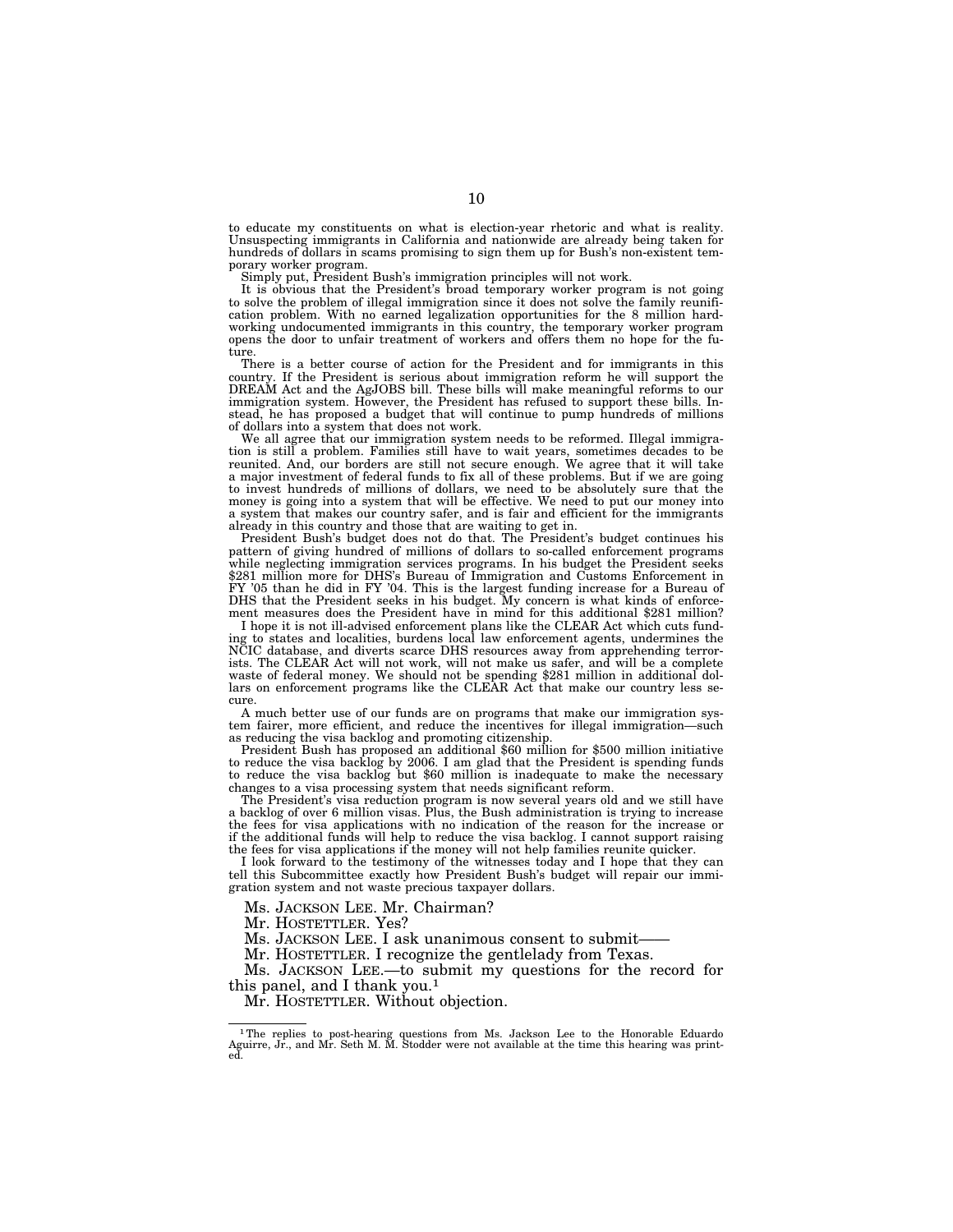The chair will have the Subcommittee recess until these votes are over. I believe there are two votes. We may be down there 20 to 25 minutes, and I appreciate the indulgence of the witnesses. We will return as soon as possible. We are recessed.

[Recess.]

Mr. HOSTETTLER. The Subcommittee will come to order. Once again, I thank the panel for your patience.

Now to introduce the members of the panel. Mr. Eduardo Aguirre, Jr., is the Director of U.S. Citizenship and Immigration Services. In this position, he is charged with the overseeing of the administrative adjudication of applications for immigration benefits. He came to CIS from the Export-Import Bank, where he served as Vice Chairman and COO.

Prior to joining the Government, Mr. Aguirre was the President of International Private Banking at Bank of America, culminating a 24-year career with that institution. He has also served as Chairman of the Board of Regents of the University of Houston system and as a non-attorney director for the Texas State Bar. He has a Bachelor of Science degree from Louisiana State University. Thank you, Director Aguirre, for being here.

### **STATEMENT OF THE HONORABLE EDUARDO AGUIRRE, JR., DI-RECTOR, U.S. CITIZENSHIP AND IMMIGRATION SERVICES, U.S. DEPARTMENT OF HOMELAND SECURITY**

Mr. AGUIRRE. Thank you, Mr. Chairman, and Ranking Member Jackson Lee, I recognize that you have to go to a pressing matter, and other Members of the Subcommittee. My name is Eduardo Aguirre and I have the honor of serving as the first Director of the U.S. Citizenship and Immigration Services within the Department of Homeland Security.

On the occasion of my confirmation hearing before the Senate when my dear friend, the Ranking Member, Sheila Jackson Lee, introduced me to the Judiciary Committee, I shared with them my story of having arrived in the United States as a 15-year-old unaccompanied minor from Cuba. My parents sent me here to escape a repressive regime and to experience freedoms and opportunities found only in America. That, of course, was the legal immigration track, the very system that I am now charged with fundamentally transforming.

We are a welcoming nation and the hard work and patriotism of our immigrants has made our nation prosperous. We seek to continue to improve the administration of immigration benefits for the more than six million applicants who petition CIS every year.

Upon creation of CIS, my team of 15,000 people and I embrace a simple but imperative mission, making certain that the right applicant receives the right benefit in the right amount of time while preventing the wrong individuals from obtaining our benefits.

We established three priorities that guide the aspects of our work: Eliminating the immigration benefit application backlog while improving customer service and enhancing national security. As we approach our institutional 1-year anniversary, I'm particularly pleased with the progress we have made and the professionalism exhibited by our employees day in and day out, while mitigating security threats that we know to be real and relentless.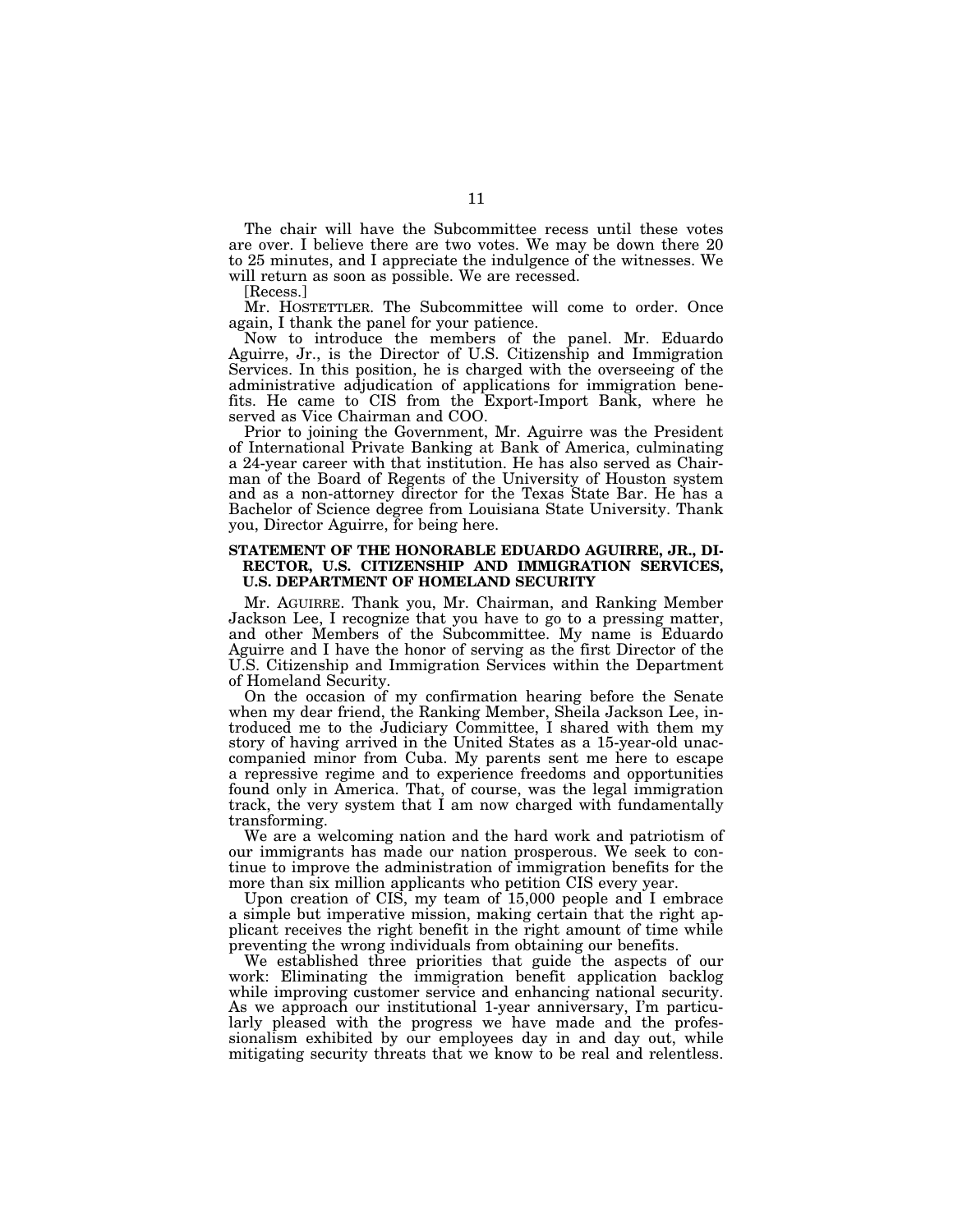To date, Mr. Chairman, we have initiated online options for application filings and case status updates. We've established the Office of Citizenship. We've eliminated lines at some of our highest volume offices. We've introduced a toll-free customer service help line. We streamlined the certificate of citizenship process for internationally adopted children. We've developed a more secure travel document for permanent residents and we fleshed out our leadership team while we were standing up our bureau.

CIS is one of the largest fee-funded agencies in the Federal Government, charging fees for a variety of benefits from individuals seeking to enter, reside, or work in the United States. Therefore, the actual cash flow for our business operations vary from year to year with the number of immigration benefit applications received. In any typical day, my team of 15,000 will process 140,000 national security background checks every day, receive 100,000 web hits, take 50,000 calls in our customer service centers, adjudicate 30,000 applications for immigration benefits, see 25,000 visitors at 92 field offices, issue 20,000 green cards, and capture 8,000 sets of fingerprints and digital photos at 130 application support centers. That was every day.

Backlogs of immigration benefit applications began to grow during the 1990's, seeing an overall 77 percent increase from FY '93 to FY '01. The primary factors included a dramatic increase in the number of applications and petitions received, delays in securing funding and positions to process these applications, the lengthy amount of time it takes to recruit, hire, and train adjudicators, and the lack of comprehensive approach to monitoring, supporting, and maintaining timely processing. That was, of course, in the past.

Beginning in the year 2002, the President pledged and the Con- gress supported a multi-year \$500 million initiative to obtain a universal 6-month processing time standard by FY 2006 for all immigration benefit applications while providing quality service to all customers. We developed a comprehensive backlog elimination plan prior to September 11, 2001, to achieve this goal. The plan called for improvements to processes and expanded quality assurance efforts designed to achieve a high level of performance.

We initially realized significant improvements. In FY 2002, processing times for applications averaged by type between three and 72 months. By the end of the year, these same averages were reduced to between one and 26 months.

However, September 11, 2001, profoundly affected our business operation, employees, and stakeholders. New guidance was issued, security background checks were enhanced, and new processes were implemented. Already, many applications were subject to fingerprint and background checks. The enhanced check instituted in July 2002 represents an additional set of name checks against a variety of lookout databases housed in the Interagency Border Inspection System, also called IBIS. Approximately 35 million security checks were performed last year.

This change in the way we process immigration benefit applications has meant higher processing costs for CIS. We make no apologies for our commitment to the integrity of the immigration system and we will not try to save a quarter if it means compromising security to process an application more quickly. We will con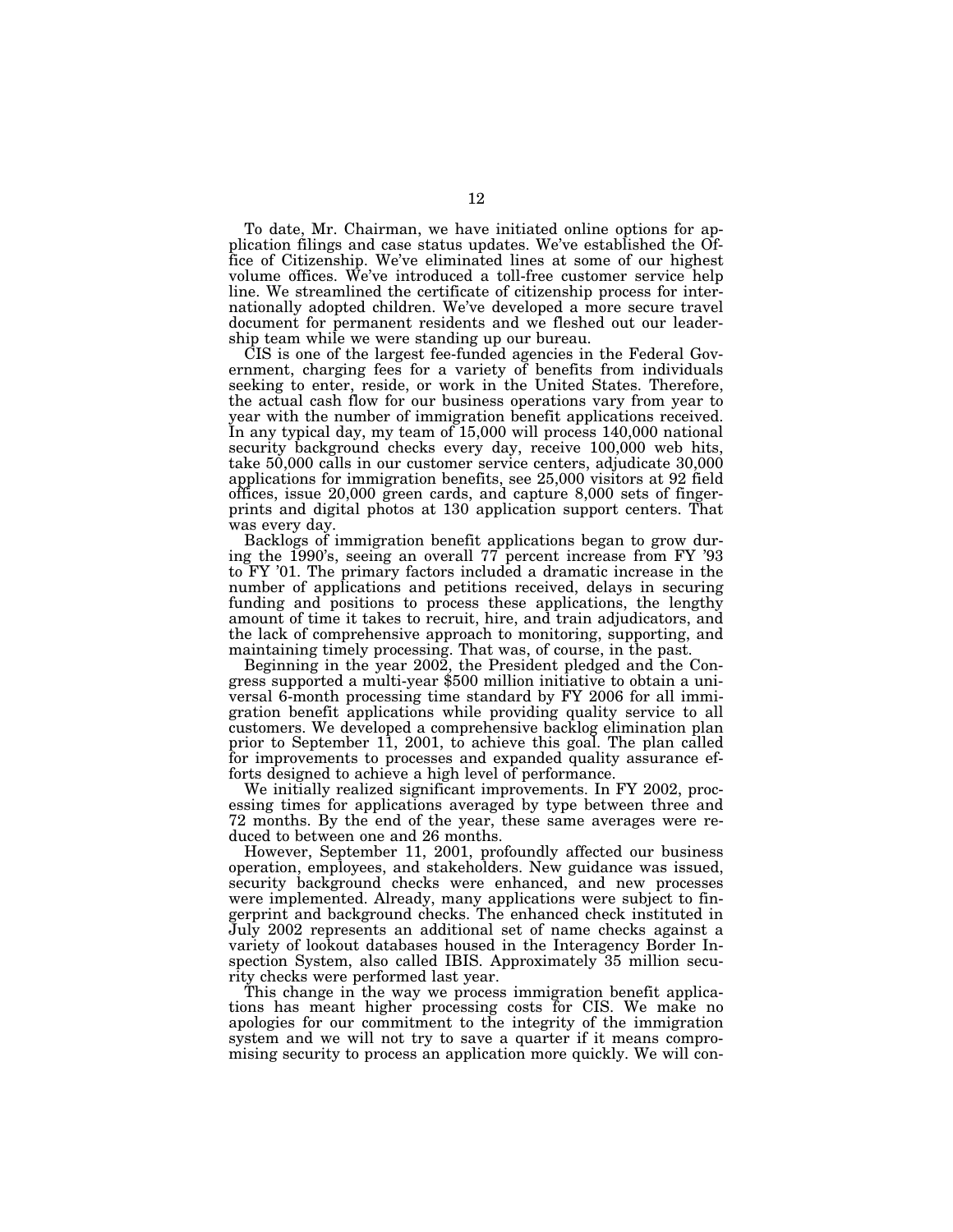tinue to coordinate and identify suspected benefit fraud cases and refer them to ICE for enforcement action. We're making America safer against security and criminal threats one background check at a time.

I believe that the President's FY 2005 budget will set us on the right path toward improving immigration services. The budget includes a total for CIS of \$1.711 billion, \$140 million in discretionary appropriated funds and \$1.571 billion in fees, and seeks an additional \$60 million to boost the total dedicated to backlog reduction efforts to \$160 million.

To ensure that our backlog does not increase any further, we are currently seeking to adjust our fee schedule through the regulatory process by recovering the cost associated with comprehensive security enhancements that were instituted after September 11, 2001. The cost of these security enhancements are about \$140 million annually, or \$21 per application. The fee adjustments will also support new activities such as establishing a refugee corps and establishing the new Office of Citizenship.

In addition, CIS will develop study materials and teaching guides to ensure that the process of preparing for naturalization is meaningful, so that immigrants who choose to become U.S. citizens, as I did, have a real understanding of the commitment they are making when they take the oath of allegiance of the United States.

We are also developing standardized testing procedures so that applicants can be assured that they are experiencing an equitable testing process. We do not want to make the test more difficult. We do not want to make it less difficult. We want to make it more meaningful in a way that it does not have an adverse impact on any particular group of applicants. We are committed to improving the current process and doing it right.

We fully realize that increased funding alone will not enable us to realize our goals. We're taking a hard look at the way we currently conduct our business. We're aggressively working to modernize our system and increase our capacity through the engineering of processes, the development and implementation of new information technology systems, and the development of mechanisms to interact with customers in a more forward-reaching manner. We are now in the process of finalizing a new backlog elimination plan that will outline changes to our business processes and will set forth our revitalized vision of delivering immigration services in the future.

This, Mr. Chairman, concludes my prepared remarks. I thank you for the invitation to testify before this Committee. I apologize for the lengthy statement and  $\dot{I}$  look forward to the questions.

Mr. HOSTETTLER. Thank you, Director Aguirre.

[The prepared statement of Mr. Aguirre follows:]

#### PREPARED STATEMENT OF EDUARDO AGUIRRE, JR.

Good afternoon Chairman Hostettler, Ranking Member Jackson Lee and Members of the Subcommittee. My name is Eduardo Aguirre and I have the honor of serving as the first Director of U.S. Citizenship and Immigration Services, within the Department of Homeland Security.

We are a welcoming nation, and the hard work and patriotism of our immigrants has made our Nation prosperous. We seek to continue to improve the administration of immigration benefits for the more than six million applicants who petition USCIS on an annual basis.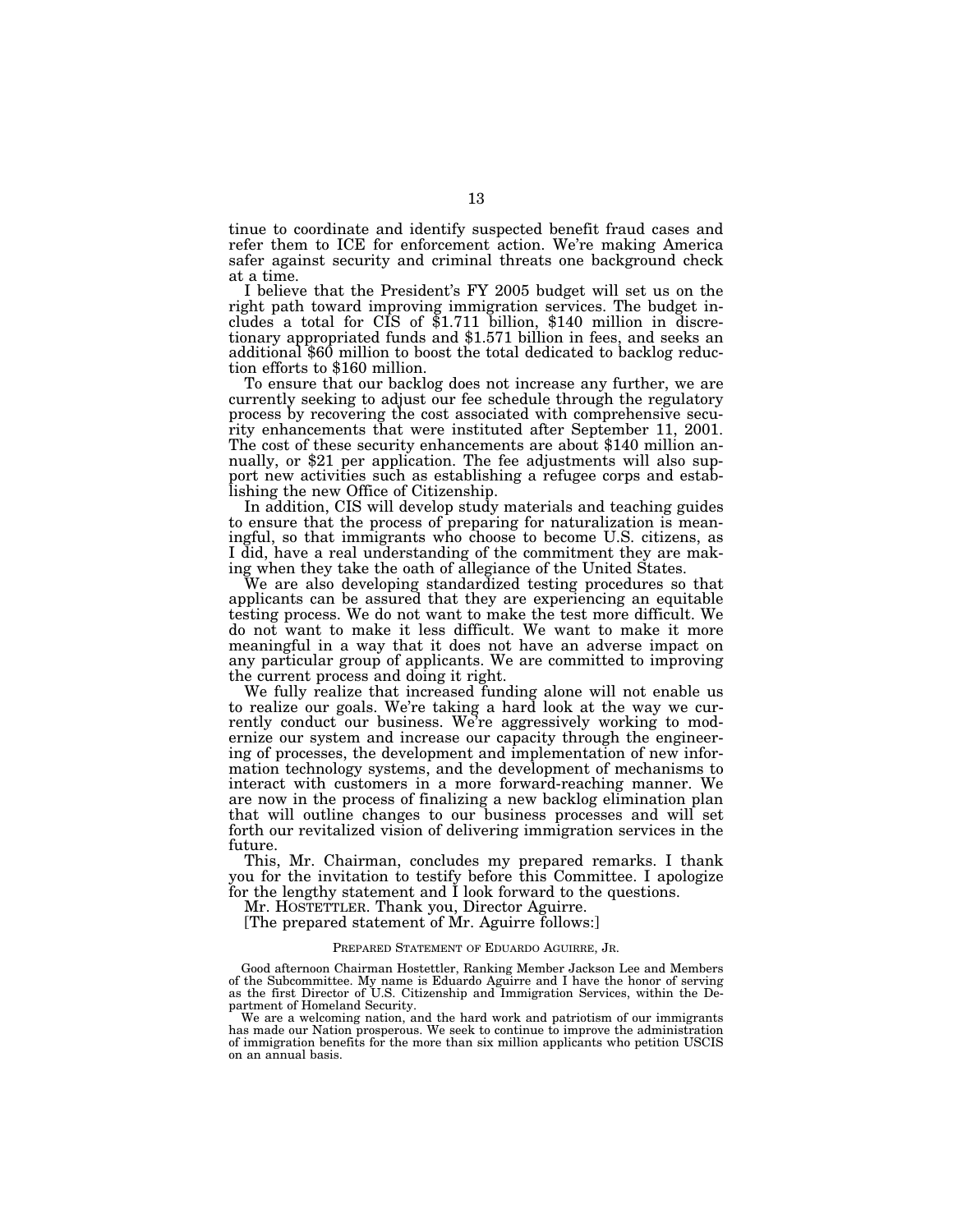We continue to commit ourselves to building and maintaining an immigration services system that provides information and benefits in a timely, accurate, consistent, courteous, and professional manner; while preventing ineligible individuals from receiving benefits. Put more simply, it is our job to make certain that the right applicant receives the right benefit in the right amount of time, while preventing

the wrong individuals from obtaining our benefits.<br>USCIS is one of the largest fee-funded agencies in the Federal government— USCIS is one of the largest fee-funded agencies in the Federal government—<br>charging fees for a variety of benefits from individuals seeking to enter, reside, or<br>work in the United States. Therefore, the actual cash flow fo Centers, and Internet portals, varies from year to year with the number of immigration benefit applications received.

In any typical work day, our workforce of 15,500 (one-third of whom are contrac-tors) will:

- Process 140,000 national security background checks;
- Receive 100,000 web hits;
- Take 50,000 calls at our Customer Service Centers;
- Adjudicate 30,000 applications for immigration benefits;
- See 25,000 visitors at 92 field offices;
- Issue 20,000 green cards; and
- Capture 8,000 sets of fingerprints and digital photos at 130 Application Support Centers.

USCIS has established three priorities: (1) eliminating the immigration benefit application backlog, (2) improving customer service, while (3) enhancing national security. In our first year of operation we have: initiated on-line options for a few application filings and case status updates; established the Office of Citizenship; eliminated lines at some of our highest volume offices; introduced a toll-free customer service help line; streamlined the Certificate of Citizenship process for internationally adopted children; developed a more secure travel document for permanent residents; and fleshed out our leadership team.

Backlogs of immigration benefit applications began to grow during the 1990s. Overall, there was a 77% increase from FY 1993 to FY 2001. The primary factors contributing to the backlogs were a dramatic increase in the number of applications and petitions received, delays in securing funding and positions to process this increasing number of applications, the lengthy amount of time it takes to recruit, hire and train adjudicators, and the lack of a comprehensive approach to monitoring, supporting and maintaining timely processing.

Beginning in FY 2002, the President pledged, and the Congress supported, a multi-year \$500 million initiative to attain a universal six-month processing time standard by FY 2006 for all immigration benefit applications while providing quality service to all customers. We developed a comprehensive Backlog Elimination Plan prior to September 11, 2001 to achieve this goal. The Plan called for improvements to processes and expanded quality assurance efforts designed to achieve a high level of performance. We initially realized significant improvements. In FY 2002, processing times for applications averaged, by type, between three and seventy-two months. By the end of the year, these same averages were reduced to between one and twenty-six months.

However, September 11, 2001 profoundly affected our business operations, employees, and stakeholders. New guidance was issued, security background checks were enhanced, and new processes were implemented, including conducting interviews for the National Security Entry Exit Registration System (NSEERS) Pro-gram.1 Additionally, since July 2002, we formally enhanced our security background checks on the processing of all immigration benefit applications to ensure that those who receive immigration benefits have come to join the people of the United States in building a better society and not to do us harm.

The process of performing enhanced security checks has been designed to compare information on applicants, petitioners, beneficiaries, spouses and children and other household members who apply for an immigration benefit against various Federal lookout systems. Already, many applications were subject to fingerprint and background checks. The enhanced check instituted in July 2002 represents an additional set of name checks against a variety of lookout databases housed in the Interagency Border Inspection System (IBIS).

<sup>1</sup>Program transferred to BTS in November of 2003.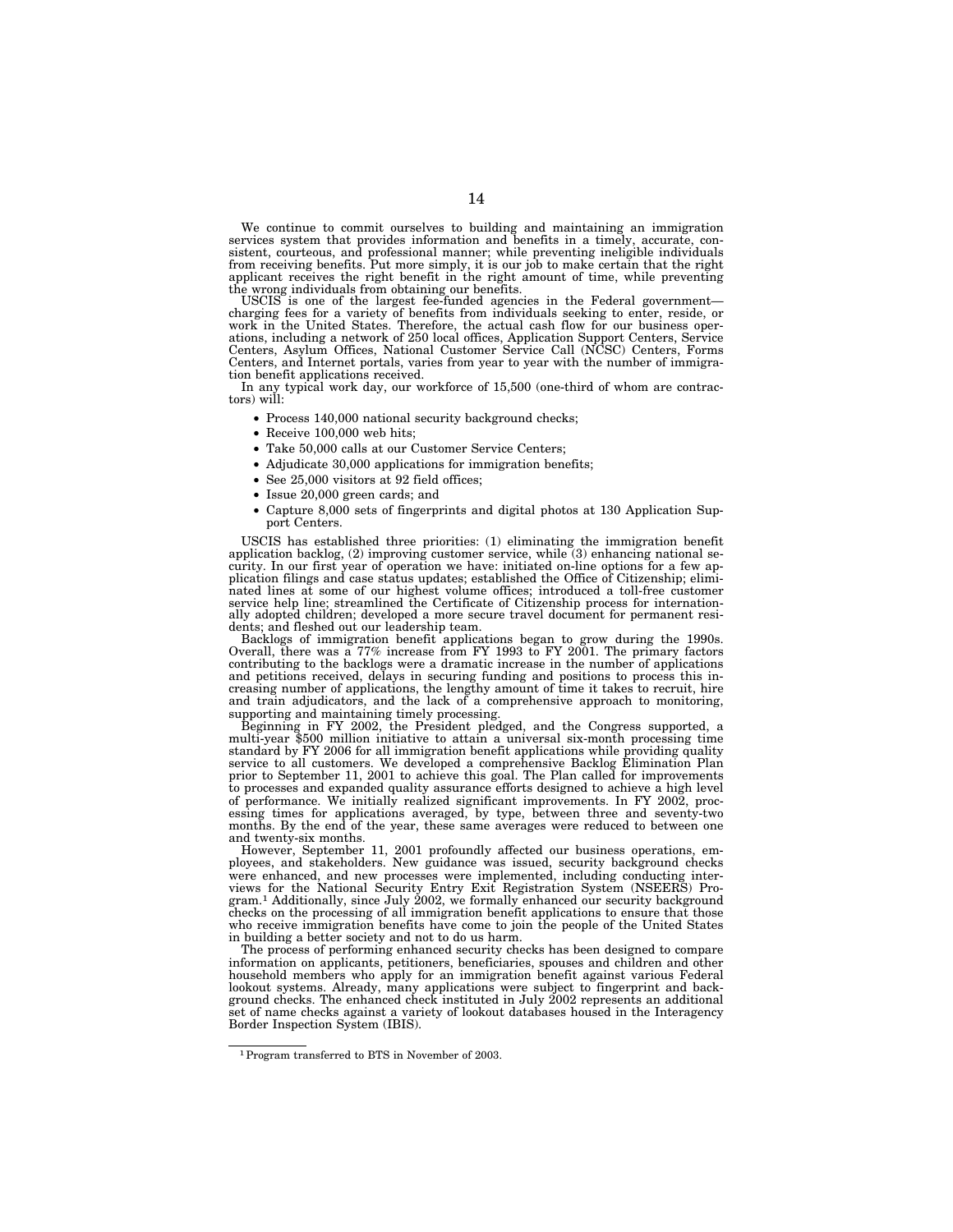The purpose of conducting security checks is to help law enforcement agencies identify risks to the community and/or to national security and to prevent ineligible individuals from obtaining immigration benefits. On the vast majority of applications, we perform two checks; one when the application is initially received, and one at the time of adjudication. Approximately 35 million security checks are performed annually.

In most of these cases (some 97%), the checks take only a few minutes. In the event of a "hit", however, we must hold that application without resolution until the security issue at hand is resolved. Last fiscal year, we processed a little over six million immigration benefit applications. Approximately 7% of the applications processed resulted in an initial security hit, and after further scrutiny, 2% resulted in confirmed security or criminal threat matches.

This change in the way we process immigration benefit applications has meant higher processing costs for USCIS because the costs of performing these checks were not factored into the existing fee schedule. As a result, existing resources have been diverted to perform the additional security checks until the fees could be adjusted to cover these costs. Although the security enhancements have meant longer processing times in some categories and a significant growth in the application backlog, USCIS has taken the position that security absolutely will not be sacrificed in our search for increased efficiency. USCIS will continue to coordinate and identify suspected benefit fraud cases and refer them to ICE for enforcement action.

Our intra-government coordination demonstrates that our approach realizes the intended results. By way of example, within the last month our background check procedures identified individuals wanted for murder in Portland and sexual assault in Miami. We are making America safer against security and criminal threats, one background check at a time.

I believe that the President's FY 2005 budget will set us on the right path toward enhancing immigration services. The budget includes a total for USCIS of \$1.711 billion, \$140 million in discretionary appropriated funds and \$1.571 billion in fees, and seeks an additional \$60 million to boost the total dedicated to backlog reduction efforts to \$160 million. Our overall goal is to achieve a six-month processing time standard for all immigration benefit applications by FY 2006.

To ensure that our backlog does not increase further, we are currently seeking to adjust our fee schedule through the regulatory process by recovering costs associated with comprehensive security enhancements instituted after September 11, 2001. The annual cost of these security enhancements are about \$140 million or about \$21 per application.

The fee adjustments will also support new activities such as establishing a refugee corps to improve the quality of refugee adjudications and establishing the new Office of Citizenship 2 to promote instruction and training on citizenship responsibilities to both immigrants and U.S. citizens. The Office of Citizenship is developing initiatives to target immigrants at two critical points on their journey toward citizenship: when they obtain permanent resident status and as they begin the formal naturalization process. In the past, the Federal government provided few orientation materials for new immigrants. In contrast, CIS will reach out to new immigrants at the earliest opportunity to provide them with information and tools they need to begin the process of civic integration. In addition, CIS will develop study materials and teaching guides to ensure that the process of preparing for naturalization is meaningful, so that immigrants who choose to become U.S. citizens have a real understanding of the commitment they are making when they take the Oath of Allegiance to the United States. The establishment of a Refugee Corps, with an expanded management support structure, will provide a strong and effective overseas refugee processing program that will more efficiently identify inadmissible persons and those who are of national security interest without compromising the U.S. Refugee Program's humanitarian objectives.

We fully realize that increased funding alone will not enable us to realize our goals. We are taking a hard look at the way we currently conduct our business. We are aggressively working to modernize our systems and increase our capacity through the reengineering of processes, the development and implementation of new information technology systems, and the development of mechanisms to interact with customers in a more forward-reaching manner. For example, USCIS has recently eliminated the backlog of applications for the Certificate of Citizenship on Behalf of an Adopted Child with a program that proactively provides parents the certificate.

<sup>2</sup> As required by the Homeland Security Act of 2002.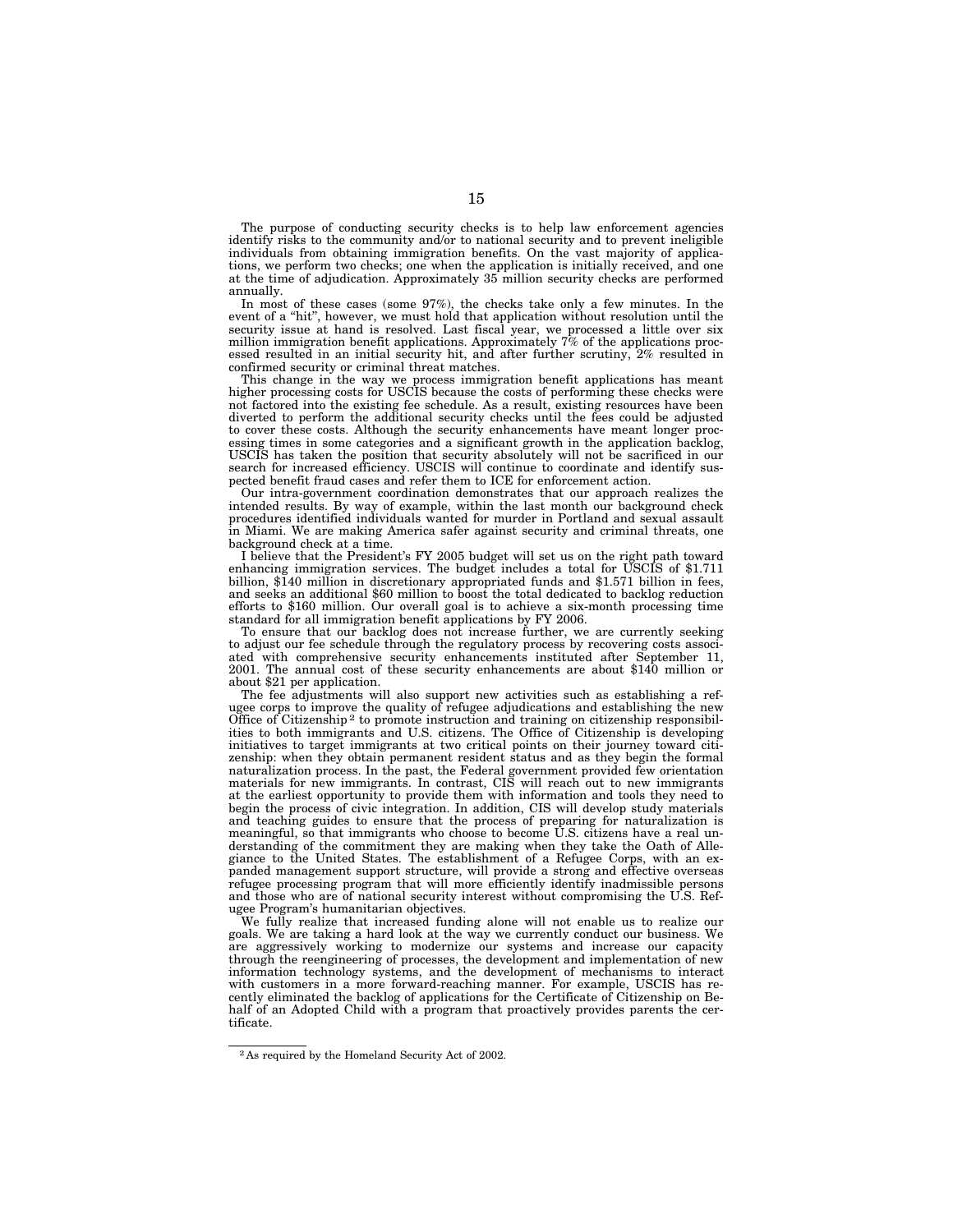We are now in the process of finalizing a new Backlog Elimination Plan that will outline changes to our business processes, and which will set forth our revitalized vision of delivering immigration services in the future.

Additionally, we are examining the standard of knowledge in the current citizenship test to ensure that prospective and new citizens know not only the facts of our nation's history, but also the ideals that have shaped that history.

The project management team for this initiative recently met with over a dozen historians, civics experts, and adult educators to discuss the redesign of the U.S. history portion of the naturalization test with the goal of making the test more meaningful, substantive, and fair. This group is examining the meaning of significant events that occurred in our nation's history, and is exploring ways in which naturalization candidates may better retain the significance of these events. Recognizing that many Americans have strong beliefs about what our new citizens should know about our country, we plan to publish the proposed test content in the Federal Register and ask for public comment. We believe that many Americans would like to have a say in what we are asking our new citizens to learn, and we are eager to hear from them. We look forward to briefing you and other Members of Congress on our proposed new citizenship test content and receiving your feedback, as well.

In a related effort, this same team is working to redesign the current citizenship testing methodology in an effort to ensure more uniform results. Currently, a candidate in Los Angeles is, in all likelihood, not tested the same way or asked the same questions as a candidate taking the same exam on the same day in Boston. Therefore, we are developing standardized testing procedures so that applicants can be assured that they are experiencing an equitable testing process.

We do not want to make the test more difficult. We do not want to make it less difficult. We want to make it more meaningful in a way that does not have an adverse impact on any particular group of applicants. Therefore, we will carefully pilot test the revised English, history, and government tests before implementing them. And, we will continue to consult with our stakeholders to solicit their input. Our newly created Office of Citizenship will be responsible for coordinating the development of educational materials designed to complement this important initiative.

Our plan is to implement the new test and testing process in 2006. Given the importance of the ultimate benefit for those tested—U.S. citizenship—this process is not one that can or should be rushed. We are committed to improving the current process and to improving it in the right way.

As we approach our institutional one-year anniversary, USCIS has stood up an organization of which we are very proud. We have established a leadership team, improved many of our operational processes, and continue to strive to make further improvements. The funding requested in the President's FY 2005 budget request is an important factor in continuing to improve the service we can offer our customers.

This concludes my prepared remarks. I thank you for the invitation to testify before this committee and I would be happy to answer any questions.

Mr. HOSTETTLER. Michael Dougherty is the Director of Operations for U.S. Immigration and Customs Enforcement, or ICE. As Director of Operations, he is responsible for the overall management and coordination of ICE's operations and serves as Assistant Secretary Michael Garcia's principal representative to DHS and to the law enforcement and intelligence communities.

Prior to this appointment, Mr. Dougherty was a partner in KPMG, LLP. He began his law enforcement career as an INS special agent in New York and was among one of the first agents assigned to the FBI Joint Terrorist Attack Force, or is that Task Force? Task Force. That should be Task Force, the FBI Joint Terrorist. You were attacking the terrorist problem, but that was actually a task force.

Mr. Dougherty graduated from Ohio State University with a bachelor's degree in political science. Mr. Dougherty, thank you for being here today. You are recognized.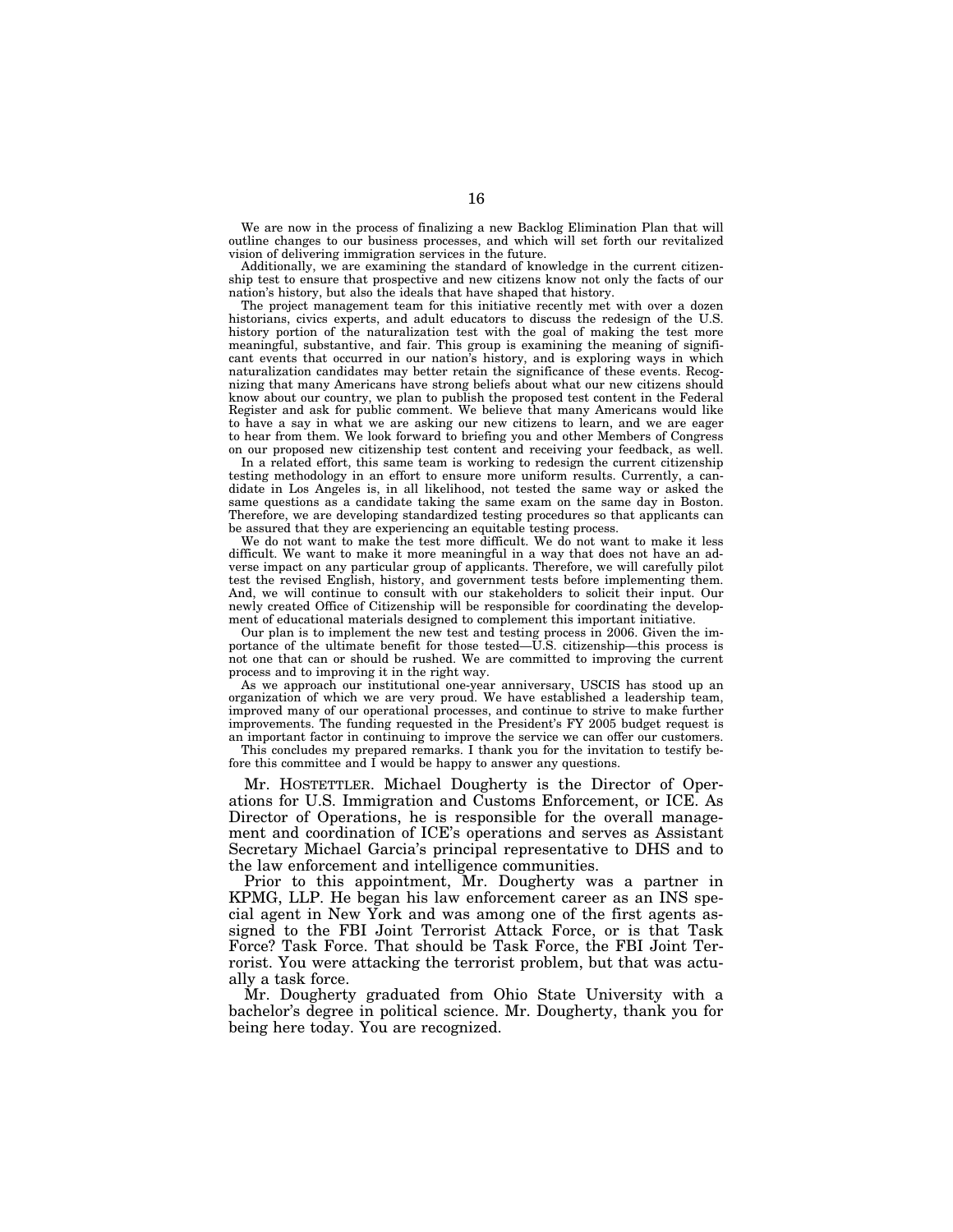## **STATEMENT OF MICHAEL T. DOUGHERTY, DIRECTOR OF OP-ERATIONS, U.S. IMMIGRATION AND CUSTOMS ENFORCE-MENT, U.S. DEPARTMENT OF HOMELAND SECURITY**

Mr. DOUGHERTY. Thank you, Mr. Chairman. It's my profound pleasure to appear before you today and the distinguished Members of the Subcommittee, as well. It's also my privilege to discuss the President's budget request for fiscal year 2005 for U.S. Immigration and Customs Enforcement.

As you know, ICE was created on March 1, 2003, and has grown to become the largest investigative arm in the Department of Homeland Security and also is today the largest Federal investigative agency. ICE now also has the broadest investigative mandate in the Federal Government and is executing its new homeland security mission by building upon the traditional missions, resources, authorities, and capabilities of the agencies it inherited.

Today, one of ICE's primary missions is to detect vulnerabilities and prevent violations that threaten national security. In other words, ICE investigates homeland security crimes. Today, I will discuss how the President's 2005 budget will continue to strengthen ICE's immigration enforcement mandate, which is only one of the mandates it currently has today.

The 2005 budget seeks \$4 billion in appropriated funds for ICE, \$302 million more than in fiscal 2004, representing an approximately 10 percent increase. The requested increases include \$186 million for ICE to fund improvements in immigration enforcement, both domestically and overseas, including more than doubling worksite enforcement efforts, increased efforts to combat benefits fraud and investigate violations of the SEVIS and U.S. VISIT systems, and approximately \$100 million increase for detention and removal of illegal aliens.

Critical to the removal process is ICE's ability to effectively litigate cases before the Immigration Court. The budget request includes a \$6 million enhancement to provide additional attorneys to keep pace with our increasing caseload.

Our budget also seeks \$14 million to support our international enforcement efforts related to immigration. Ten million dollars of these funds will be used to implement ICE's visa security program to fulfill its obligations under section 248 of the Homeland Security Act related to visa security.

I'd like to briefly highlight and further explain some of the enforcement initiatives represented in the 2005 budget today. First, worksite enforcement. The 2005 budget includes an additional \$23 million for worksite enforcement. This represents nearly 400 agents and support staff and more than doubles existing funds dedicated to worksite enforcement. With these resources, we will be able to continue our commitment to traditional worksite enforcement.

However, worksite enforcement is also a useful tool in securing the nation's critical infrastructure. Since September 11, ICE has screened 260,000 employee records pertaining to 3,600 critical infrastructure employers and has identified in excess of 5,000 unauthorized workers who obtained employment, principally by presenting counterfeit documents to their employers or providing false information to security officials.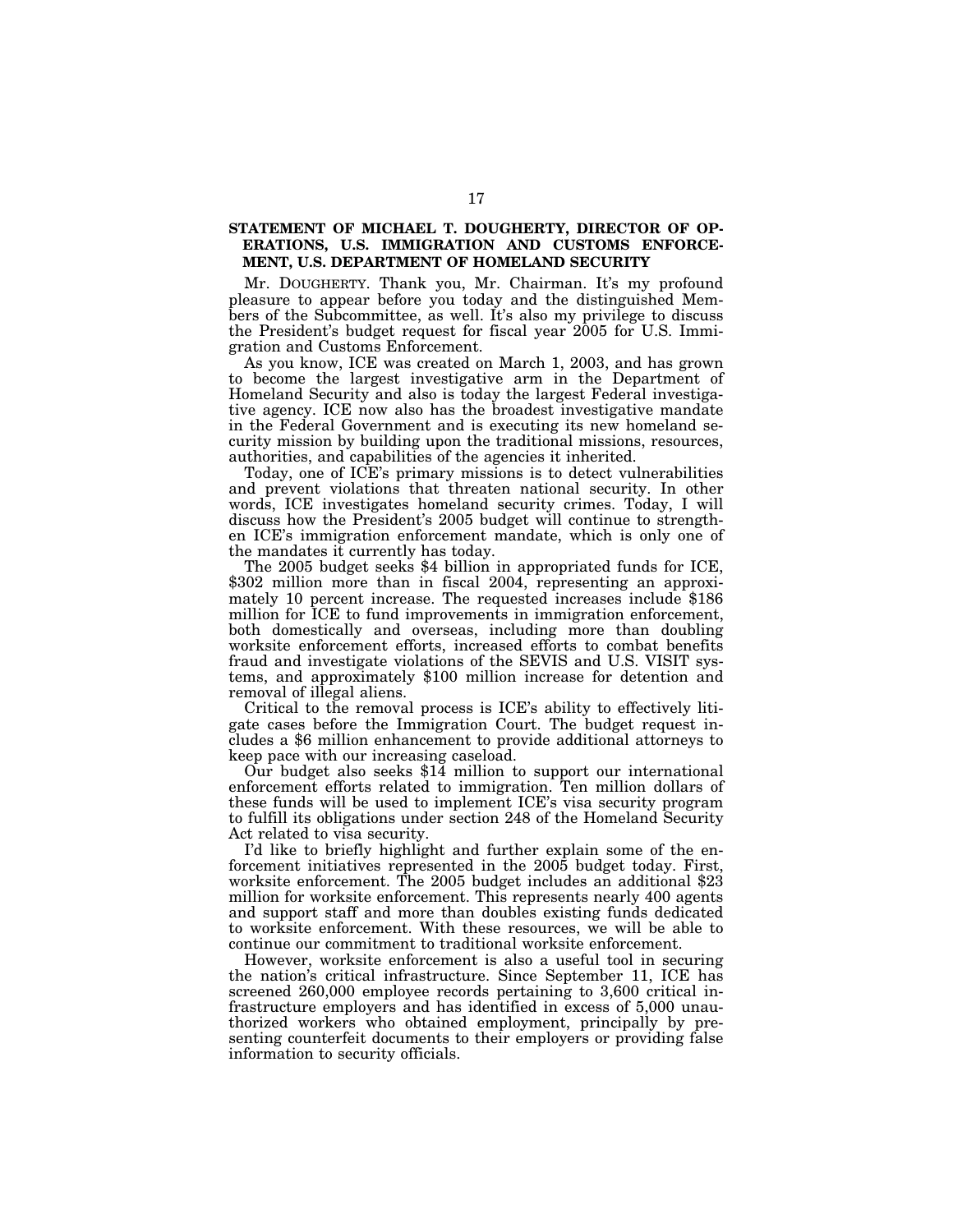Pursuant to these enforcement operations targeting critical infrastructures, such as airports, military installations, defense contractors, and Federal buildings, ICE has arrested over 1,000 individuals and secured the criminal indictment of 774.

Another key priority as reflected in the budget is benefits fraud. Recent history has shown that immigration fraud poses a significant threat to national security and public safety because it enables terrorists, criminals, and illegal aliens to gain entry and remain in the United States. ICE's goal, working in conjunction with CIS, is to detect, combat, and deter immigration fraud through aggressive,

The  $$25$  million requested in the '05 budget will enable ICE to continue and increase high-impact fraud investigations and prosecutions, providing increased national security and ensuring the integrity of the immigration application process. To ensure the most effective application of the resources, ICE has collocated benefit fraud units with CIS service centers to focus on the criminal organizations that engage in large-scale immigration fraud and that seek to undermine the system of legal immigration.

We also have significant initiatives reflected in our budget in the detention and removal program. Detention and removal of illegal aliens present in the United States is critical to the enforcement of our immigration laws. ICE today has a daily detention population of approximately 21,000. In '03, ICE removed more than 140,000 individuals from the United States, including 76,000 criminal aliens. An increase of \$108 million in fiscal 2005 would expand ongoing fugitive apprehension efforts, facilitate the removal of jailed aliens from the United States, and create effective methods to control non-detained cases and support additional detention and

removal capacity.<br>Specifically, \$50 million are requested to continue the implementation of the ICE National Fugitive Operations Program. ICE today has 18 fugitive operations teams deployed throughout the country, and since March 1 has apprehended approximately 6,000 fugitives. A large number of these were convicted of serious crimes and were subsequently ordered deported. Thus, the program has a significant public safety impact in communities across the nation. The '05 budget request would fund an additional 30 teams to locate these potential threats to public safety.

We also seek funding for the Institutional Removal Program, which is designed to ensure that aliens convicted of crimes in the United States are identified, processed, and where possible, removed. The \$30 million request would transfer the Institutional Removal Program from the responsibility of the Office of Investigation to the Office of Detention and Removal, freeing up special agents to work on more complex crimes directly related to national security. It would also make management of the program consolidated under a single operational division, as recommended by both the General Accounting Office and the Department of the Inspector General.

Concluding, \$11 million has been requested in the '05 budget, which would more than double the capacity of the Intensive Supervision Program. Pilot projects have demonstrated that effective control of lower-risk persons who are released in the communities dur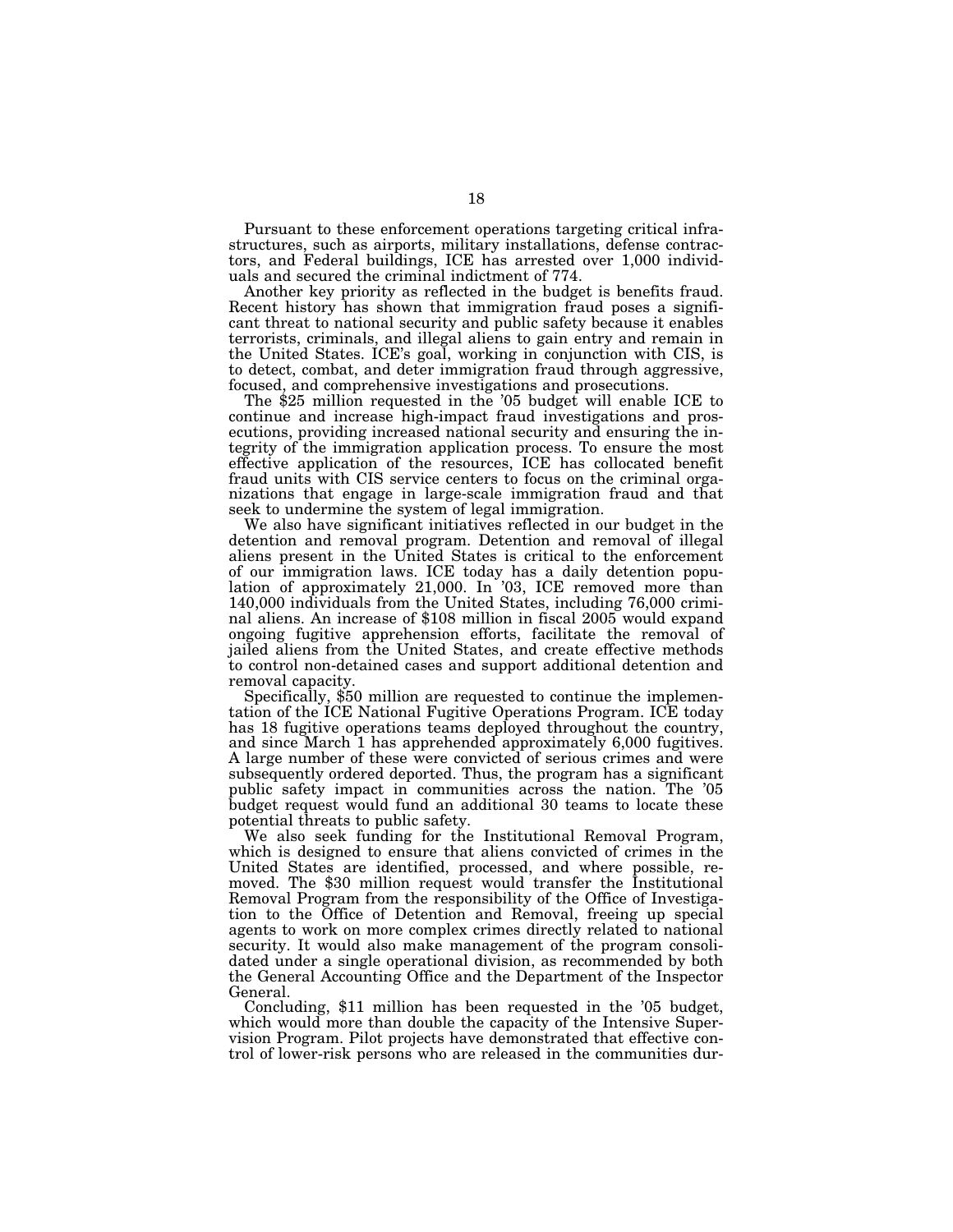ing immigration proceedings or while awaiting approval can stem the growth of the fugitive population. This year, we plan to have eight supervision sites that will be able to monitor 200 individuals per site using methods such as electronic monitoring, halfway houses, and voice recognition technology. Increases in '05 would double the capacity for each site and provide for an additional site.

In conclusion, Mr. Chairman, deterring illegal migration and combating immigration-related crime have never been more critical to the national security. The men and women of ICE are tackling this challenging mission with remarkable dedication. I believe the President's '05 budget request for ICE will provide significant resources to further the mission of ICE on behalf of the American people. We're eager to work with you and the Members of Congress to provide the American people with the level of security they demand and deserve.

I thank you and look forward to taking your questions.

[The prepared statement of Mr. Dougherty follows:]

#### PREPARED STATEMENT OF MICHAEL DOUGHERTY

Good morning, Mr. Chairman, Congresswoman Jackson Lee, and distinguished Members of the Subcommittee. It is a privilege to appear before your committee today to discuss the President's Budget Request for Fiscal Year (FY) 2005 for US Immigration and Customs Enforcement.

In March of 2003, when the Department was created, a new federal investigative agency was also formed: U.S. Immigration and Customs Enforcement—or ICE, as it is better known. As the largest investigative arm of Homeland Security, ICE's primary mission is to detect vulnerabilities and prevent violations that threaten national security. In other words, ICE investigates homeland security crimes. In particular, border security, air security, and economic security.

ICE pursues its homeland security mission by building upon the *traditional* missions, resources, authorities and expertise of the legacy agencies it inherited. The investigative and intelligence resources of the former Immigration and Naturalization Service, U.S. Customs Service, Federal Protective Service and Federal Air Marshal Service have been fused together to allow us to go after the criminal enterprises in new ways. ICE is bringing new approaches to traditional areas of law enforcement and creating enforcement programs in response to its homeland security mission.

Today, I will discuss how the President's FY 2005 Budget will continue to strengthen ICE's immigration enforcement mandate.

#### ICE FY 2005 BUDGET FOR IMMIGRATION ENFORCEMENT

ICE is committed to enhancing immigration security and enforcement, as the FY 2005 budget illustrates. The FY 2005 budget seeks \$4.0 billion for ICE, \$302 million more than FY 2004, representing an increase of 8 percent.

The requested increases include \$186 million for ICE to fund improvements in immigration enforcement both domestically and overseas, including a more than doubling of current worksite enforcement efforts; increased resources to combat benefits fraud and investigate violations of the SEVIS and US-VISIT systems; and approximately \$100 million increase for the detention and removal of illegal aliens. Detention and removal of illegal aliens present in the United States is critical to the enforcement of our immigration laws and the requested funding will expand ongoing fugitive apprehension efforts, the removal from the United States of jailed illegal aliens, and additional detention and removal capacity. Critical to the removal process is ICE's ability to effectively litigate cases before the Immigration Court. The budget request includes a \$6 million enhancement to provide additional attorneys to keep pace with an increasing caseload. Our budget also seeks \$14 million to support our international enforcement efforts related to immigration, including enabling ICE to provide visa security by working cooperatively with U.S. consular offices to review select visa applications.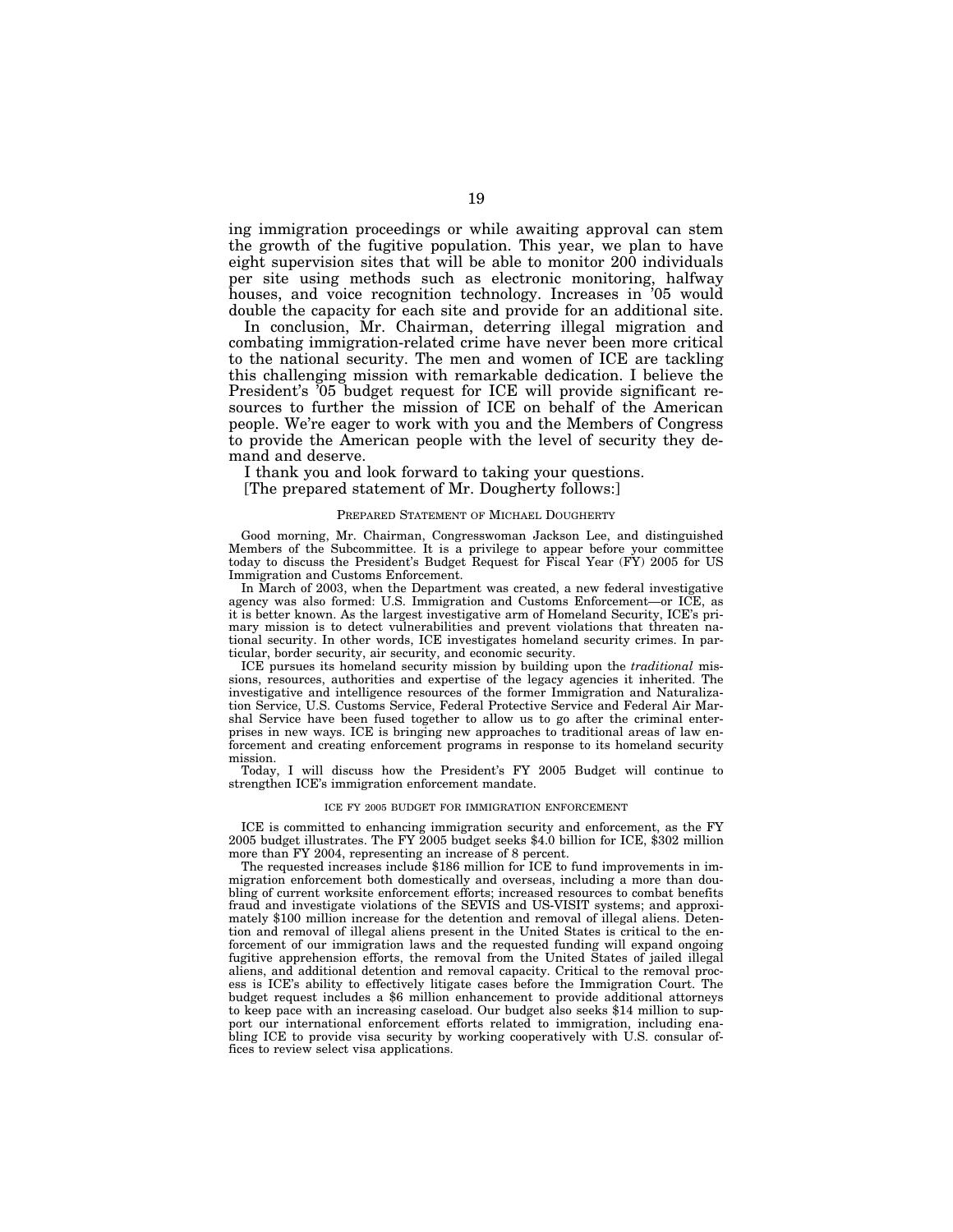#### INVESTIGATIONS INITIATIVES

As a result of the President's proposed new temporary worker program to match willing foreign workers with willing U.S. employers, enforcement actions against companies that break the law and hire illegal workers will increase. The FY 2005 President's Budget includes an additional \$23 million for enhanced worksite enforcement. This more than doubles existing funds devoted to worksite enforcement and allows ICE to assign more Special Agents devoted to this effort. With these resources, ICE will facilitate the implementation of the President's temporary worker program initiative by enhancing our traditional worksite enforcement program that offers credible deterrence to the hiring of unauthorized workers. Without such a deterrent, employers will have no incentive to maintain a legal workforce.

Since 9/11, ICE has screened 259,037 employee records pertaining to 3,640 critical infrastructure employers and identified over 5,000 unauthorized workers who obtained employment by presenting counterfeit documents to their employer and providing false information to security officials. ICE enforcement operations targeting unauthorized workers in critical infrastructure facilities such as airports, military installations, defense contractors, and federal buildings have resulted in the arrest of over 1,000 workers and the criminal indictment of 774 individuals. ICE's challenge is to enhance public safety by ensuring that individuals intending to do us<br>harm do not gain insider access to critical facilities by taking advantage of<br>vulnerabilities in hiring and screening processes that enable to go undetected by employers and security officials.

#### *Benefits Fraud*

Immigration fraud poses a severe threat to national security and public safety because it enables terrorists, criminals, and illegal aliens to gain entry and remain in the United States. ICE's goal, in conjunction with U. S. Citizenship and Immigra-tion Services (USCIS), is to detect, combat, and deter immigration fraud through aggressive, focused, and comprehensive investigations and prosecutions. ICE focuses on identifying and targeting the most significant, prolific and egregious violators for prosecutions, such as organizations and facilitators responsible for multiple benefit applications and individuals that pose a risk to national security or public safety. In September 2003, ICE created Benefit Fraud Units in Vermont, Texas and California as a means of identifying and targeting fraud, at the earliest possible point when an application is received at a USCIS Service Center.

The \$25 million FY 2005 budget request will provide stable funding to ICE's benefits fraud and will enable ICE to continue and increase, high-impact fraud investigations and prosecutions, providing increased national security and insuring integrity in the immigration application process.

#### *Special Agents Dedicated to Compliance Enforcement*

As part of its overall immigration enforcement strategy, ICE will continue to analyze data generated through the Student and Exchange Visitor Information System (SEVIS) and US-VISIT program to detect individuals who are in violation of the Nation's immigration laws and pose a threat to homeland security. ICE's Compliance Enforcement Unit has investigated and resolved over 21,000 National Security Entry Exit Registration System (NSEERS) and SEVIS violator leads. This represents less than half of all violator leads generated under the programs. With an estimated FY 2004 enrollment of nearly 700,000 foreign students and exchange visitors and 7,000 schools and programs, estimates suggests that more than 30,000 leads may be generated by the SEVIS program this year.

The FY 2005 budget's request of \$16 million will increase the funding for ICE's SEVIS and US-VISIT compliance efforts by over 150 percent through the addition of 130 Special Agents to investigate and resolve violator leads. The funding will also allow continued and expanded data mining technology, as well as targeting software, to increase the efficiency of identification and tracking efforts towards nonimmigrant aliens who may pose the most significant national security threats. The increased funding will allow ICE to double the overall violator resolution rate from the forecasted FY 2004 rate of 30% to 60% in FY 2005.

#### *International Affairs*

ICE's Office of International Affairs is the largest consolidated Attache unit within DHS with over 50 foreign offices in over 42 countries. ICE Attaches and subordinate foreign offices work closely with Embassy staff and counterpart host government departments to execute international initiatives and extend the U.S. borders. Pursuant to section 428 of the Homeland Security Act and the Memorandum of Understanding between the Departments of Homeland Security and State, ICE's FY 2005 budget request of \$14 million includes an increase of \$10 million to support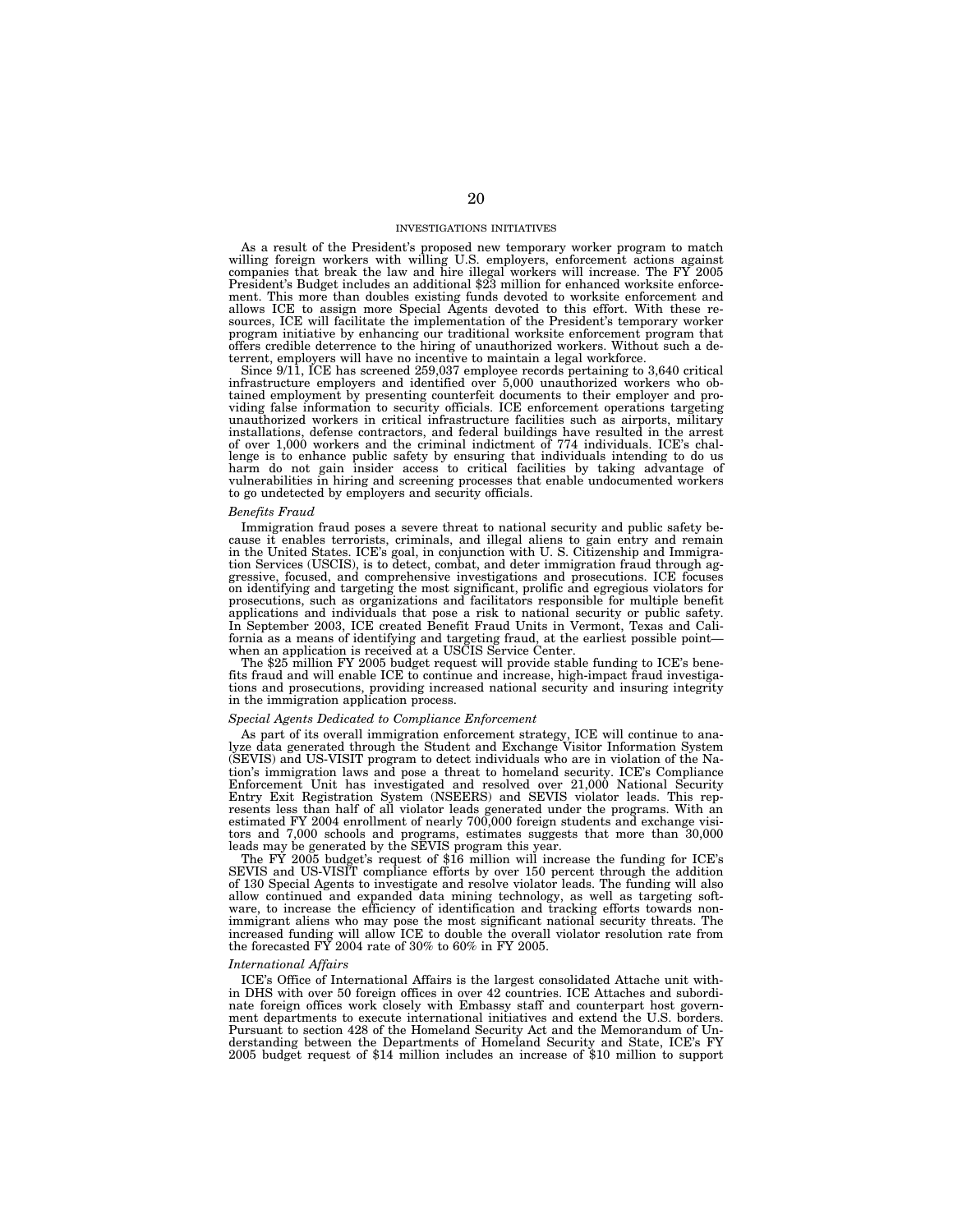a new Visa Security Unit (VSU). The VSU and DHS staff stationed at overseas posts, including Saudi Arabia, will work cooperatively with U.S. consular officials to promote homeland security in the visa process.

#### DETENTION AND REMOVAL INITIATIVES

Detention and Removal of illegal aliens present in the United States is critical to the enforcement of our immigration laws. ICE has a daily detention population of approximately 21,000 and in FY 2003, ICE removed more than 140,000 individuals including 76,000 criminal aliens. An increase of \$108 million in FY 2005 will expand ongoing fugitive apprehension efforts, the removal from the United States of jailed offenders, effective methods to control non-detained cases, and support additional detention and removal capacity.

#### *Fugitive Operations*

\$50 million dollars are requested to continue the implementation of the ICE National Fugitive Operations Program, established in 2002, which seeks to eliminate the existing backlog and growth of the fugitive alien population. Currently, ICE has 18 Fugitive Operations Teams deployed throughout the country and since March 1st, approximately 6,000 fugitives have been apprehended and nearly 700 additional criminal aliens have been apprehended in connection with fugitive operations teams. The FY 2005 budget request would fund an additional 30 teams to locate these potential threats to public safety.

#### *Institutional Removal Program*

The Institutional Removal Program (IRP) is designed to ensure that aliens convicted of crimes in the U.S. are identified, processed, and, where possible, ordered removed prior to their release from a correctional institution. ICE requests \$30 million to transfer the IRP duties currently being performed by Special Agents to Immigration Enforcement Agents. The shift of responsibilities will allow Special Agents to be assigned to more complex investigations in the areas of National Security, Smuggling, and Financial Investigations, and make management of the IRP the sole responsibility of a single operational program office, Detention and Removal Operations, as recommended by both the General Accounting Office and the Department of Justice Inspector General.

#### *Alternatives to Detention*

\$11 million dollars have been requested in the FY 2005 budget to more than double the capacity of the Intensive Supervision Appearance Program (ISAP). The premise for this initiative is that the effective control of lower risk persons released into the community during immigration proceedings or while awaiting removal will stem the growth of the fugitive population. In FY 2004, ICE plans to have eight intensive supervision sites operational that will be able to monitor 200 individuals per site using methods such as using electronic monitoring devices, half-way houses and voice recognition technology. Increases in FY 2005 would double the capacity for each site and provide for an additional site. These alternatives to traditional detention practices are more cost effective; allow ICE to detain a greater number of aliens who may pose a threat to public safety; and early results from pilot projects reflect an increased appearance rate for immigration court proceedings for those in an intensive supervision program versus those released on their own recognizance.

#### *Detention Bed Space*

Adequate detention space has long been considered a necessary tool to ensure effective removal operations. An increase in bed space to accommodate a higher volume of apprehended criminal aliens results in a significantly higher appearance rate at immigration proceedings. When final orders of removal are issued, this will result in a greater number of removals and fewer absconders. With the \$5 million request for FY 2005, ICE will enhance its ability to remove illegal aliens from the United States.

#### *Caribbean Regional Interdiction*

Pursuant to Executive Order, the Departments of Defense, Homeland Security and State share responsibility for responding to the migration of undocumented aliens interdicted or intercepted in the Caribbean Region. Additional funding of \$6.2 million is requested to support the cost of housing up to 400 migrants as they await determination of any immigration claims. This initiative will support operations at Guantanamo Bay and maintain a high level of preparedness for possible Caribbean migration emergencies or other mass migration events.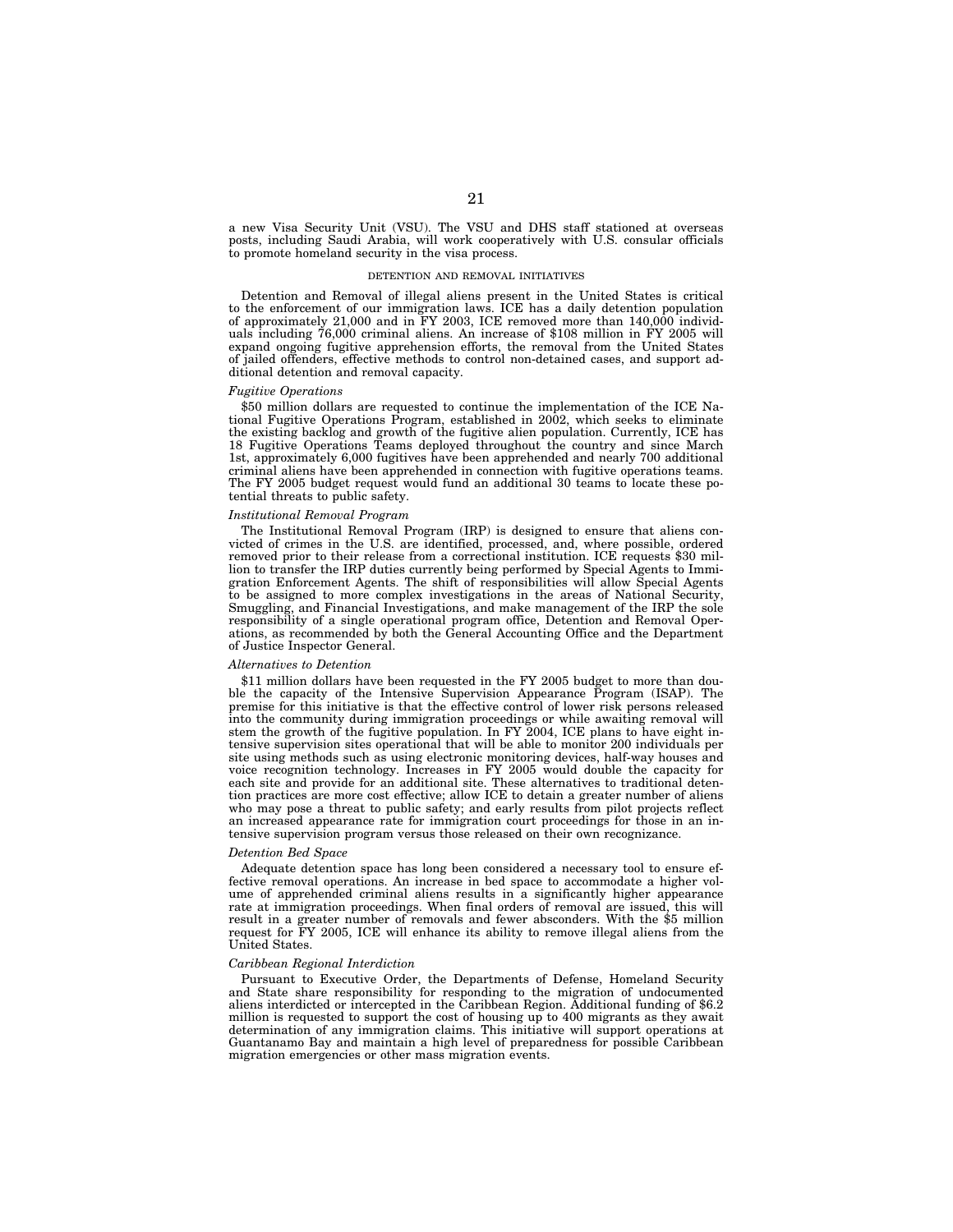#### LEGAL PROGRAM BACKLOG ELIMINATION

The ICE Office of the Principal Legal Advisor's Office (OPLA) completed approximately 275,000 cases in Immigration Court in FY 2003, assisting in these proceedings in the determination of who qualified for immigration benefits and who was subject to removal. The number of new cases received in immigration court has continued to increase from approximately 150,000 cases in FY 93 to 290,652 cases in FY 2002. In addition, ICE OPLA is currently handling approximately 500 national security related cases as well as 250 cases involving possible human rights abusers in various stages of immigration court proceedings. At the same time, the case preparation time has continued to fall and we project that time available for preparation could also fall. To keep pace with the increasing number of complex immigration court cases as well as an aggressive plan by the Department of Justice to address the pending cases, additional attorneys and support staff are required. \$6 million dollars are sought in the FY 2005 budget to increase the program staffing and help address the increased workload. Additional resources will permit ICE Counsel to identify and argue for the removal of individuals who pose national security or public safety risks, while at the same time ensuring that bona fide claims are granted.

#### **CONCLUSION**

Deterring illegal migration and combating immigration-related crime have never been more critical to our national security. The men and women of ICE are tackling this challenging mission with diligence, determined to ensure that no duty is neglected. The President's FY 2005 Budget Request for ICE is an important step in restoring the rule of law the system of legal immigration. We are eager to work with you and the other Members of Congress to provide the American people with the level of security they demand and deserve. Thank you. I look forward to your questions.

Mr. HOSTETTLER. Daniel Smith was named the State Department's Principal Deputy Assistant Secretary for Consular Affairs in November of 2002. He is a career member of the Senior Foreign Service and previously served as Deputy Executive Secretary to Secretary of State Colin Powell. Prior to this assignment, he served as executive assistant to the Under Secretary for Global Affairs.

Mr. Smith received his B.A. summa cum laude from the University of Colorado in Boulder and his Ph.D. and M.A. in history from Stanford university. Mr. Smith, thank you for being here. You're now recognized.

### **STATEMENT OF DANIEL B. SMITH, PRINCIPAL DEPUTY AS-SISTANT SECRETARY OF STATE FOR CONSULAR AFFAIRS, U.S. DEPARTMENT OF STATE**

Mr. SMITH. Mr. Chairman, Members of the Committee, thank you for inviting me to testify today before you on the Department of State's Border Security Program. I am pleased to provide an overview of how the Bureau of Consular Affairs administers that program. Funded largely through the Department's limited fee-retention authorities for consular services, the Border Security Program exists to strengthen the security of the United States by pushing out our borders.

In fiscal year 2005, the priorities of the Consular Affairs are: Protecting our homeland by strengthening the visa process; protecting Americans by providing consular information, services, and assistance; providing Americans with the most secure travel document possible, the U.S. passport; and providing consular personnel worldwide with the tools and training they need.

The Department of State's visa work abroad constitutes a vital element in our national border security. To guard against terrorists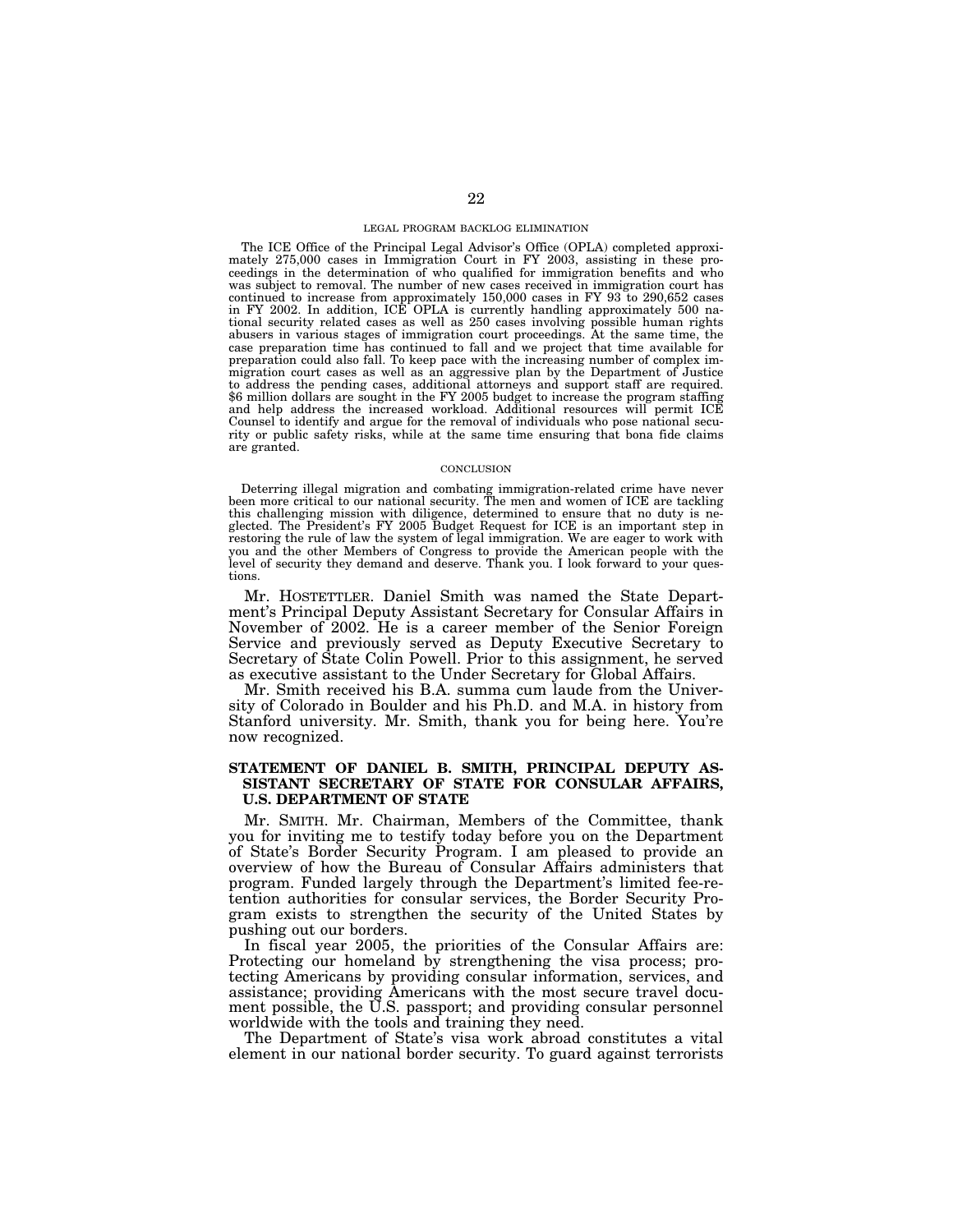and other threats, consular officers must have the best information available within the U.S. Government. The majority of the data in our consular lookout system now is derived from the law enforcement and intelligence communities. We reciprocate that data sharing, and Department of Homeland Security officers at ports of entry now have access to the 75 million visa records in our Consular Consolidated Database.

We have joined in the establishment of the Terrorist Screening Center that will integrate terrorist watch lists and serve as the centralized point of contact for U.S. terrorist information. Together with the Terrorist Threat Integration Center, we will rely on the TSC to ensure that consular officers have access to the information they need to deny visas to those who would do us harm.

We are also engaged with DHS in implementing a biometrics program that will track the entry and exit of foreign visitors by using electronically scanned fingerprints and photographs. The system is designed to create a coordinated and interlocking network of border security. With our aggressive roll-out schedule, the program will be in effect at all non-immigrant visa adjudicating posts by October 26 of this year.

Consular Affairs also works to promote the safety and security of Americans abroad. We strive to extend to all Americans our best efforts to ensure their safety wherever they might be. We provide current information on travel conditions and security through our website at travel.state.gov and through the Overseas Citizens Services Call Center.

CA has also been heavily involved in assisting U.S. citizen parents whose children were abducted or wrongfully retained abroad, as well as working to prevent future abductions and wrongful retentions. We have worked toward implementing a transparent international adoption process that safeguards the interests of children, birth parents, and prospective adoptive parents. These initiatives, among others, are overwhelmingly funded as part of the Border Security Program.

We are also engaged in an ongoing process of continuous improvement of the U.S. passport, the world's most valuable identity and travel document. Embedding biometrics into U.S. passports to establish a clear link between the person issued the passport and the user is an important step forward in the international effort to strengthen border security. We recognize that convincing other nations to improve their passports requires U.S. leadership. To that end, the Department of State has a program that should produce the first biometric U.S. passports by October of this year.

We also continue to strengthen homeland security by ensuring that the consular function has appropriate facilities and is staffed at sufficient levels by consular officers who are trained to screen out terrorists. As part of the Border Security Program, the Department is requesting additional positions to provide us the ground troops necessary to staff our first line of defense.

We continue to strengthen management controls via the issuance of standard operating procedures as well as our program of Consular Management Assistance Teams. CA uses its new Vulnerability Assessment Unit to analyze consular data, systems, and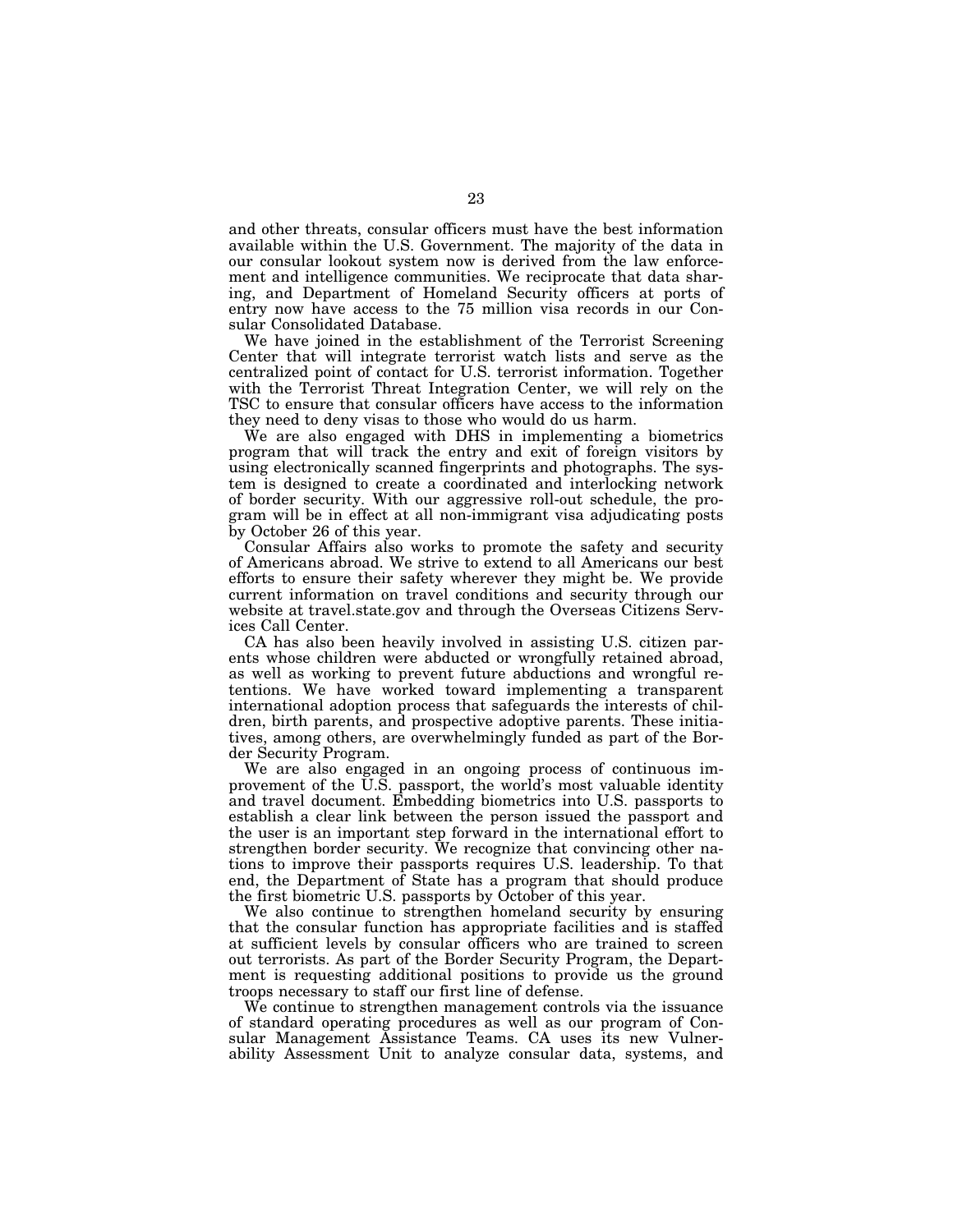processes to detect anomalies in visa and passport processing to reduce vulnerabilities.

The mission of the Bureau of Consular Affairs is to help Americans abroad, to facilitate legitimate international travel, and to stop the travel to the United States of foreigners who present a threat to our country. By focusing on information sharing, providing sufficient resources, and enhancing the integrity of our processes and documents, the Department of State is ensuring that we have a Border Security Program in which the American people can place their trust and confidence.

Thank you, Mr. Chairman. I welcome your questions.

[The prepared statement of Mr. Smith follows:]

#### PREPARED STATEMENT OF DANIEL B. SMITH

Mr. Chairman, Ranking Member, Members of the Committee:

Thank you for inviting me to testify before you today on the Department of State's Border Security Program. I am pleased to explain both the strategy employed by the Department of State in its Border Security Program and then how that strategy is implemented in the day-to-day operations of the Bureau of Consular Affairs.

The Border Security Program at the Department of State is a complex mission involving the activities of a number of bureaus and offices. Funded largely through the Department's limited fee retention authorities for consular services, the Border Security Program exists to strengthen the security of the United States by ''pushing outward'' our borders. The Department has followed a consistent and multi year strategy that focuses on:

- Providing accurate and timely information to all personnel responsible for processing passports, adjudicating visas and providing other consular services.
- Ensuring that all personnel responsible for Border Security services have the business quality hardware and software they need to fulfill their responsibilities.
- Connecting all overseas and domestic operations responsible for Border Security together through high-speed networks, which make possible such powerful tools as the CLASS namecheck system and the Consolidated Consular Database (CCD).
- Investing in our people to ensure that they have the training needed to provide quality Border Security Services. Covering the operating costs of many Department of State personnel who provide Border Security services.
- Ensuring the integrity of our people, processes and products.

The Department's Border Security Program is much larger than just the Bureau of Consular Affairs (CA). CA's main partners in implementing this program include the Bureaus of Diplomatic Security, Information Management, Human Resources, Intelligence and Research, and Resource Management as well as the geographic bureaus. The Administration is seeking some \$836 million in the FY-05 budget to help fund these activities.

In terms of Consular Affairs, our mission is to help Americans abroad, facilitate legitimate international travel, and prevent the travel to the United States of foreigners who are likely to engage in activities harmful to our country. We have no higher responsibility than the protection of our citizens and safeguarding our country's borders through the Border Security Program, and we are determined to carry out this responsibility in the best and most effective manner possible.

In FY 2005, the priorities of CA are:

- protecting our homeland by strengthening the visa process as a tool to identify potential terrorists and others who should not receive visas and preventing those people from entering the United States;
- protecting Americans by ensuring that they have the consular information, services, and assistance they need to reside, conduct business, or travel abroad;
- providing Americans with timely and effective passport services and a secure travel document; and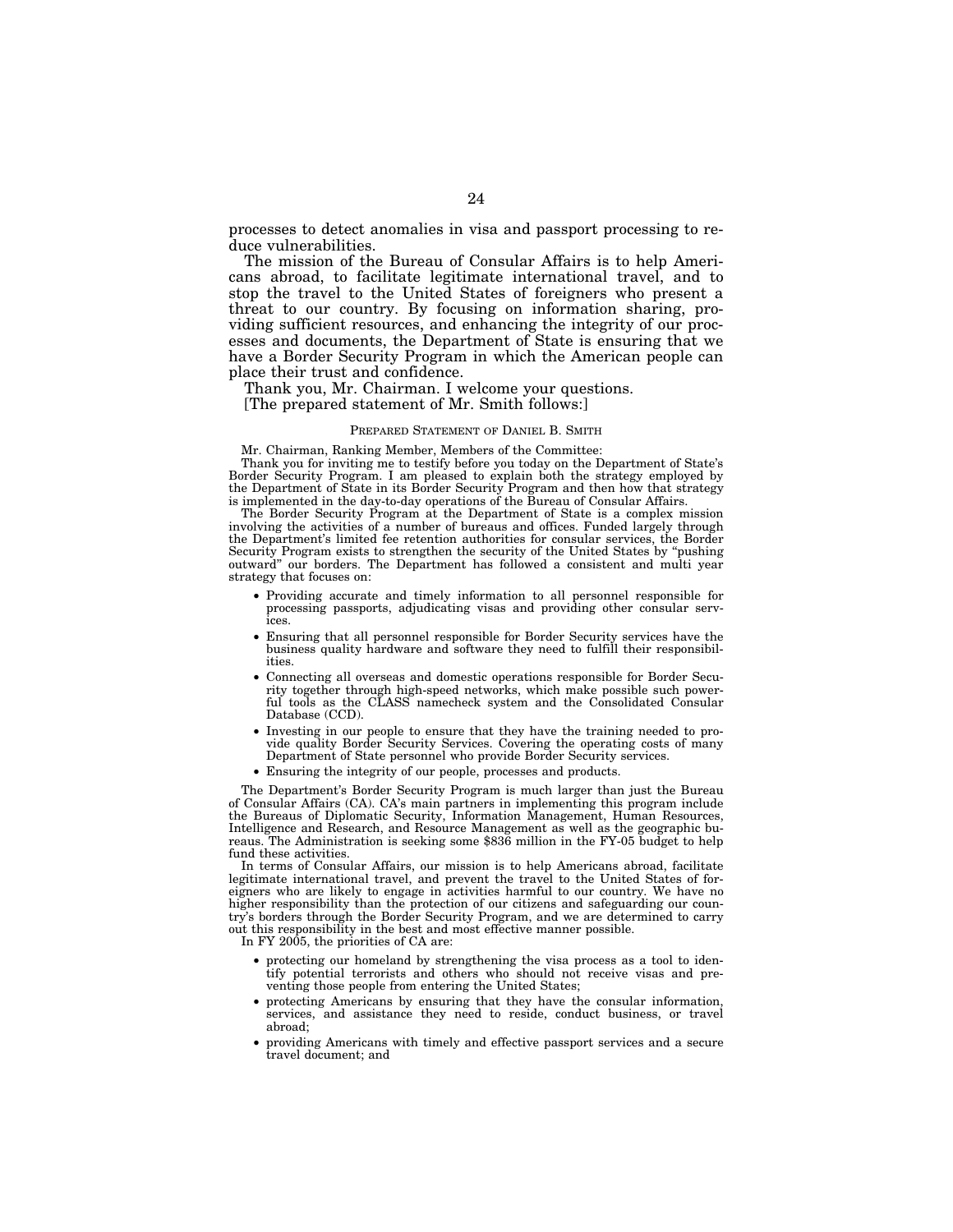• providing consular personnel worldwide with the tools and training they need to carry out these responsibilities.

#### VISA SERVICES

The terrorist attacks of 9/11 highlighted as never before the crucial role the Bureau of Consular Affairs plays in U.S. border security through the visa process. The Consular Officers of the Foreign Service at the 212 visa adjudicating embassies and consulates abroad are truly our first line of defense. In FY-05, we will continue our efforts to ensure that the visa process is as secure as possible and that it supports our overall homeland security efforts so that—with the immigration check at the port of entry and the enhanced capabilities of the Department of Homeland Security—it will form a coordinated and interlocking network of border security in which the American people can have confidence.

One of the most important tools we can provide our consular officers abroad is information that will help them identify and deny a visa to a terrorist, criminal or other ineligible alien. Our goal is to push the borders of the United States out as far from our shores as possible to stop a problematic or questionable traveler overseas. To this end, our coordinated efforts with law enforcement and intelligence agencies have more than doubled the names of known or suspected terrorists and other ineligible aliens in our databases. We will continue to seek opportunities for data sharing with federal agencies that have a role in the visa process or interact with visa recipients. In fact, the majority of the data in our consular lookout system now derives from other agencies, especially those in the law enforcement and intelligence communities.

I am particularly proud that an activity funded through the Department's Border Security Program—the TIPOFF program—is a key building block for the Terrorist Threat Integration Center (TTIC), which will maintain the principal database on known and suspected terrorists in a highly classified form. The TIPOFF database with its approximately 120,000 records was transferred to TTIC on November 17, 2003. TTIC, together with the separate Terrorist Screening Center, will eliminate the stovepiping of terrorist data and provide a more systematic approach to posting lookouts on potential and known terrorists.

We are also currently engaged with DHS in implementing a biometrics program to track the entry and exit of foreign visitors by using electronically scanned fingerprints and photographs. This new system, which begins with consular officers collecting electronically scanned fingerprints at consular sections abroad and continues with DHS's US-VISIT program at ports of entry and departure, will create a coordinated and interlocking network of border security. We began our new Biometric Visa Program in September 2003, and it is now operational at more than 70 visaadjudicating posts. With our aggressive rollout schedule, the program will be in effect at all visa-adjudicating posts by the congressionally mandated deadline of October 26, 2004. The inclusion of additional biometrics, in addition to the photograph that has always been collected, in international travel documents is an important step in continuing to improve our ability to verify the identity of prospective travelers to the United States. In the process of screening visas and passports domestically and abroad, additional biometrics can serve as a useful adjunct to existing screening processes that identify individuals who might be terrorists, criminals, or other aliens who might represent a security risk to the United States.

Other visa-related initiatives that will be funded through the on-going Border Security Program include:

- Re-engineer the interagency visa clearance process to allow stronger accountability and quicker processing.
- Improve the capacity of CLASS to handle additional information such as Interpol and deportation lookout information, and lost and stolen passport data.
- Continue to work with countries that are eligible for the Visa Waiver Program (VWP) and with ICAO to meet the requirement that those countries incorporate biometric identifiers in their passports by October 2004, as congressionally mandated.
- Review facial recognition results from initial test deployment at visa posts to determine how it may benefit screening in the operational environment.
- Introduce new, tamper-resistant and machine-readable immigrant visa foil. This new machine-readable immigrant visa process will include digitized photo and fingerprints.
- Eliminate crew-list visas and require all seafarers to obtain individual visas.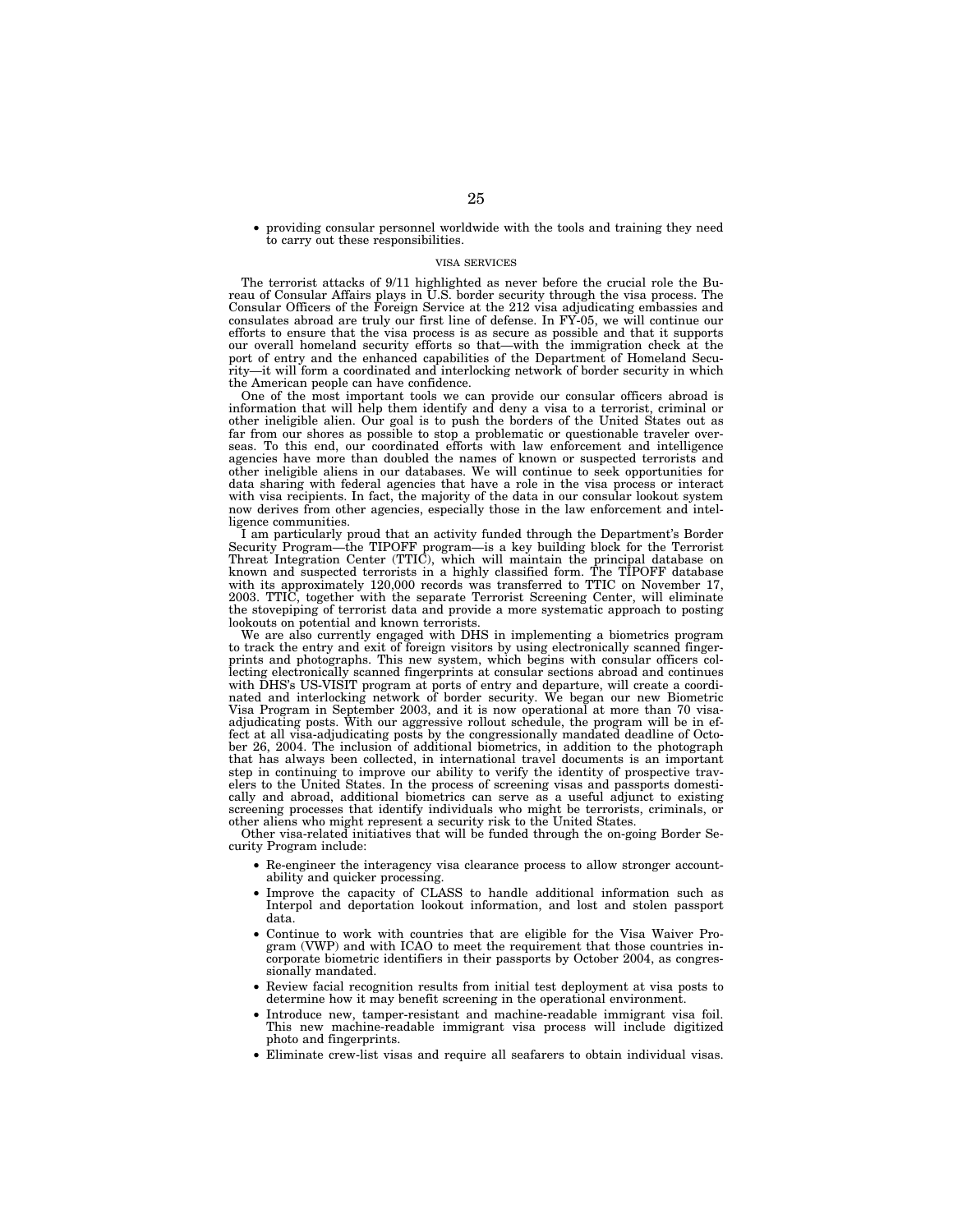#### AMERICAN CITIZENS:

The Bureau of Consular Affairs works to promote the safety and security of the 3.2 million Americans who reside abroad and those U.S. residents who make about 60 million trips outside the U.S. each year. This complements our overall homeland security efforts on the visa side of the house, extending to all Americans our strongest and best efforts to ensure their safety wherever they might be. We provide current information on travel conditions and security through our Consular Affairs home page at http://travel.state.gov, which received nearly 198.5 million inquiries in FY 2003, and the Overseas Citizens Services (OCS) Call Center, which received approximately 70,000 calls.

International tensions and security concerns, especially incidents of international parental child abduction, have prompted more parents to take preventive action to monitor or limit their children's travel abroad. This has resulted in a growing number of requests for passport lookouts, and increased inquiries concerning preventive measures to avoid international parental child abductions, in particular. The Office of Children's Issues (CA/OCS/CI) has also worked with the OCS Call Center to respond to routine inquiries concerning preventive measures, while maintaining responsibility for passport lookouts. We hosted a meeting with left-behind parents in 2003 and plan similar meetings through FY 2005.

Our priorities for American citizens in FY 2005 include implementation of the Hague Inter-country Adoption Convention, which will require CA, as the Central Authority for the Convention, to take on responsibilities never before performed on the federal level; enhanced services for victims of crime abroad and tracking of statistics on such crimes; enhanced emergency ''fly-away'' teams; efficient administration of overseas civilian participation in the 2004 general election; expanded use of CA's web site and the Overseas Citizens Services Call Center to provide the most current information on travel conditions and security; continuation of the re-engineering of the American Citizens Services software; and outreach around the United States to educate the public and stakeholder groups about our programs and the assistance that consular officers abroad can provide. Topics to be addressed will include: travel safety overseas, especially for students; crisis preparedness; international parental child abduction, including prevention measures; intercountry adoption; the passport application process; and consular notification and access in arrest cases. These initiatives are overwhelmingly funded as part of the Border Security program.

#### PASSPORT SERVICES:

Just as we are committed to the most secure adjudication process and documentation to support the visa process, the same is true in terms of what we consider to be the world's most valuable document—the U.S. passport. In FY-03, Passport Services issued over seven million passports. We recently completed the system-wide introduction of photodigitization technology to support passport printing. That effort has been so successful that we have, in turn, moved the production of passports issued abroad to our U.S. domestic production facilities so that we can take advantage of the significant security improvements embodied in the photodigitization process. But, we also have many other initiatives underway. We will proceed with our efforts to enhance biometrics in U.S. passports and bring our passport into compliance with international standards established in May 2003. The inclusion of a 'smart" chip in the passport, on which we will write the bearer's biographic information and photograph, will increase the security of the document. This initiative is consistent with U.S. legislation that requires our Visa Waiver Program participants to take such a step, but it is not required. We are nonetheless pursuing the initiative because it supports U.S. national security. This new passport will further strengthen our ability to reliably link the authorized bearer of a passport to its user.

We are completely redesigning the U.S. passport and its security features. And, since the passport process is only as strong as the underlying adjudication process, we are strengthening our datasharing efforts with agencies in order to help confirm the identity of applicants. We will enhance our computer systems and provide for expected upgrades to accommodate the production of passports. To protect the over 60 million passport records stored on-line and provide redundant systems to support other agencies that require access to these vital records, new storage and server systems will be procured in FY 2004 and FY 2005. Again, these activities are funded as part of the Border Security Program.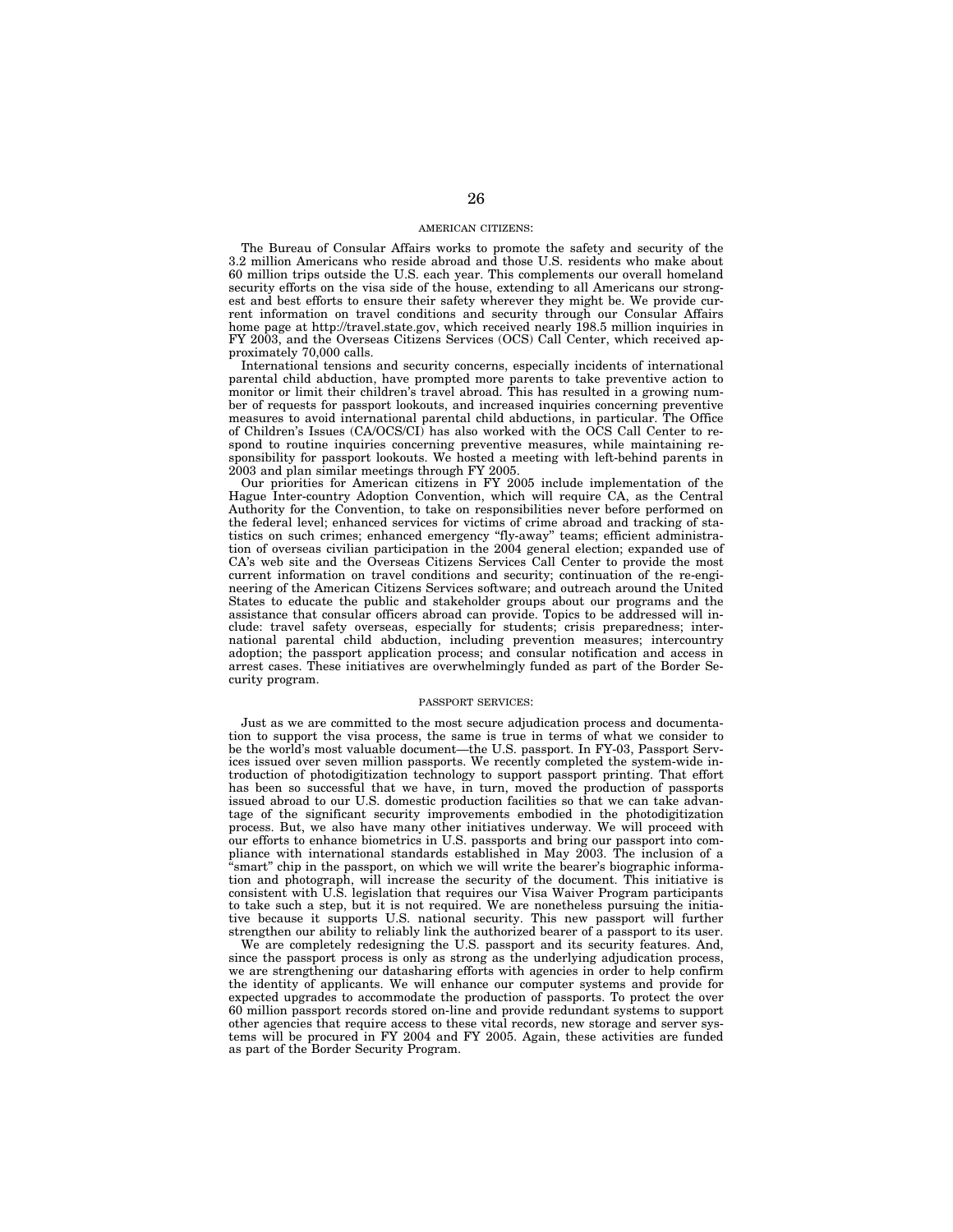We continue to strengthen homeland security by ensuring that the consular function has appropriate facilities and is staffed at sufficient levels by consular officers who are trained to screen out terrorists. As part of the Border Security Program, the Department is establishing 93 new consular positions—13 domestic and 80 overseas in FY-04 and is requesting 60 additional positions in FY-05—15 domestic and 45 overseas. In addition, the Department plans to establish 68 new positions overseas in FY-04 and is requesting 63 in FY-05 as part of the Consular Associate replacement program. These additional positions will give us the ground troops necessary to staff our first line of defense.

We place a high priority on maintaining efficient and state-of-the-art systems and leveraging technology to the extent feasible because of the global nature of consular operations and the necessity for interagency data-sharing. We will continue to replace IT equipment for consular sections abroad as well as Consular Affairs domestic operations on a 3 to 4 year cycle, provide updated remote and computer-based training on consular systems to supplement hands-on training by visiting experts at least once every 12 to 18 months, and maintain Support Desks to provide key links between employees and the development and support elements in the Consular Systems Division.

Good management requires effective internal controls. We continue to strengthen management controls via the issuance of standard operating procedures (SOPs), conducting Management Assessment and Internal Control Reviews at passport agencies, certifications that management controls are in place at consular offices, and sending Consular Management Assistance Teams (CMATs) to work collaboratively with posts toward our common goal of protecting homeland security and our borders. In FY 2005, the CMATs will maintain a robust schedule of visits to assess the integrity of management controls, effective resource utilization and space allocation, and the extent to which Department-mandated SOPs have been understood and implemented. CMATs serve as a resource in identifying and helping to resolve post needs, as well as providing guidance and counseling as appropriate. CA uses its new Vulnerability Assessment Unit, a joint initiative with the Bureau of Diplomatic Security, to analyze consular data, systems, and processes to detect anomalies in visa and passport processing, thus reducing CA's vulnerability to system manipulation.

The Department's Border Security Program is a critical element in the Department of State's goal to protect American citizens and safeguard the nation's borders. By focusing on sharing information, providing sufficient infrastructure and human resources, increasing connectivity, and enhancing the integrity of our processes and documents, the Department of State is ensuring that we have a Border Security Program in which the American people can place their trust and confidence.

Thank you and I welcome your questions.

Mr. HOSTETTLER. Seth Stodder is Counselor and Senior Policy Advisor to Commissioner Robert C. Bonner at U.S. Customs and Border Protection. In this role, he oversees all aspects of policy development at CBP and is a key aide to Commissioner Bonner in managing the Federal Border Agency.

Mr. Stodder is a 1995 graduate of the University of Southern California Law School. He received his bachelor's degree from Haverford College, where he graduated with honors. Thank you, Mr. Stodder, for being here. You are recognized for your testimony.

### **STATEMENT OF SETH M. M. STODDER, COUNSEL AND SENIOR POLICY ADVISOR, U.S. CUSTOMS AND BORDER PROTECTION, U.S. DEPARTMENT OF HOMELAND SECURITY**

Mr. STODDER. Thank you, Mr. Chairman and other distinguished Members of the Subcommittee, for this opportunity to testify here today on the efforts of U.S. Customs and Border Protection.

As you all know, CBP is a new agency within a new Department of Homeland Security and it's coming up on its first birthday. For the first time in our history, our nation has a single agency, CBP, responsible for managing and securing the borders of the United States and all ports of entry into the United States. Under the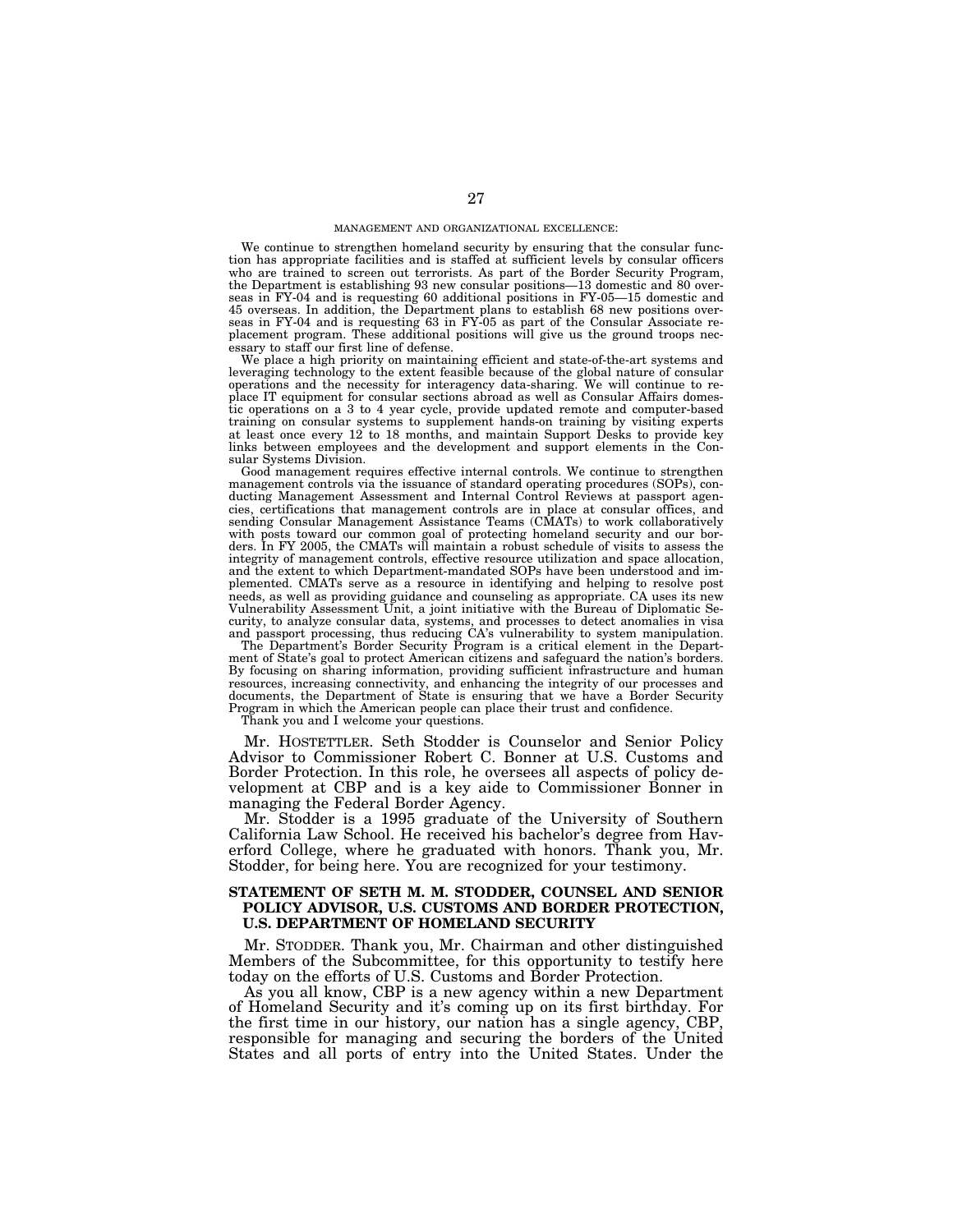leadership of Commissioner Bonner, this new agency brings together all of the border inspectors from the legacy Customs Service, INS, and the U.S. Department of Agriculture, as well as the entire U.S. Border Patrol, and is focused squarely upon one of the chief missions of the Department of Homeland Security, preventing terrorists and terrorist weapons from entering the United States.

Certainly, the legacy agencies were focused on anti-terrorism. You all will recall that in 1999, it was a Customs inspector on the Northern border, Diana Dean, who intercepted and apprehended an al Qaeda terrorist, Ahmad Ressam, who was transporting a huge load of explosives aimed at destroying the Los Angeles Airport.

And I'm sure you've all seen the recent news reports concerning the testimony of legacy INS Inspector Jose Melendez-Perez to the 9/11 Commission. At Orlando Airport on August 4, 2001, just over a month before the September 11 terrorist attacks, Inspector Melendez-Perez turned away another terrorist by the name of Mohammed al Qahtani, and al Qahtani was picked up ultimately by U.S. forces in Afghanistan and he may have been a conspirator in the 9/11 attacks.

But the creation of CBP within DHS brings both the legacy customs inspectors like Diana Dean together with the legacy immigration inspectors like Jose Melendez-Perez, along with the agriculture inspectors and Border Patrol officers. It brings together the great wealth of talent and expertise from the legacy agencies and focuses them on a single homeland security mission, and this is already bearing fruit. One face of the border has arrived and it's making us more effective in carrying out our homeland security mission as well as in reinventing the border to make it more efficient for legitimate travel and commerce.

We now have a single CBP port director at every port of entry into the United States. We have a consolidated National Targeting Center and consolidated CBP Passenger Analytical Units. We have consolidated CBP secondary inspection teams focused on anti-terrorism, bringing together the expertise and, importantly, the broad legal authorities of customs, immigration, and agriculture inspectors. We're rolling out CBP primary inspections. Change is coming and change is coming fast.

The interceptions of the terrorists Ressam and al Qahtani were, quote, "cold hits" by trained, dedicated inspectors who sensed that something was wrong with these individuals, but this is the last line of defense for CBP.

Since September 11, we have been focusing on pushing our border out to identify and meet potential threats well before they reach our shores. This concept underpins some of the CBP's signature programs, like CSI and the Customs-Trade Partnership Against Terrorism, but it also motivates our efforts with regard to the movement of people into our country.

We collect Advance Passenger Information, or API, for all international air passengers, which we feed into our NTC and into our Passenger Analytical Units at the airports. Of course, the NTC is linked up to the Terrorist Screening Center and to the Terrorist Threat Integration Center, or TTIC, and we have up-to-the-minute information on potential terrorists on watch lists. But the NTC,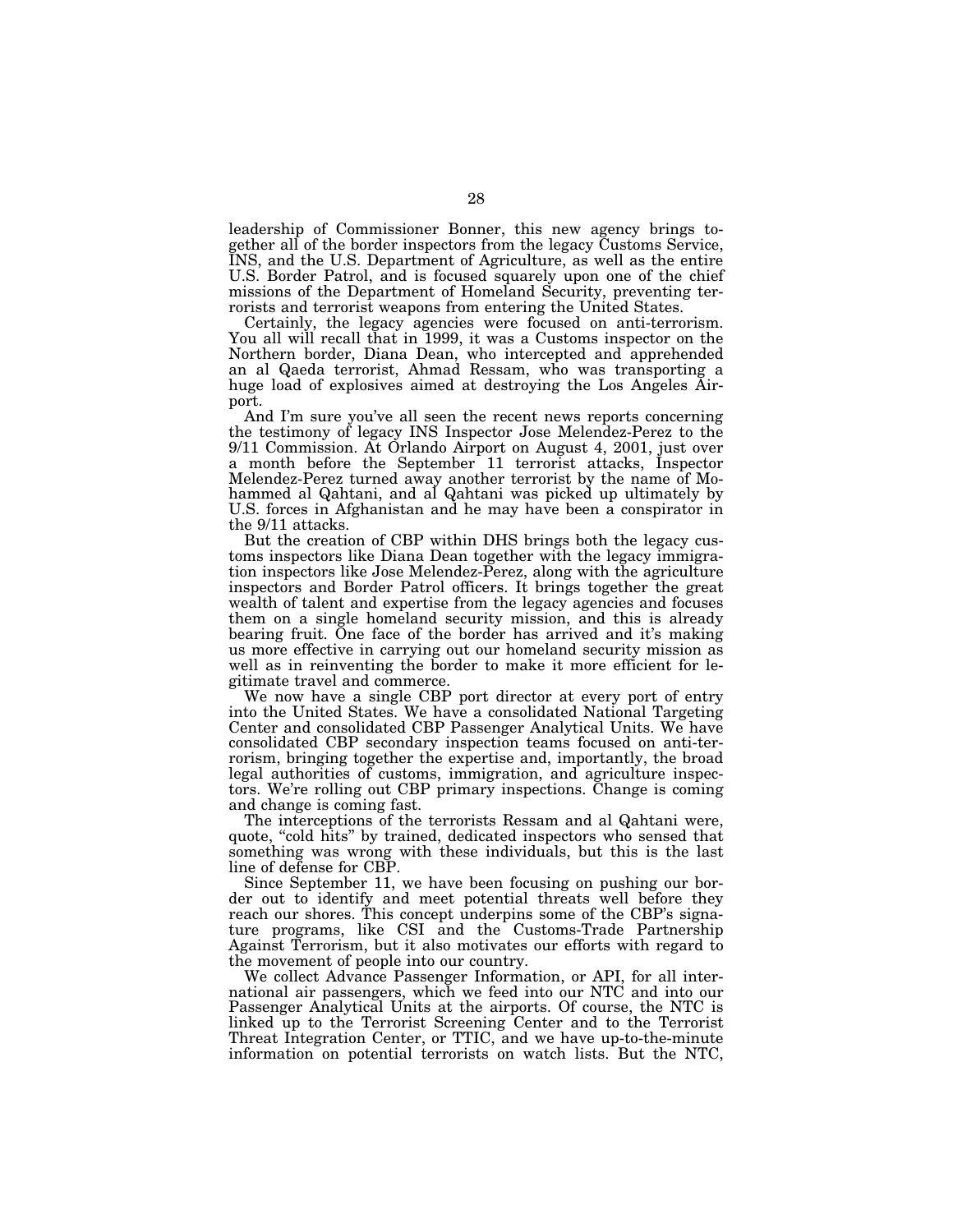through the Automated Targeting System, goes well beyond the watch lists in identifying potential terrorists, potential threats. Our sophisticated targeting system allows us to identify potential terrorists or criminals who might not be on any watch list but who might still present a risk to the American people.

Enhancing this capability is a critical piece of the President's budget request for fiscal year 2005, as the budget requests \$20 million for enhancements to our targeting capabilities and to the National Targeting Center.

DHS is also pushing the border out in other ways, through ICE's Visa Security Program, through U.S. VISIT, and through new concepts such as the Immigration Security Initiative, or ISI, which CBP will be piloting in Warsaw later this year. This program, which builds upon the legacy INS Immigration Control Officer Program, will put CBP officers in foreign airports to work with the carriers and the host governments to identify and question potential terrorist risks before they get on planes bound for the United States, a CSI for people, if you will.

We're also moving forward on securing our border between the ports of entry. Since 9/11, we have tripled the number of Border Patrol agents on the Northern border and we will be backing them up with more equipment to help them prevent terrorists or other criminals from illegally crossing our borders. The President's fiscal year 2005 budget will help CBP hugely on this score, for it provides \$64 million in funding for border technology, including sensors and cameras. The budget also provides \$10 million to test unmanned aerial vehicles, or UAVs, which we think will add another layer of detection capability.

And these efforts are not limited to the Northern border. We are continuing to strengthen our capabilities on our border with Mexico, with our main focus this year on getting better control over our border in Arizona. And we're working very closely with our partners in Mexico to get this done.

As you may know, Secretary Ridge, Under Secretary Hutchinson, and Commissioner Bonner and others traveled to Mexico City last week and secured an agreement from Mexico on greater cooperation in securing our mutual border. One of the key deliverables was an agreement to implement a program of interior repatriation of Mexican nationals illegally crossing into Arizona during the hot summer months back to their home states in Central and Southern Mexico. The details of this program are still being worked out, but we strongly believe that this historic agreement will result in fewer illegal crossers, fewer migrant deaths, and better control of our border.

As I said, our priority mission at CBP is keeping terrorists and terrorist weapons out of the United States, but the efforts I have discussed are making us more effective in carrying out our broader mission of securing our border against criminals, illegal migrants, illegal drugs, and other things that violate U.S. laws and harm the American people, and we're doing this while carrying out what we call our twin goal of facilitating movement of legitimate people and commerce through programs such as NEXUS, SENTRI, and FAST.

With that, this concludes my prepared remarks. Thank you for inviting me to testify and I look forward to taking any questions.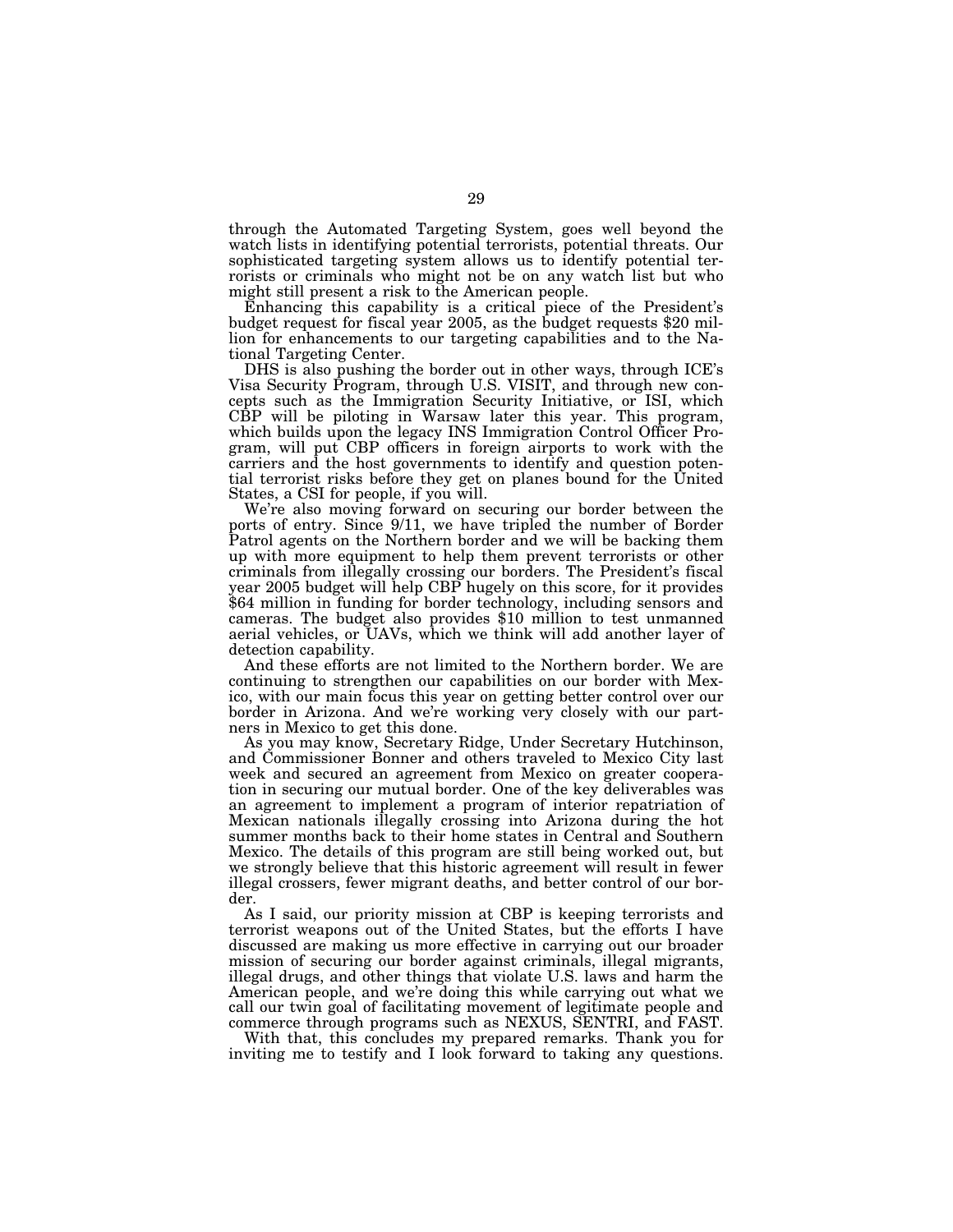## Mr. HOSTETTLER. Thank you, Mr. Stodder. [The prepared statement of Mr. Stodder follows:]

#### PREPARED STATEMENT OF SETH M. M. STODDER

THANK YOU, CHAIRMAN HOSTETTLER, RANKING MEMBER JACKSON LEE, and distinguished Members of the Subcommittee, for this opportunity to testify today about U.S. Customs and Border Protection efforts to protect the United States from terrorists and criminal aliens and to ensure the integrity of the immigration laws. My name is Seth Stodder, and I am Counsel, and Senior Policy Advisor to the Commissioner of the U.S. Customs and Border Protection.

As you know, on March 1, 2003, immigration inspectors from the Immigration and Naturalization Service (INS), agricultural inspectors from the Animal and Plant Health Inspection Service (APHIS), customs inspectors from the U.S. Customs Service, and the entire Border Patrol merged to form the U.S. Customs and Border Pro-tection—CBP—within the Border and Transportation Security (BTS) Directorate of the Department of Homeland Security. Now, for the first time in our country's history, all agencies of the United States government with significant border responsibilities have been brought under one roof. With our combined skills and resources, we can be far more effective than we were when we were separate agencies.

The priority mission of CBP is to prevent terrorists and terrorist weapons from entering the United States. This extraordinarily important priority mission means improving security at our physical borders and ports of entry, but it also means ex-tending our zone of security beyond our physical borders—so that American borders are the last line of defense, not the first line of defense.

#### RESPONDING TO THE TERRORIST THREAT

As the single unified border agency of the United States, CBP's mission is vitally important to the protection of America and the American people. Numerous initiatives were developed to meet our twin goals of improving security and facilitating the flow of legitimate trade and travel. Our strategy is built upon a combination of factors: expanding advance information on people entering the United States; fos-tering initiatives that ''push the border outwards'' and extend our security perimeter; securing the movement of people through partnerships with other countries, including our neighbors to the north and south; and increasing staff positions and detection technology for greater border security.

#### NATIONAL TARGETING CENTER (NTC)

The National Targeting Center (NTC) has significantly increased our overall capacity to identify potential terrorist threats and other violators by providing centralized national targeting of passengers for the first time. NTC inspectors and analysts use a sophisticated computer system to monitor, analyze, and sort information gathered by CBP and numerous intelligence and law enforcement agencies against border crossing information. NTC personnel identify potential terrorists, terrorist targets, criminals, and other violators for increased scrutiny at the border ports of entry. When NTC personnel identify potential threats, they coordinate with our officers in the field and monitor the security actions that are taken. The NTC staff works closely with the Federal Bureau of Investigation (FBI)-led Terrorist Screening Center (TSC) to coordinate terrorist threat information, and the FBI has recently agreed to assign liaison staff to the NTC.

#### AIRLINES REQUIRED TO PROVIDE CBP WITH ADVANCE PASSENGER INFORMATION

One of the greatest challenges we face in the war on terrorism is determining whom to look at most closely. Because of its mission, U.S. Customs and Border Protection has the law enforcement authority to question closely and search every person entering the United States. The Advance Passenger Information System (APIS) helps us with our focus. APIS requires airline personnel to transmit data on every passenger on every aircraft electronically to CBP on take-off from foreign airports.

In conjunction with the new requirement, systems were upgraded and expanded to ensure that APIS could keep up with the expanded workflow. APIS is now a realtime system that runs advance passenger information against law enforcement and terrorist databases on a passenger-by-passenger basis. By the time a plane lands, CBP is able to evaluate who on the aircraft may pose a threat to the United States and take appropriate action, including sharing that information with the TSC.

Local port of entry Passenger Analysis Units, made up of officers with both immi-gration and customs backgrounds, analyze the APIS manifests to determine passengers of interest while flights are still traveling to our airports. In addition, APIS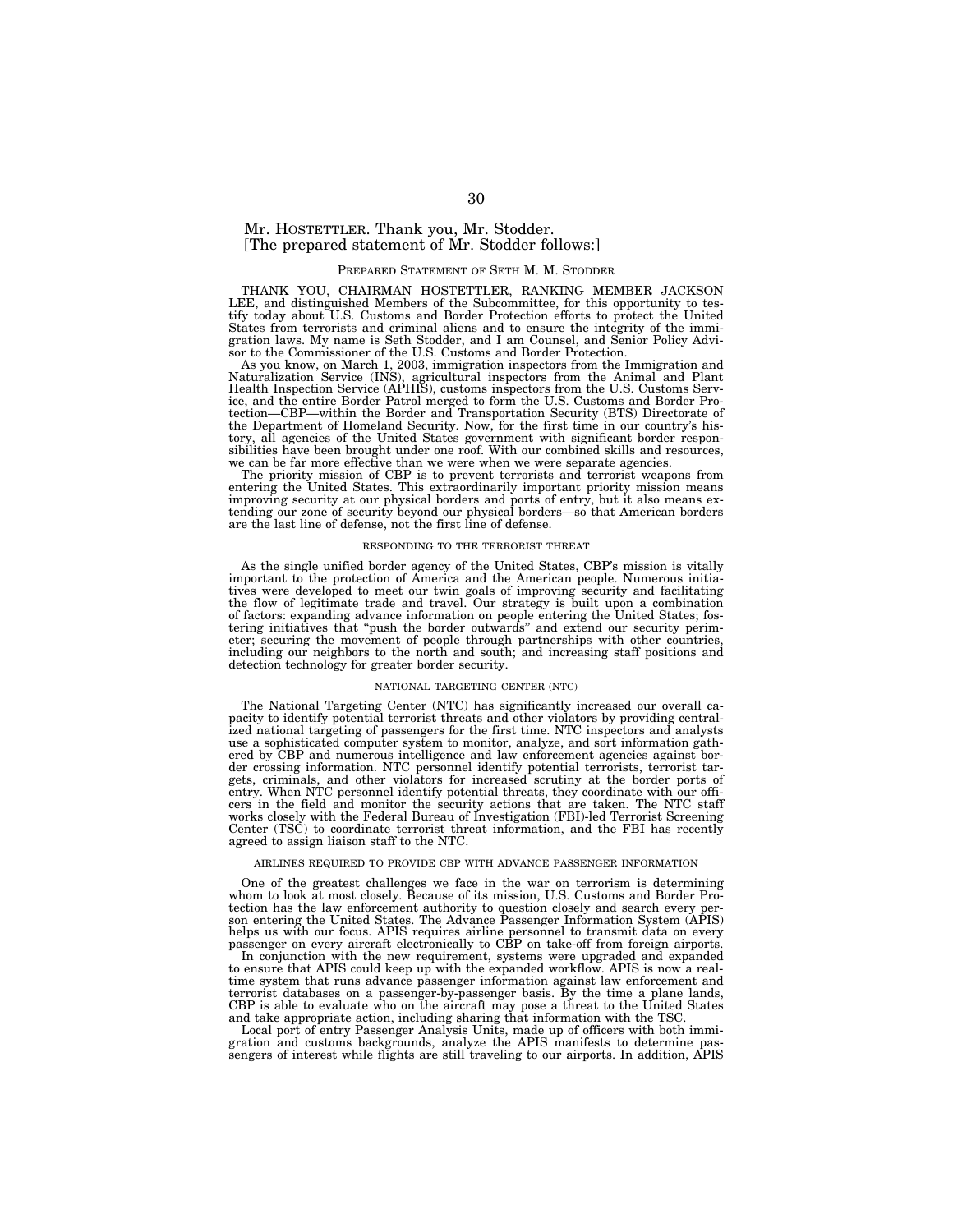manifests for arriving air and sea passengers are run against FBI and other agency databases for wants, warrants, and criminal history information. The same information is readily available for land border passengers referred for secondary processing.

#### PUSHING OUR BORDER OUTWARDS

We realize that we must push our zone of security outward. This is the "extended border,'' defense-in-depth concept, part of what Secretary Ridge has aptly called a ''Smart Border'' strategy. Pre-flight inspections and consular pre-screening for visa issuance are two critical areas that defend our borders prior to persons actually arriving in the United States.

#### COOPERATION WITH CANADA

The Smart Border Declaration with Canada is a 30-point plan for increasing security and facilitating trade. It focuses on four primary areas: the secure flow of people; the secure flow of goods; investments in common technology and infrastructure to minimize threats and expedite trade; and coordination and information sharing to defend our mutual border. This plan provides for the harmonization of processes and an increase of information sharing. To improve our effectiveness, CBP has expanded the use of liaison and increased intelligence sharing with other Federal, state, and local law enforcement agencies, our counterparts within the Canadian government, and the intelligence community.

Since September 11, 2002, the Border Patrol has expanded an already proven initiative called the Integrated Border Enforcement Team (IBET), which pools law enforcement resources and integrates operations and intelligence activities from various Federal, state, and local law enforcement agencies and the Canadian government. The IBET concept has been expanded from two locations to fourteen locations that now cover the entire northern border.

#### NEXUS

With Canada, we have implemented a program that enables us to focus our resources and efforts more on high-risk travelers, while making sure those travelers who pose no risk for terrorism or smuggling, and who are otherwise legally entitled to enter, are not delayed at our mutual border. Under NEXUS, frequent travelers whose background information has been prescreened for criminal or terrorist links are issued a proximity card, or SMART card, which allows them to moved expeditiously through the port of entry. NEXUS has expanded to eight crossings on the northern border.

#### WATCH LIST EXCHANGE

Another initiative with includes a revised and expanded information sharing agreement with Citizenship and Immigration Canada was signed in February 2003, and is being implemented by CBP. Also, we have agreed to exchange terrorist information and run advance passenger information for arriving air passengers against watch lists, so that each country knows of potential threats and can take appropriate steps in a timely manner.

#### COOPERATION WITH MEXICO

Mexico also pledged support to help increase security while facilitating trade across the southwest border. We have continued important bilateral discussions with Mexico to implement initiatives that will protect our southern border against the terrorist threat, while also improving the travel flow. Like NEXUS on the northern border, SENTRI is a program that allows pre-screened, low-risk travelers to be processed in an expedited manner through dedicated lanes at our land border with minimal or no delay. This has the obvious benefit of enabling CBP personnel to focus their attention on those crossing our borders that are relatively unknown, and therefore might pose a potential threat. SENTRI is currently deployed at 3 southwest border crossings.

We continue to implement our agreement with Mexico to share advance passenger information. This reciprocal exchange of data with Mexico will have the same benefit that the exchange of such data with Canada has, allowing law enforcement officials in both countries to track the movement of individuals with known or suspected ties to terrorist groups or other criminal organizations. We will also continue our negotiations with Mexico to establish a significant and credible Mexican Federal Law enforcement presence along the southwest border.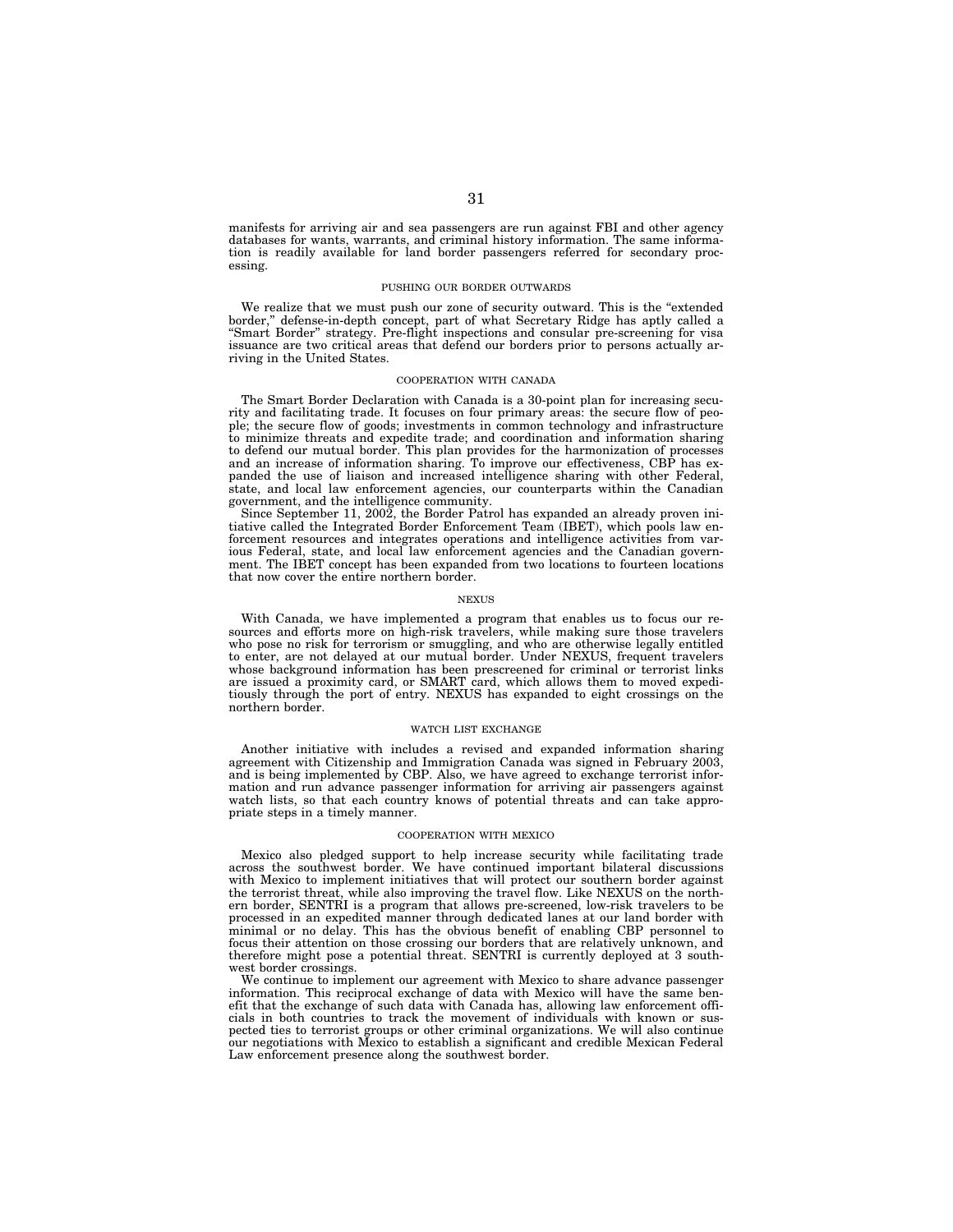#### INVESTING IN INFRASTRUCTURE AND HUMAN RESOURCES TO COUNTER THREATS

New initiatives and a refocused mission are important elements in combating the new terrorist threat, but new goals could not have been met without increasing the number of personnel working at our nation's borders. This was especially critical for our Northern Border ports of entry where staffing was insufficient to do the security job without choking off the flow of traffic.

Before 9/11, we had approximately 1,600 customs and immigration inspectors on our shared 4,000-mile border with Canada. Most of the lower volume border crossings were not open 24 hours a day. There was little security when they were closed. After 9/11, all border crossings were staffed with at least two armed officers at all times. This human resource intensive effort was only a temporary measure—until these crossings were ''hardened'' and we were able to electronically monitor our low volume northern ports of entry to prevent unauthorized crossings. We accomplish this by installing gates, signs, lights, and remote camera surveillance systems.

CBP has received significant staffing increases for the northern border. Today we have over 2,900 CBP inspectors along the northern border. CBP currently deploys slightly over 1,000 Border Patrol Agents to our Northern Border—on 9/11, there were only 385. We have also bolstered our staffing on the southern border. We know that terrorists have and will use any avenue they can to enter our country. Prior to 9/11, we had 4,371 inspectional staff at the southern ports of entry. Today we have almost 4,900.

#### ONE FACE AT THE BORDER

Establishing the Department of Homeland Security is the most important organizational step here at home that President Bush and our nation have taken to address the ongoing threat of international terrorism, a threat that is likely to be with us for years to come.

On March 1, 2003, approximately 42,000 employees were transferred from the U.S. Customs Service, the Immigration & Naturalization Service, and APHIS to the new U.S. Customs and Border Protection. For the first time in our country's history, all agencies of the United States Government with significant border responsibilities are unified into a single federal agency responsible for managing, controlling and securing our Nation's borders. We are now creating "One Face at the Border.'

Although legacy customs and immigration inspectors have assumed interchangeable roles at the land border ports of entry for years, unified CBP primary inspections also are now done at our country's airports. Significant cross training is being provided to our frontline inspectors to ensure effective implementation, and counterterrorism training is creating a better understanding of terrorist issues and better referrals to the secondary area.

We have also developed and are implementing combined anti-terrorism secondary units, which leverage the expertise and authorities of legacy customs, immigration, and agriculture inspectors to conduct a joint secondary inspection of passengers deemed high-risk for terrorism. CBP is also coordinating and consolidating our passenger analytical targeting units to bring together specific customs, immigration, and agriculture experience and authority to more effectively identify and interdict individuals who pose a possible terrorist risk.

As of October, 2003, we began hiring and training a new group of ''CBP Officers,'' who will be equipped to handle all CBP primary and many of the secondary inspection functions, in both the passenger and cargo environments. We are also deploying CBP Agriculture Specialists to perform more specialized agricultural inspection functions in both these environments.

Training is a very important component to the roll out of the CBP Officer. We have created a new 14 week, 71-day basic course that provides the training necessary to conduct primary processing and have a familiarity with secondary processing of passengers, merchandise, and conveyances, in all modes of transport—air, sea, and land. The new CBP Officer course was built from the 53-day basic Customs inspector course and the 57-day basic Immigration inspector course, with redundancies removed, and with additions to address anti-terrorism and CBP's role in agriculture inspection. The training also supports the traditional missions of the legacy agencies integrated in CBP. Our first CBP Officers were hired on September 22, 2003, and they immediately started training at the Federal Law Enforcement Training Center (FLETC).

Training CBP officers to recognize fraudulent documents is another serious commitment. All CBP officers will receive our most current training on identifying fraudulent and altered documents. CBP secondary officers will receive more advanced training, and will continue to receive support from the world-class excellence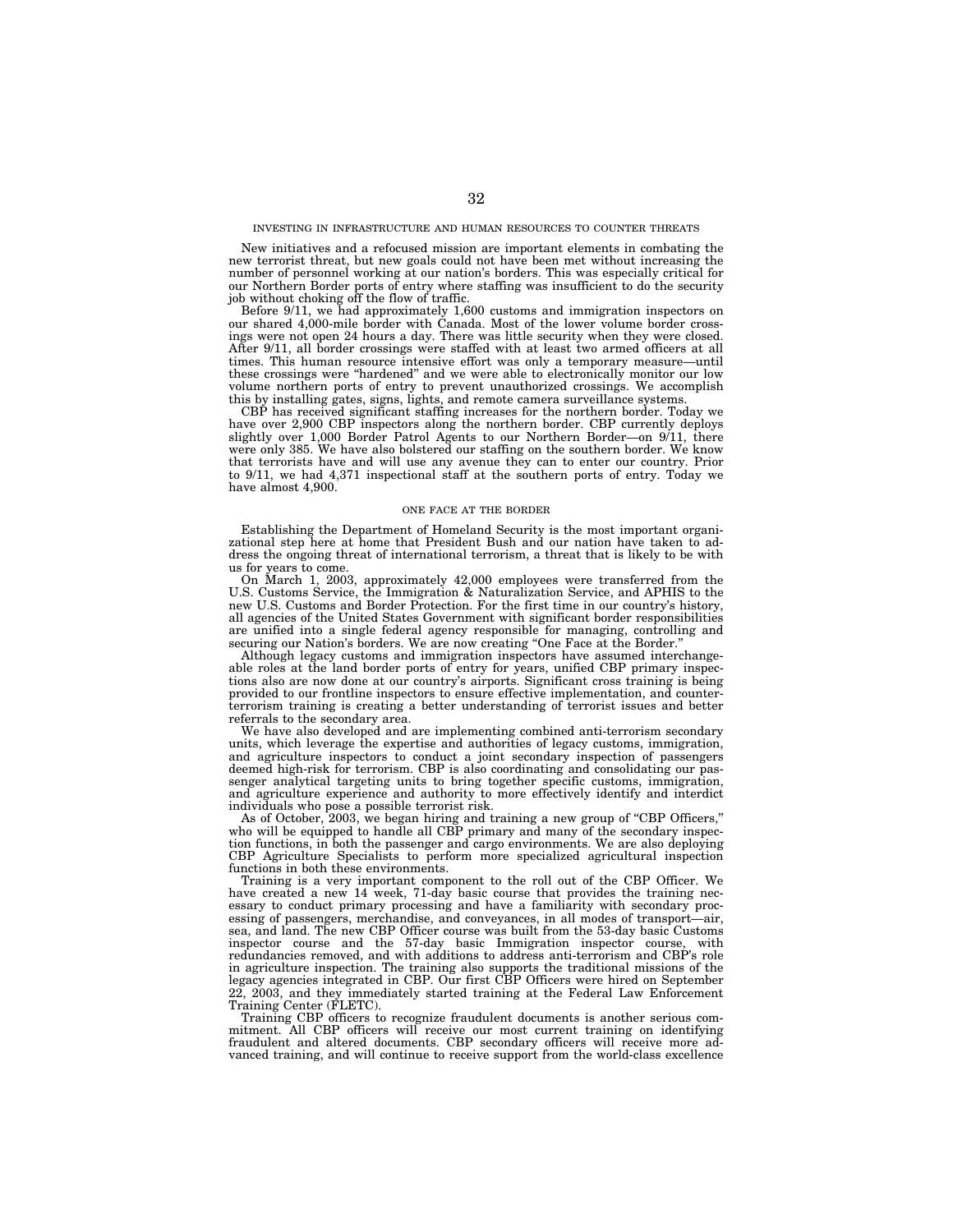of the U.S. Immigration and Customs Enforcement's Forensic Document Laboratory (FDL).

#### ENHANCED SECURITY BETWEEN PORTS OF ENTRY

We know that securing the areas between the ports of entry is just as important as adding security at the ports of entry. CBP's Border Patrol is responsible for patrolling those areas and, uses technology and Agents detect attempts to enter the United States illegally between the ports of entry. The Border Patrol's mission includes an aggressive strategy for protecting against terrorist penetration, at both our northern and southern borders.

On 9/11, there were only 368 authorized positions for Border Patrol agents for the entire northern border. We are currently at over 1,000. This staffing increase will better secure our border against terrorist penetration. But we are doing more than just adding staffing. We are adding sensors and other technology that assist in detecting illegal crossings along both our northern and southern borders. The network of sensors consists of seismic, magnetic and thermal devices used to detect and track intrusions.

The CBP Border Patrol is also evaluating the use of Unmanned Aerial Vehicles (UAVs). UAVs are remotely piloted or remotely programmed aircraft that can carry cameras, sensors, communications or other equipment. The U.S. Military has employed UAVs, in various states as far back as the Vietnam War. The U.S. southern border with Mexico is some 2,000 miles long while our border with Canada is some 4,000 miles long. Each border contains vast and sparsely populated expanses. UAVs can potentially give Border Patrol personnel the same ''eyes-on'' capability that the military gets from UAVs in dangerous or hazardous environments.

#### RESPONDING TO THE AIR THREAT

When DHS received specific, credible intelligence regarding a possible threat of terrorist exploitation of the Transit Without Visa Program (TWOV) to conduct an attack on international commercial aviation, we moved quickly to address the threat. The concern was that terrorists might have been able to exploit security loopholes in the TWOV program. Under the TWOV program, citizens of countries who normally required a visa to enter the United States, were allowed to fly into and transit the United States without undergoing the visa issuance process and the security checks that the process entails. Accordingly, on CBP's recommendation, the Administration moved quickly to suspend the TWOV program in response to the threat. This issue will continue to be reviewed.

#### CBP COLLECTS BIOMETRICS

The National Security Entry Exit Registration System (NSEERS) was implemented on September 11, 2002. The NSEERS program requires certain nonimmigrant aliens from designated countries to be fingerprinted, interviewed and photographed at ports of entry when they apply for admission to the United States. NSEERS enables the U.S. Government to better track certain individuals of interest entering and leaving the United States.

CBP's collection of this biometric information has been an enforcement benefit for the nation. Under the NSEERS program, we have apprehended or denied admission to more than 1,190 aliens at our ports of entry. The new United States Visitor and Immigrant Status Indication Technology (USVISIT) provides us with much of the biometric information now collected during the NSEERS registration process.

#### UNITED STATES VISITOR AND IMMIGRANT STATUS INDICATION TECHNOLOGY (US-VISIT)

The Department of Homeland Security's newest border security tool is the recently launched United States Visitor and Immigrant Status Indication Technology, or US-VISIT program. Using biometrics—two digital, inkless finger scans, and a photograph—US-VISIT captures the identity of passengers seeking admission to the U.S and makes it harder for individuals, especially terrorists and criminals, to enter the United States using fraudulent documents and assumed identities.

US-VISIT is part of a more comprehensive system that begins overseas, where the Department of State collects biometrics at the time of visa application. Currently, 55 posts are capturing digital finger scans, and all 211 visa-issuing posts will by operational by October 2004. These biometrics are then run against a database of known or suspected criminals and terrorists. When the visitor gets to the border, CBP uses the same biometrics—these digital fingerscans—to verify that the person at our port is the same person who received the visa. In addition, US-VISIT provides the digital photograph taken at the time of visa issuance to the CBP officers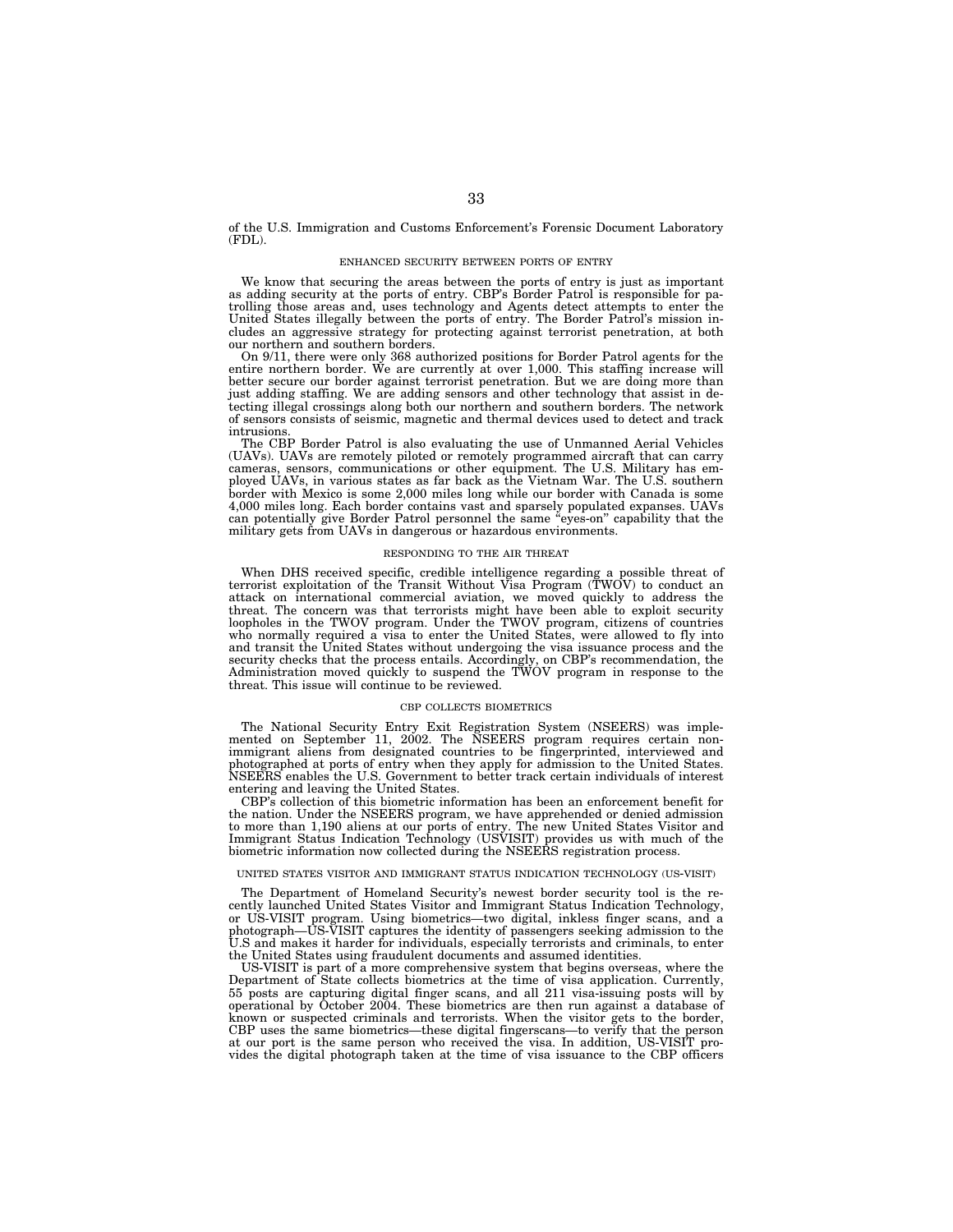on primary. And it works. We already know that these new procedures make it much more difficult for criminals or terrorists to use fraudulent documents to illegally enter the United States. The biometrics reveal individuals who are using, or have in the past, used an alias. This type of matching helps our CBP officers make admissibility decisions and enhances the overall integrity of our immigration system.

On January 5, 2004, US-VISIT became operational at 115 of our nation's international airports and 14 of our largest passenger ship seaport locations. Through<br>February 17, CBP has processed more than 1.1 million passengers through US-<br>VISIT, and had 100 "hits" on the biometrics. An example of a cri ular homicide. He was apprehended at JFK. Although he was traveling under an alias that was not entered into any of our databases, he was identified in US-VISIT through a biometrics match. A similar scenario arose in Miami where we apprehended a fugitive who had been convicted and was wanted on sentencing for statutory rape of a victim under 17. One fugitive had entered the United States over 60 times in the past four years under assumed names and dates of birth. There are other similar successes that demonstrate the importance of US-VISIT as a new law enforcement and homeland security tool. Let me add that the success of US-VISIT has not come at the price of open borders. We have seen no significant increase in wait times at the airports since the implementation of the program.

The US-VISIT system will expand to the 50 busiest land ports of entry by December 31, 2004 and then to all land ports by December 31, 2005. US-VISIT is but a first step in the Department's goal of reforming our borders. It will take time and investment to achieve the goals of the program and ensure integrity in our immigration system.

#### **CONCLUSION**

The creation of DHS, the unification of the border agencies within CBP, and the joining of CBP with TSA and ICE under the BTS Directorate are efforts that have enabled us to have a more comprehensive and effective strategy as we press forward with our many initiatives.

With the continued support of the Congress, CBP will succeed in meeting the great demands placed upon it, and will play a key role—by better securing our border against the threat of terrorist and criminal aliens—in the Department of Homeland Security.

Thank you again for this opportunity to testify. I would be happy to answer any of your questions.

Mr. HOSTETTLER. I will now begin the round of questioning from the Subcommittee. First of all, Director Aguirre, the budget that has been submitted by the Administration seeks an additional \$60 million for CIS to reduce the backlog in pending applications. In January, earlier this year, the GAO told our Committee that from the beginning of FY 2001 to the end of FY 2003, the number of pending applications increased by 59 percent despite additional backlogs—excuse me, additional appropriations in FY 2002 to address the backlog. Why do you think that the backlog continues to increase?

Mr. AGUIRRE. Mr. Chairman, the report that you refer to, of course, hit right along the lines of September 11 and so we must recognize that a significant number of background checks that were not being performed prior to 9/11 began to be performed shortly after and actually increased subsequent to that when we recognized the possibility of what could be done in cooperation with other agencies.

Additionally, we, going back to September 11, there were also certain items within the old INS that fell to what would now be the new CIS. The NSEERS program, the creation of the SEVIS program, things that frankly today are not within our purview that have now been transferred over to ICE were part of the, if you will, the weight that we were having to carry during that period. I sus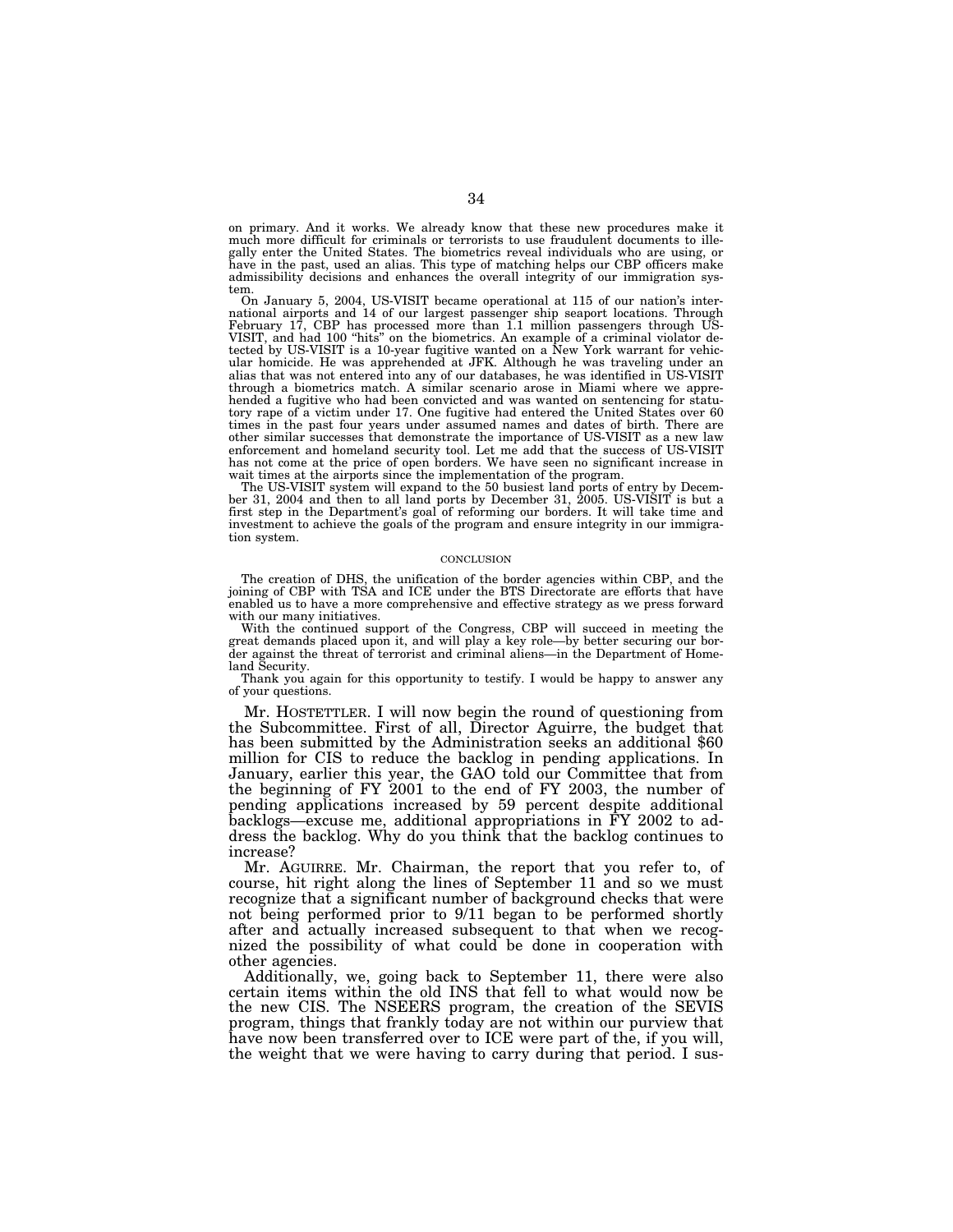pect that much of the increase in backlog that occurred during that year can be almost traced right back to September 11.

Now, we've made progress and we've made a number of adjustments, partly separating the INS and devoting the enforcement efforts to one side and the service to another. So I'm not sure that when we see the report again we would see the same type of criticism.

Mr. HOSTETTLER. Thank you. And so you're saying that there was a significant increase in the number of background checks as

Mr. AGUIRRE. Yes, sir. There was a significant increase in background checks which were not being done before. Therefore, that actually slowed down each application significantly, and then on top of that, hundreds of our adjudicators were redeployed from actually adjudicating cases to doing NSEERS and doing security checks that were away from their normal daily duties. Now, many of those individuals—hundreds of those individuals have actually repatriated, if you will, back to CIS and are going back to the adjudication process.

Mr. HOSTETTLER. Thank you, sir.

Mr. AGUIRRE. Yes, sir.<br>Mr. HOSTETTLER. Mr. Dougherty, the President's FY 2005 budget includes an additional \$23 million for enhanced worksite enforcement. In your testimony, you suggest that there may be a tie between this funding and the President's proposal for a temporary worker program. If the agency receives the funding but the program does not go in place, do you see this funding being used for worksite enforcement, however?

Mr. DOUGHERTY. Thank you, Mr. Chairman. I think the emphasis for us in terms of the strategic direction is to continue our commitment to traditional worksite enforcement. We recognize, however, that should the TWP go forward, that there will be a corresponding enforcement impact, and we would expect to have a significant challenge in meeting that, and so we would address it towards that goal.

Should the program not proceed, we believe the money, or the money and the positions, could be profitably used to do two things. One is continue our traditional worksite enforcement operations like we did most recently, it's been publicly reported, with WalMart and other cases that are currently pending, and then also continue our critical infrastructure protection cases, which have had a direct impact across the nation.

Mr. HOSTETTLER. Very good. You've brought up an interesting point which will actually be the subject of a hearing in the future, and that is the administration of such a temporary worker program, what it would actually entail, and the notion that you've brought up that there will be a significant impact on worksite enforcement is not lost on this Subcommittee.

Eleven million dollars were requested by the President to more than double the intensive Supervision Appearance Program, which provides alternatives to detention. Mr. Dougherty, what sorts of alternatives to detention has ICE examined under the program?

Mr. DOUGHERTY. To date, we've examined a few things. First is electronic monitoring through—commonly known as electronic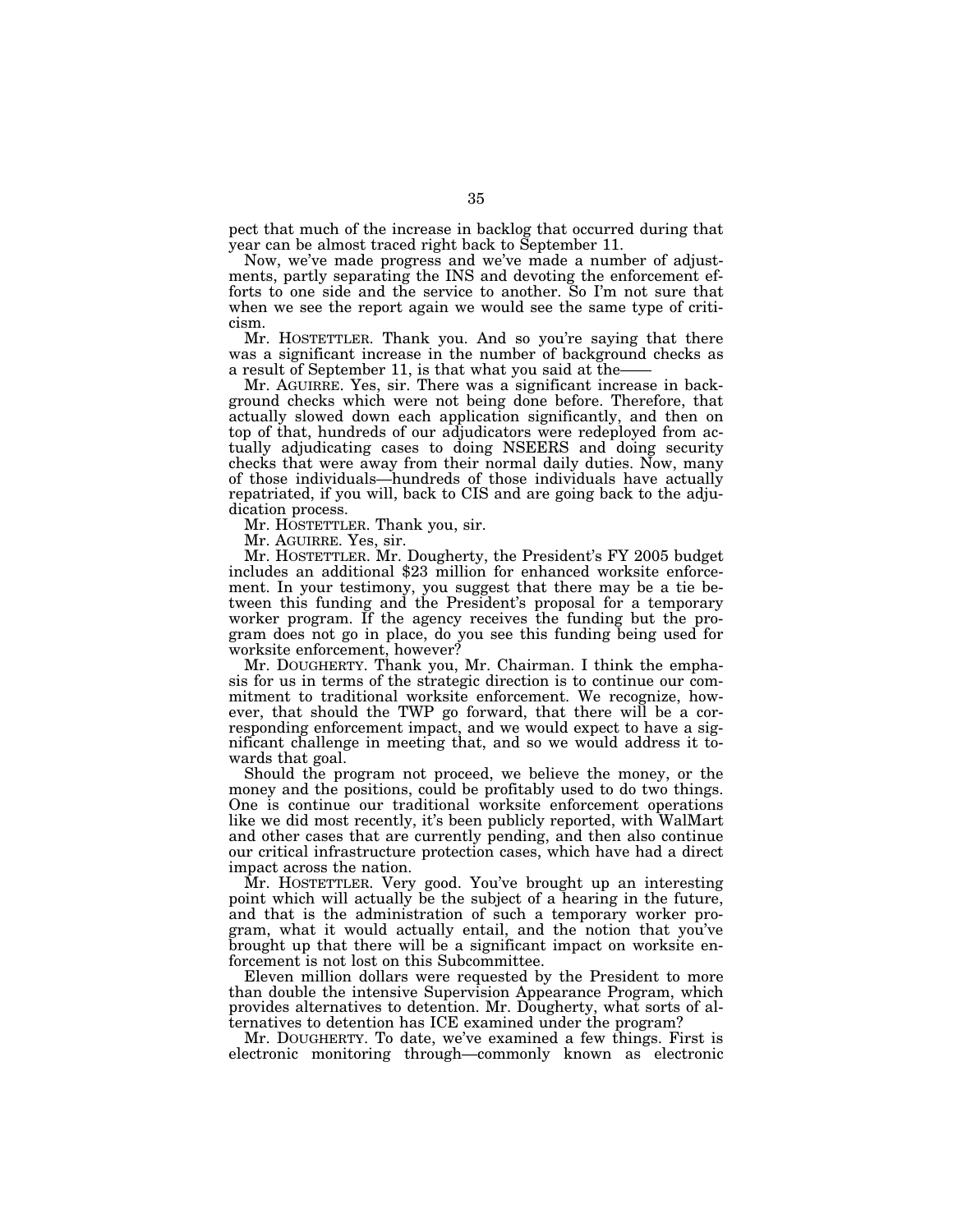bracelets to monitor where people are out in the community, whether they have left their residence, for example, and that's done through a centralized monitoring process.

We've also had an experimental project with voice recognition technology where an individual is required to call in and the technology verifies the voice print, that it is the person, they're calling at a particular place at a particular time. There are other concepts we have which we are experimenting with and would like to move forward with more residential settings for family members, for example, who are detained, rather than having them in the traditional detention, have them in a more community setting. It's better for families, and more economical for us to supervise if they are in a residential setting.

Mr. HOSTETTLER. Thank you, Mr. Dougherty. In your testimony, you point out that these individuals are not of a violent nature. They are somewhat more lower on the emphasis, you might say, of concern for national security and potential criminal activity.

Mr. DOUGHERTY. Yes, Mr. Chairman. These would be individuals who, after having applied, the standard detention guidelines would not be deemed necessary to detain for either national security reasons or public safety concerns.

Mr. HOSTETTLER. Thank you, Mr. Dougherty. The Chairman's time has expired.

The chair now recognizes the gentlelady from California, Ms. Sánchez, for 5 minutes.

Ms. SANCHEZ. Thank you, Mr. Chairman. I'd like to begin my questions by addressing the first to Mr. Aguirre. In your written testimony that you submitted, you discussed the regulator fee increases that the U.S. CIS is seeking and you say that the fee increases will ensure that our backlog does not increase further.

I'm interested in knowing what studies the U.S. CIS conducted or what evidence does the U.S. CIS have that proves that the fee increases will result in a reduction of the current visa backlog.

Mr. AGUIRRE. Sorry. I keep forgetting to push the button.

Congresswoman Sánchez, I think my indication was not that it would reduce the backlog but that it would not increase the backlog. The fee increase for us is a recuperation of the expenses of processing the applications as we're processing them right now. It is not intended to be a backlog reduction fiscal effort. The backlog fiscal effort, it's a different function.

The increase in fee for us is simply a recognition that 2 years ago was the last time we looked at the fees and many things have taken place in the last 2 years, and right now, we're simply not recovering the cost of processing the application.

I will just make an additional comment on the fee increase. It's almost a conundrum. We have a backlog and, therefore, fees were collected for applications that are now being processed months if not years later, and those fees were computed at the cost of pre-9/11 processes. The processes that we have right now are simply not being captured by the old fees, and therefore, I don't want to confuse the fees with the backlog.

Ms. SÁNCHEZ. I understand. I think I understand your point. I'm curious in knowing whether U.S. CIS in the process of finalizing a new backlog elimination plan that will outline the changes in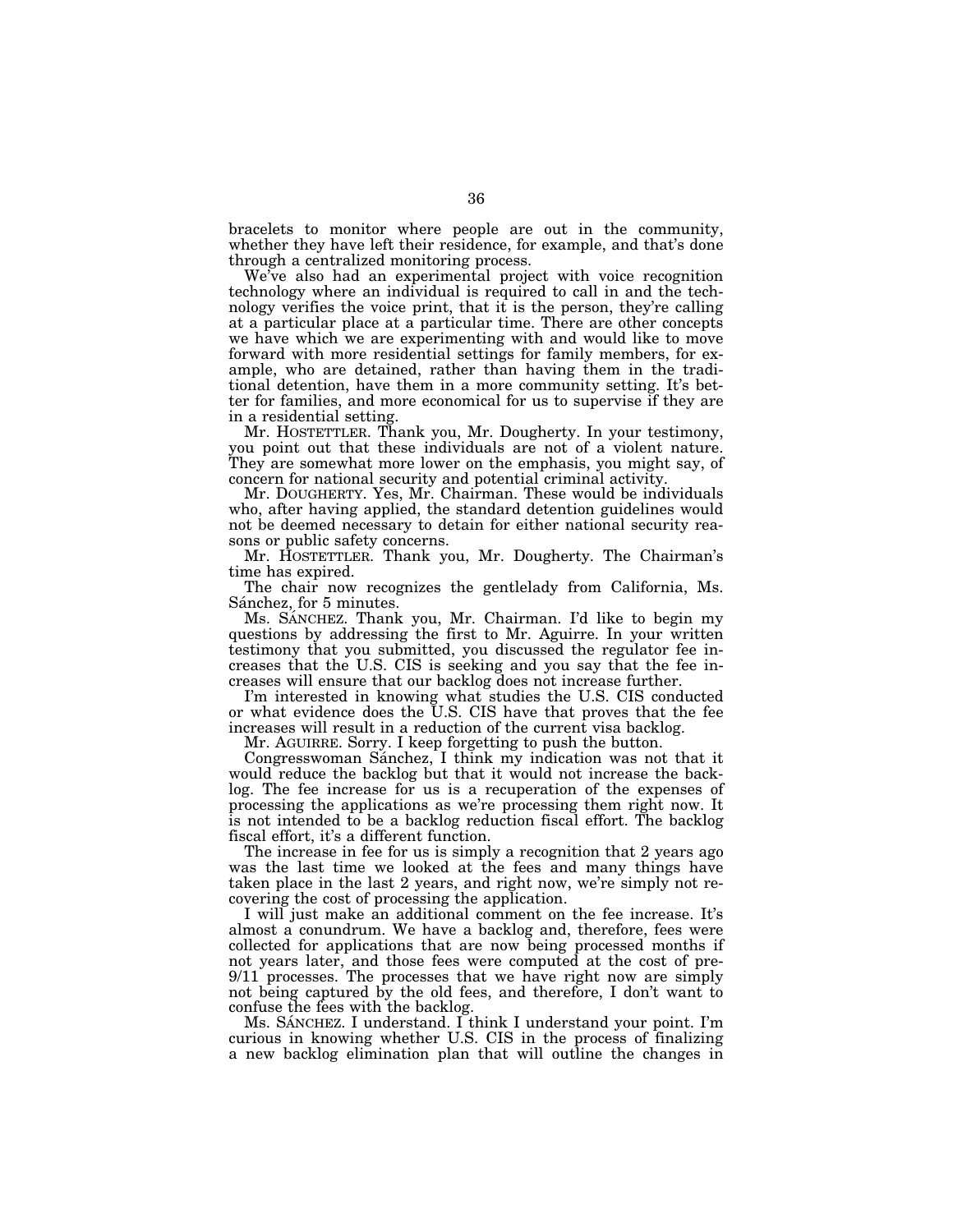your business processes that are supposed to tackle the existing backlog. What processes do you have in mind to help do that, because the backlog issue is of growing significance.

Mr. AGUIRRE. Yes, of course, as I briefly mentioned in my opening comments, we are expecting to have a backlog elimination program report to the Congress within the next few months. We were waiting for the final on not only the fee increase, but actually on the budget so that we would know what resources would be available to us and, therefore, we can then allocate it. It's a matter-

Ms. SANCHEZ. So we'll expect that in the next couple of months, then?

Mr. AGUIRRE. Yes, ma'am.

Ms. SÁNCHEZ. Okay. Thank you.

A question for Mr. Smith. In your written testimony, you discuss DHS using biometrics to track the entry and exit of foreign visitors using fingerprints and photographs and you say that this program has been in place since September of 2003, is that correct?

Mr. SMITH. Well, I'm talking about our overseas collection, that we've begun now the overseas collection-

Ms. SANCHEZ. Okay, and it's currently operational in 70 locations?

Mr. SMITH. That's exactly right.

Ms. SANCHEZ. In that time, how many known terrorists have been identified and apprehended as a result of the biometric checks that are occurring?

Mr. SMITH. Congresswoman Sánchez, I'm not aware of any known terrorists that have been apprehended as a result of those checks. We have had a number of hits, though, with NCIC databases with the, or through the DHS IDENT system of people who were obviously individuals we did not want to admit to the United States. I think we had roughly 60 hits so far.

Ms. SANCHEZ. Okay. And you don't know what the—and what was the ultimate of those hits? They just denied entry into the United States?

Mr. SMITH. Well, in some instances, it may well be that there was a waiver requested and it could have been a waiver was issued. But most of them would have been denied entry, yes.

Ms. SÁNCHEZ. Okay. But no known arrests?

Mr. SMITH. Not that I'm aware of.

Ms. SANCHEZ. Okay. You also discuss in your testimony CIS's efforts to make the visa processing system more secure, and I don't think that there's a person up here that disagrees that that needs to happen. My question is, what is CIS doing to make the visa processing system more efficient and less burdened by the delays it is currently experiencing.

Mr. SMITH. You're referring to the Department of Homeland Security or are you referring to the State Department in this regard?

Ms. SÁNCHEZ. The State Department.

Mr. SMITH. Well, the State Department has done a number of things. We have, for instance, a pilot program now that we're initiating which will allow us to electronically communicate with other interested agencies in Washington, the so-called Security Advisory Opinion Improvement Project. We think that that will reduce some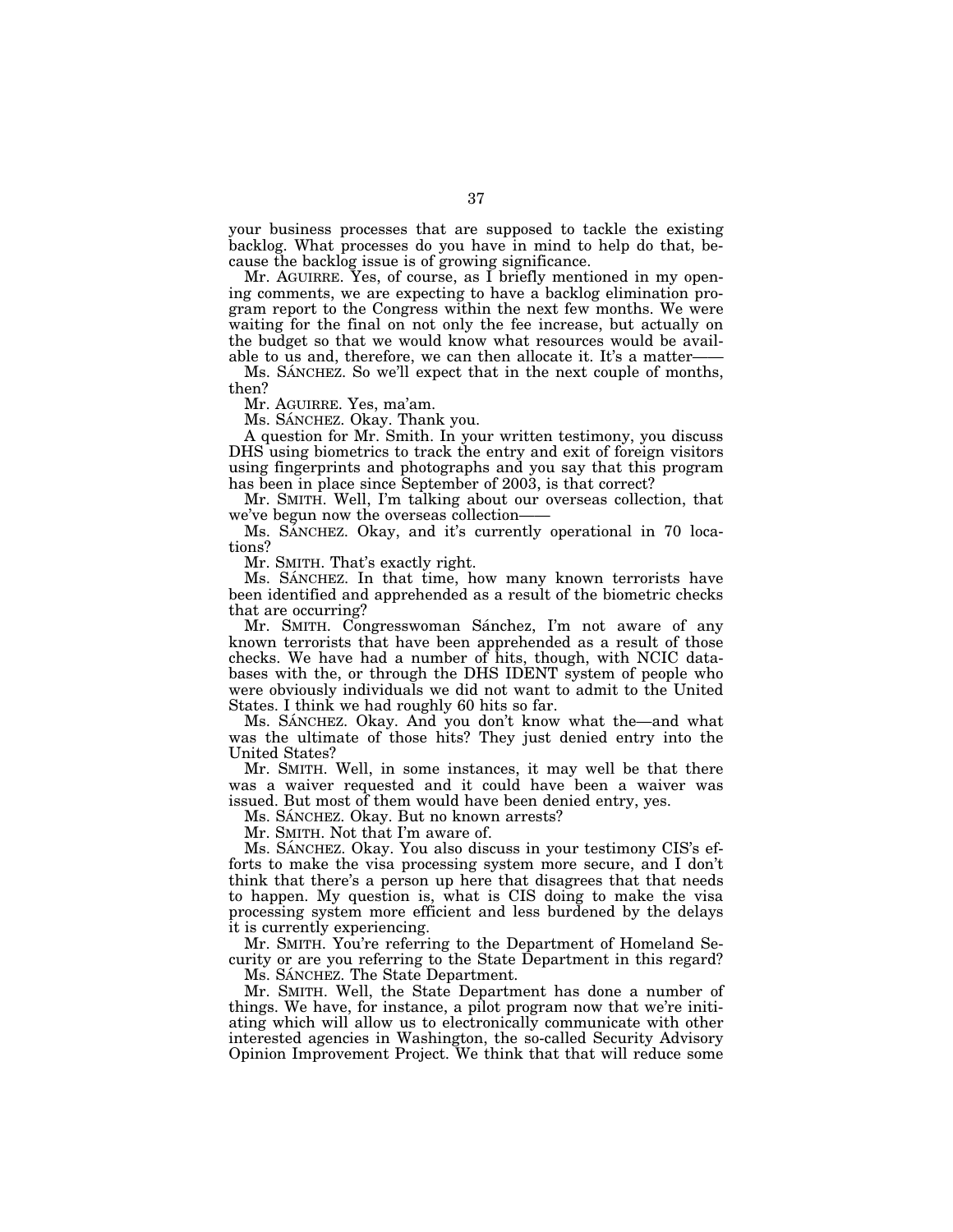of the delays in the security advisory opinions that we have been having of late.

I should stress, though, that most visas are adjudicated without any reference to Washington. That is, only a small minority are ever referred for special clearances to Washington, and 80 percent of those are cleared within a month. But there have been—has been attention focused on particular certain categories of security advisories and concern expressed about some of the delays there. As I say, we are working with our partners in the interagency community to improve the communication and to reduce any needless delays in that process.

We have also, as I mentioned, been a partner with our other colleagues in creating the Terrorist Screening Center. We think that having a watch list, one watch list for the U.S. Government for counterterrorism purposes will expedite this whole screening process.

Ms. SÁNCHEZ. Thank you.

Mr. HOSTETTLER. The gentlelady's time has expired.

The chair now recognizes the gentlelady from Tennessee, Mrs. Blackburn, for 5 minutes.

Mrs. BLACKBURN. Thank you, Mr. Chairman, and thank you all for being here today. We certainly appreciate that.

Mr. Dougherty, I'd like to start with you if I may, please, sir. There is a basic worker verification program that has been a pilot project in six States, California, Texas, Florida, New York, New Jersey. How are you monitoring that program?

Mr. DOUGHERTY. Congresswoman, I believe you are referring to the SAVE system?

Mrs. BLACKBURN. Yes.

Mr. DOUGHERTY. My current understanding is that the SAVE system is administered, technically administered, by CIS, today and I think I can speak to the process, unless my colleague would like to do that.

Mr. AGUIRRE. Go right ahead. [Laughter.]

Mr. DOUGHERTY. Thank you. As you said, it is a pilot project that Congress funded and it provides an interface for certain governmental entities in certain, in narrow cases, within industry to verify Employment Authorization Numbers or an alien number. I understand there is an interface with the Social Security Administration and then a subsequent interface with the immigration databases.

Essentially, as I understand the process, you get a yes or a no answer. Is this a valid number? Is the person representing this number, proffering it, authorized to work or not? Today, there is no automatic referral process when there is a denial, or a record that indicates that the number is not valid, or the number is not authorized, or the number does not represent authorization to work. There's not an automatic referral to ICE for an enforcement action.

Mrs. BLACKBURN. Okay, thank you. Now, is ICE or is CIS working with the military with this worker verification program?

Mr. AGUIRRE. Congresswoman, we are working with the military in a variety of aspects. I'm not sure how that would fit to your question. Our work with the military has more to do with natu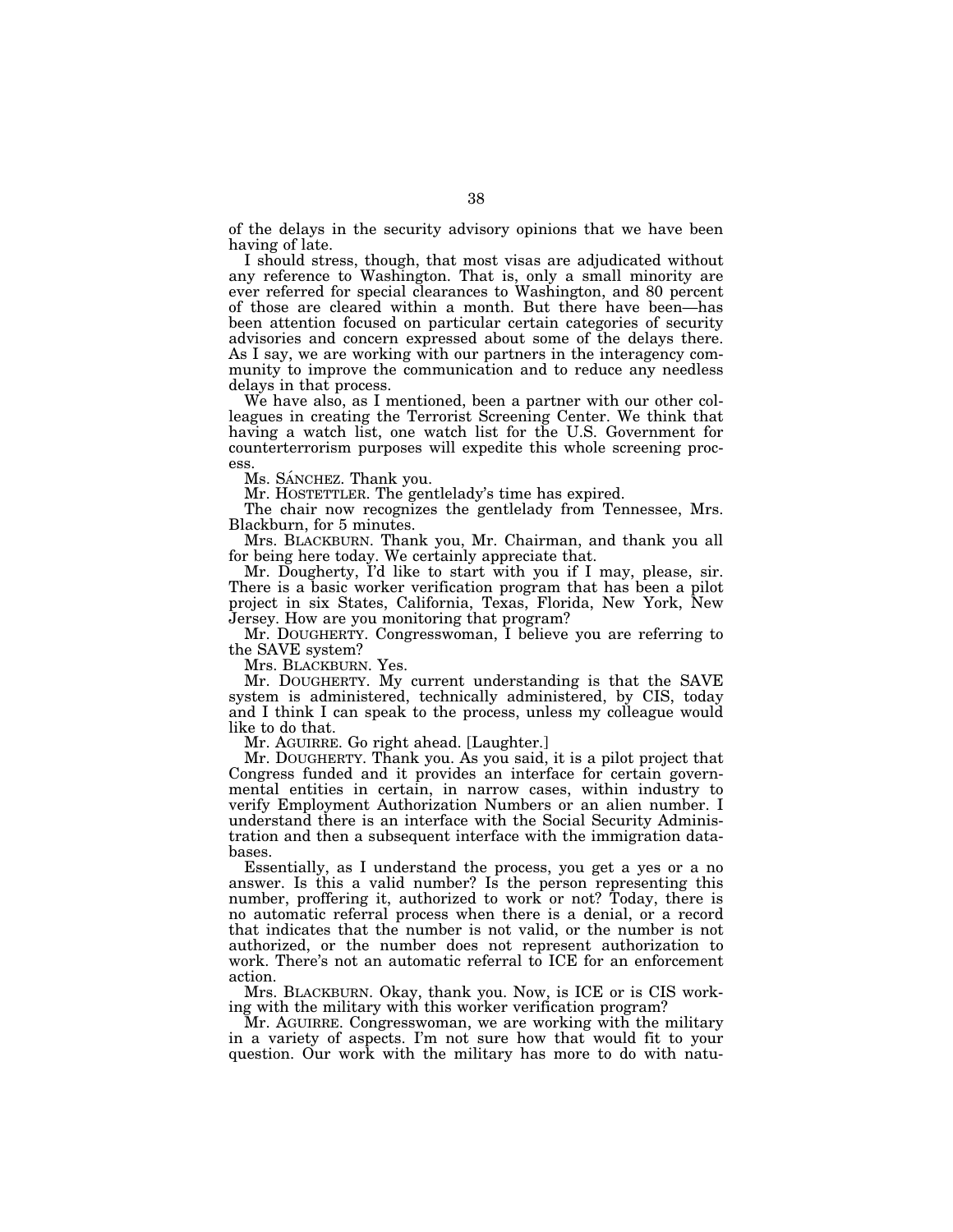ralizations and things of that nature, but I'm not—I'd be happy to get closer to your question.

Mrs. BLACKBURN. That will be fine. My question is coming from an article that I have, and I'll be certain that this is passed to you so that you can prepare a response for the question. It comes from the Denver Post and the concern over some of the individuals in our military whose status is unknown as regards their citizenship. So I would appreciate a response on that, if you don't mind.

Mr. AGUIRRE. Not at all, Congresswoman, but let me do mention that for people to serve in the military, they must be holding a permanent residency.

Mrs. BLACKBURN. Correct.

Mr. AGUIRRE. And, therefore, the military is responsible for determining the status of the individual. We are working with the military right now to expedite the naturalization of those who seek it.

Mrs. BLACKBURN. Correct, and our concern there is on the documentation and I'll be sure you have the article because we would appreciate a response.

Mr. AGUIRRE. Happy to.

Mrs. BLACKBURN. I do have one question for you, sir. You know I know that the Nebraska Service Center, Texas, California, all provide timely detailed information to my caseworkers when we call on them for help and I wish that I could say the same thing for the Memphis sub-office because we hear many complaints from constituents concerning the Memphis office, and this is one, for example.

A U.S. citizen wanted to adopt internationally and was told she needed to speak with a supervisor. After waiting in line for over an hour, she was told the supervisor had left for the day. And many examples of evidence and documents are sent that are supposedly never received in that office, and as a result, work permits are revoked, individuals being sent to the wrong town for their swearing in and being told that they can't participate in the swearing in in that town.

One thing we would like to know is how our D.C. office and our district office can work with yours to improve the service that our constituents and our staff receive from the Memphis office and we would appreciate your help on that.

Mr. AGUIRRE. Congresswoman, thank you for bringing that to our attention. I have in almost a year that I've been at this job, I have gone around the country and met with about a third of my 15,000 employees. I regret to say I haven't made it to Tennessee just yet and Memphis will be on my list to make sure that we take a look at what it is we can do to make that office satisfactory, not only to you, but particularly to those who apply for services and see if there's anything that, you know, resource allocation or guidance that's necessary. I'm not aware of any particular problems so I can't respond specifically, but I will look into it for you.

Mrs. BLACKBURN. That would be excellent. Thank you, sir. Thank you, Mr. Chairman.

Mr. HOSTETTLER. The gentlelady's time has expired.

The chair now recognizes the gentlelady from California, Ms. Lofgren, for 5 minutes.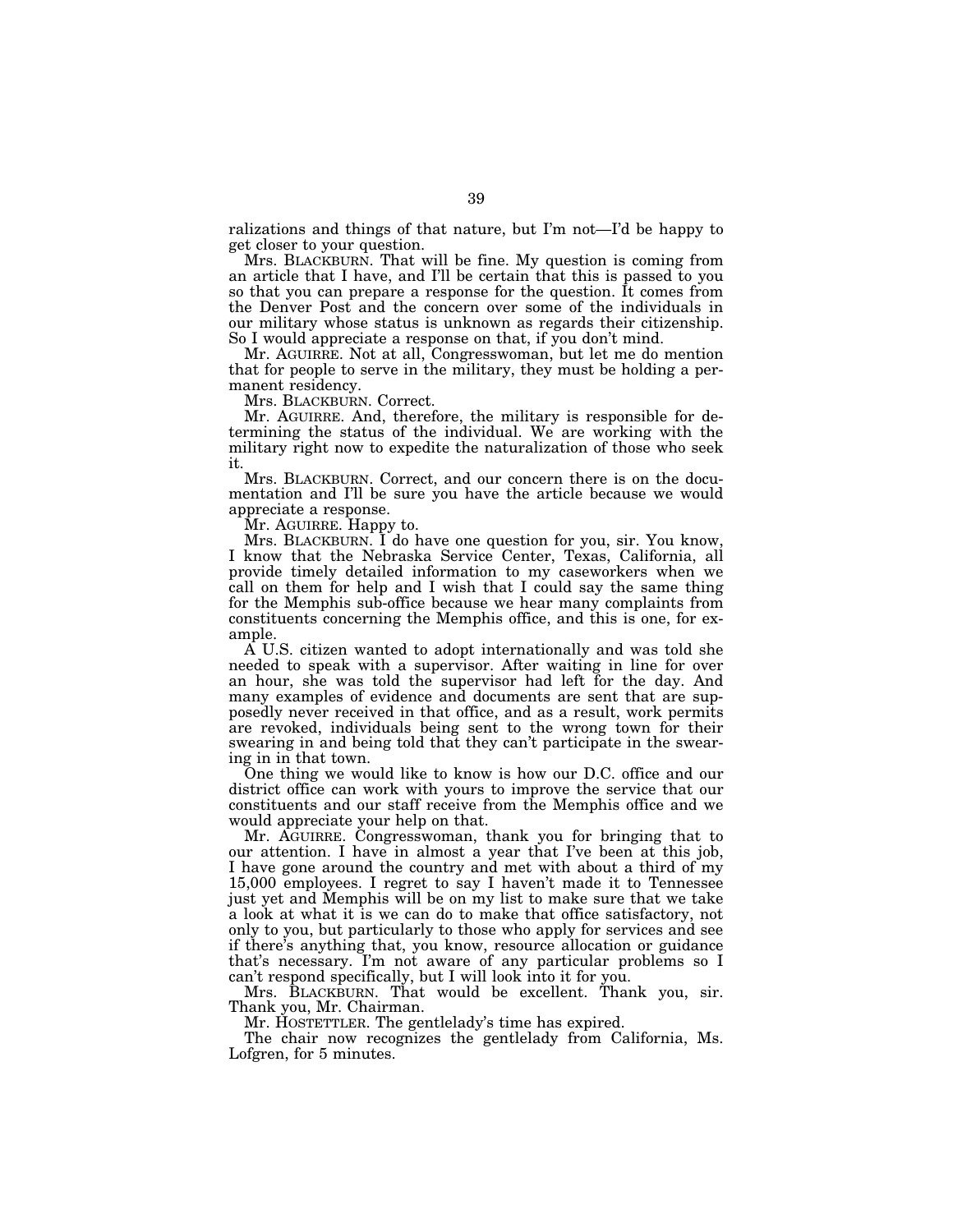Ms. LOFGREN. Thank you, Mr. Chairman. The questions I had on the fees have, for the most part, been asked, but I did note in the GAO report that they—this is a quote, it's not very nice, but it's them saying it—they say, "CIS knows neither the cost to process new applications nor the cost to complete pending applications," unquote. Do you think that's incorrect, and if it is correct, how do you—how did you base your recommendation for the fee increase?

Mr. AGUIRRE. Congresswoman, I might add, you said today was immigration day for you. Every day is immigration day for me.

Ms. LOFGREN. Yes.

Mr. AGUIRRE. And I'm not sure if they were referring to a point prior to the fiscal year which they analyzed or to today. I don't think it is accurate today.

Ms. LOFGREN. Okay.

Mr. AGUIRRE. I think we are actually very sophisticated in determining the cost of our application processing.

Ms. LOFGREN. Okay. Let me ask a question, and this is a specific one but it's something that I have been working on along with other members of the Refugee Caucus and it involves, obviously, therefore, both your agency as well as the State Department. But we have, as you know, we have not actually admitted the number of refugees that the President has said that we would, and I think there are a lot of reasons for that. It is a concern to the Refugee Caucus, which is, as you know, a strong bipartisan caucus here in the House.

But specifically, I am concerned about the 2,000 stateless Vietnamese who are in the Philippines. I sent a letter to Arthur Dewey at State, and I'll be happy to give you a copy. It's my understanding that the State Department has essentially identified the population, recommended them for resettlement, but that CIS has not actually performed its function yet.

Now, I have a special soft spot in my heart for these refugees because when other countries were forcibly deporting Vietnamese refugees back to Vietnam, we met—I met, along with some others, with the members of the Philippine legislature and also the Catholic Church in the Philippines and they intervened, and even though the Philippines is a very poor country, they did not take the step that others did and they allowed these refugees to stay, because many of the refugees that were returned ended up being imprisoned or killed.

I'm wondering, is there a way that we can help you get this resolved so that—these are all people who have ties to the United States. Can you fill us in on what's going on with that?

Mr. AGUIRRE. Yes, ma'am. I also have a special spot in my heart for refugees because I myself was a refugee from Cuba and, in fact, Catholic Charities was the one that cared for me until I was able to be of age.

I'm not particularly aware of this case with the Vietnamese although I would point to the fact that if you ask what it is that you can do, please approve our appropriations request as soon as possible because it—within it there is a request for Refugee Corps.

Right now, as we handle refugees, we are drawing from individuals that are already on asylum corps and then we are temporarily detailing them abroad for interviewing of refugees. We are very in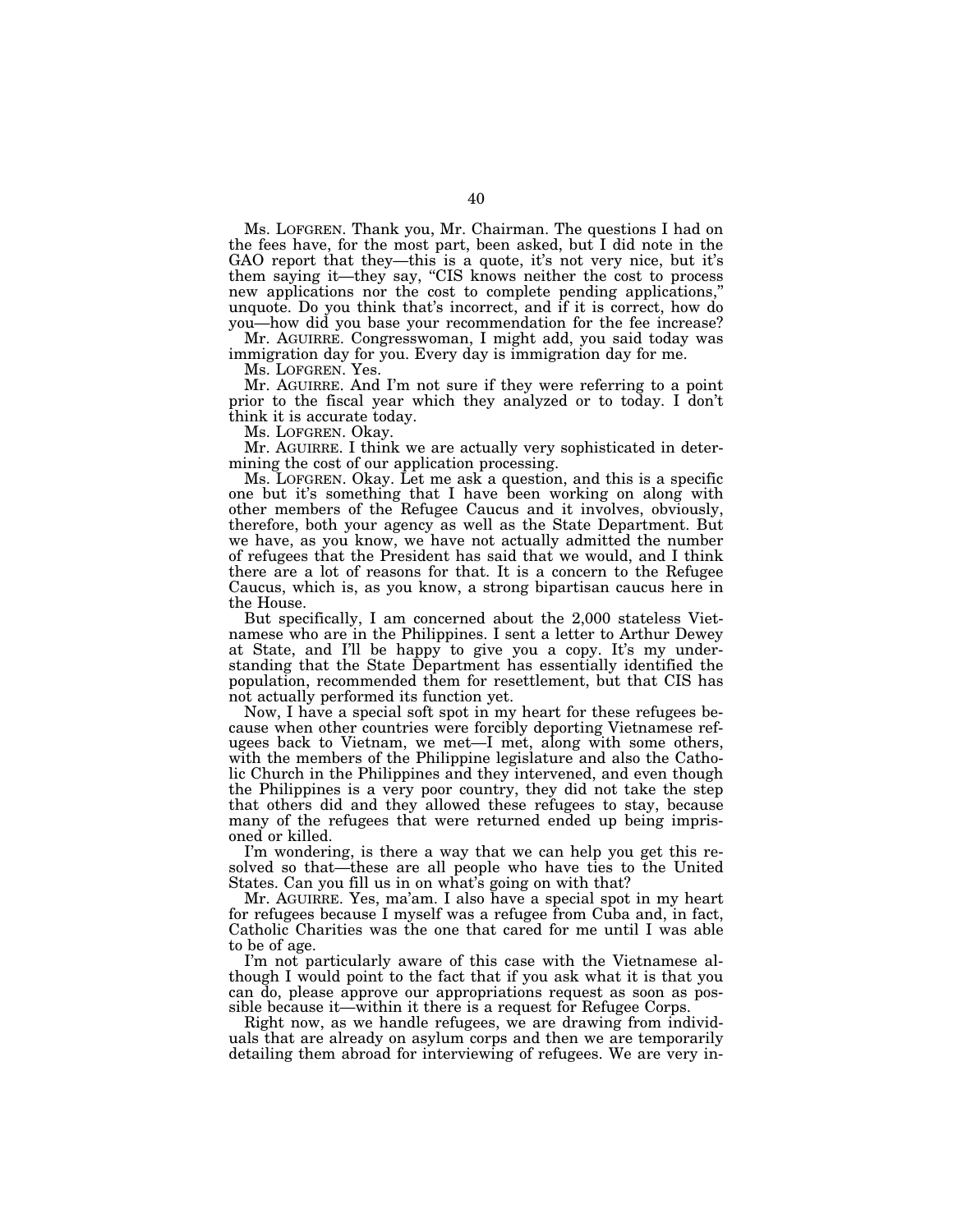terested—I am personally very interested in filling every potential

Ms. LOFGREN. Perhaps I can ask you, if I would, I'll give you this letter and if you could get back to me on these particulars, I'd be very appreciative.

Mr. AGUIRRE. Glad to do it.

Ms. LOFGREN. And I've got one more question.

Mr. AGUIRRE. Yes, ma'am.

Ms. LOFGREN. I think that's all I'll have time for.

Mr. AGUIRRE. Get it in there.

Ms. LOFGREN. It has to do with biometrics. This is immigration day because between seeing Asa Hutchinson in the morning, we saw McCleary in the Science and Technology Subcommittee of Homeland Security and he mentioned that his Science and Technology Directorate is developing standards for biometrics. And I asked him the question, we're deploying biometrics in the State Department and in the border functions, but you haven't yet devised them.

And the question is, how are we going to integrate the best practices and standards that the Science and Technology Directorate is developing into what you're already deploying, because from what I am hearing, we may want some duplication. The FBI wants ten fingerprints because of what they learn abroad. The dataload on an iris scan is a lot lighter and we may want to do that. So I guess this is both for State and CIS. How do you plan to integrate this science?

Mr. AGUIRRE. Well, I'll begin, ma'am, by indicating that biometrics is, of course, a very fast, fluid, moving target. For us, the issue of biometrics is more related to background checks than with identification per se. In other words, we need ten fingerprints so that the FBI can comb their files efficiently and cost effectively and give us information on an individual. They could actually identify half a fingerprint, but it takes so long and costs so much that it would be impractical.

We are making sure that as we develop biometric standards, we're in coordination with the rest of Homeland Security, State Department, Justice, and elsewhere so that we are not duplicating or working at odds with each other. I leave it to State to continue answering the question, but it's a continuing issue. There is no finish line to this.

Mr. SMITH. Just to add, Congresswoman, we decided on initially two fingerprints. This was an interagency decision, actually, of the Secretary of State, Secretary Ridge, and the Attorney General who were involved in this decision, because we believed that was the what was necessary to meet the law—in order to meet the October deadline for collecting biometrics with our visas. Thus far, it has worked very well and we've been in sync, absolutely, in lockstep with the Department of Homeland Security on U.S. VISIT.

When we talk about biometrics and the passport, though, it's a different story. The biometric in the passport is going to be facial recognition. This is the International Civil Aviation Organization's standard. It was the standard that Congress had adopted with regard to the Visa Waiver Program and the requirement that those countries place a biometric in their passport; and we are pro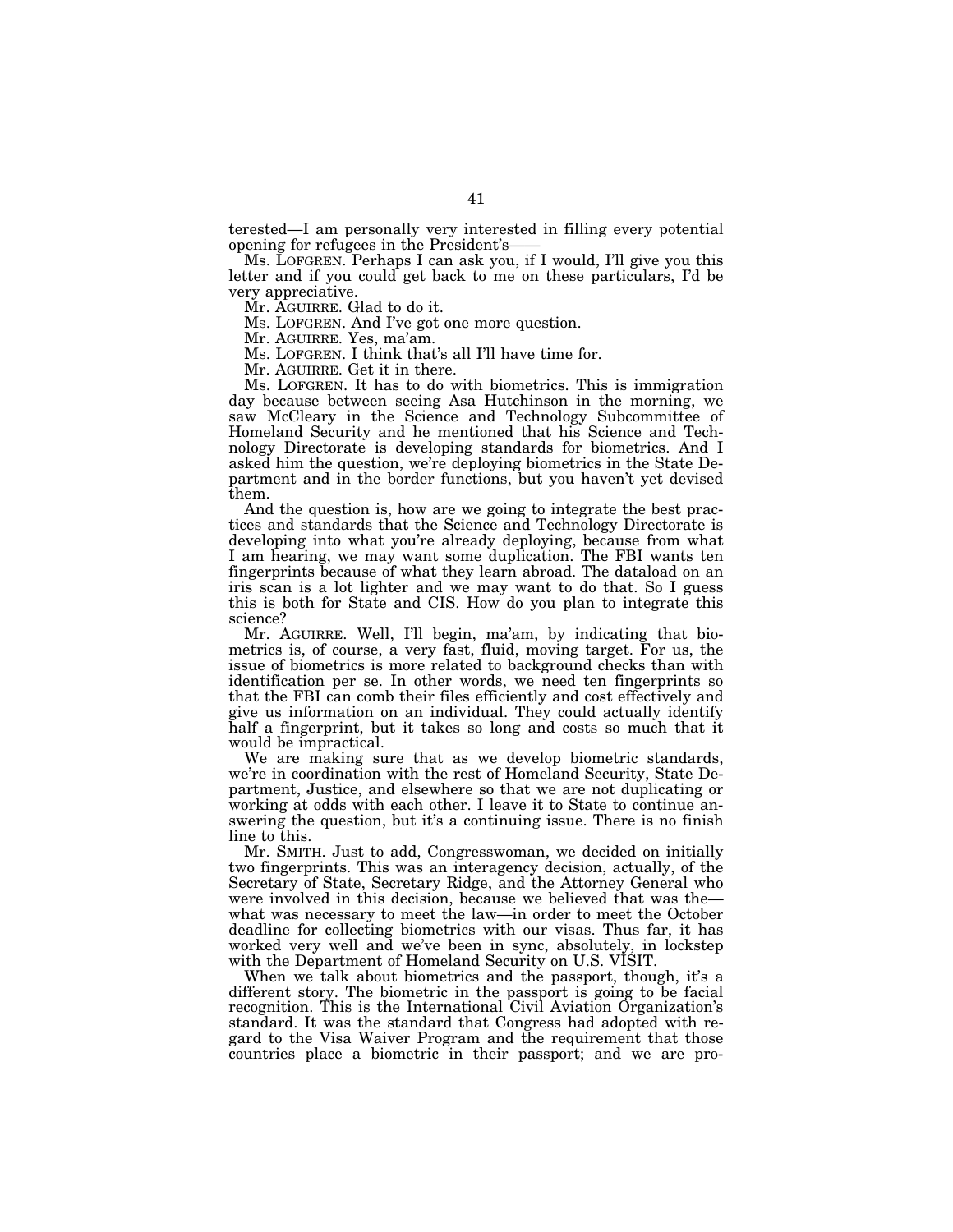ceeding on the basis of that standard now with respect to the U.S. passport.

Ms. LOFGREN. I realize that my time has expired, but are we going to have a second round of questions or is this it?

Mr. HOSTETTLER. Yes, we will.

Ms. LOFGREN. Then I'll yield back my extensive time. Thank you. Mr. HOSTETTLER. The chair now recognizes the gentleman from Iowa, Mr. King, for 5 minutes.

Mr. KING. Thank you, Mr. Chairman.

I would first direct my questions to Mr. Dougherty. As I look at some of the numbers that you have here in your testimony, having examined about 260,000 employee records, about 1,000 workers are arrested, 774 indictments, those kind of numbers, I see that the nation has been discussing numbers of illegals within the country in the range of eight to  $12$  million. I'm wondering if you have a number on that. Do you have a sense of how many illegal aliens are in this country, and if so, could you also break down how they got here?

Mr. DOUGHERTY. No, sir, Congressman. I don't have a reliable number for the number of individuals in the United States without authorization and I'm not sure I've seen a reliable estimate. I will tell you that from our perspective, when we look at the problem, we need to focus our enforcement resources on the highest national security and public safety impacts. So when we look out at that population, we think about the criminal aliens, those that have committed serious crimes and have been ordered deported for that. Or working through our partners, with our partners in the FBI and the Joint Terrorist Task Force concept, the national security threats.

Mr. KING. So you'd have a sense of the percentage of those illegals that have committed serious crimes. You'd have a sense of how many are incarcerated in our Federal and our State penitentiaries today. Would you be able to give us a sense of about how many American citizens fall victims to those criminals?

Mr. DOUGHERTY. Sir, I think I probably have the statistics or a sense of the statistics on the first part. In terms of the number of citizens who are victimized, probably working with the Department of Justice, some number could be arrived at, but we'd be happy to provide you and the Committee with any studies we have.

Mr. KING. I'd be very interested in that number, and the reason I asked the question is that we have compassion for victims of all kinds and this Committee often talks about the number of people who are victimized, if they are forcefully repatriated to their home country, as well as those who cross the desert, but that number is the only number we hear. We don't hear the number of people who are victimized by those who have successfully made the crossing. Thank you.

I'd direct my next question to Mr. Stodder. You discussed, I believe, an increase in border enforcement along the 4,000-mile Canadian border, maybe as much as tripled the number that we had around September 11.

Mr. STODDER. Right.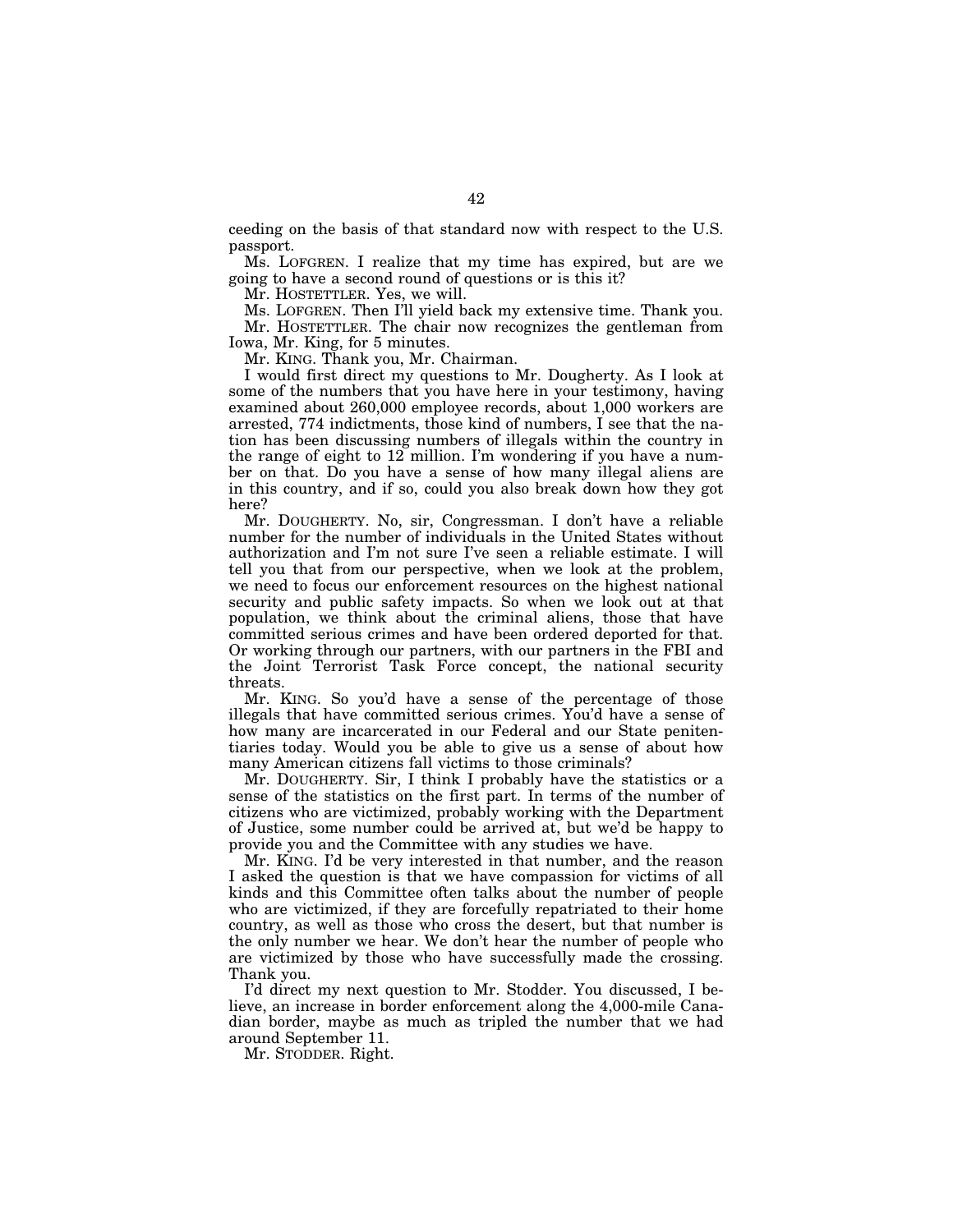Mr. KING. Do you have a sense of how effective that's been in some concept of percentage of enforcement and about what it would take to get closer to the 100 percent enforcement?

Mr. STODDER. I actually don't have a sense necessarily of how effective that's been. I mean, we, as of the end of last year, last calendar year, we reached 1,000 Border Patrol agents on the Northern border.

The thing you have to think about the Northern border is that it is a different phenomenon than the Southern border because we don't necessarily have a mass migration threat that we have on the Southern border. I mean, it's really much more of a sense of—the attempt is to—everybody who's crossing that border is absolutely a threat and we need to detect them and interdict them.

But we are in the process—we have 1,000 Border Patrol agents on the Northern border. We are building up our sensoring capability on the Northern border. By the summer, we anticipate we will be piloting UAVs on the Northern border at some point. So I think we will get more of a sense, I think, through this year in the sense of what we really need on the Northern border. But this is a work in progress.

Mr. KING. Are any of those same things happening on the Southern border?

Mr. STODDER. Yes. I mean, certainly the UAVs. We also would anticipate testing UAVs on the Southern border in Arizona, as well as I think ICE is also doing some stuff with UAVs, as well. But absolutely, and we are increasing our sensoring capability. The President's budget in '05 will also give us the ability to go further.

Mr. KING. Given that we have a border policy, at least in the Western Hemisphere, that a birth certificate and driver's license gets you into the United States unless you're coming from Cuba, if we should decide that we want to require that traveler to provide an affirmative identification and proof, that would be the form of a passport, a biometric passport in whatever form we've discussed here. Can you handle that at the border if everybody crossing has to swipe a passport, or does that just burden you so much that it can't happen?

Mr. STODDER. Well, not necessarily. I mean, the policy decision on that is obviously well above us, but, I mean, obviously there would have to be changes in the system a bit, but the U.S. VISIT system, I think would form a basis for some of that. But I would probably defer that question a bit.

Mr. KING. Thank you, and I'd just in my brief moment left, I'd direct then to Mr. Smith, if we went that route and required passports coming from all Western Hemisphere countries, is that something that you could process, or how big of a burden would that be?

Mr. SMITH. Well, sir, I believe you're talking about requiring American citizens to have passports, is that correct, or——

Mr. KING. I'm talking about anyone coming from a nation in the Western Hemisphere other than Cuba that's today using a birth certificate. Oh, you're right. You're right on that, on American citizens.

Mr. SMITH. Because most of them, other than Canadians, would have to come with a passport and visa. But with respect to American citizens and the requirement that American citizens travel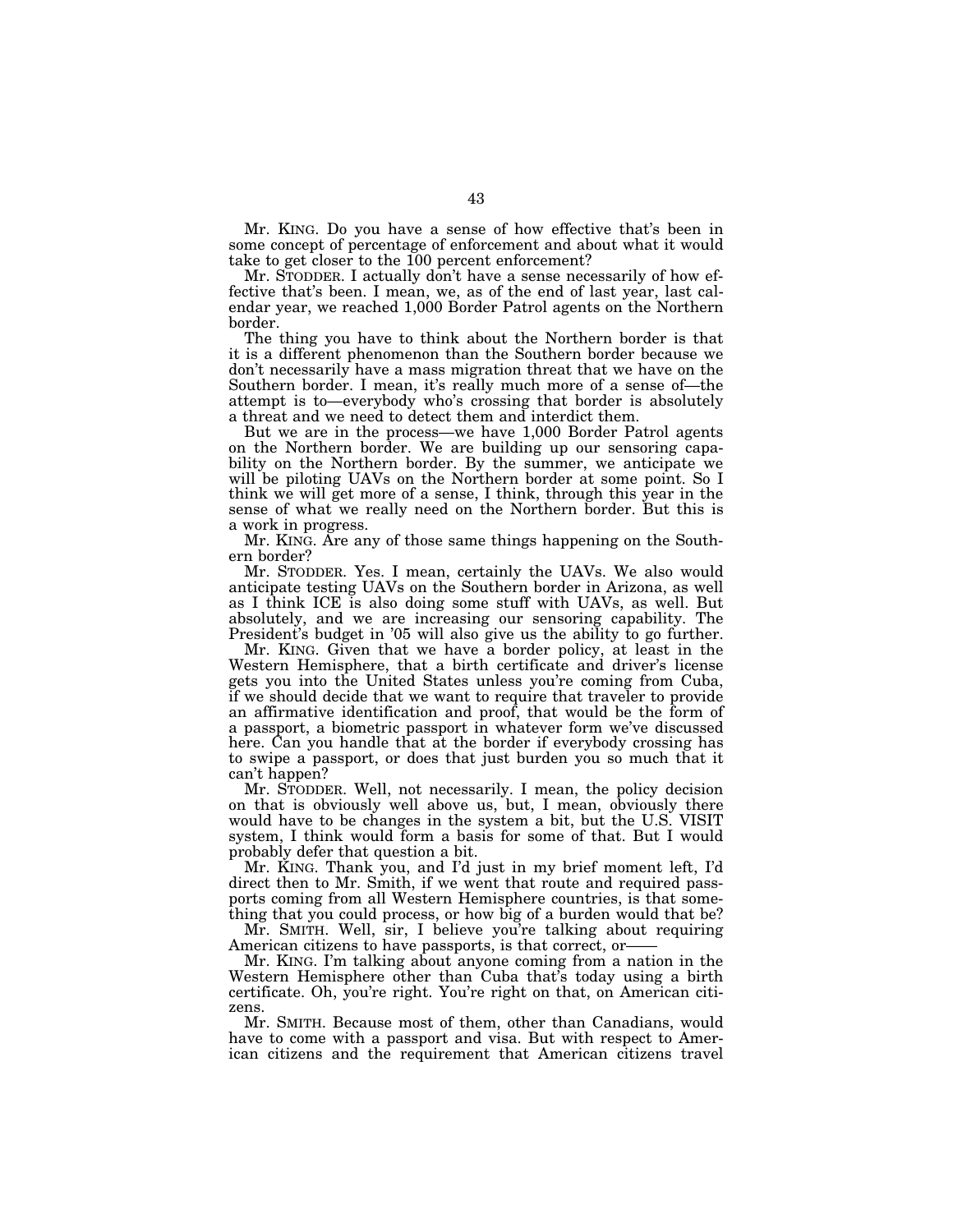within the Western Hemisphere with a passport, it is a very large policy decision and one that would have enormous resource implications for the Department in terms of the issuance of passports, but one that at this point, at least, has been discussed, but I don't know that there's any proposal with respect to that requirement.

Mr. KING. And my reference does fall to non-American citizens who use those false identification processes to come in under the guise of being American citizens just with birth certificates and drivers' licenses.

Thank you, Mr. Smith. Thank you, Mr. Chair.

Mr. HOSTETTLER. Thank you, Mr. King.

The chair now recognizes the gentleman from California, Mr. Berman, for 5 minutes.

Mr. BERMAN. Thank you, Mr. Chairman.

Director Aguirre, on October 27 of last year, Melissa Hart and I on this Committee, along with 13 of our colleagues, sent you a letter regarding the need for administrative reforms in improving the processing of the nonprofit arts-related O and P non-immigrant visa petitions. Do you think that letter is being irradiated, or can we get a response to that at some point into the near future?

Mr. AGUIRRE. Congressman, I'm sorry that I don't know about your specific letter. We went through a very—— Mr. BERMAN. We'll give you a copy.

Mr. AGUIRRE. Thank you, but I just wanted to say that we went through a very extensive scrubbing process before the end of the year to make sure that no letters were pending response and so I'm terribly sorry that yours may be the one and only that perhaps we missed. So I'd be more than happy to look at it. We want to maintain a responsive posture toward Members of Congress and I'll take a look at it.

Mr. BERMAN. Great. I appreciate that.

Mrs. BLACKBURN. If the gentleman would yield for just a moment——<br>Mr. BERMAN. Sure.

Mrs. BLACKBURN. I also have a copy of my letter that I signed on, the same letter that the gentleman is referring to, so mine has gone unanswered also and I would appreciate joining him in his request.

Mr. AGUIRRE. If it is the same letter, I'm sure I have the same response.

Mr. BERMAN. Think of it as 15 letters. [Laughter.]

Mr. AGUIRRE. Of course, it is immigration day, isn't it? [Laughter.]

Mr. BERMAN. I appreciate that. You've talked a little bit about the fees and your plan and we know about the recent fee increase. I'm looking at the—what would happen if someone came in and what would happen to the backlogs and your ability to function if somebody came and said that a third of the money you're now using will be diverted for other purposes?

Mr. AGUIRRE. Well, sir, if a third—now you're going to a hypo-<br>thetical and it's bending my head. If a third—

Mr. BERMAN. There's a legislative effort to take away a third of your money to provide to the States for the detention of people held by local law enforcement based on their status.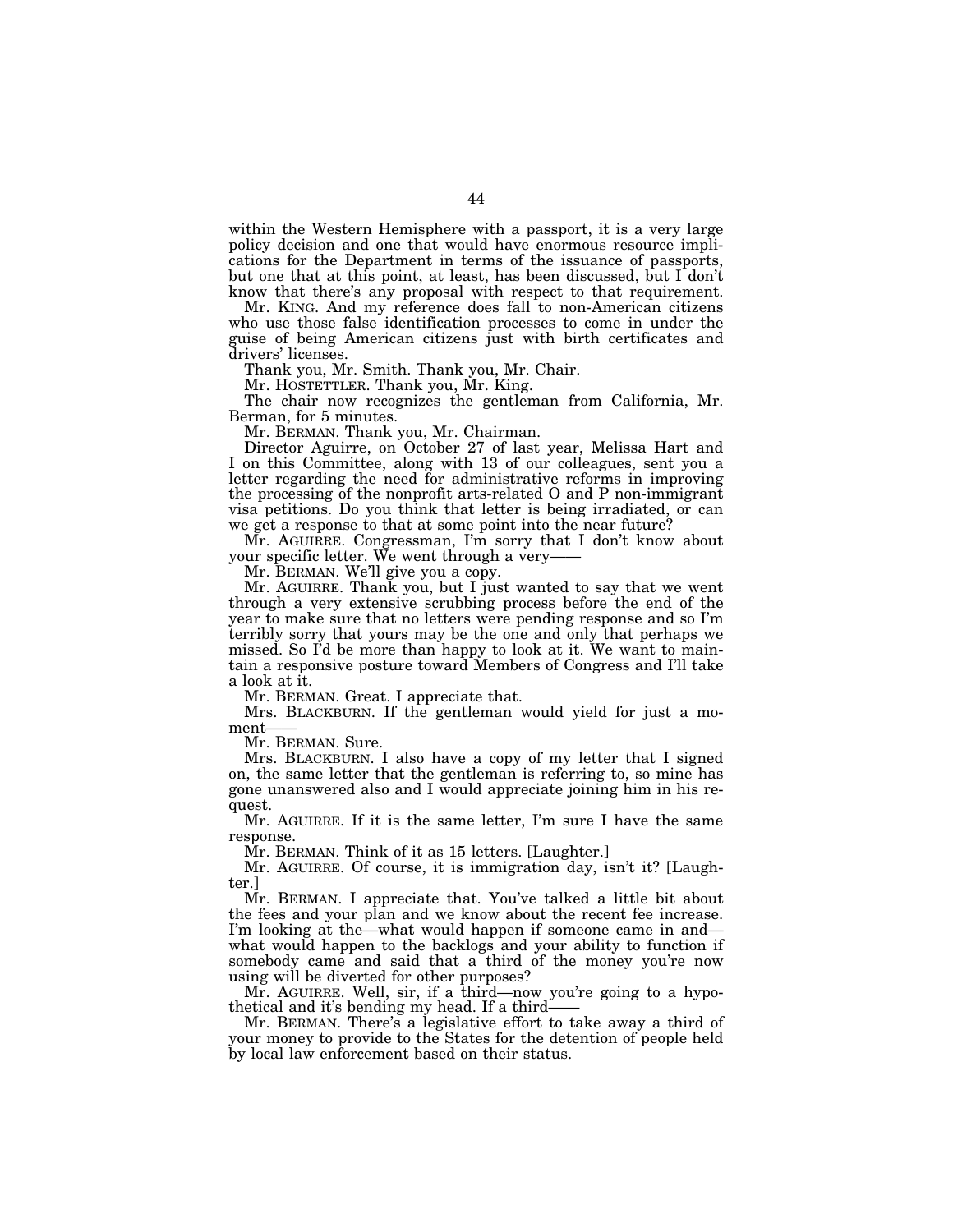Mr. AGUIRRE. Right.

Mr. BERMAN. I'm wondering what that would do to the services side of the agency and your effort to deal with the backlogs.

Mr. AGUIRRE. Yes, sir. Well, Congressman, what I said in my opening statement is that we are a fee-driven operation and we are depending on those fees to fund the operations that we have, the 15,000 employees, a third of which are contract employees. And so if the funds weren't there, I'm sure we would not only increase the backlog, but terribly disrupt the Immigration Service.

Mr. BERMAN. I guess it would be a way of stopping contracting out. [Laughter.]

No, just—but I take it your response is, it would have a devastating impact on what you do.

Mr. AGUIRRE. Very, very good choice of words. Thank you, sir.

Mr. BERMAN. Because H.R. 2671, the CLEAR Act, directs that a third of the fee resources be diverted to funding the States for the cost of detaining these people. It allows you the ability, then, to raise your fees even further. I'm curious what you think of the implications of a policy that says that legal residents and people applying for legal resident status in the regular way, and people applying for naturalization who are legal permanent residents, should subsidize the detention of illegal immigrants in State prisons and local jails.

Mr. AGUIRRE. Congressman, obviously you're familiar with a bill that I'm not and therefore any response that I give to your very specific questions are going to be without taking the whole thing into context.

My answer perhaps will be that I think the Congress has acted and the President has signed the Homeland Security Act of 2002 which separated the service side of immigration from the enforcement side of immigration so that each of us could focus not only our resources and our attention and our process analysis to a relatively different aspect of the same universe. And therefore, we are doing the best we can to identify the cost of our application processing so that the fees can be funding that process.

Mr. BERMAN. So that the strong Congressional bipartisan desire to separate enforcement from services and provide a fee-based funding mechanism for services would be—that separation concept and principle would be violated by an effort that would try to divert fees to cover enforcement activities by State and local law enforcement officials. Is that a fair conclusion?

Mr. AGUIRRE. I'm sure your analysis is accurate in relation to how you understand that bill. I don't know the bill.

Mr. BERMAN. I hope you won't. Thank you very much.

Mr. AGUIRRE. Thank you, sir.

Mr. HOSTETTLER. I thank the gentleman from California.

We will now enter into a second round of questions. Mr. Aguirre, Director Aguirre, if I could, with regard to the workload that your organization has, there is no effective hard maximum to the number of applications that CIS can potentially be called on to adjudicate, is that correct? I mean, there's essentially no limit?

Mr. AGUIRRE. Mr. Chairman, the limits as they were I think are related to how the Congress has instituted into law the Immigration and Nationality Act. There are a number of caps in any num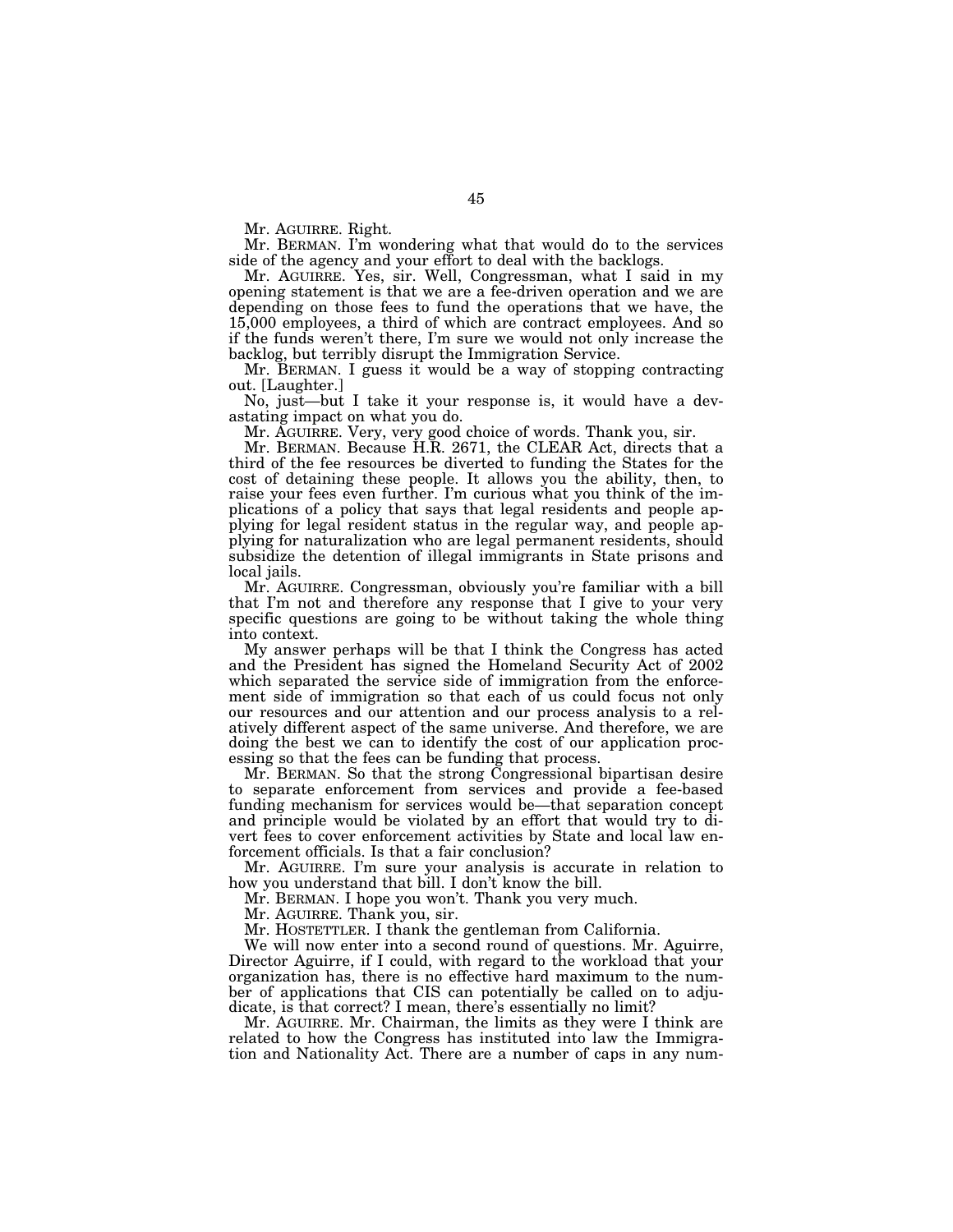ber of different categories, and, of course, that, therefore, establishes the limit. But in the abstract, there is no limit. We are a— we take as people come and apply.

Mr. HOSTETTLER. Especially with regard to family members.

Mr. AGUIRRE. Yes, sir. That is correct.

Mr. HOSTETTLER. I just think that that needs to be understood for the record, that while there is a significant backlog, there is almost an endless source of applications that can be added to your workload, so I appreciate that.

Mr. AGUIRRE. Job security, as it were, yes. [Laughter.]

Mr. HOSTETTLER. Yes. Mr. Stodder, I have questions. The Border Patrol has seen an increase in agents in the past few years.

Mr. STODDER. Yes.

Mr. HOSTETTLER. You pointed that out in your testimony. It does not seem as if there is an increase called for in the FY 2005 budget. Is that accurate?

Mr. STODDER. That's accurate.

Mr. HOSTETTLER. How is the Bureau going to affect change with regard to the number of folks coming into the country illegally?

Mr. STODDER. I think, Mr. Chairman, I think that—I mean, our sense of this is, and you have to look at border security in terms of the mix of resources that we throw at the problem, and the green shirts, as we call them, or the Border Patrol agents are one piece of it. We have between 9,000 and 10,000 Border Patrol agents on the Southern border right now, which is a large complement of agents.

But you have to look at it also in the context of other technology that we bring to bear, whether it be low-tech technology like fences, sensors, and et cetera and cameras and things like that all the way to very high technology, like UAVs. It's the mix of resources that we think brings substantial control to the border.

I mean, in our estimate, thinking about the Border Patrol in terms of its strategy and how it's rolled out since the mid-'90's, it's really starting with Operation Gatekeeper in San Diego and similar programs in Texas, in El Paso and Laredo. We have gotten substantial control over the border in certain urban areas, like San Diego.

I was just in San Diego a couple of weeks ago and it's amazing to see the development, actually in Chula Vista, right opposite the border, that would have been unthinkable 15 years ago before the Border Patrol really got control of that border there, and how did it do that? It got it somewhat through increased Border Patrol staffing, but it also got it through increased fencing, better sensors, better cameras, better surveillance, et cetera.

So I think that the fact that we are not requesting additional Border Patrol agents in fiscal year '05 is not going to hamper our ability to control the border because I think that the increase in sensoring and cameras in our estimate is going to be far more important and will allow us to get much better control over the border.

Mr. HOSTETTLER. My concern is that I think there was a study in 1998 with regard to staffing of especially the Southwest border. At that time, it was determined that there would be slightly—have to be slightly less than 16,000 agents to man just the Southwest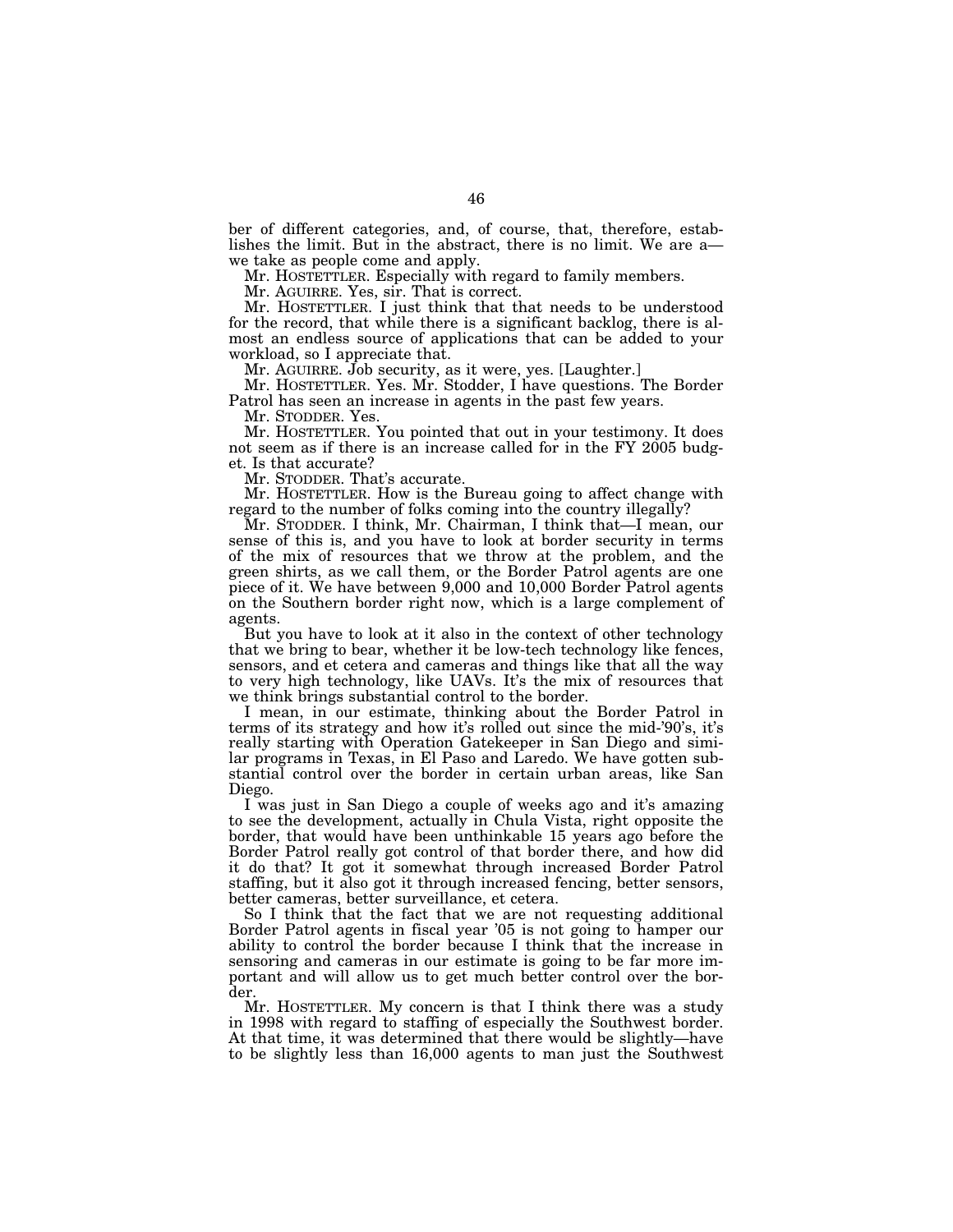border. I understand the influence of force multipliers with regard to UAVs and other technology-<br>Mr. STODDER. Right.

Mr. HOSTETTLER.—but given that that is an untested mix, I'm wondering what we do in the interim with regard to going from improving our Border Patrol to a mix of technology and human resources that is untested at this time. That's my concern.

Mr. STODDER. Mr. Chairman, I guess, with all due respect, I would say that that mix is not necessarily untested. I mean, the one piece that is untested is the UAVs and we are testing them now and we will be testing them over the summer. But I think that the mix of infrastructure and technology and detection technology and cameras as well as uniformed Border Patrol agents is tested and it works and it's worked in San Diego, it's worked in El Paso, we're going to be applying that pretty strongly in Arizona this year to try to get better control in Arizona.

I mean, certainly, I mean, in the future, we may evaluate and view that we might need more people. But at this point, we don't, I mean, we don't think we do and we think we can make do with what we've got with the increases in technology and sensoring and cameras as well as the UAVs that the President's budget calls for.

Mr. HOSTETTLER. Very good. Thank you.

Mr. STODDER. Thank you.

Mr. HOSTETTLER. The chair now recognizes the gentlelady from California, Ms. Lofgren, for 5 minutes.

Ms. LOFGREN. Thank you, Mr. Chairman. I just have a few other additional items.

All of us have district offices and it turns out that all of us have lots of immigration inquiries, so this one is really for my hardworking staff in the hopes that we might come up with a better procedure than we've had so far.

We have had—we now have the third case in as many years of an American citizen with kidney failure who needs a kidney transplant from a sibling or family member in another country. The first case we had, and we had to go, I mean, it was a big to-do in the newspaper. I mean, this is a U.S. citizen. And the doctor, we talked with the doctor. The doctor did letters. The woman was going to die if her brother didn't give her the kidney. I thought it was great that he was willing to donate his kidney, and it took almost 8 months. I mean, she was on dialysis for 8 months and finally he got his visa, he donated his kidney, and then he went home.

We had another case, it took 8 months. And we have another case still, and it's very confusing and it just seems to me, I guess this is for both Smith and Aguirre, that there ought to be a way— I mean, certainly we don't want a fraudulent situation and there's no disagreement with that. But these are ascertainable items. If you've got a physician—I think the current case is at UCSF. We had one at Stanford University Hospital. I mean, the doctors are not going to be making this up and there ought to be some way to streamline this so that Americans here who need that kind of help can get it quickly and not have to hang on and potentially risk their lives because of bureaucratic delays.

Can you offer me any hope on that, either one of you?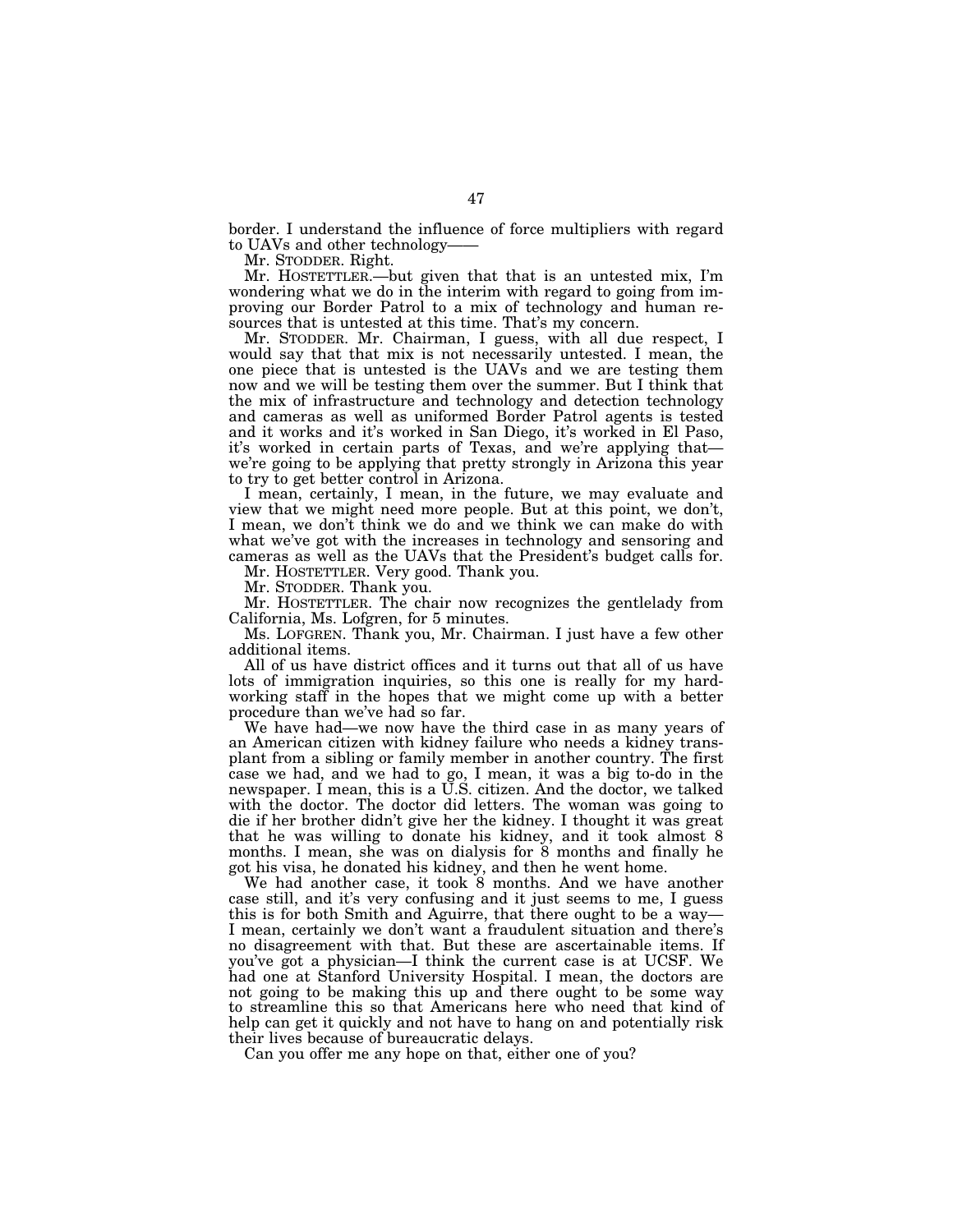Mr. AGUIRRE. Congresswoman, I'm going to punt only by saying that I don't think it's our purview. I think it's going to be probably a temporary visa—— Ms. LOFGREN. It is a temporary visa, but I'm thinking—— Mr. AGUIRRE. So it would probably be State.

Ms. LOFGREN. It is the State Department that is in charge of issuing the visas, but it seems to me there could be some coordination between—or even the Congressional offices. I mean, there isn't a Congressional office in the country that's going to lie about this. I mean, we're your allies in keeping our country safe and strong. Maybe I need to direct this to Mr. Smith.

Mr. SMITH. Congresswoman Lofgren, I was not aware of those specific cases that you mentioned but I have heard of similar cases. As you know, each individual needs to apply on their own-

Ms. LOFGREN. Right.

Mr. SMITH.—and qualify on their own for a visa, but there are two possibilities. One would be that they were able to qualify and to establish their bona fides and come over to the United States for this purpose. The other possibility would be humanitarian parole, which the Department of Homeland Security would decide upon——

Ms. LOFGREN. Right.

Mr. SMITH.—in those cases where we found that somebody was not eligible for a visa.

Ms. LOFGREN. Well, maybe what I could do is I could summarize these cases and send them to you and ask you to think if there's some way we could streamline this, because in the case of one lady, she almost died. I think there was concern that her brother, he was young and he was from the Philippines and would he go home. Frankly, I'd rather the American citizen got the transplant and lived than we had somebody overstay their visa, in all honesty. But, in fact, he went right home after he donated the kidney, just as he promised he would. So I will do that.

The other question I would like to ask has to do with processes. I continue to have concerns about the deployment of technology in immigration services and I'm hoping that your backlog reduction plan will address that, the storage of fingerprints so that we don't have to do them over and over again, the online processing of applications, the ability to check on the status. I mean, half of the calls into your offices are people trying to find out what's going on. If there was another way to find out, everybody would be happier and your officers could do their work.

I also wanted to express my hope that you will come to the San Jose office, and when you do, don't let them know in advance. Just show up and then tell me what you think of the guard services that we have contracted for, because one of my constituents who is a dean at the local college married a woman from Russia. They applied and he told me that it was the most humiliating thing as an American he'd ever been through, that his wife, as they were standing in line, said, ''This is just like home. This is just like the Soviet Union.''

Mr. AGUIRRE. Quite an endorsement, huh?

Ms. LOFGREN. Yes. So we can do better than that and I would love to have you come to San Jose.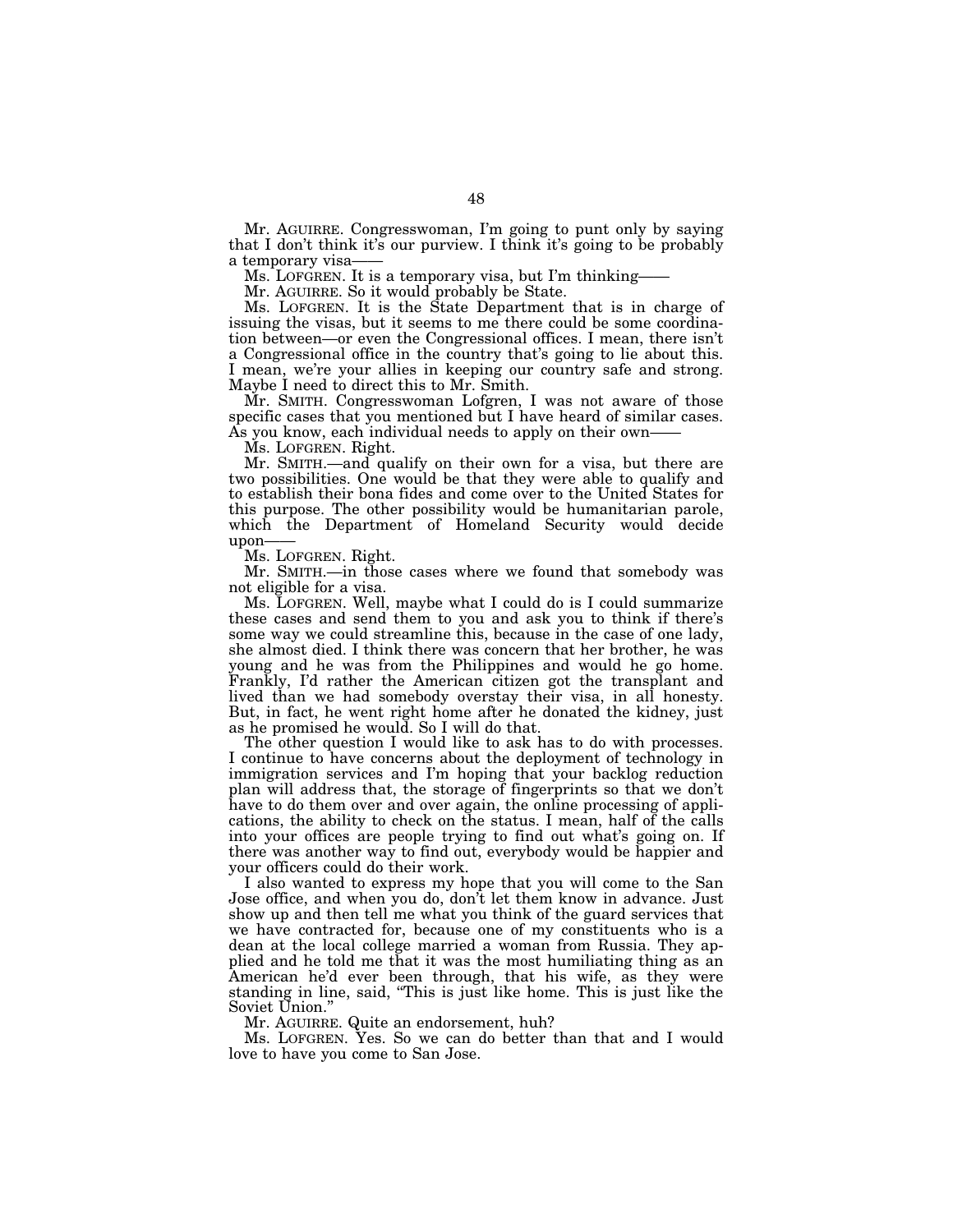Mr. AGUIRRE. Well, Congresswoman, I look forward to visiting that office as I do basically all of them. Your first question in terms of technology, technology is, without a question, the only way we are going to get out of this horrible backlog that we have and so we're looking for new technology to be implemented and making sure that it is cost effective and practical and applicable.

Now, in terms of the customer service that people may or may not get, I'd just like to assure you that as an immigrant myself, the one and only requirement that I established when I accepted this job was that we would treat all applicants with dignity and respect, and that was embraced by both Secretary Ridge and President Bush. At any time that we encounter a cultural issue in terms of our employees not understanding that, we take corrective actions, whether they're contract employees or otherwise. So I assure you that any time we hear about situations like these, we'll take a good look at it and make sure that people are treated with dignity and respect even if we're going to say no to the question.

Ms. LOFGREN. If I may indulge the Chairman, I would direct your attention to the contract security personnel at the San Jose office——

Mr. AGUIRRE. Yes, ma'am.

Ms. LOFGREN.—because I've personally witnessed, as have all the staff, really very abusive-

Mr. AGUIRRE. Duly noted.

Ms. LOFGREN. Thank you.

Mr. HOSTETTLER. The gentlelady's time has expired.

The chair now recognizes the gentleman from Iowa, Mr. King, for 5 minutes.

Mr. KING. Thank you, Mr. Chairman.

Mr. Stodder, as I listen to your testimony, I don't believe I heard you call for more Border Patrol officers on either the Northern or Southern border?

Mr. STODDER. Well, I didn't say that. I mean, I said that the President's budget has not requested more Border Patrol officers in the aggregate. It may be that we continue to move Border Patrol agents around in the sense that getting to 1,000 Border Patrol agents on the Northern border, we did take people from different locations around the country. So it may be that we conclude in this year that additional agents are needed on the Northern border, in which case we will move agents to the Northern border.

Mr. KING. Then on the Southern border, if you have a 4,000-mile border on the Northern border with 1,000 agents up there and you have a 2,000-mile border on the Southern border, how many agents do you have down there?

Mr. STODDER. We have close to 10,000 on the Southern border. Mr. KING. On the Southern border?

Mr. STODDER. Yes.

Mr. KING. So there's a tremendous amount of concentration down there in comparison, at least, to the Northern border.

Mr. STODDER. Right. Totally different threat, though, I mean, in the sense of the—the mass migration threat from the Mexican border into the United States.

Mr. KING. Certainly.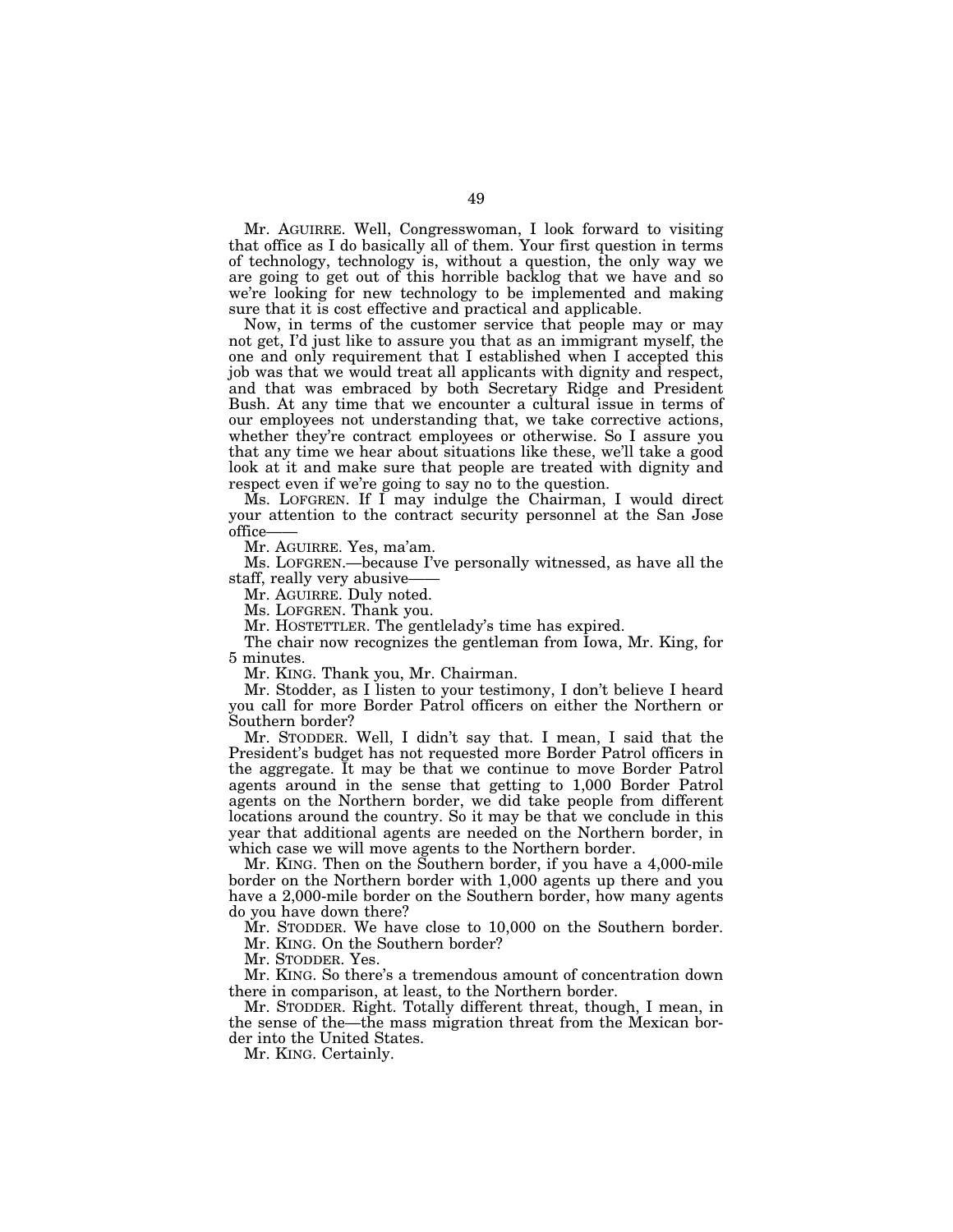Mr. STODDER. I mean, it's essentially that mission, whereas I think the Northern border mission is less of a mass migration mission and more of a detection and response mission.

Mr. KING. And so it might be that there is, as a percentage of the number of illegal crossings on the Northern border, there is that threat of terrorism that might be greater in proportion to the number of population that come across.

Mr. STODDER. That could be, because there aren't that many economic migrants that are going to be coming across the Northern border. But, I mean, the notion of 1,000 Border Patrol agents, and again, as I was stating to the Chairman, you have to think of it in terms of the mix of what we're doing on the Northern border, because it's not just 1,000 Border Patrol agents up there. It is the——

Mr. KING. All the technology.

Mr. STODDER.—all the technology. It's the air assets. The other thing that's important on the Northern border which we have worked with is working with the State and locals in the sense of we will be moving out to establish CBP task forces-

Mr. KING. Thank you, Mr. Stodder. I'm watching the clock, but I appreciate it.

Mr. STODDER. Yes. Sure.

Mr. KING. Then I would direct to Mr. Dougherty. If I recall correctly, the Attorney General was here testifying some months ago that those illegal aliens adjudicated for deportation, if they were released on—if they were not incarcerated but released on their own recognizance, that about 85 percent of them, I believe was the number, 85 percent just blended back into society.

I'm looking at a report here that shows that non-detained aliens with final orders, 87 percent report back—blend back in and, in fact, a number of non-detained aliens, is the term using, from countries who sponsor terrorism, they were looking at 94 percent. Do you care to comment on that?

Mr. DOUGHERTY. First of all, I'm not sure I'm familiar with the report you're referencing, but I'm familiar with the concept. There is a well known incidence of those with final orders of removal who have—criminal aliens and non-criminal aliens who have been through proceedings, who were either not detained in the initial instance or who were subsequently ordered released by immigration judges while they were going through the proceedings who do not appear for removal or do not self-deport. It's a significant problem.

We are focusing our resources, as I mentioned earlier, on the criminal aliens in that population because that's the highest public safety impact, as well as on the national security threats, as well. Today what we are also seeking with the funding levels requested in '05, to work on reducing the increase in the rate of new fugitives. So one program we have in place now is to take individuals who receive final orders of deportation directly out of the courtroom in the immigration courts. They receive the final order. They do not have the opportunity to blend back into society.

Mr. KING. Directly to deportation?

Mr. DOUGHERTY. That's correct, sir.

Mr. KING. And I appreciate that comment, and I'm watching the orange clock here. I will just lay out maybe a possible way to devise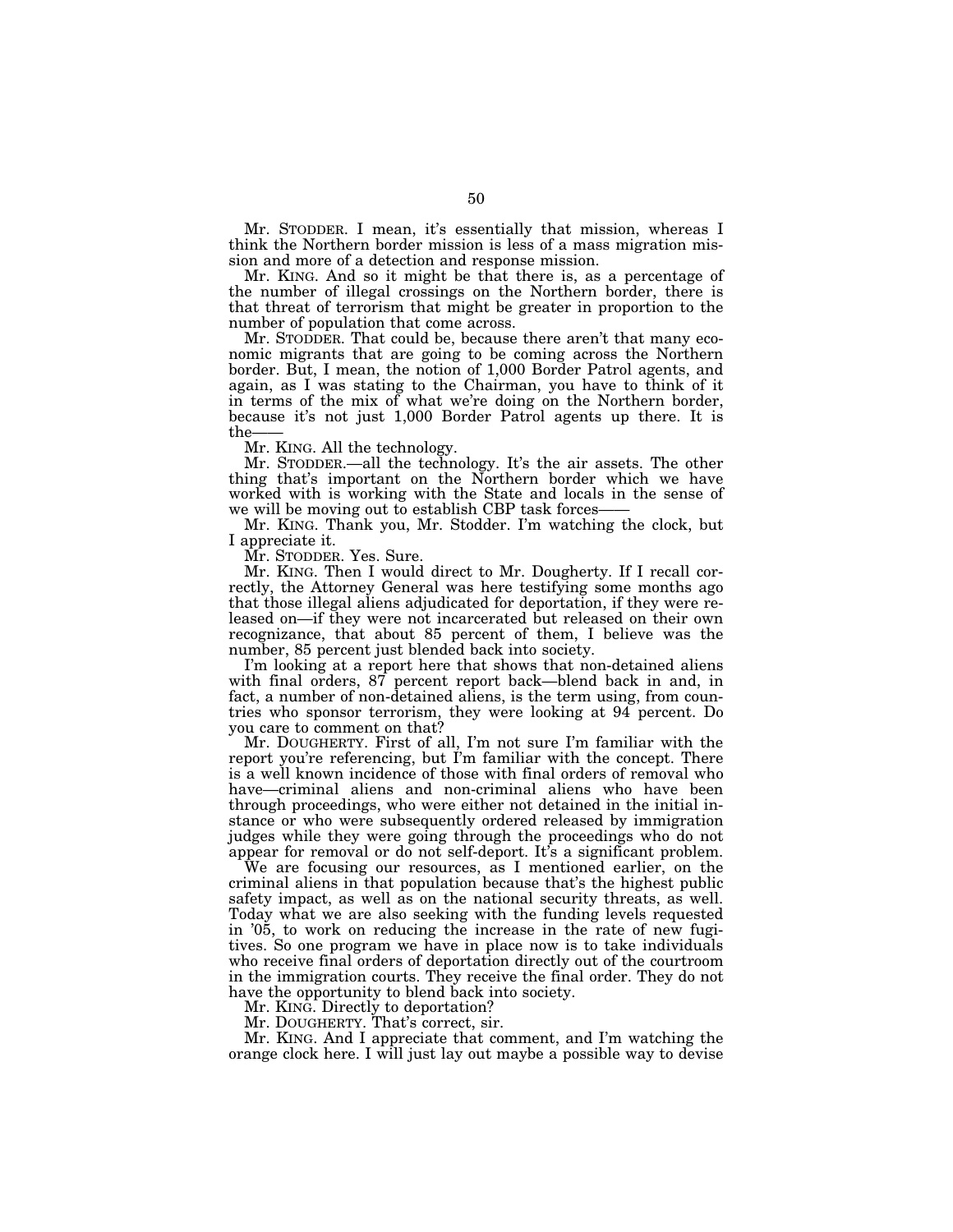a better system that we could have, and it's not critical of the operations that any of you operate, but it keeps in mind that there's a tremendous demand for illegal labor because of the price here in this country and that's a magnet that attracts people that want a better life and we recognize that and it's a human characteristic.

I'm thinking that there's another organization out there, another agency that has some tools that haven't been brought to bear here. We have now enacted through Congress an act that allows an employer to identify a potential employee as a legal employee; they'll eventually and very soon be able to go up on the web and enter in the same, Social Security number, green card number, and come back with a positive identification to verify that that's a legally employable individual.

I'm going to suggest to you all that I'd like to grant you some help of one day having an IRS agent sitting here and give them the authority to go in and enforce in a fashion different than testified today, and that would be to remove Federal deductibility for wages and benefits that are paid once an employer can verify the legality of the potential employees, whether they're guest workers, whether they're green cards, whether H-1-Bs, whether U.S. citizens. If we remove the Federal deductibility, employers themselves will enforce this and I believe it'll take a lot of load off the back of all of you.

Thank you very much. Thank you, Mr. Chairman.

Mr. HOSTETTLER. I thank the gentleman from Iowa.

The chair now recognizes the gentleman from Texas, Mr. Smith, for 5 minutes.

Mr. SMITH OF TEXAS. Thank you, Mr. Chairman, and thank you once again for holding an interesting and timely and critical hearing on such an important subject matter. I want to make some observations and then I have a couple of questions for some of our witnesses here today.

First of all, I am glad to see in the Administration's budget an increase in the money that's going to be spent on the worksite inspections. I notice, though, in some figures that we have been given in a memo to all Members of the Subcommittee that the number of companies fined for hiring illegal workers has plummeted from over 1,000 in 1992 to 13 in 2002. That means it was almost nonexistent.

And while it's a step in the right direction that we're increasing the amount of money—as I recall, it was something like from \$20 million to \$40 million, roughly—for worksite inspections, that's a little bit like having two candles instead of one candle in a blackout. It's a step in the right direction, but it's not doing near what we should.

The gentleman from Iowa just made an excellent point a while ago, which is basically if we're not willing to enforce employer sanctions, we're not really willing to reduce the attraction of the largest magnet that is attracting the individuals to this country, that is jobs. So I hope that this is the beginning of an Administration willing to go into the right direction.

But what concerns me, I think, is the mixed signals that is coming from the Administration. We had this small increase in a very large budget in one area. Meanwhile, as I understand it, we are not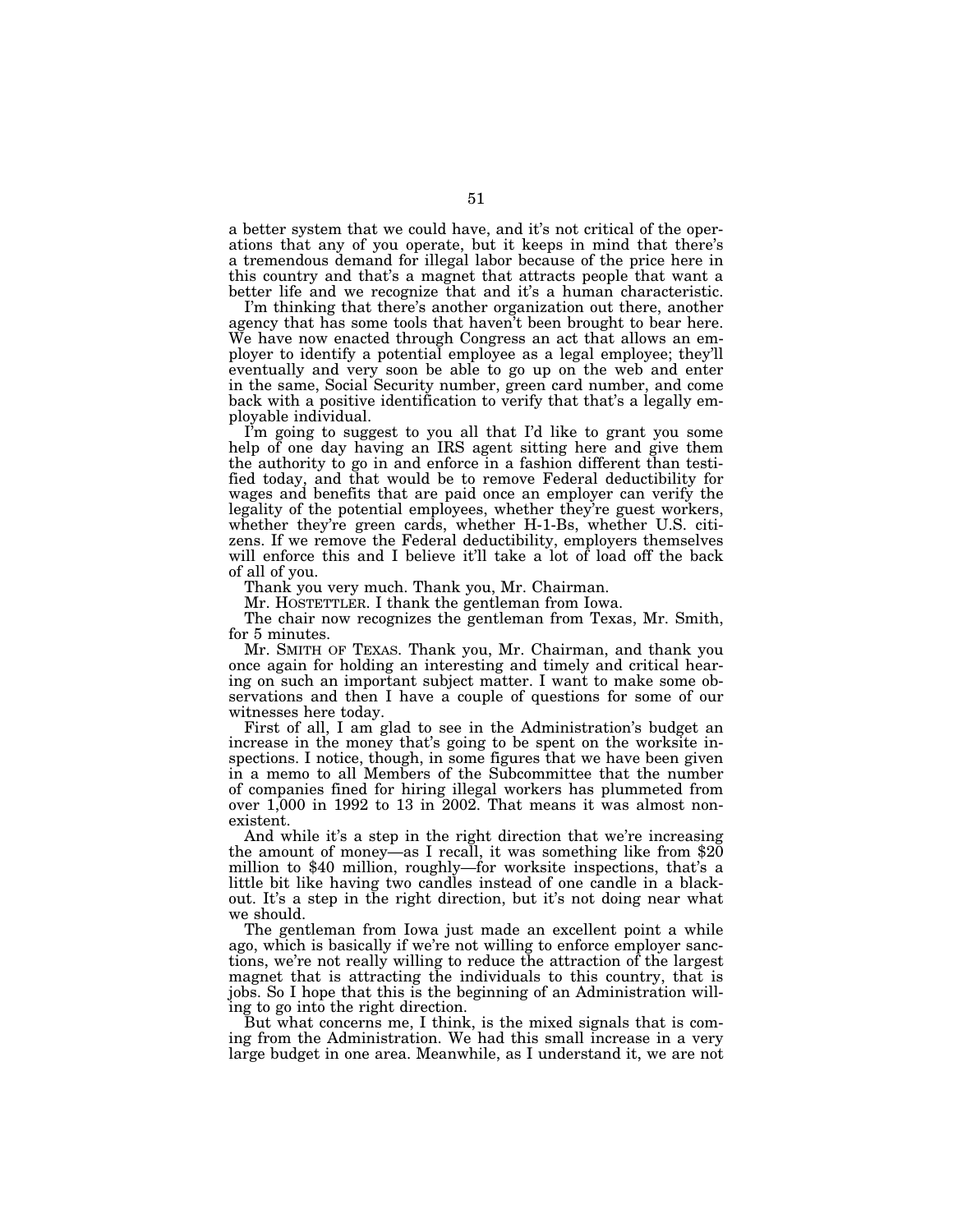increasing the number of Border Patrol agents. And meanwhile, going back to my assertion of mixed signals, we are approving matricular cards which are only going to be helpful to illegal immigrants and help them stay in the country longer. We're not doing anything to discourage States from offering drivers' licenses. We continue to give Federal benefits to many people in the country who are here illegally.

In other words, we make it very, very easy in many, many ways for individuals to stay here who are here illegally. That is not the right signal to send if we are, in fact, serious about reducing illegal immigration in America.

To the question that we hear asked so frequently, well, we have ten million people in the country illegally. What are we going to do, deport them all? No. There's an alternative to that and there's an alternative to gradual amnesty or immediate amnesty, depending on who is proposing it, and that is enforcing immigration laws. And if we enforced immigration laws alone, that would discourage many people from coming and would discourage those who are here from staying.

All that would lead to a reduction in the number of people who are in the country illegally, which, by the way, is far more than ten million. Ten million refers to the number of people who are here permanently. If you today took a head count of the number of people in the country illegally, it would probably be closer to 20 million because there's a lot of people who are here only for a month or two or three.

That's how serious the problem is, and if the Administration were serious, we wouldn't be sending these mixed signals, in my judgment.

Another mixed signal, by the way, is that I just had a staff counsel return from a trip to the border where she was informed by various agents that in New Mexico and Arizona, a person coming across the border illegally had to actually be apprehended between ten and 15 times before they were actually arrested and officially deported. When you're coming into the country or want to come into the country illegally and you figure your chances, that you have 15 free chances, that's an open invitation in bright red lights to come to America, keep trying to come to America. And, of course, we know once you get across the border and if you don't commit a serious crime, you're basically home free. So we shouldn't be surprised that both the illegal immigrant traffic is increasing and we shouldn't be surprised that so many people want to stay here. We're making it very easy for them to stay here.

By the way, I don't know who to ask, Mr. Dougherty or Mr. Stodder. On the Texas border, how many times do you have to be apprehended before you're actually a part of the deportation process, do you know?

Mr. STODDER. I actually don't know and it probably—it varies from location to location. It's not just——<br>Mr. SMITH OF TEXAS. From sector to sector——

Mr. STODDER. Yes, sector to sector——<br>Mr. SMITH OF TEXAS.—but it's probably five to 15 times?

Mr. STODDER. Yes, it's probably—that's probably about right. I mean, the other issue is, of course, the question of prosecution, I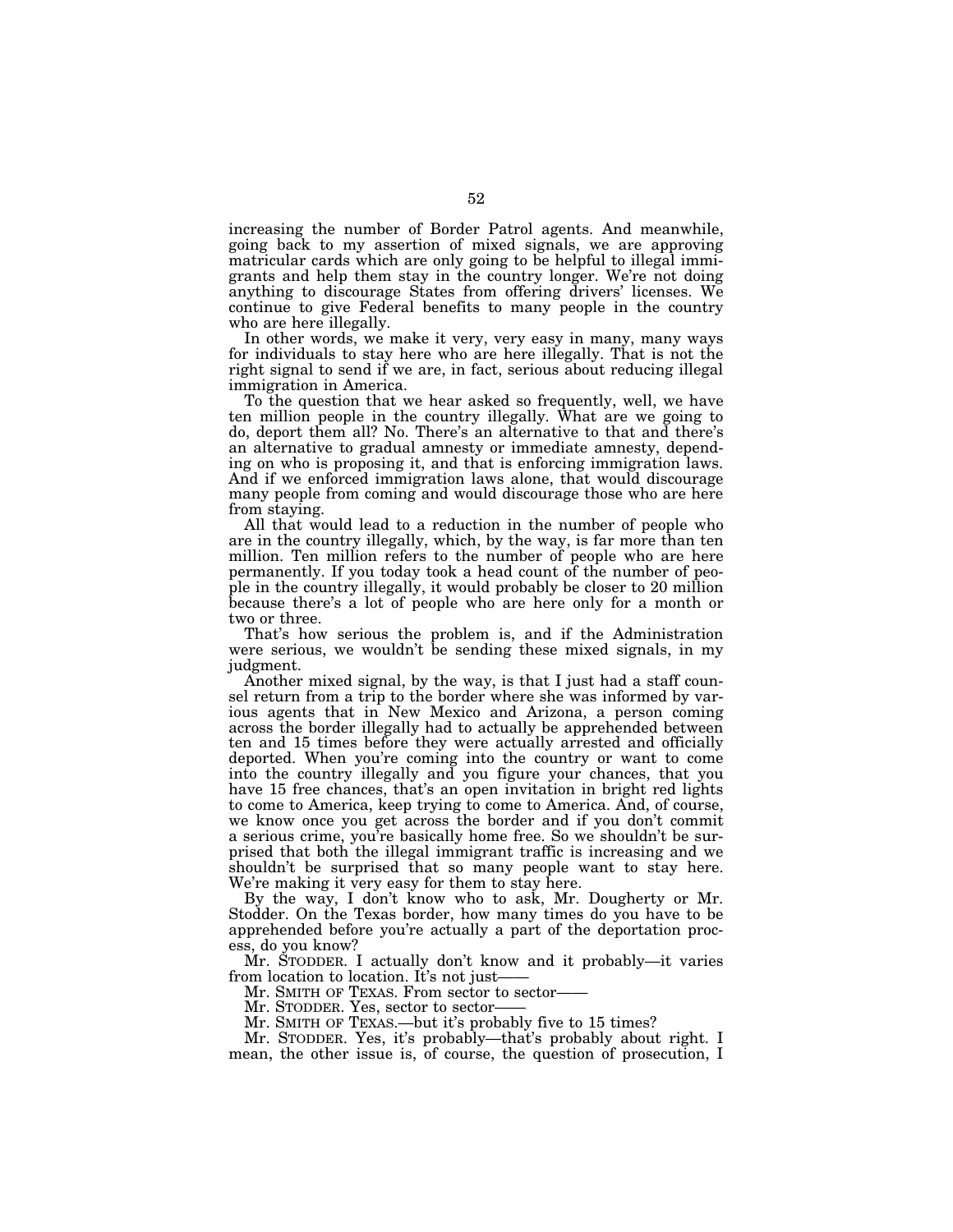mean, the prosecution thresholds in terms of whether you're going to be prosecuted for illegal entry, because the other thing, of course, is even if you are officially or formally removed from the United States to Mexico and you have a removal order, you could cross again but not be prosecuted. So I'm not sure necessarily a removal order may not get you an enormous amount.

But I do want to comment——<br>Mr. SMITH OF TEXAS. But a removal order is far more than happens most of the time, is my point.

Mr. STODDER. Sure. But I do want to comment on one thing in terms of what you're talking about in Arizona–<br>Mr. SMITH OF TEXAS. Yes?

Mr. STODDER.—which is what I refer to in my testimony, which is the interior repatriation issue with Mexico, because so many of the people who are—about 95 percent, close to it, say in Arizona or many of the border areas, of the Mexican citizens that are coming across the border or migrating are actually from Central and Southern Mexico. They're not from the border States. And so that is what's so vital about interior repatriation, because you're right in the sense that if we are voluntarily repatriating people right across the border, where else are they going to go?

Mr. SMITH OF TEXAS. That's true, but you know what? You just used the magic word which I think just totally makes the interior repatriation meaningless. It's voluntary. If someone wants to come back across the border illegally, why would they agree to go back to the interior or whatever country they came from? If it's not mandatory, it's to me very ineffective, at least in my opinion.

Mr. STODDER. Well, there's a distinction there in the sense that the interior repatriation back to Central or Southern Mexico is voluntary in the sense that it's an agreement with the Mexican government and we are still working out the details of that. There will be inducements to have people go on the planes to go to the Central and Southern Mexico, including, potentially, lateral repatriation.

But as I say, voluntary repatriation, that just simply means that they're withdrawing their ability to come into the country, so they could choose to go into formal removal proceedings if they wanted to, but ultimately they will be-

Mr. SMITH OF TEXAS. But the question of whether they go all the way back to the middle of the country or the Southern part of the country is still voluntary, is it not?

Mr. STODDER. It is voluntary, but, I mean, this is something that we are still working out the details of with the Mexican government.

Mr. SMITH OF TEXAS. Mr. Chairman, would you mind if I asked one more question even though my time is up and I don't—am I the last one so I'm not holding anybody up other than——

Mr. HOSTETTLER. You're the last one. Without objection, the gentleman is recognized for an additional minute.

Mr. SMITH OF TEXAS. Thank you. My last question is this. Under the Administration's immigration proposal, you're talking about potentially millions of people needing to be processed, millions of people placed, millions of documents checked and so forth. To my knowledge, such a massive new program is not funded in the Presi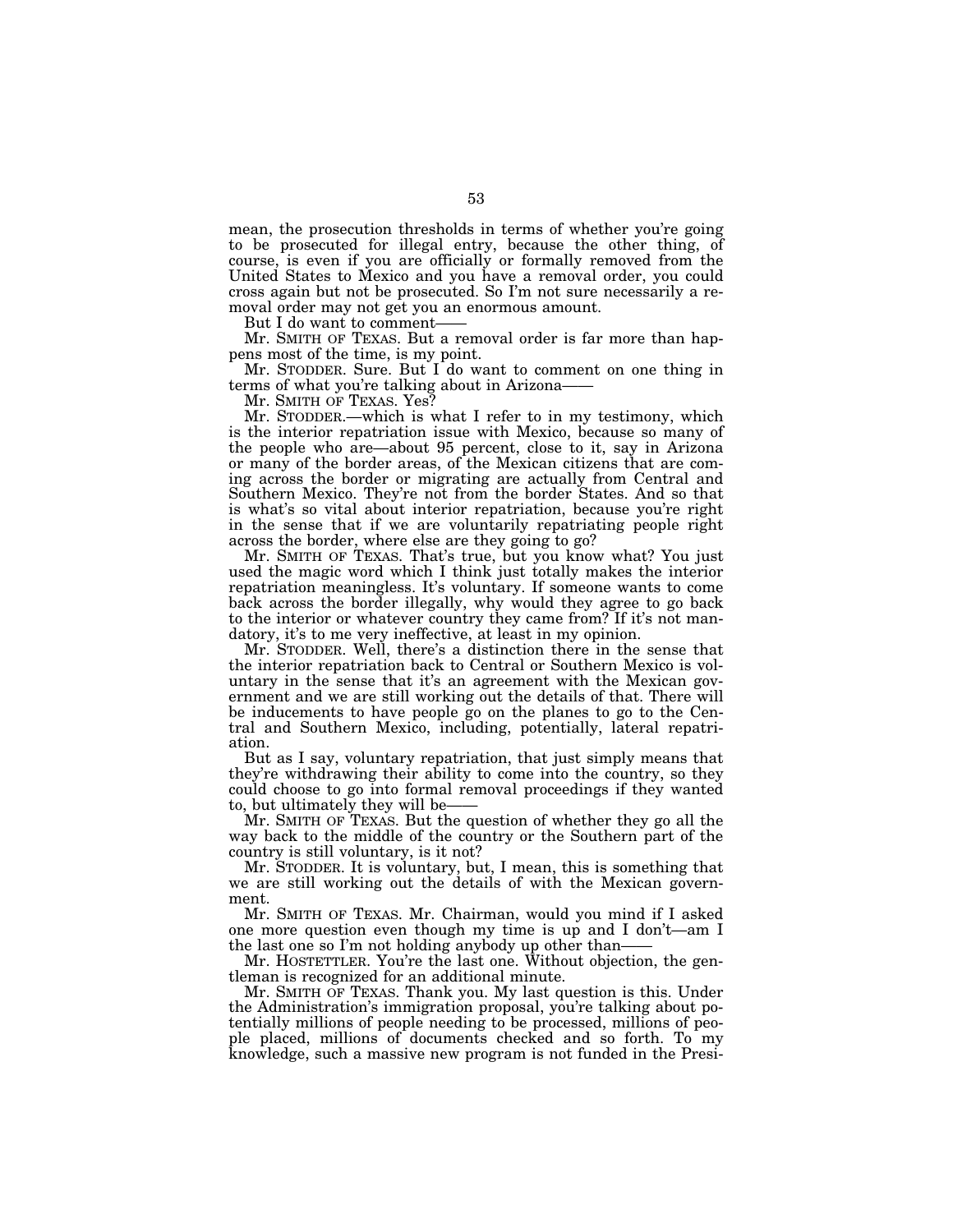dent's budget. Is that true? At least, I haven't been able to find anything close to the amount of money necessary to implement the President's proposal. Is that an accurate statement?

Mr. AGUIRRE. Congressman, I'll try and answer that for you.

Mr. SMITH OF TEXAS. Mr. Aguirre?

Mr. AGUIRRE. The proposal that the President makes is, of course, a very serious proposal, calling on the Congress to enact a law that would then be administered by our bureau, and the idea would be that as the Congress develops the standards for that law, we will price it and we will put a fee on it that is equal to the cost of——

Mr. SMITH OF TEXAS. So you're waiting for the legislation before you put any money in the budget, is that right?

Mr. AGUIRRE. Yes, sir. The budget that we are currently looking at has no relationship to the proposal the President has made to the temporary worker program.

Mr. SMITH OF TEXAS. Right, and I consider it to be good news that the President wasn't so sure of his proposal passing that he actually put money in the budget, but that's a side story.

Thank you, Mr. Chairman, and thanks for the extra question.

Mr. HOSTETTLER. I thank the gentleman from Texas.

The chair wants to once again thank the panel for your participation in this hearing. I appreciate your indulgence during the time of votes.

Subcommittee Members are reminded that you have seven legislative days to revise and extend your remarks for the record. The business before the Subcommittee being completed, we are adjourned.

[Whereupon, at 5:32 p.m., the Subcommittee was adjourned.]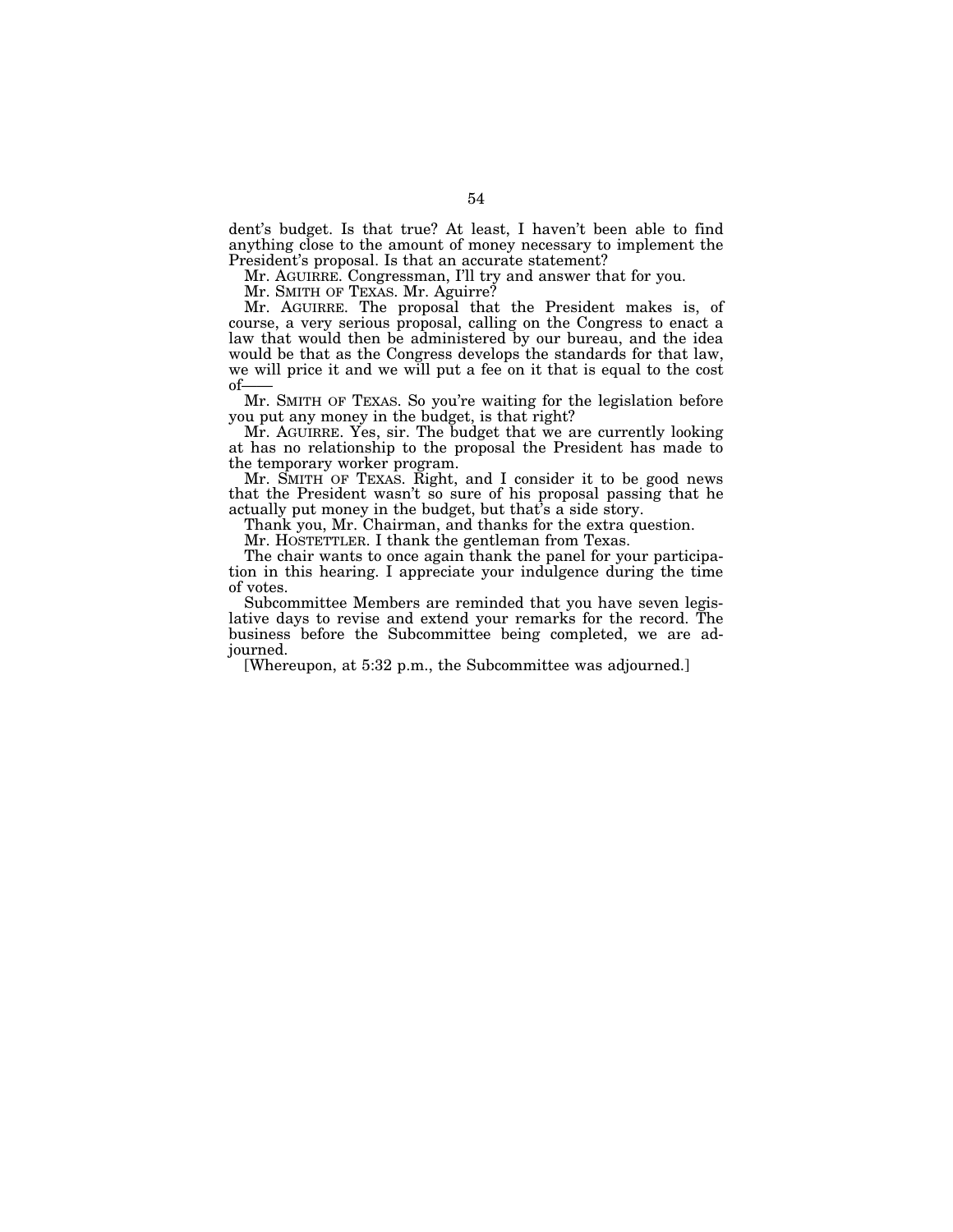# **FUNDING FOR IMMIGRATION IN THE PRESIDENT'S 2005 BUDGET**

### **THURSDAY, MARCH 11, 2004**

HOUSE OF REPRESENTATIVES,<br>SUBCOMMITTEE ON IMMIGRATION,<br>BORDER SECURITY, AND CLAIMS,<br>COMMITTEE ON THE JUDICIARY,<br>*Washington, DC.* 

The Subcommittee met, pursuant to notice, at 10:06 a.m., in Room 2141, Rayburn House Office Building, Hon. John N. Hostettler (Chair of the Subcommittee) presiding.

Mr. HOSTETTLER. The Subcommittee will come to order.

Today, the Subcommittee on Immigration, Border Security, and Claims will hold its second of two hearings examining funding for immigration-related programs in the President's FY 2005 budget. At our hearing 2 weeks ago, the Subcommittee heard from Administration witnesses on their agencies' requests for funding. At today's hearing, we will listen to a spectrum of private witnesses. Two of our witnesses head organizations representing immigration enforcement officers. One of the witnesses comes to us from the Migration Policy Institute, a Washington think tank. The fourth, a former INS adjudicator, inspector, and special agent, will provide us with the perspective of those on the front lines of immigration enforcement and adjudications.

At its February 25, 2004, hearing, the Subcommittee examined a number of increases in funding in the President's FY 2005 budg-

The budget requests an additional \$281 million for U.S. Immigration and Customs Enforcement. Of that increase, \$23 million will go to worksite enforcement, more than doubling the resources devoted to this priority. An additional \$30 million is to be directed to ensure that aliens convicted of crimes in the U.S. are identified and processed before they are released back into society. The President also requests an increase of \$50 million to apprehend alien absconders and \$5 million for additional detention bed space to ensure that aliens appear for their immigration proceedings and that

aliens ordered removed actually leave.<br>In addition to these increases, the President also requests an additional \$257 million for U.S. Customs and Border Protection, which enforces the laws along the border and at the ports. Of this \$257 million, \$64 million is directed toward Border Patrol surveillance and sensor technology. Such technology is a force multiplier which frees Border Patrol agents to enforce the law more vigilantly.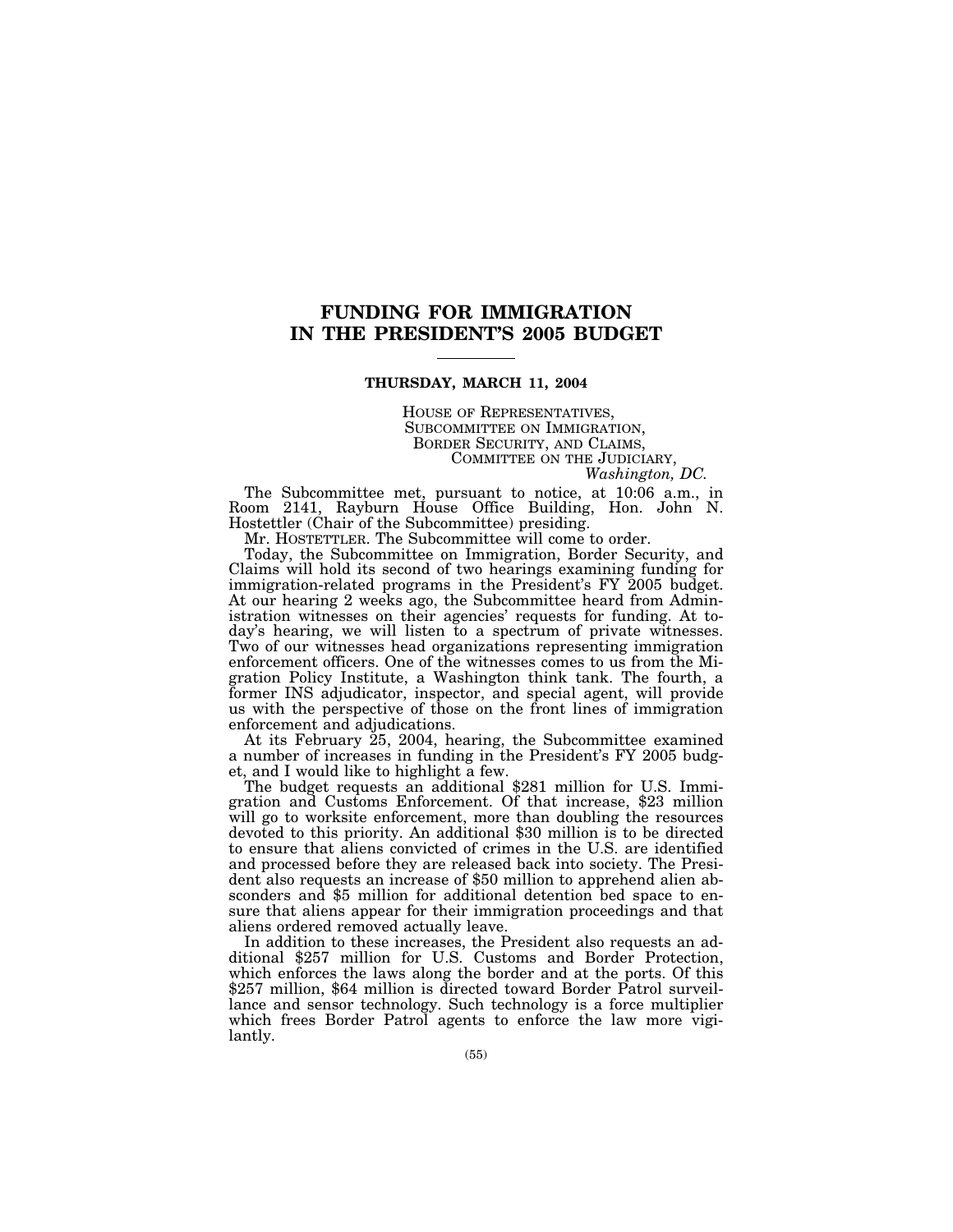The FY 2005 budget also contains an additional \$58 million for U.S. Citizenship and Immigration Services. This includes additional funding to reduce the backlog of applications and to enable the agency to meet the goal of a 6-month standard for processing all applications by FY 2006.

In connection with backlog reduction, there is one increase in the FY 2005 budget that I think bears notice that we did not discuss at the last hearing. The Homeland Security budget requests an increase of 16 full-time positions for the Office of the Immigration Ombudsman. This office, created by the Homeland Security Act, is charged with proposing changes to problems encountered by individuals in dealing with citizenship and immigration services. These additional positions will allow the ombudsman to address systemic flaws in our immigration application processes, flaws that lead to wasteful redundancies and unnecessary delays.

Critics have raised issues with priorities that have not seen funding increases in the FY 2005 budget, however. In particular, there is no funding for additional Border Patrol agents in the budget, ending a trend that lasted for several years. Further, critics have complained that there is not enough funding to reduce the backlog in immigration benefits applications.

We will explore these issues and others today in reviewing with our panel how the President's FY 2005 budget responds to the many immigration challenges facing the United States today. Those are reducing the large illegal alien population, protecting the American people from alien criminals and terrorists, and ensuring that applications for immigration benefits are adjudicated correctly and in a timely manner.

At this time I will turn to Members of the Subcommittee who may have opening statements. If not, I will turn to introductions of the panelists.

Today, T.J. Bonner has joined us and has served as president of the National Border Patrol Council since 1989. He joined the Border Patrol as an agent in 1978. He currently serves as a senior Border Patrol agent and patrols the San Diego sector. Mr. Bonner graduated magna cum laude from Los Angeles Valley College with an associate of arts degree.

Timothy Danahey is the national president of the Federal Law Enforcement Officers Association. He also serves as special agent with the Naval Criminal Investigative Service. Mr. Danahey was hired by NCIS in 1985 after 7 years' service as a patrol officer in Stonington, CT. Mr. Danahey received his degree in psychology at the University of Rhode Island. He has also completed both the U.S. Air Force Air Command Staff College and the U.S. Army Command and General Staff Officers College. In addition to his duties at FLEOA and NIS duties, Mr. Danahey is an Army Reserve officer.

Michael Cutler is currently a fellow at the Center for Immigration Studies. Mr. Cutler began his 30-year career with the Immigration and Naturalization Service, or INS, as an inspector at John F. Kennedy Airport in New York in 1971. He thereafter served as an examiner in the Adjudications Branch at the New York District Office. In 1975, Mr. Cutler became an INS special agent in the New York Service Office. He retired from the INS in 2002. Mr.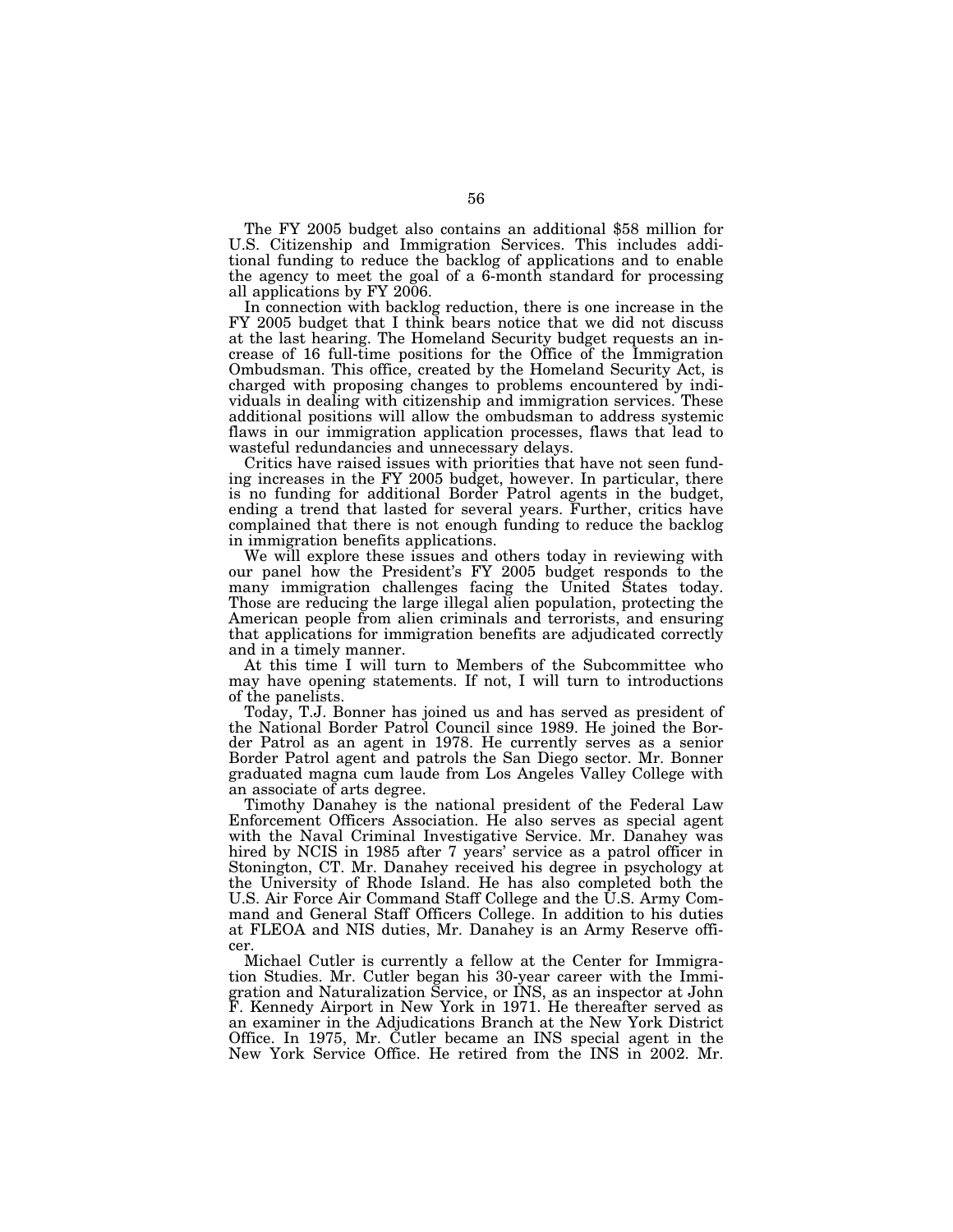Cutler graduated from Brooklyn College of the City University of New York with a B.A. in communication arts and sciences.

Demetrios G. Papademetriou is president, co-director, and cofounder of the Migration Policy Institute where he concentrates on U.S. immigration policy and related subjects. Previously he was a senior associate at the Carnegie Endowment for International Peace, where he directed and co-directed the International Migration Policy Program. Before joining the Carnegie Endowment, Dr. Papademetriou was the Director for Immigration Policy and Research at the U.S. Department of Labor and the Chair of the Secretary of Labor's Immigration Policy Task Force. He also served as Chair of the Migration Committee of the Paris-based Organization for Economic Cooperation and Development, or the OECD. Dr. Papademetriou received his Ph.D. in political science from the University of Maryland.

Gentlemen, thank you for appearing today. Mr. Bonner, the Chair now recognizes you for 5 minutes for your opening statement.

### **STATEMENT OF T.J. BONNER, NATIONAL PRESIDENT, NA-TIONAL BORDER PATROL COUNCIL, AMERICAN FEDERA-TION OF GOVERNMENT EMPLOYEES, AFL-CIO**

Mr. BONNER. Thank you, Chairman Hostettler and Members of the Subcommittee, for the opportunity to present the views and concerns of front-line Border Patrol employees regarding the Administration's budget request for the upcoming fiscal year.

For the past several decades, illegal immigration has been out of control. Millions of foreigners cross our borders illegally every year, and hundreds of thousands more violate the terms of their authorized temporary visits. Every legislative attempt to solve these problems has failed.

The terrorist attacks of September 11, 2001, perpetrated by foreign nationals should have served as a wake-up call to fix our failed immigration system. Sadly, little has changed since then.

Although most politicians claim to support the strict enforcement of our immigration laws, many of their actions belie their rhetoric. A case in point is the Administration's budget request for fiscal

Despite an overall increase of \$3.6 billion for all DHS programs, the funding for one of its most important programs, the U.S. Border Patrol, is being slashed significantly. Its budget is slated for an actual decrease of \$18.4 million. Another \$74.2 million is being reallocated for sensors and surveillance technology and unmanned aerial vehicles. This de facto cut totals \$92.6 million, or 5 percent of the Border Patrol's overall budget of \$1.85 billion.

Substituting detection technology for staffing and equipment designed for apprehending lawbreakers is unwise. While such technology can be useful in pinpointing the location of those who cross our borders illegally, it cannot catch a single violator. Only trained people can accomplish that task. Instead of augmenting the staffing of the Border Patrol, however, the Administration's budget proposal eliminates 19 agent positions. Inexplicably, all of the other occupations in the Department are slated to add positions or at least remain at the same level.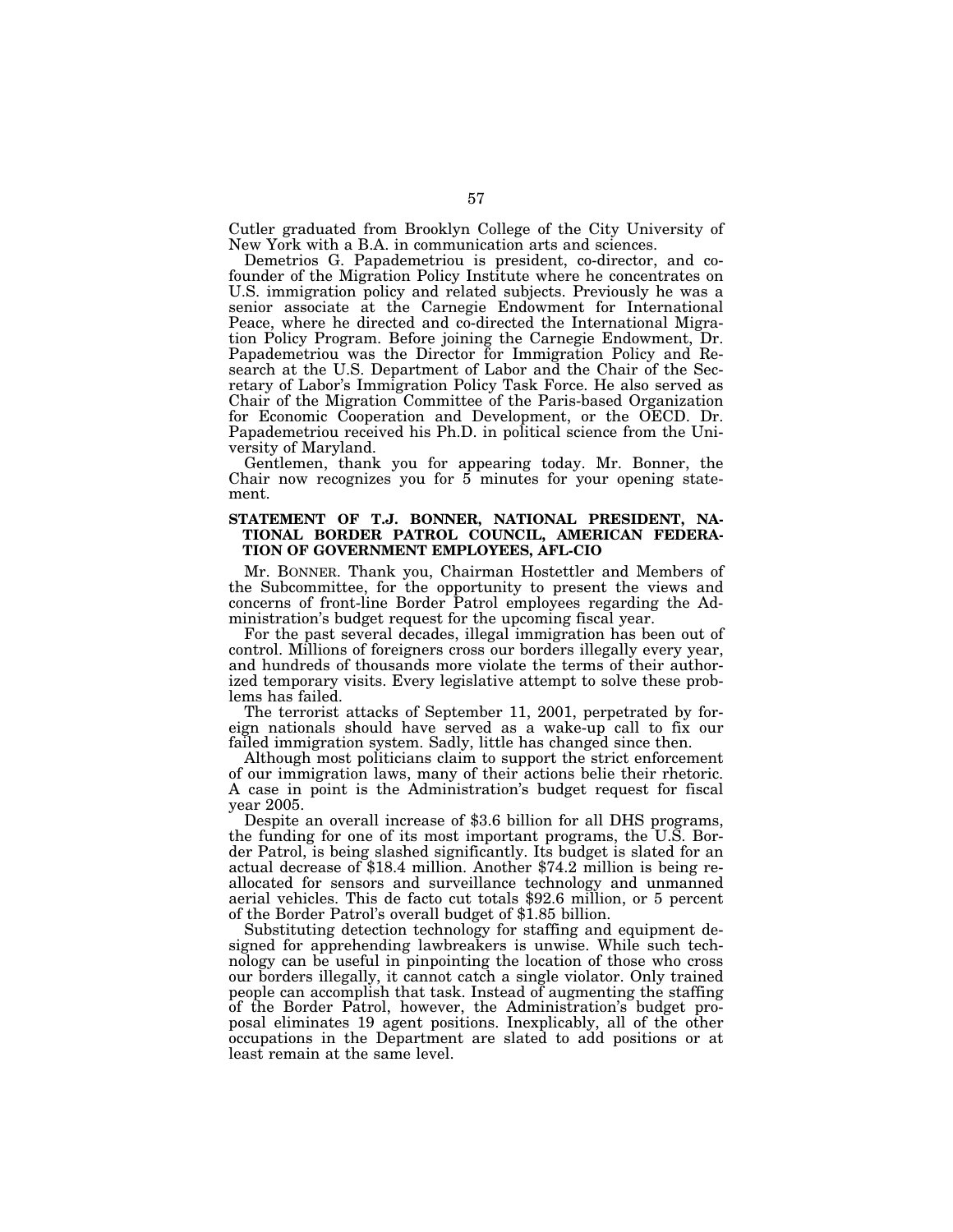While technologies such as remote cameras and sensors are undoubtedly useful in serving as extra eyes and ears, they can never replace the hands that catch violators. New technology should not come at the expense of staffing and other essential equipment. If such technology is deemed necessary, additional funding should be allocated for its acquisition.

If our borders were under any semblance of control, this reduction and shifting of funding might make sense. With multitudes continuing to stream across our borders and elude apprehension on a daily basis, however, it is ridiculous. Until control of the borders is achieved, it is irresponsible to propose cutting the Border Patrol's budget and staffing. As long as our borders remain porous, they are just as open to terrorists and other criminals as they are to illegal aliens.

About a decade ago, the Border Patrol embarked on a forward deployment enforcement strategy that was designed to discourage illegal immigration. It never achieved that goal, and the strategy makes no sense at all given the new primary mission of securing the homeland and protecting it against conventional and unconventional attacks in the United States.

In order to control illegal immigration, the employer sanctions laws need to be strengthened. The revised laws need to make it simple for employers to determine if a person is authorized to work in this country, difficult to circumvent, and onerous to violate. Although significant resources would initially be required to enforce these laws, the payoff would be well worth the effort and expense. Without the draw of jobs, illegal immigration would be reduced dramatically, allowing the Border Patrol and Inspections branches to concentrate on terrorists and other criminals. As it stands now, it is far too easy for these dangerous elements to slip in with the multitudes of illegal aliens.

Amnesty for lawbreakers cannot be part of any law designed to discourage illegal immigration, as it has the exact opposite effect. Despite its claims to the contrary, the Administration's proposed guest-worker program would grant amnesty to millions of illegal aliens. The high levels of illegal immigration that exist today are directly attributable to the 1986 amnesty.

The Administration's budget request also seeks significant funding to implement a new human resources system within the Department of Homeland Security. The unfair system that was developed over the objections of employees will discourage even the most patriotic individuals from serving in the Department. The proposed pay system will significantly decrease average employee wages over time in order to balance the Department's budget and reward a few favored employees. The proposed disciplinary system will strip away meaningful appeal rights, allowing managers to unjustly punish employees for illegitimate reasons. The proposed labor-management relations system will deprive front-line employees of a voice in the decisions that affect them.

In conclusion, the American people, as well as the courageous men and women who risk their lives every day protecting our borders, deserve far better than the Administration's budget offers. The security of our Nation depends upon a comprehensive and effective immigration policy administered by a dedicated and highly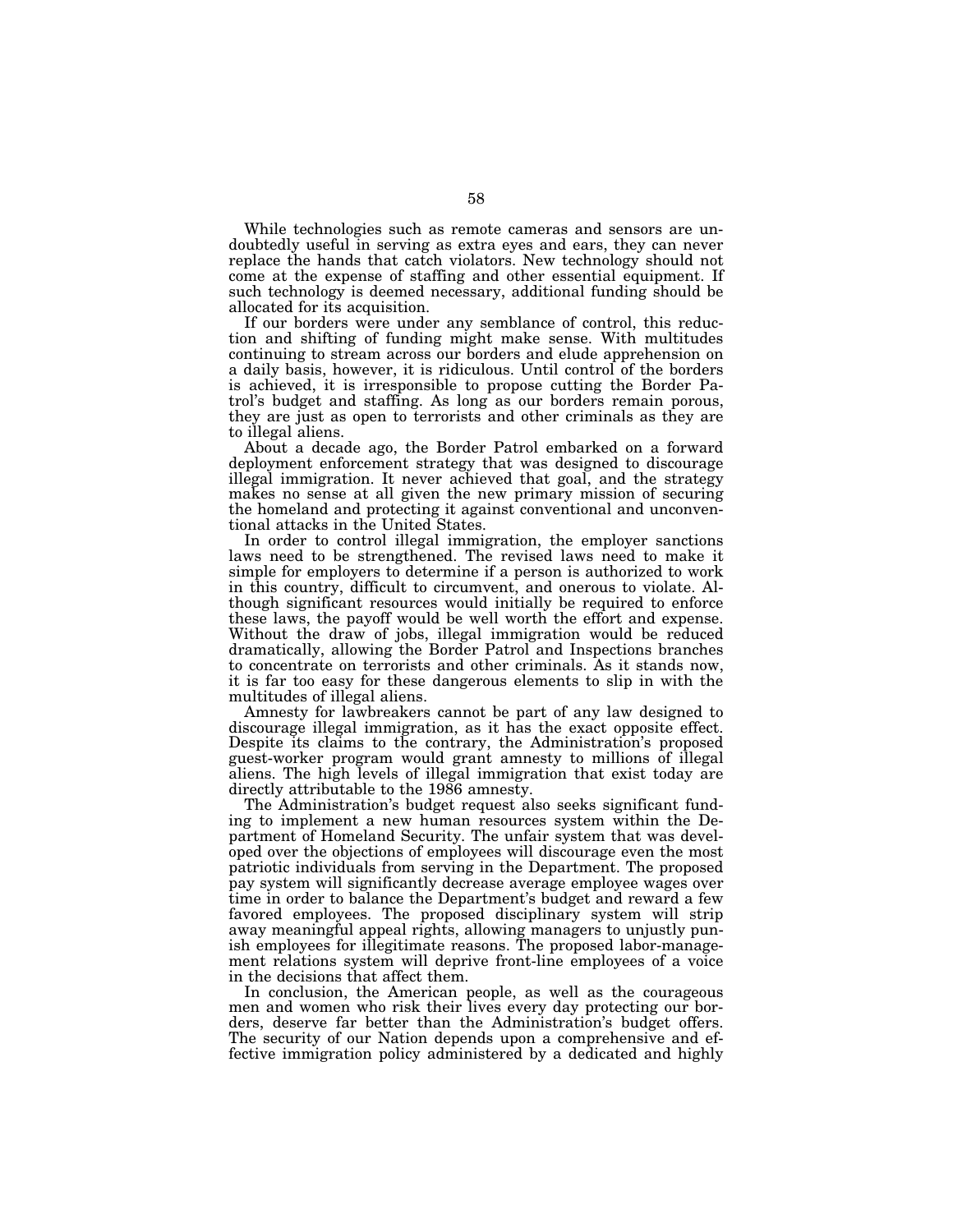motivated workforce. The Administration's budget proposal not only fails to advance any of these critical goals, it represents a tremendous step backward.

Thank you, and I would be happy to answer any questions you might have.

[The prepared statement of Mr. Bonner follows:]

#### PREPARED STATEMENT OF T.J. BONNER

On behalf of the 10,000 Border Patrol employees that it represents, the National Border Patrol Council thanks you for the opportunity to present our views and concerns regarding the Administration's budget request for the upcoming fiscal year.

For the past several decades, illegal immigration has been out of control. Millions of foreigners cross our borders illegally every year, and hundreds of thousands more violate the terms of their authorized temporary visits. Every legislative attempt to solve these problems has failed.

The terrible events that unfolded on the morning of September 11, 2001 served to painfully remind us that we are not immune from terrorist attacks on our home soil. Without a doubt, our immigration laws and policies allowed all 19 of the perpetrators of that crime to enter and remain in the United States. Today, many of the same flaws and gaps that allowed those attacks to occur have not been fixed. This is unfathomable. As the philosopher George Santayana wisely noted in 1905, "[t]hose who cannot remember the past are condemned to repeat it."

Although most politicians claim to support the strict enforcement of our immigration laws, many of their actions belie their rhetoric. A case in point is the Administration's budget request for Fiscal Year 2005.

tration's budget request for Fiscal Year 2005. Despite an overall increase of \$3,600,000,000.00 for all DHS programs, the fund-ing for one of its most important programs is being slashed significantly. The budget of the U.S. Border Patrol, the only agency that patrols the 6,000 miles between the land ports of entry along the borders between the United States and its two contiguous neighbors, Mexico and Canada, is slated for an actual decrease of \$18,395,000.00. Another \$64,162,000.00 would be reallocated for ''sensors and surveillance technology'' and still another \$10,000,000.00 reallocated for ''unmanned aerial vehicles.'' This *de facto* cut totals \$92,557,000.00, or 5% of the Border Patrol's total budget of \$1,856,244,000.00. Substituting detection technology for staffing and equipment designed for apprehending lawbreakers is unwise. While such technology can be useful in pinpointing the location of those who cross our borders illegally, it cannot catch a single violator. Only trained people can accomplish that task. Instead of augmenting the staffing of the Border Patrol, however, the Administration's<br>budget proposal eliminates 19 agent positions. Inexpli budget proposal eliminates 19 agent positions. Inexplicably, all of the other occupations in the Department are slated to add positions or at least remain at the same level.

The foregoing should not be construed as resistance to technology, but rather as a criticism of the theory that technology can replace human beings in labor-intensive tasks such as apprehending people who are determined to sneak into our country. While technologies such as remote cameras and sensors are undoubtedly useful in serving as extra eyes and ears, they can never replace the hands that catch violators. New technology should not come at the expense of staffing and other essential equipment. If such technology is deemed necessary, additional funding should be allocated for its acquisition.

If our borders were under any semblance of control, this reduction and shifting of funding might make sense. With multitudes continuing to stream across our borders and elude apprehension on a daily basis, however, it is ridiculous. Until control of the borders is achieved, it is irresponsible to propose cutting the Border Patrol's budget and staffing. As long as our borders remain porous, they are just as open to terrorists and other criminals as they are to illegal aliens.

About a decade ago, the Border Patrol began deploying many of its resources in highly-visible, static positions along the immediate border, generally in close proximity to major urban areas. The theory behind this new enforcement strategy was that large concentrations of personnel would discourage illegal aliens from crossing in those areas, and the terrain and remoteness of the remaining areas would accomplish the same goal. Experience has shown that the latter part of that assumption severely underestimated the desperation and determination of the people who cross our borders. In fact, there has been no reduction in the volume of illegal immigration. The folly of this strategy is magnified when viewed in light of the Department's new primary stated goal of securing the homeland and protecting it against conventional and unconventional attacks in the United States. It is inconceivable that ter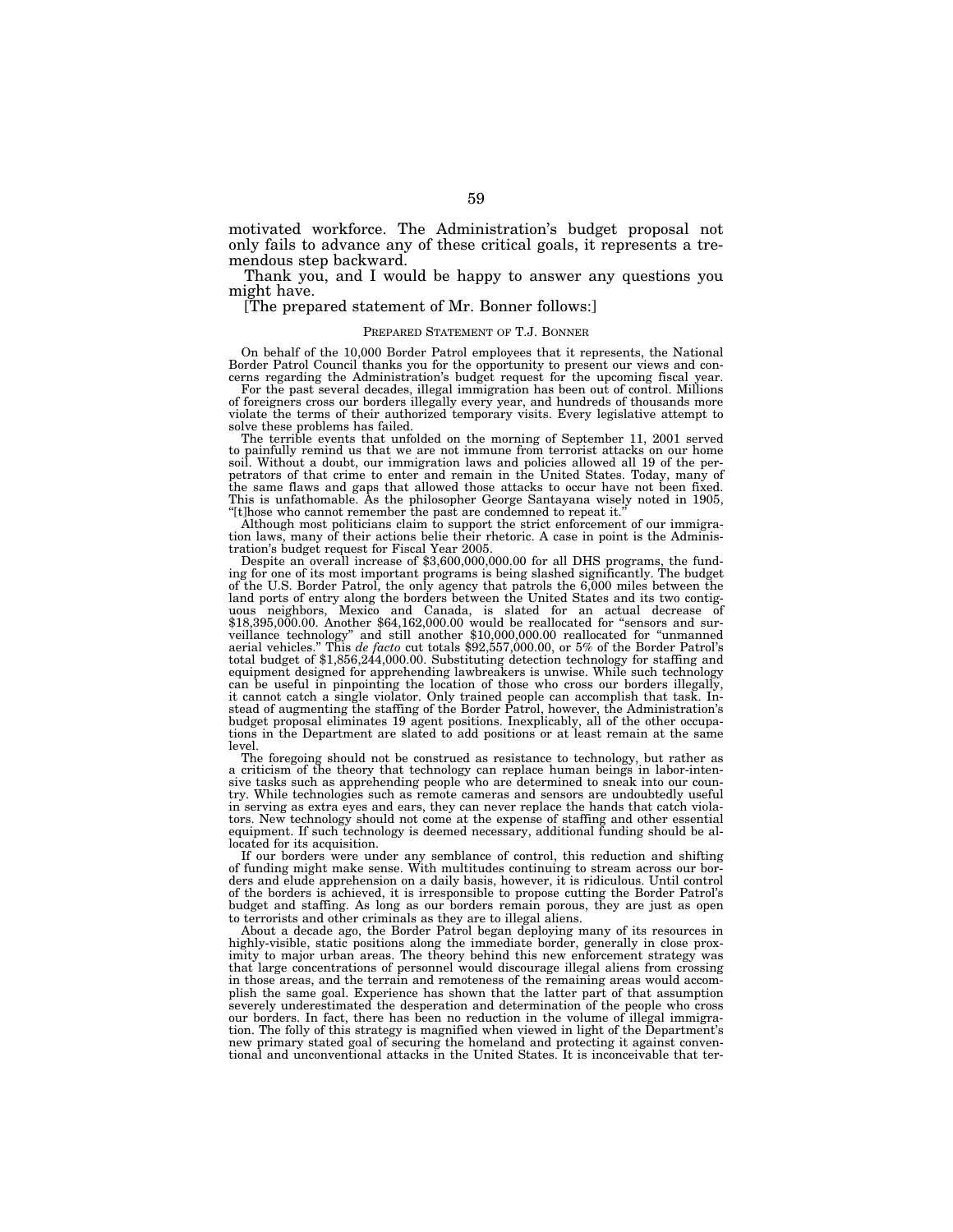rorists and other criminals will be deterred at all by the increased presence of uniformed agents.

In order to control illegal immigration, the employer sanctions laws need to be strengthened. The revised laws need to make it simple for employers to determine if a person is authorized to work in this country, difficult to circumvent, and onerous to violate. Although significant resources would initially be required to enforce these laws, the payoff would be well worth the effort and expense. Without the draw of jobs, illegal immigration would be reduced dramatically, allowing the Border Patrol and Inspections branches to concentrate on terrorists and other criminals. As it stands now, it is far too easy for these dangerous elements to slip in with the multitudes of illegal aliens.

Amnesty for lawbreakers cannot be part of any law designed to discourage illegal immigration, as it has the exact opposite effect. Despite its claims to the contrary, the Administration's proposed guest-worker program would grant amnesty to mil-lions of illegal aliens. 1 The high levels of illegal immigration that exist today are directly attributable to the 1986 amnesty.

Given the Administration's support of amnesty for millions of illegal aliens, the proposed budget and personnel cuts for the Border Patrol should probably not come as a surprise to anyone. Nevertheless, they are disappointing and demoralizing to the front-line workers who risk their lives on a daily basis enforcing our Nation's immigration laws. The Administration's budget request also seeks significant funding to implement a new human resources system within the Department of Homeland Security. If the proposed system actually held out the promise of improving the existing system, it might be worth the increase sought by the Department. Unfortunately, instead of capitalizing on the opportunity to improve the current system, the ideologues in the Administration decided to combine the worst practices imaginable without regard to the consequences. The proposed pay system will significantly decrease average employee wages over time in order to balance the Department's budget and reward a few favored employees. The proposed disciplinary system will strip away meaningful appeal rights, allowing managers to unjustly punish employees for illegitimate reasons. The proposed labor-management relations system will deprive front-line employees of a voice in the decisions that affect them. Taken together, these draconian measures will discourage even the most patriotic individuals from serving in the Department.

In conclusion, the American people, as well as the courageous men and women who risk their lives every day protecting our borders, deserve far better than the Administration's budget offers. The security of our Nation depends upon a comprehensive and effective immigration policy administered by a dedicated and highlymotivated workforce. The Administration's budget proposal not only fails to advance any of these critical goals, it represents a tremendous step backward.

Mr. HOSTETTLER. Thank you, Mr. Bonner.

Mr. Danahey, the floor is yours.

### **STATEMENT OF TIMOTHY J. DANAHEY, NATIONAL PRESIDENT, FEDERAL LAW ENFORCEMENT OFFICERS ASSOCIATION**

Mr. DANAHEY. Thank you. Good morning, Mr. Chairman and distinguished Members of the Subcommittee. I am honored to testify on such an important and vital subject. I respectfully request my written submission be admitted to the record.

Mr. HOSTETTLER. Without objection.

Mr. DANAHEY. The Federal Law Enforcement Officers Association—FLEOA—is a voluntary, nonpartisan professional association. FLEOA currently represents over 20,000 Federal law enforcement officers and is the largest association for Federal officers of its kind.

In April 2003, FLEOA testified and stated it was our belief that the creation of Immigration and Customs Enforcement, ICE, within the Department of Homeland Security was exactly what was needed to address systemic problems of the former INS and its inability

<sup>1</sup> According to Webster's dictionary, amnesty is ''the act of an authority (as a government) by which pardon is granted to a large group of individuals.''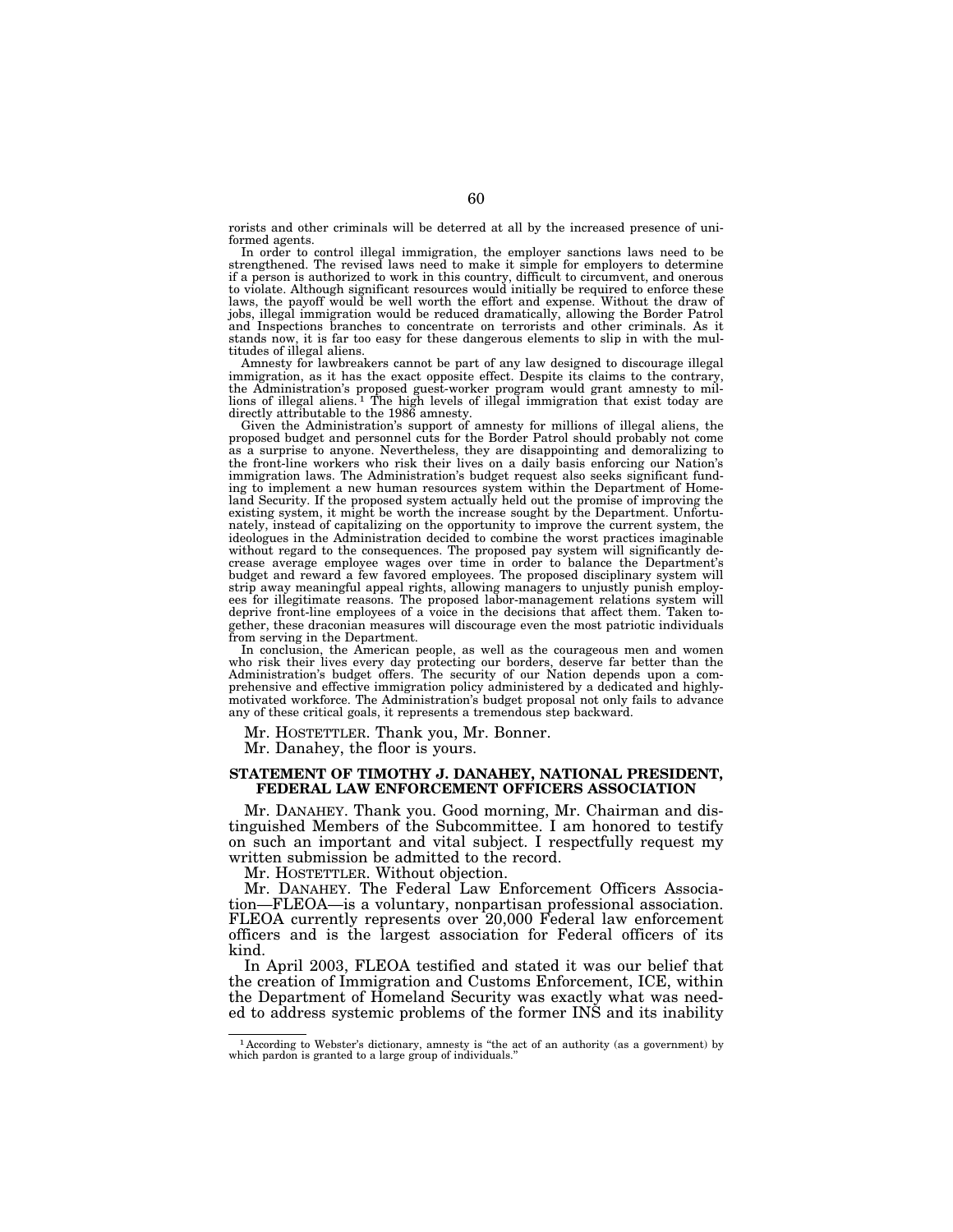to effectively enforce the immigration laws. We appreciated the Committee seeking our input on concerns we wish to discuss in the spirit of assisting you to make the Department more efficient and effective.

As a national officer of FLEOA, I represent many of the outstanding men and women who enforce our Nation's immigration laws. These men and women risk their lives every day in an ever increasingly dangerous line of work.

I would like to highlight six points in my testimony.

Pay parity. It is our belief that one of the biggest obstacles to effective immigration enforcement is the fact that ICE special agents are still being paid at very different levels, depending on which agency they migrated from. We recommend an immediate acrossthe-board increase for all legacy INS special agents as well as all agents currently assigned the 1811 job classification at DHS.

Interior enforcement. Currently, the number of aliens illegally in the United States is estimated at about 8.5 million, or 28 percent of the foreign-born population in the United States. The annual increase in the undocumented population is in excess of 500,000 per year and could possibly be higher for recent years. The results from Census 2000 call into question some of the basic information regarding immigration which we relied upon in the past.

Alien smuggling has become more sophisticated, complex, organized, and flexible. Thousands of aliens annually seek immigration benefits fraudulently.

FLEOA testified in April 2003 that ICE will need to address problems concerning interior capacity issues in relation to US-VISIT, Student Exchange and Visitor Information System, SEVIS, and other law enforcement agency referrals.

FLEOA feels that ICE has begun to address these issues as part of its overall immigration enforcement strategy through the creation of ICE's Compliance Enforcement Unit and the strengthening of its Worksite Enforcement Units. ICE management has stated that the FY 2005 budget will allow them to more than double existing funds devoted to worksite enforcement and allow ICE to devote more special agents to these efforts.

Detention and removal. FLEOA testified in April 2003 that the administrative mission relating to ICE's immigration enforcement such as Institutional Removal Program, IRP, and county jail cases be assigned to the Detention and Removal component. It is FLEOA's belief that ICE would be better off served by allowing ICE special agents to focus on the complex criminal matters as well as matters relating to national security.

International affairs. In FLEOA's April 2003 testimony, we recommended the consolidation of DHS overseas operations. FLEOA stated that these functions should include oversight of visa issuance at overseas posts. Through the creation of ICE's Office of International Affairs, ICE now has the ability to provide visa security by working cooperatively with U.S. consular offices to review select visa applications.

Immigration fraud. In previous testimony, FLEOA cited a 2002 GAO report titled ''Immigration Benefit Fraud, Focused Approach Needed to Address Problems.'' The GAO noted that the former INS did not know the extent of the immigration benefit fraud program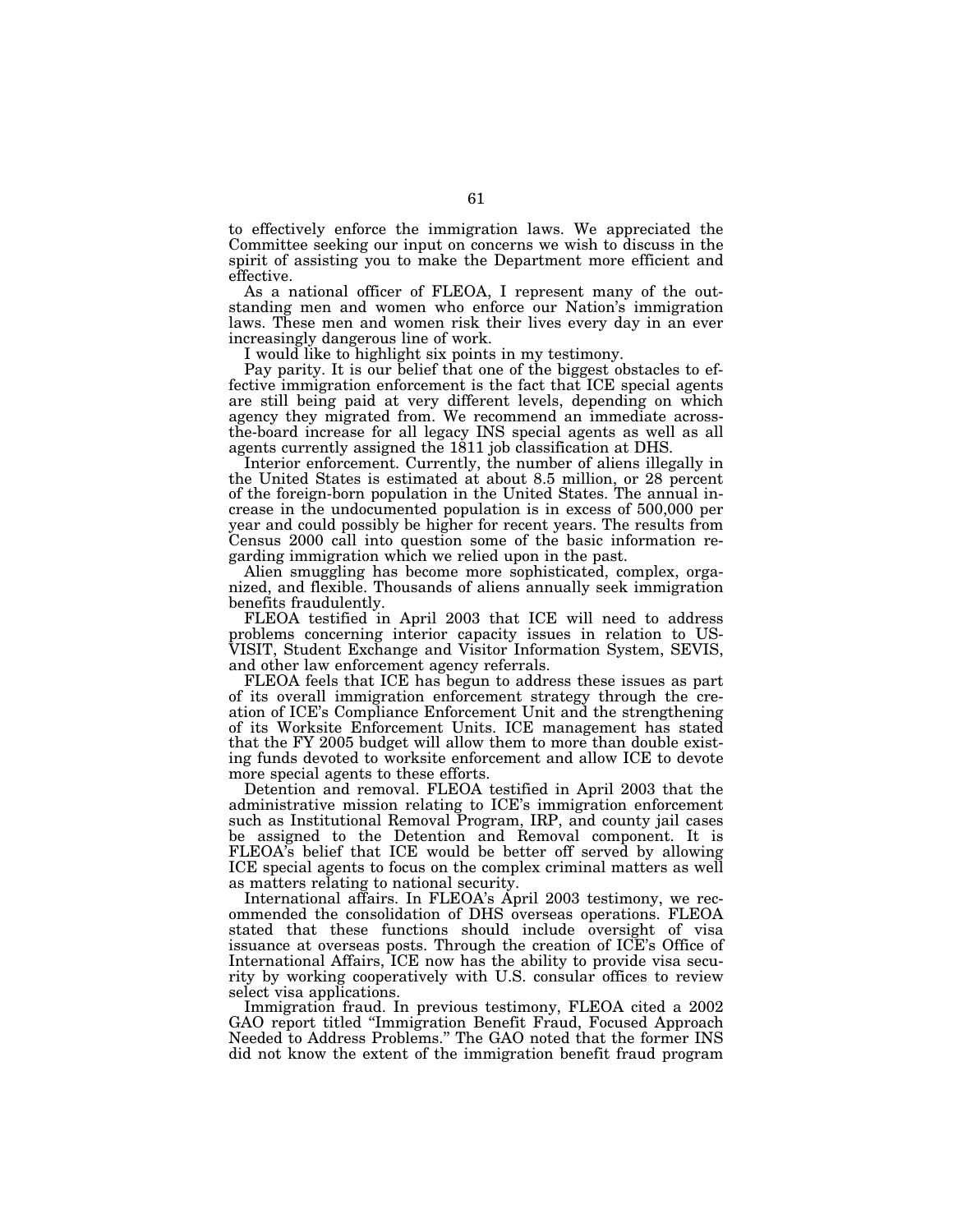problem. Excuse me. The GAO reported that the former INS interior enforcement strategy failed to lay out a comprehensive plan to identify how components within and among service centers and district offices are to coordinate their immigration benefit fraud investigations.

FLEOA notes that ICE has created Benefit Fraud Units in Vermont, Texas, and California as a means of identifying and targeting fraud.

Alien smuggling. FLEOA notes that ICE has failed to indicate a budget increase in support of efforts to investigate alien-smuggling and human-trafficking organizations. Currently, there is no stated mission involving the targeting of human-trafficking and aliensmuggling organizations within ICE.

We recommend that by making human-trafficking and aliensmuggling investigations one of ICE's primary enforcement functions, there exists a need to immediately fund and staff this component to levels to allow it to be effective.

In summary, we note that many of ICE's initiatives were suggested during FLEOA's April 2003 testimony before this Committee. We will never restore domestic tranquility or integrity into the legal immigration process until we begin to establish meaningful rather than token control over our borders and the interior of the United States through comprehensive immigration law enforcement.

On behalf of the Federal Law Enforcement Officers Association and the many dedicated men and women who risk their lives enforcing our immigration laws, I appreciate your time and attention and the opportunity to share our views. I will be happy to answer any questions you may have.

Thank you.

[The prepared statement of Mr. Danahey follows:]

#### PREPARED STATEMENT OF TIMOTHY J. DANAHEY

Good morning, Mr. Chairman and distinguished Members of the Subcommittee. I am honored to testify on such an important and vital subject. I respectfully request my written submission be admitted to the record.

The Federal Law Enforcement Officers Association—FLEOA, is a voluntary, nonpartisan professional association. FLEOA currently represents over 20,000 federal law enforcement officers and is the largest association for federal officers of its kind. Several years ago, FLEOA joined with all of the major state and local national police associations to form the Law Enforcement Steering Committee. The Law Enforcement Steering Committee includes the following prominent and important organizations: Fraternal Order of Police, National Troopers Coalition, Major Cities Chiefs of Police, Police Executive Research Forum, the National Association of Police Organizations, National Organization of Blacks in Law Enforcement, the International Brotherhood of Police Organizations and the Police Foundation. In becoming a part of this group, federal agents were able to add their voices to those of the over half a million state and local officers already commenting on the issues that our Association considers to be of greatest importance. I tell you today, as FLEOA has told our membership and the Law Enforcement Steering Committee for the past several years that the continuing revitalization of immigration law enforcement is one of our highest priorities. In April 2003, FLEOA testified before this committee and stated that it was our belief that the creation of Immigration & Customs Enforcement (ICE) within the Department of Homeland Security was exactly what was needed to address systemic problems of the former INS and its inability to effectively enforce the immigration laws. We appreciated the committee seeking our input on concerns we wish to discuss in the spirit of assisting you to make the Department more efficient and effective.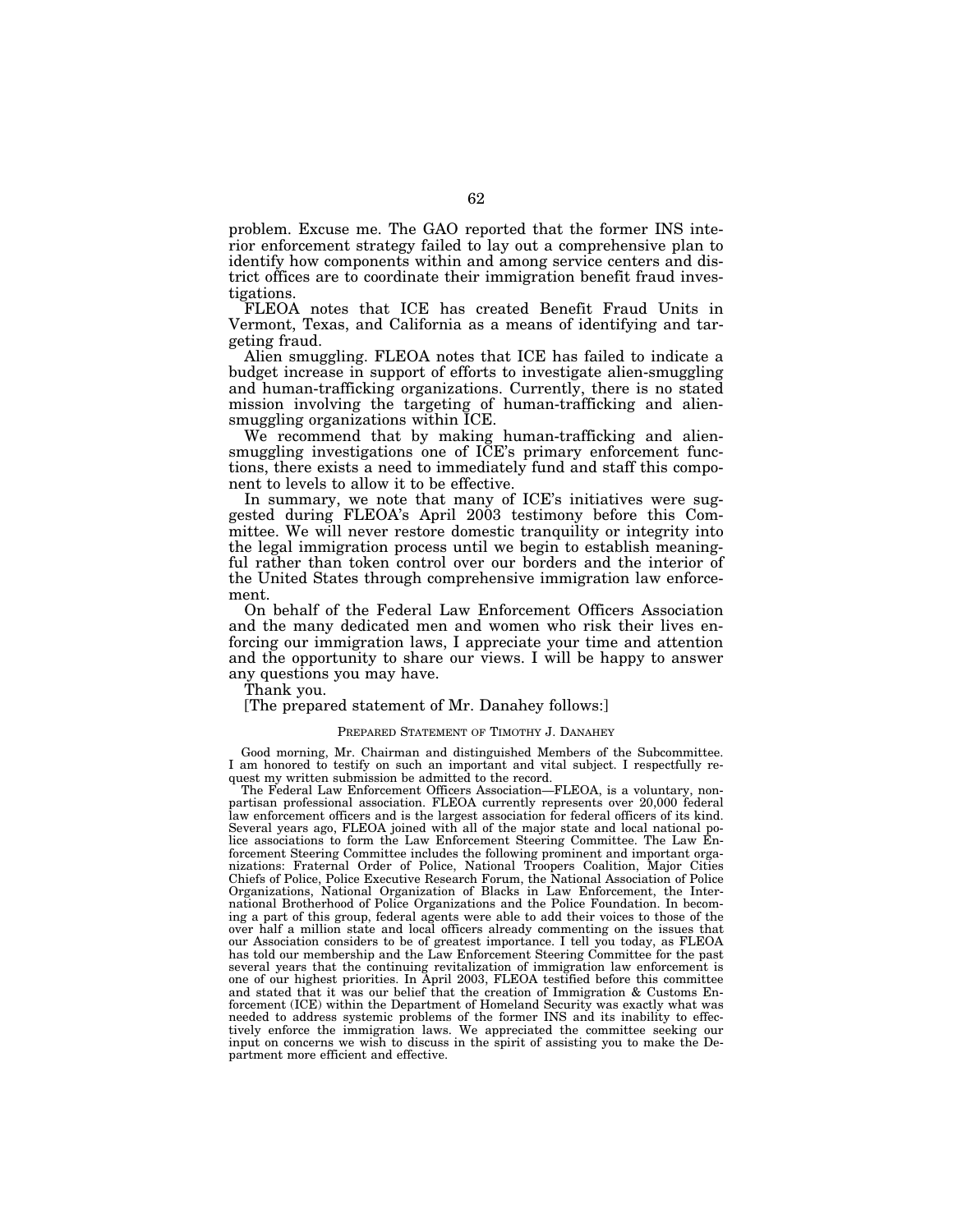As a National Officer of FLEOA, I represent many of the outstanding men and women who enforce our Nation's immigration laws. These men and women risk

their lives every day in an ever-increasingly dangerous line of work.<br>In our review of the President's Fiscal Year 2005 Budget regarding funds re-<br>quested for immigration enforcement, we note that ICE has requested \$4.0 bi of 8 percent. The requested increase includes \$186 million for ICE to fund improvements in immigration enforcement both domestically and overseas, and approximately \$100 million to fund the detention and removal of illegal mony before this committee.

#### PAY PARITY

FLEOA supports ICE's budget request, although we note that its ability to effectively enforce our Nation's immigration laws is contingent upon ICE's ability to immediately address issues regarding pay equity within its Special Agent ranks. It is our belief that the one of the biggest obstacles to effective immigration enforcement is the fact that ICE Special Agents are still being paid at very different levels; de-pending on which agency, they migrated. The problems associated with this are selfevident. We recommend an immediate across the board increase for all legacy INS Special Agents as well as all agents currently assigned the 1811 job classification within the DHS.

While ICE represents a significant advancement in the protection of the homeland, legacy INS Special Agents have been left behind when it comes to the issue of pay parity. In recent years, legacy Customs Special Agents had their positions upgraded to allow for progression to a GS–13 pay grade, while INS Special Agents could only progress to the GS–12 pay grade, a difference of several thousand dollars. With the consolidation of the two agencies under ICE, the practice of receiving less pay for the same position in the same agency has become a serious issue. FLEOA notes that legacy INS Agents have proved invaluable in the fight against terrorism, and will continue to do so under ICE.

In the nearly one year since the creation of ICE, legacy INS Special Agents have been assured that the issue of pay parity is a top priority. However, in recent months it has become clear that there is neither the willpower nor apparently the resources to accomplish this important task. Meanwhile, ICE continues to hire new Agents, all of whom can progress to the GS–13 pay grade. **This situation severely undermines morale. Far from being an issue of money, this is an issue of morale and equity. All ICE Special Agents bear the same risks in protecting the homeland.** 

ICE will likely implement a new pay-banding compensation system in the near future, abolishing the former pay-grade arrangement. This leaves legacy INS Special Agents vulnerable to perpetually earning less than former Customs Agents. With less than 2000 Special Agents nationwide, the cost is minimal.

#### INTERIOR ENFORCEMENT

Currently the number of aliens illegally in the United States is estimated at about 8.5 million or 28% of the foreign-born population in the United States. The annual increase in the undocumented population is in excess of 500,000 per year and could possibly be higher for recent years. The results from Census 2000 call into question some of the basic information regarding immigration which we relied upon in the past. The surprising figures from the Census suggest strongly that immigration levels, particularly undocumented and temporary immigration, are substantially higher than most had suspected.

Through its FY 2005 budget request, ICE has shown a commitment to the ''base'' Immigration Mission—starting with the development of a meaningful interior enforcement strategy. FLEOA notes that ICE has began to address concerns raised in a 2002 GAO Report titled ''Immigration Enforcement, Challenges to Implementing the INS Interior Enforcement Strategy''. In this report, the GAO noted that having an effective interior enforcement strategy is an essential complement to having an effective border *strategy*. The GAO noted that the former INS faced numerous and daunting enforcement issues such as the potential pool of removable criminal aliens and fugitives that number in the hundreds of thousands. The number of individuals smuggled into the United States has increased and alien smuggling has become more sophisticated, complex, organized and flexible. Thousands of aliens annually seek immigration benefits fraudulently. The GAO concluded that the former INS' tasks with regard to interior enforcement are considerable given the nature, scope, and magnitude of illegal activity.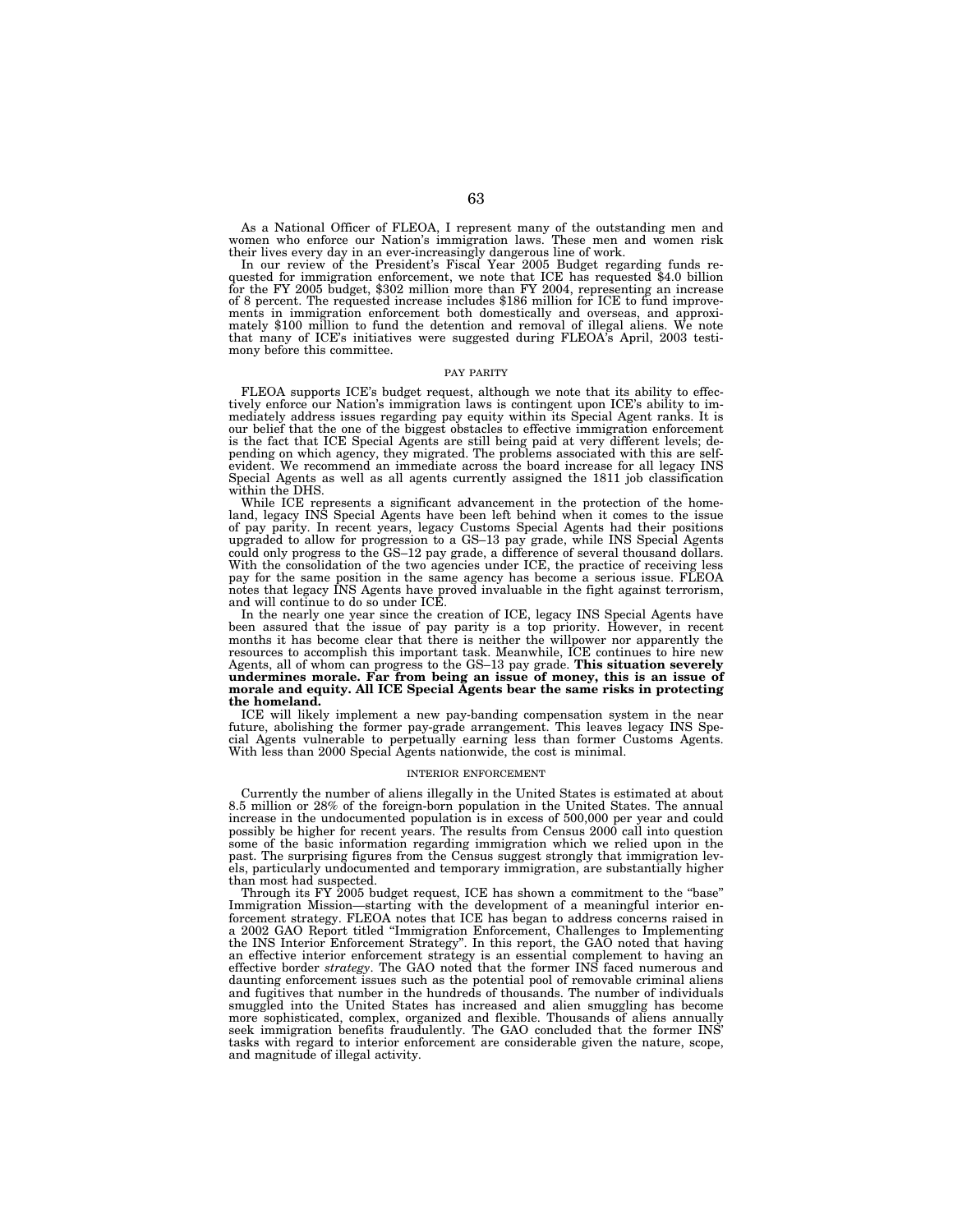FLEOA testified in April 2003, that ICE will need to address problems concerning interior capacity issues in relation to US-VISIT, Student Exchange and Visitor Information System (SEVIS) and other law enforcement agency referrals. FLEOA testified that budget formulation, budget execution, resource deployment, personnel staffing, position management and position classification must address the lack of Special Agents, Deportation Officers, and other clerical staff actually in place to address ''leads'' from US-VISIT and SEVIS, as well as from sources to include federal, state, and local law enforcement agencies. Systems such as US-VISIT and SEVIS will be rendered toothless if ICE doesn't have the interior enforcement resources to meaningfully deal with information on overstays, status violators and other law enforcement referrals.

FLEOA feels that ICE has began to address these issues as part of its overall immigration enforcement strategy through the creation of ICE's Compliance Enforcement Unit and the strengthening of its Worksite Enforcement Units. FLEOA feels that ICE's FY 2005 budget request, as well as the request for an additional \$23 million for enhanced worksite enforcement is a positive first step in creating the infrastructure required to investigate and resolve violator leads. ICE management has stated that the FY 2005 budget will allow them to more than double existing funds devoted to worksite enforcement and allow ICE to devote more Special Agents to these efforts.

#### DETENTION AND REMOVAL

FLEOA testified in April 2003, that the administrative mission relating to ICE's immigration enforcement such as Institutional Removal Program (IRP) and county jail cases be assigned to the Detention and Removal component. It is FLEOA's belief that ICE would be better served by allowing ICE Special Agents to focus on the complex criminal matters as well as matters relating to national security. To achieve this goal, it is essential that ICE Special Agents be relieved of all administrative jail duties.

To this end, FLEOA supports ICE's request of \$30 million to transfer the IRP duties currently being performed by Special Agents to Immigration Enforcement Agents within the Detention and Removal Program. ICE realizes that this shift of responsibilities will allow ICE to assign Special Agents to investigations that are more complex.

**Our members in the field have continuously stated that one of the greatest problems in enforcing our Nations Immigration Law is in the area of detention and removal. Large amounts of illegal aliens are released in some areas (as many as fifty a day) before ever seeing an Immigration Judge. Lack of bed space is always cited as the reason. Many of these illegal aliens are released despite the fact that many do not have a valid, verifiable address. FLEOA supports the FY 2005 budget request for Detention and Removal Initiatives.** 

#### INTERNATIONAL AFFAIRS

In FLEOA's April 2003 testimony, we recommended the consolidation of DHS overseas operations. FLEOA stated that these functions should include oversight of visa issuance at overseas posts. ICE's FY 2005 budget request of \$14 million includes an increase of \$10 million to support a new Visa Security Unit, which was established pursuant to Section 428 of the Homeland Security Act. Through the creation of ICE's Office of International Affairs, ICE now has the ability to provide visa security by working cooperatively with U.S. consular offices to review select visa applications.

#### IMMIGRATION FRAUD

In its April 2003 testimony, FLEOA cited a 2002 GAO report titled ''Immigration Benefit Fraud, Focused Approach Needed to Address Problems''. The GAO noted that the former INS did not know the extent of the immigration benefit fraud problem. The GAO reported that the former INS interior enforcement strategy failed to lay out a comprehensive plan to identify how components within and among service centers and district offices are to coordinate their immigration benefit fraud investigations.

FLEOA notes that ICE has created Benefit Fraud Units in Vermont, Texas and California as a means of identifying and targeting fraud. FLEOA supports ICE's request for \$25 million in FY 2005 budget in an effort to "provide stable funding to ICE's benefits fraud and assist in restoring integrity in the immigration application process''.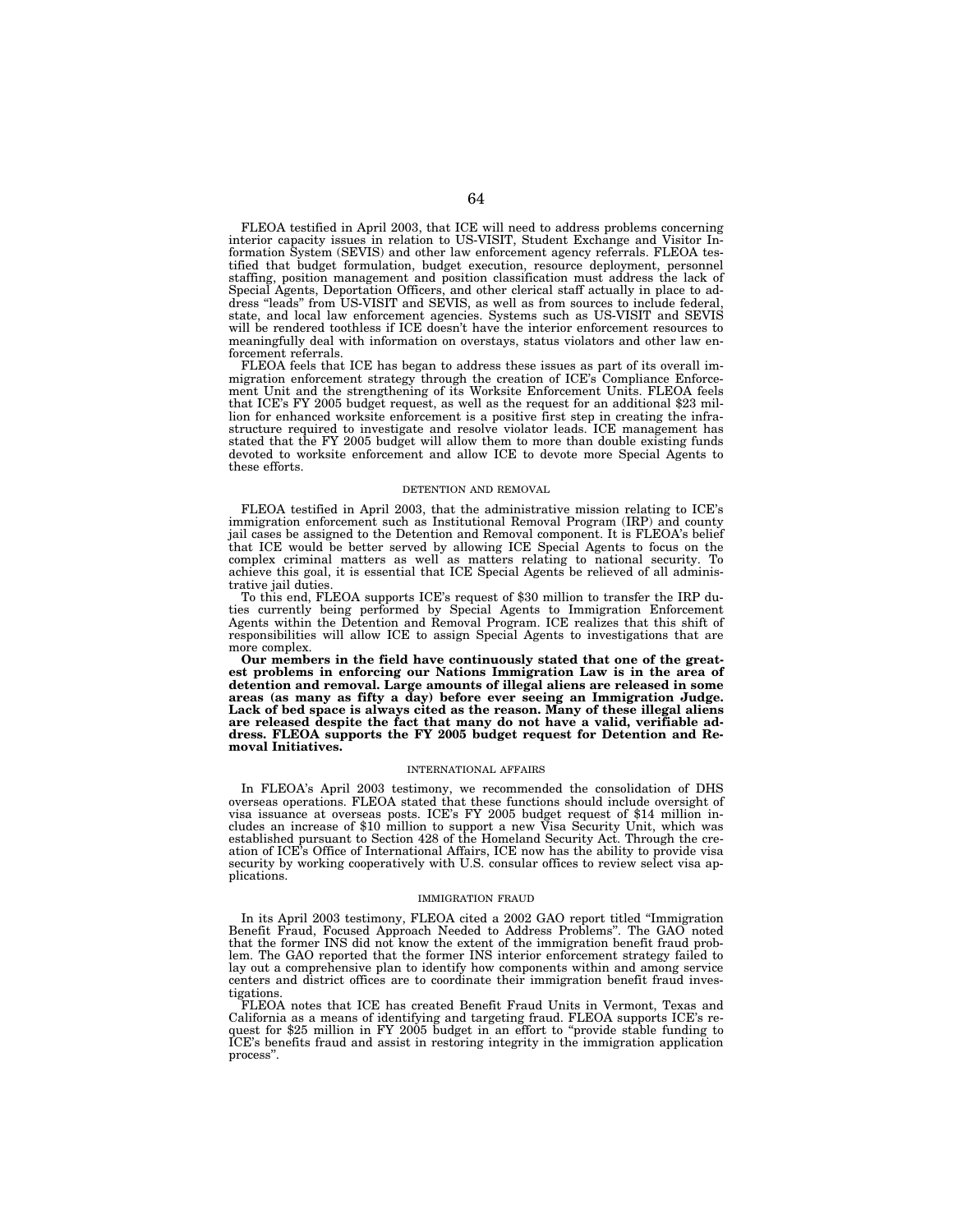#### ALIEN SMUGGLING

FLEOA notes that ICE has failed to indicate a budget increase in support of efforts to investigate alien smuggling and human trafficking organizations. In its April 2003 testimony, FLEOA cited a 2002 GAO Report on the form At that time, FLEOA recommended that ICE be the central investigative agency for all human trafficking and alien smuggling investigations. Currently, there is no stated mission involving the targeting of human trafficking and alien smuggling organizations within ICE.

We recommend that by making human trafficking and alien smuggling investigations one of ICE's primary enforcement functions, there exist a need to immediately fund and staff this component to levels that allow it to be effective. Research and experience has led us to believe that the most effective means to enforce laws relating to human trafficking and alien smuggling organizations would be to centralize all human trafficking and alien smuggling investigations into one agency with ade-

quate staffing, funding and a strong headquarters component. Congress and the Administration must begin to strike a balance between enforcement on our borders and enforcement in the interior. Word of mouth travels rapidly back to the source countries that one must merely make it across the border in order to attain this new form of unsanctioned amnesty. In short, we will never restore domestic tranquility or integrity into the legal immigration process until we begin to establish meaningful rather than token control over our borders and the interior of the United States through comprehensive immigration law enforcement.

On behalf of the Federal Law Enforcement Officers Association, and the many dedicated men and women who risk their lives enforcing our immigration laws, I appreciate your time and attention, and the opportunity to share our views. I will be happy to answer any questions you may have. Thank you.

## Mr. HOSTETTLER. Thank you, Mr. Danahey.

The floor now recognizes—the Chair now recognizes the gentleman, Mr. Cutler.

### **STATEMENT OF MICHAEL W. CUTLER, FORMER INS SPECIAL AGENT**

### Mr. CUTLER. Thank you. Good morning.

Chairman Hostettler, distinguished Members of the Committee, I want to start out by commending Chairman Hostettler's courageous leadership in the vital area of immigration law enforcement. It is my belief that nothing will have a greater impact on the future of our Nation than the way in which we handle this critical issue. Consequently, I am honored at having been invited to participate in this hearing.

I am a New Yorker. On September 11, 2001, ashes from the conflagration at the World Trade Center fell on my house. The sight of the location we used to refer to as ''the World Trade Center'' that we now call ''Ground Zero'' continues to trigger in me and my fellow New Yorkers a profound sense of loss and grief and anger.

We are constantly reminded that we are in a state of war. Many of our Nation's valiant men and women, many of them scarcely old enough to vote, go in harm's way as members of our armed services to help wage a war on terrorism, some of whom return home seriously injured, or worse. I laud their bravery. The war effort is also costly in financial terms as well as human terms. But we must match the efforts of our soldiers fighting in distant lands with a commensurate effort within our own borders. The men and women who are responsible for enforcing our immigration laws need to have the resources to do an effective job.

Of late, we have heard some people question if the immigration laws can be enforced. They say that we have tried to enforce the laws, but even with the additional Border Patrol agents now stand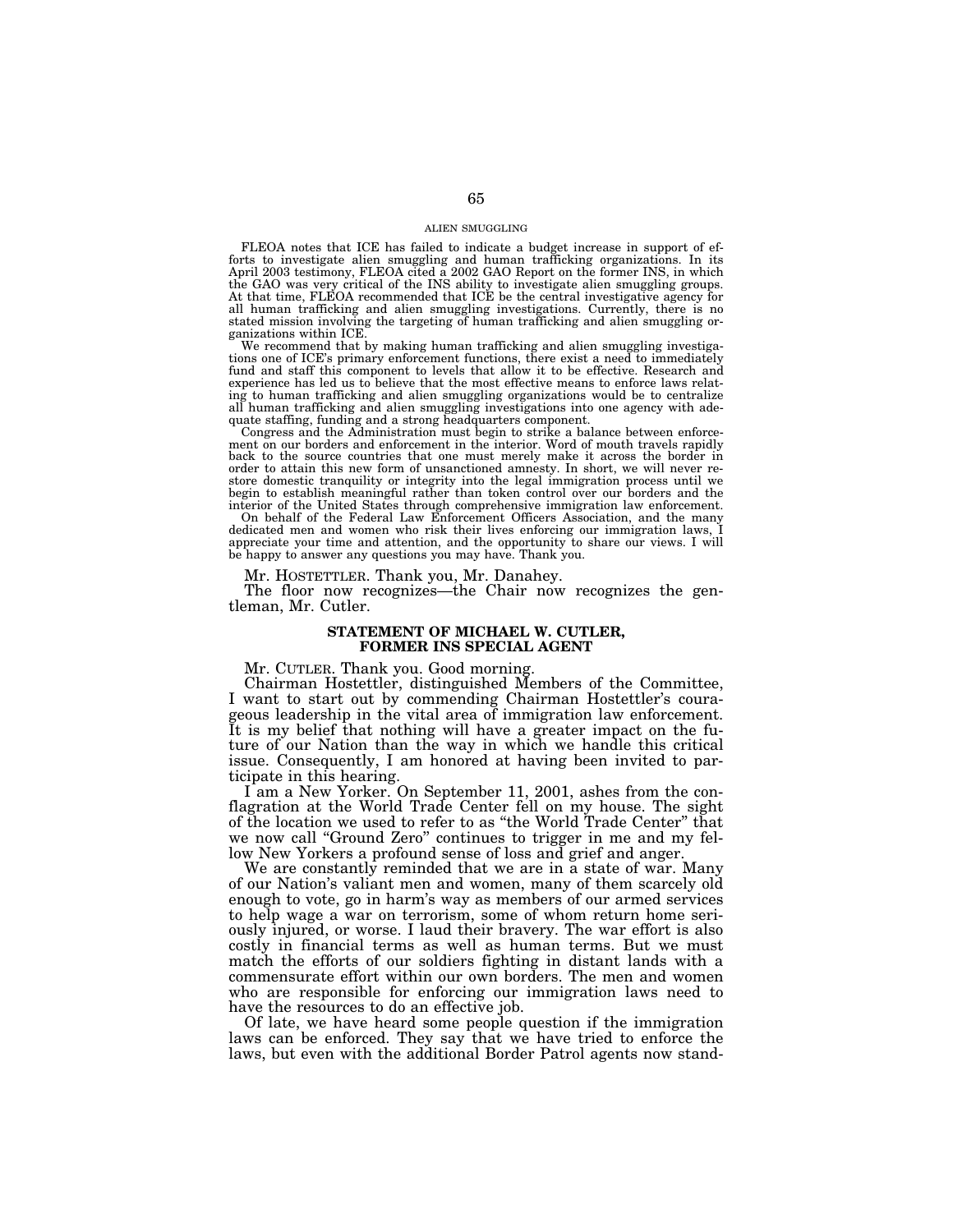ing watch at our Nation's borders, we still have many millions of illegal aliens living and working in the United States today. I would say to them that we have, to date, only been given the illusion of making a serious effort to enforce our immigration laws.

Before the merger of INS and Customs, there were some 2,000 INS special agents enforcing the immigration laws within the interior of the United States. Let us put this in perspective. New York has some 8 million residents policed by some 38,000 police officers. There are perhaps one and half times as many illegal aliens in the United States today as there are residents in the City of New York. Clearly, many more special agents are needed to handle the issue of interior enforcement, especially in view of the fact that, according to recently published statistics, there are some 400,000 aliens still living within the United States borders that have been ordered deported. And from what I have read, some 80,000 of these aliens have serious criminal histories. How can we expect so few agents to effectively deal with so vast a problem?

While only a small percentage of aliens become involved in serious criminal activity, a large percentage of our criminal population is indeed comprised of aliens. In addition to terrorists, our Nation is plagued by criminal aliens who are involved in narcotics trafficking, ethnic organized crime organizations, and other areas of criminal activities whose actions result in many more lives being lost each and every year than were lost in the horrific attacks of September 11. Half of the illegal aliens in the United States did not succeed in entering the United States by running the border but, rather, entered through a port of entry and then, in one way or another, violated the terms of their admission. This was, I would remind you, the way that the 19 terrorists who attacked our Nation entered our country. If we want to reduce the number of illegal aliens in our country and secure our Nation against the criminal intentions of terrorists and other criminals, we need to change the way we do business. It will require the expenditure of additional funds, but to not take appropriate action will ultimately cost our country far more. Law enforcement is labor-intensive work, and we desperately need many more special agents to enforce the immigration laws from within the interior.

We need many more Border Patrol agents to properly patrol the thousands of miles of borders. As I am sure Mr. Bonner will attest, the job of a Border Patrol agent is frustrating, and our agents are put in harm's way often, only to arrest recidivists repeatedly.

We also need many more adjudications officers and immigration inspectors to do a more effective job of ensuring that applications are correctly adjudicated in a timely manner. I have been told that each adjudications officer is expected to process some 40 applications for benefits each and every day in order to get a passing grade on their evaluations. I have also been told that the average naturalization examiner is expected to process between 20 to 25 applications for United States citizenship each and every day. We have so truncated the process that applicants for citizenship are no longer required to provide witnesses to attest to the fact that they possess good moral character, nor are background investigations conducted in support of applications for United States citizenship. Additionally, there is no routine effort to conduct field investiga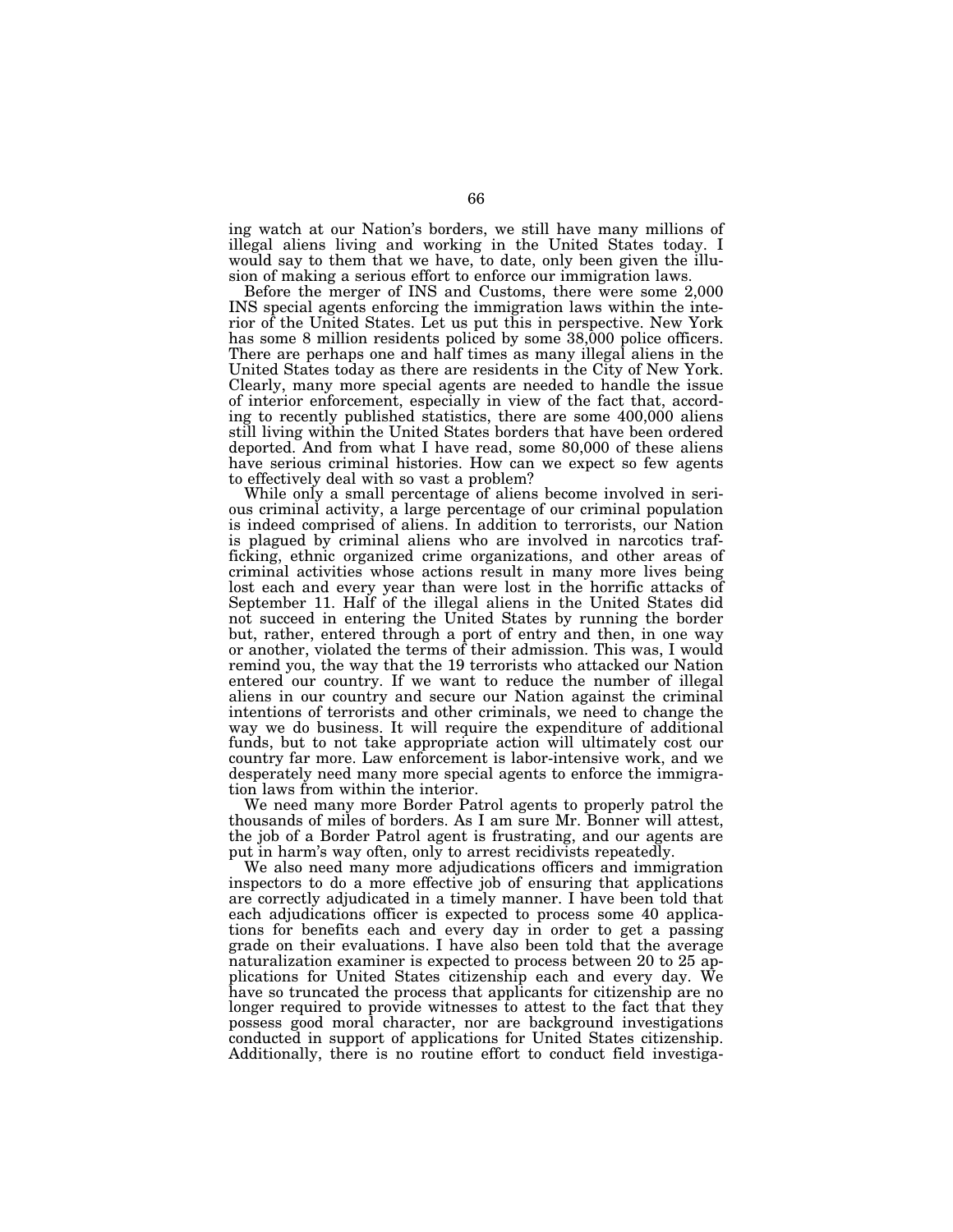tions in conjunction with applications for resident alien status to be conferred upon aliens. Is it any wonder that we often find the fraud rates are as high as they are in the benefits program? I would recommend that perhaps retired INS annuitants or retired law enforcement officers from other agencies such as local police departments should be hired to act as compliance officers to lend integrity to this critical process.

Another issue that we need to consider is the fact that there are four immigration service centers that process some 6 million applications for benefits each year. Each center has employees known as intelligence research specialists. Their job is to screen the applications for fraud. There are fewer than ten of these employees at each center.

There is also supposed to be 128 special agents assigned to work in conjunction with these service centers. I've been told that sparse as that number of agents may seem, in reality only 30 or 40 special agents are actually working full-time in this vital mission in the entire United States. The result is that fraud is running rampant. To cite an example, the State of Florida will issue driver's licenses to any aliens who can show proof that they have filed an application with immigration authorities to enable them to remain in the United States. The application need not be approved to qualify for the license to be issued, only that it is pending. As a result, many aliens working through immigration consultants and lawyers who specialize in immigration law have filed applications for authorizations to accept employment in conjunction with an application for political asylum. In reality, the application for political asylum is never filed, but the fee is waived for such an application and the receipt for the application satisfies the Florida requirement for the issuance of a driver's license. The cost of processing the spurious application runs at least \$200 per application, and it is never recouped by the Government.

According to what I have been told, some 17,000 fraudulent applications have been identified. The aliens who made these applications have apparently given their real addresses on their applications, but ICE does not have the resources to go out and arrest these people, a number of whom are citizens of Middle Eastern countries and are consequently of potential national security concern. Florida is only one State of many that is experiencing this problem.

Immigration inspectors are expected to determine the admissibility of an alien applying for admission to the United States in approximately 1 minute. We have in place a visa waiver program which means that we do not have the ability to effectively screen aliens seeking admission to the United States from the 28 visa waiver countries.

Consider that Richard Reid, the so-called ''shoe bomber,'' was traveling on a British passport and would have been exempted from the requirement of obtaining a visa before applying for entry into the United States. If citizens of the United States can be inconvenienced by being thoroughly searched before they board airplanes, if they can be made to wait on long lines of traffic before crossing bridges and tunnels at elevated threat level times, then why aren't we requiring that aliens who have no inherent right to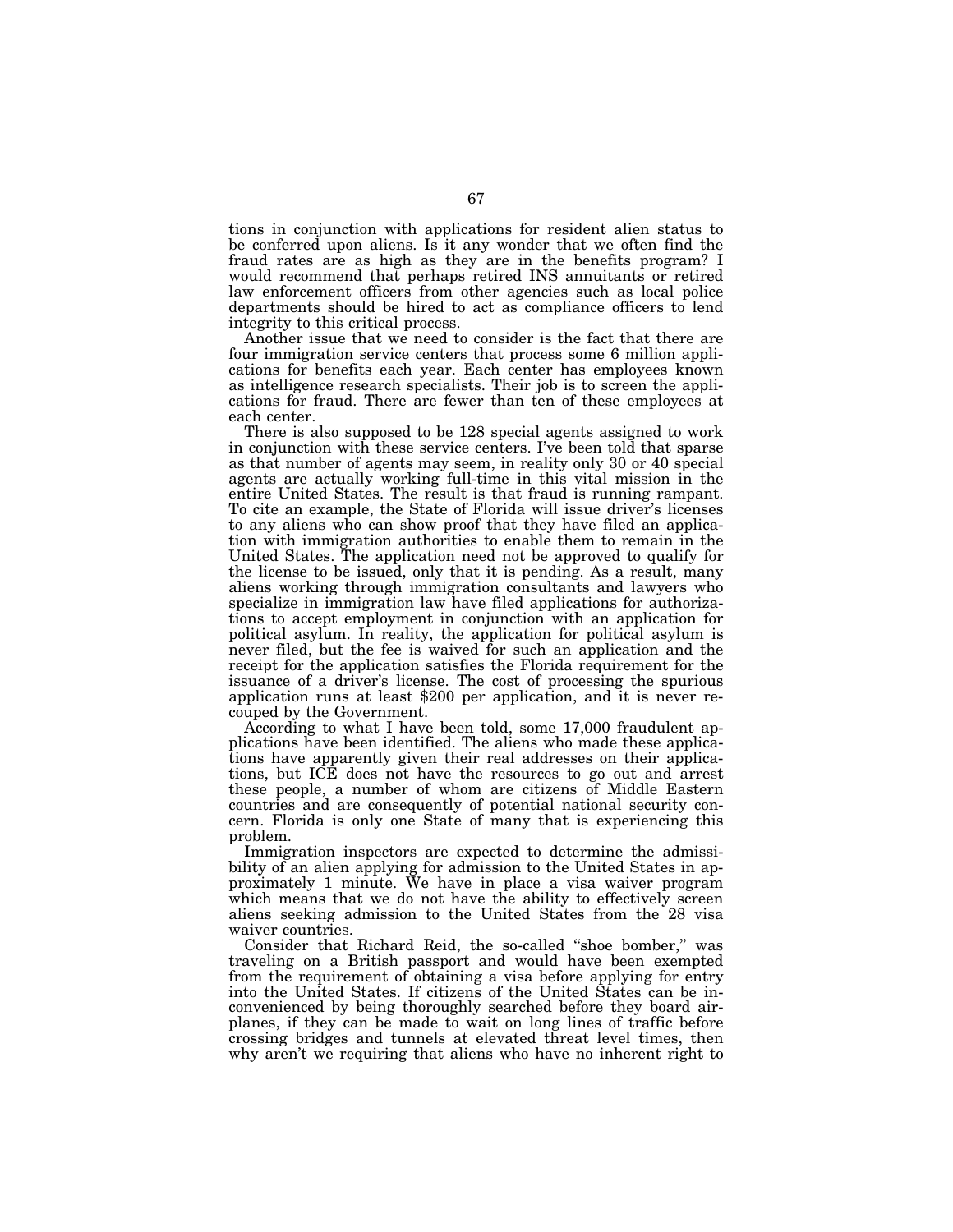be here be more effectively screened in the interest of national security? The effective screening of alien visitors would, in my humble opinion, decrease the number of aliens who ultimately violate the terms of their admission and potentially threaten our wellbeing and security.

For years, the former INS was plagued by an incredibly high attrition rate. Funds that might have been put to far better use were squandered on a veritable revolving door in which the agency continually recruited and trained qualified young men and women who came to the INS highly motivated to serve their country, but who quickly became disillusioned by the inept leadership of the agency and resigned so that they could pursue satisfying careers at other agencies. No one at the INS seemed to care that so many talents and motivated employees were fleeing to other agencies. If we are to run a more cost-effective agency, management at ICE, CIS, and CBP must be made accountable for the attrition rates of the respective officers to which they are assigned. This would save significant money and result in a more effective and motivated workforce.

Law enforcement relies on the principle of deterrence to provide the most bang for the buck. The abysmal reputation that our Nation has gained over the past several decades in terms of our ability and determination to enforce the immigration laws deters few if any aliens who would come here, either in violation of our laws or with the intention of violating our laws after they enter our country. It is said you only get one opportunity to make a first impression. The way that we enforce and administer the immigration laws serves as the first impression many people throughout the world have of our Nation's resolve to enforce our laws.

We can do better. We must do better.

I look forward to your questions.

[The prepared statement of Mr. Cutler follows:]

#### PREPARED STATEMENT OF MICHAEL W. CUTLER

Chairman Hostettler, Ranking Member Jackson Lee, distinguished members of the committee, ladies and gentlemen. I want out to start our by commending Chairman Hostettler's courageous leadership in the vital area of immigration law enforcement. It is my belief that nothing will have a greater impact on the future of our nation than the way in which we handle this critical issue; consequently I am honored at having been invited to participate in this hearing.

The issue of immigration law enforcement is one that I have been involved with for some 30 years, the length of my tenure at the former INS. I began my career<br>an immigration inspector, was detailed as an immigration examiner—now known as an immigration inspector, was detailed as an immigration examineran adjudications officer and then, in 1975 I became a Special Agent.

I am a New Yorker. On September 11, 2001, ashes from the conflagration at the World Trade Center fell on my house. I have a vivid recollection of the many yellow ribbons that were tied to the trees in front of many of my neighbors' houses in the days that followed the worst terrorist attack ever committed on our nation. I also vividly recall the numerous cars that drove by bearing the photos of so many of the victims of the Trade Center attack with variations of the same plaintive question written below or above the photographs, "Have you seen my mother?" "Have you seen my son?" "Have you seen my wife?" "Have you seen my brother?" The people who tied the ribbons on the trees and pasted the photos on the windows of their cars were hoping and praying to one day find their missing loved ones. We know, of course, that their hopes were not realized.

The sights I have mentioned and the smells of the fires that burned for quite some time after the attack will never leave my memory—they will never leave my heart. The look of rage, sadness, fear and pain etched on my neighbors' faces will stay with me for the rest of my life. The sight of the location we used to refer to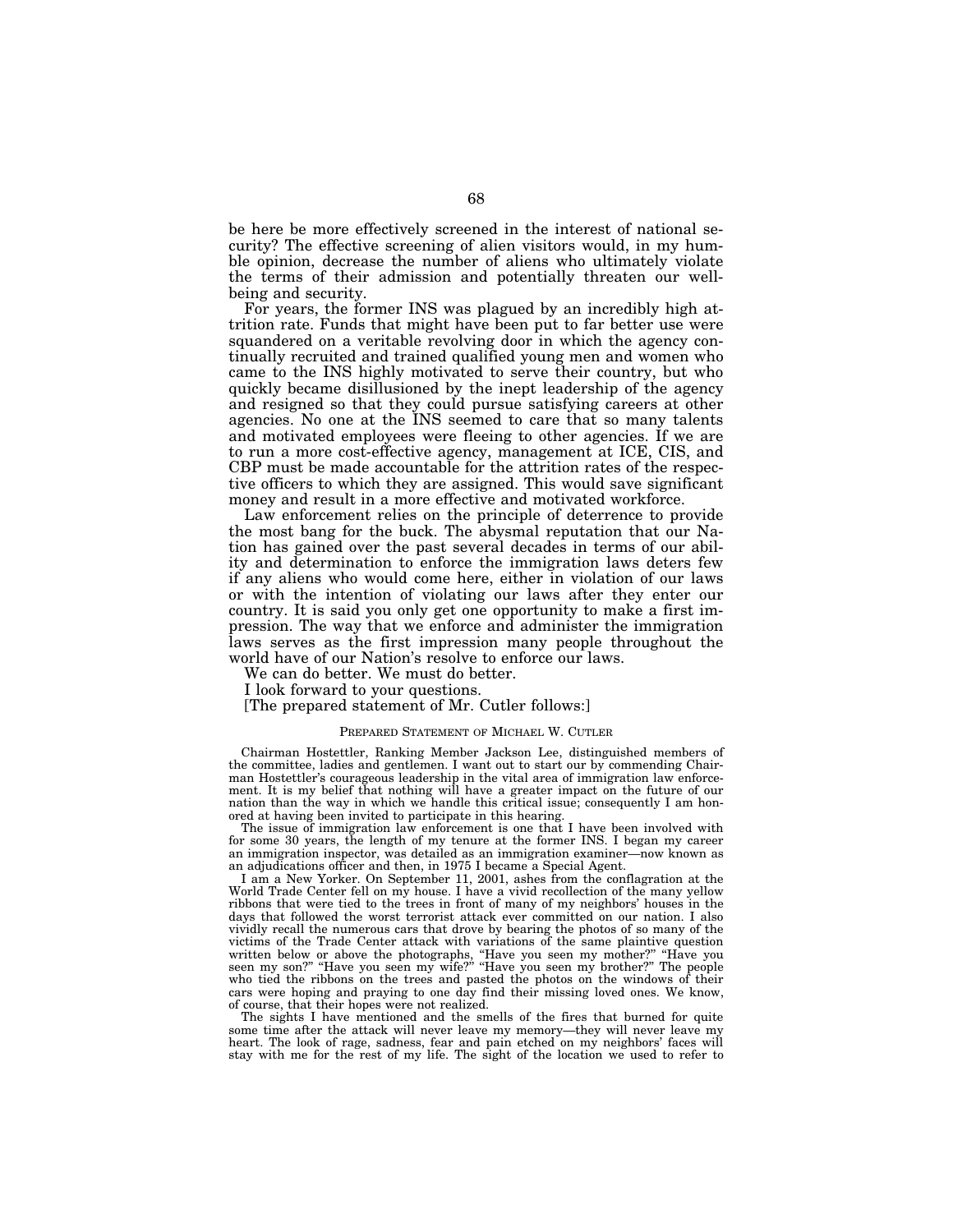as the World Trade Center that we now call, ''Ground Zero'' continues to trigger in me, and my fellow New Yorkers, a profound sense of loss and grief and anger. We are constantly reminded that we are in a state of war. Many of our nation's

We are constantly reminded that we are in a state of war. Many of our nation's valiant men and women, many of them scarcely old enough to vote, go in harm's way as members of our armed services, to help wage a war on terro is also costly in financial terms as well as human terms. But we must match the efforts of our soldiers fighting in distant lands with a commensurate effort within our own borders. The men and women who are responsible for enforcing our immigration laws need to have the resources to do an effective job.

Of late we have heard some people question if the immigration laws can be enforced. They say that we have tried to enforce the laws but even with the additional Border Patrol agents now standing watch on our nation's borders we still have many millions of illegal aliens living and working in the United States today. I would say to them that we have, to date, only been given the illusion of making a serious effort at enforcing our immigration laws.

Before the merger of the Immigration and Naturalization Service with the U.S. Customs Service there were some 2,000 INS Special Agents enforcing the immigra-tion laws within the interior of the United States. Let us put this in perspective. New York has some 8 million residents. These residents are confined to the five bor-oughs that comprise the City of New York. Our mayor has said that New York is the safest big city in the United States if not the entire world. I believe that he is right. The reason we have a safe big city is that those 8 million residents are policed by a police department that, from what I have read, has some 38,000 police officers. The United States is estimated to have anywhere from 8 million to 14 million illegal aliens who are scattered across a third of the North American Continent and they have been policed by some 2,000 special agents! What do you suppose would happen to New York's crime rate if 36,000 members of the NYPD resigned tomorrow? Perhaps you now understand why we have the magnitude of the problem we have, where immigration law enforcement is concerned. According to recently published statistics, there are some 400,000 aliens still living and working within our nation's borders even though they have been ordered deported. From what I have read, some 80,000 of these aliens have serious criminal histories. How can we expect so few agents to effectively deal with so vast a problem?

While only a small percentage of aliens become involved in serious criminal activity, a large percentage of our criminal population is, indeed, comprised of aliens. In addition to terrorists, our nation is plagued by criminal aliens who are involved in narcotics trafficking, ethnic organized crime organizations, and other areas of criminal activities whose actions result in many more lives being lost each and every year than were lost in the horrific attacks of September 11. Half of the illegal aliens in the United States did not succeed in entering the United States by running the border but rather entered through a port of entry and then, in one way or another, violated the terms of their admission. This was, I would remind you, the way that the 19 terrorists who attacked our nation entered our country. If we want to reduce the numbers of illegal aliens in our country and secure our nation against the criminal intentions of terrorists and other criminals, we need to change the way we do business. It will require the expenditure of additional funds, but to not take the appropriate actions will, ultimately, cost our country far more. Law enforcement is labor-intensive work and we desperately need many more special agents to enforce the immigration laws from within the interior.

We need many more Border Patrol agents to properly patrol the thousands of miles of borders. As I am sure Mr. Bonner will attest, the job of a Border Patrol Agent is frustrating, and that our agents are put in harm's way often, only to arrest recidivists repeatedly.

We also need many more adjudications officers and immigration inspectors to do a more effective job of ensuring that applications are correctly adjudicated in a timely manner. I have been told that each adjudications officer is expected to process some 40 applications for benefits each and every day to get a passing grade on their evaluations. I have also been told that the average naturalization examiner is expected to process between 20 to 25 applications for United States citizenship each and every day. We have so truncated the process that applicants for United States citizenship are no longer required to provide two witnesses to attest to the fact that they possess good moral character. Nor are background investigations conducted in support of applications for United States citizenship. Additionally, there is no routine effort to conduct field investigations in conjunction with applications for the conferring of Lawfully Admitted, Permanent Resident status on aliens. Is it any wonder that we often find that the fraud rates are as high as they are in the benefits program? I would recommend that perhaps retired INS annuitants or retired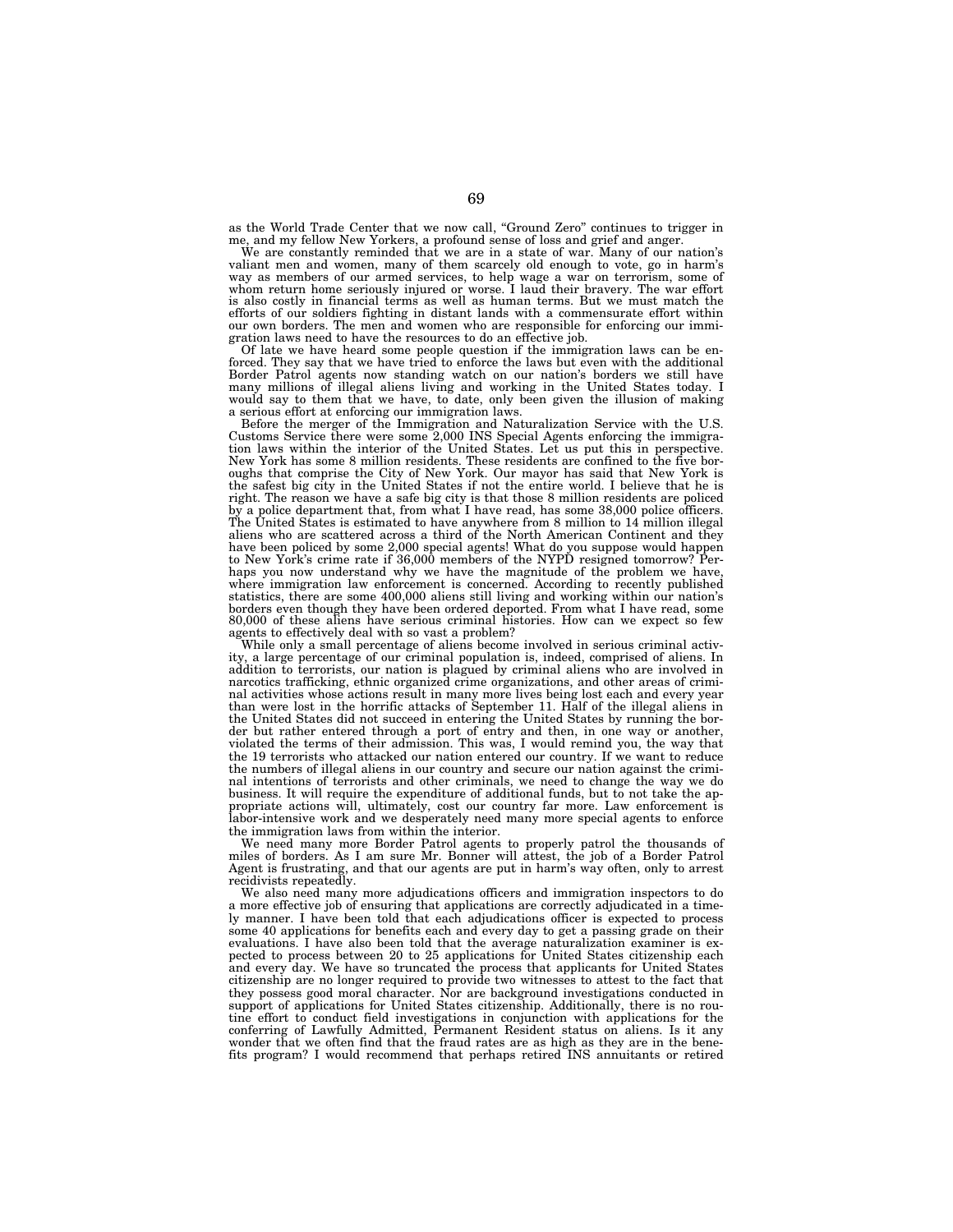law enforcement officers from other agencies such as local police departments should be hired to act as compliance officers to lend integrity to this critical process.

Immigration inspectors are expected to determine the admissibility of an alien applying for admission to the United States in approximately one minute. We have in place a visa waiver program, which means that we do not have the ability to effectively screen aliens seeking admission to the United States from the 28 visa waiver countries

Consider that Richard Reid, the so-called ''shoe bomber'' was traveling on a British passport and would have been exempted from the requirement of obtaining a visa before applying for entry into the United States. If citizens of the United States can be inconvenienced by being thoroughly searched before they board airplanes, if they can be made to wait on long lines of traffic before crossing bridges and tunnels at times of elevated threat levels, then why aren't we requiring that aliens, who have no inherent right to be here, be more effectively screened in the interest of national security? The effective screening of alien visitors would, in my humble opinion, decrease the number of aliens who ultimately violate the terms of their admission and potentially threaten our well-being and security.

For years the former INS was plagued by an incredibly high attrition rate. Funds that might have been put to far better use were squandered on a veritable revolving door in which the agency continually recruited and trained qualified young men and women who came to the INS highly motivated to serve their country but who quickly became disillusioned by the inept leadership of the agency and resigned so that they could pursue satisfying careers at other agencies. No one at the INS seemed to care that so many talented and motivated employees were fleeing to other agencies. If we are to run a more cost effective agency, management at ICE, CIS and CBP must be made accountable for the attrition rate of the respective offices to which they are assigned. This would save significant money and result in a more effective and motivated workforce.

Law enforcement relies on the principle of deterrence to provide the most ''bang for the buck." The abysmal reputation that our nation has gained over the past several decades in terms of our ability and determination to enforce the immigration laws deters few if any aliens who would come here, either in violation of our laws or with the intention of violating our laws after they enter our country. It is said you get only one opportunity to make a first impression. The way that we enforce and administer the immigration laws serves as the first impression many people throughout the world have of our nation's resolve to enforce our laws.

We must do better. I welcome your questions.

Mr. HOSTETTLER. Thank you, Mr. Cutler.

The Chair now recognizes Dr. Papademetriou.

# **STATEMENT OF DEMETRIOS G. PAPADEMETRIOU, PRESIDENT, MIGRATION POLICY INSTITUTE**

Mr. PAPADEMETRIOU. Thank you, Mr. Chairman, Ranking Member Jackson Lee, Members of the Subcommittee. Good morning. I am delighted to be here.

I will take or I have taken already a somewhat different tack in my testimony. I am focusing on the services side. I anticipated that everyone else would do exactly what it is that they're doing.

Roughly speaking, the resources for the enforcement side go up by about \$500 million. The resources on the service side go up a nominal \$68 million. But, in reality, in terms of governmental commitments, they go down by a larger amount than that.

I do not know what is the proper level of enforcement resources that the country, our country, any country, should put into the function itself. Half a billion dollars may or may not be enough. I'm not going to take issue on this, with the exception that I have been in this business for about 30 years. Many of you have also done this for quite a while. I have never heard the Immigration Service, the enforcement function, or, for that matter, any other police or enforcement agency ever claim that they have had just the right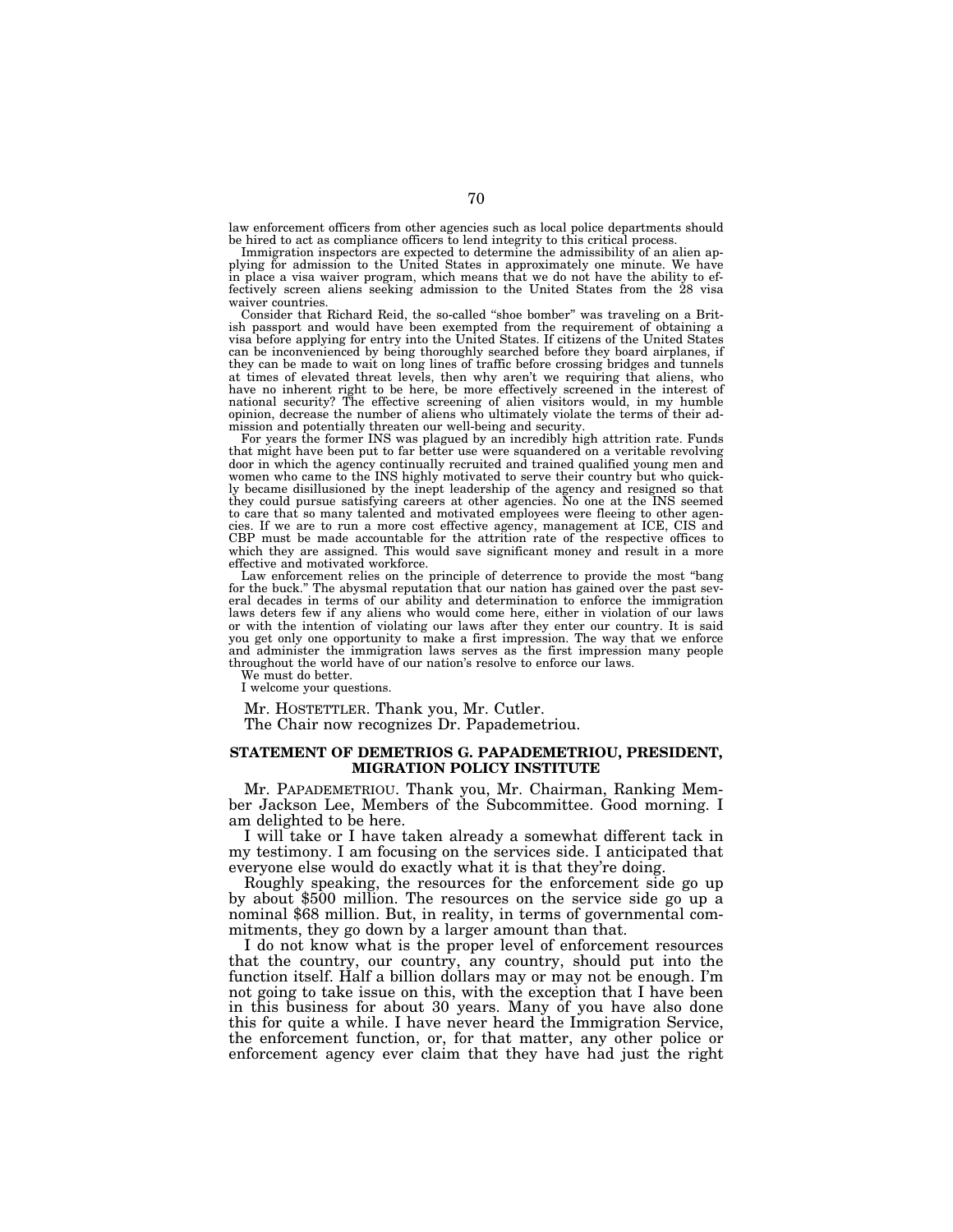amount of resources to do the job that they need to do. And I think it is important that we keep that in mind as we throw more and more resources at that part of the agency.

Now, with regard to the services, I'm focusing on the adjudication backlogs. We all know that in immigration we have all sorts of backlogs. Sometimes we focus on the backlogs of people who have a theoretical right to come to the United States but have to wait outside until they get a visa. And those backlogs are 5 million people plus. What I'm focusing on today is in the 6.2 million plus people who are waiting for their adjudication, for their petition to actually be adjudicated by the services part of the Department, CIS. And if I might perhaps ask for my first chart to go up on the screen—that's what I understand happens up there. This is, you know, too sophisticated for me.

But on the principle that a picture is worth in this case about 10 million words, if we can spend just about a minute on that particular chart, and you will see the history of the investments that our country has been making on the services part of the immigration function going back 20, 25 years, but the most important, the most interesting stuff begins to happen at about 1994. That's when basically applications—that's sort of the dark blue line—begin to increase. As you may recall—Mr. Smith certainly does—this was the time when we were talking a lot about immigrants and what it is that we're going to do about them and what kind of new requirements we're going to impose on them, et cetera, et cetera. And that conversation culminated in three pieces of legislation touching on immigrants, some more directly, some less directly, all of them in 1996.

In the sharp rise of the red line on your chart, what you see is the Clinton administration effort in 1995 and 1996, something that became a major political debacle, to naturalize many more people than we had been doing up to that time. And you see the sharp increase in naturalizations from 1995 and 1996.

Then, what you see between 1996 and 1998, you see a continuous increase in received applications but a dramatic drop in completed applications. And as you may recall, that was the time we tried to re-engineer, for God only knows which time—third, fifth time—the immigration services function. It took us a couple of years to reengineer it. Then indeed the re-engineering may or may not have been successful. The only thing I know is that the completed—the number of completed applications started to rise again from about 1998 to the year 2001, 2002, after 9/11, and then you see a dramatic drop in all services.

So the next three—and please do not put any more charts up there. You can sort of look at them at your leisure. The next three tables or charts are basically trying to peel away this particular onion. In the second chart, I'm taking naturalization out of the overall picture. In the following one, I'm focusing just on naturalization. And in the last chart, I'm focusing just on green card adjudications.

What we have at the end of last year—and I'm sure that you can ask GAO or the immigration—I guess CIS, to give you the exact figure. What we have is a backlog in green card adjudications that is now probably about 1.3 or 1.4 million, and naturalization that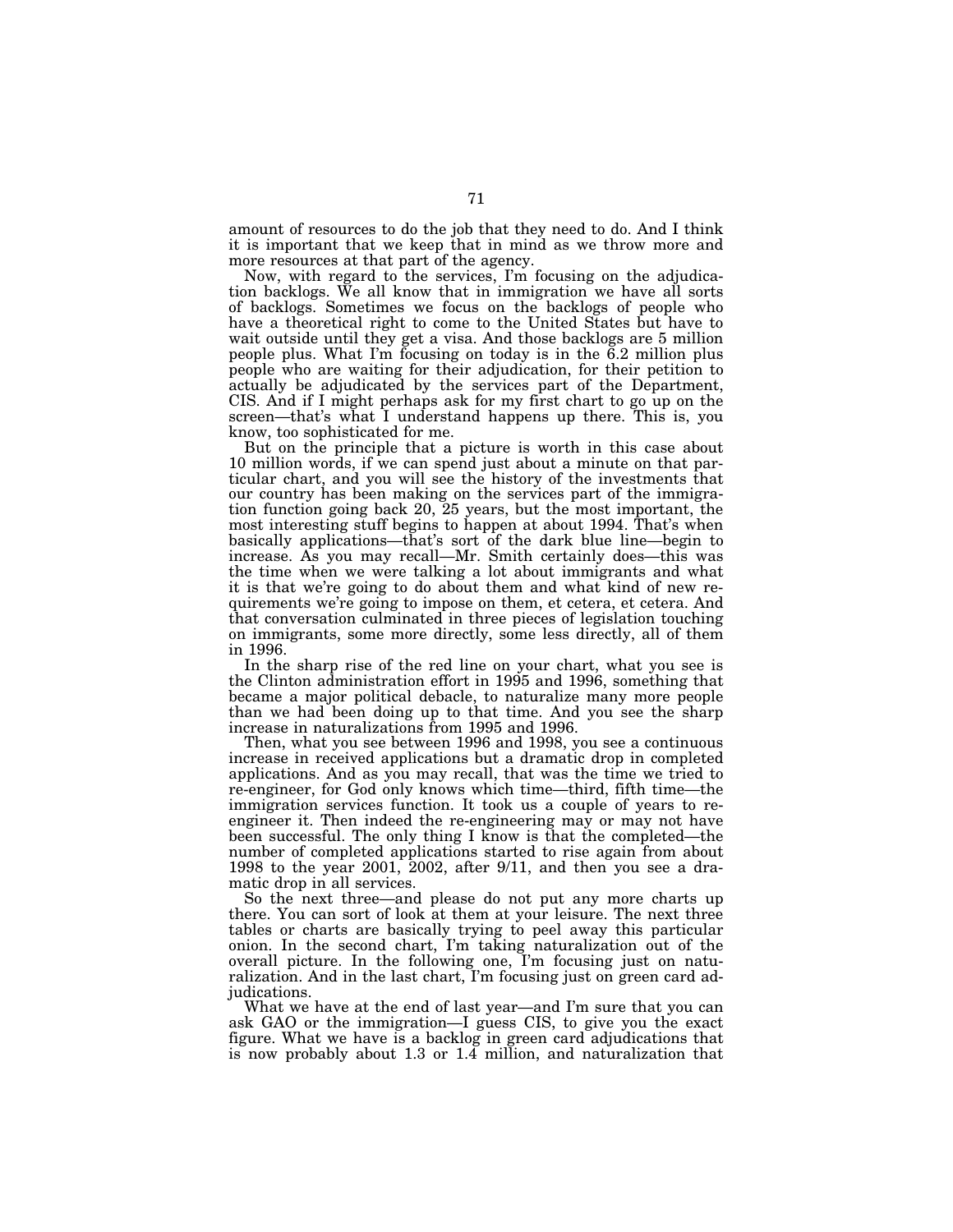is higher than that, naturalization backlogs are higher than that. And, of course, probably another three, three and a half, four million applications for all sorts of other immigration benefits.

And I ask myself: Is this good for us? And you will have the answer here in perhaps too many words in my text. And I would like to make just one more point because this is an important point, not only for this Subcommittee but for thinking about immigration or thinking smartly about immigration.

We need to understand that our failures—it's not only that our failures in enforcement that increase the number of illegal—the size of illegal immigration in the United States, but it is also our failure in adjudications.

The sad thing is that failures in adjudications are actually perfectly avoidable. I cannot tell you—the GAO perhaps could—what is the actual contribution or make an estimate of the contribution of these delays in adjudications to the illegal immigration—immigrant population in the United States. I suspect it's going to be hundreds of thousands. It may be much more than that. But this is something that the Subcommittee should consider.

I make five recommendations. Three of them in a sense deal with better management. The last two deal primarily with doing things differently.

First, the Subcommittee might make certain through your oversight powers that the CIS is held equally accountable for its mandated responsibilities as the immigration enforcement bureaus are.

Second, you might convey to the managers of CIS, and indirectly to the President, that they will be held to their commitments about better and more timely services and that excuses for failing to meet self-imposed targets and deadlines will be rejected.

Third, that this Subcommittee, the full Committee, the Congress, should accept at least co-responsibility with the Administration for reducing and eliminating adjudication backlogs because, (a) they keep immediate families apart, (b) they induce employers to break the law, and, more generally, (c) they undermine respect for and the integrity of the immigration system itself.

We don't fail in that function only by not enforcing the law. We fail by not delivering on promises that we also make.

The fourth recommendation, I think you should put, this Subcommittee, Congress, should put its shoulders behind better services in the immigration area by working with your colleagues in the relevant Appropriations Committees to obligate the proper levels of public funding resources to immigration services. The objective here will be to eliminate backlogs as quickly as possible. Simultaneously, you should make it absolutely clear that you will not tolerate standards of excellence for that function that are less than equal to those you regularly demand from the DHS' enforcement bureaus.

And, finally, you might want to begin to consider that maybe, just maybe, the CIS is misplaced within a bureaucracy whose mandate and measurements of success are about hard-headed, and necessary—it's not in my testimony, but I think I have made it clear in my remarks—homeland security functions. Put differently, and looking once more at the four charts and the inexorable falling behind of immigration services for the last decade or so, should we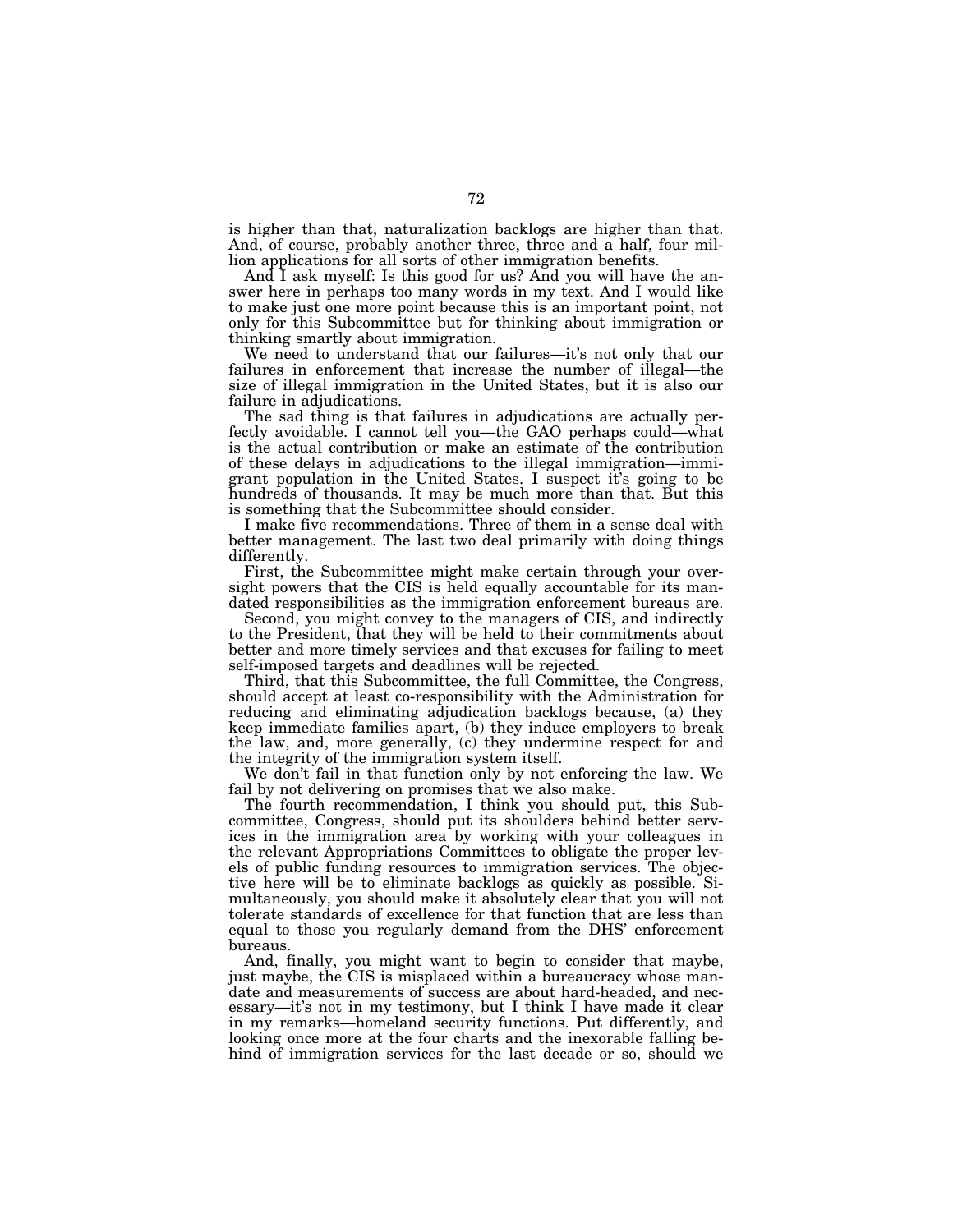not be thinking more about whether the CIS contributes anything unique to homeland security and the cost at which it does so?

Thank you, Mr. Chairman.

# [The prepared statement of Mr. Papademetriou follows:]

### PREPARED STATEMENT OF DEMETRIOS G. PAPADEMETRIOU

### INTRODUCTION

Chairman Hostettler, Ranking Member Jackson Lee, Members of the Subcommittee.

Thank you for the invitation to appear before you to comment on the President's FY2005 Budget request for the immigration functions of the Department of Homeland Security (DHS).

The facts about the President's request are well known to you, especially since you have already heard from Government witnesses about them at an earlier hearing.

In outline form, the President proposes to increase funding for the Department's two ''enforcement'' bureaus—Customs and Border Protection (CBP) and Immigration and Customs Enforcement (ICE)—by \$538 million. At the same time, funding for the services/benefits part of DHS—Citizenship and Immigrant Services  $(CIS)^1$  would increase by \$58 million. Even this increase, however, is deceptive in that in terms of *appropriated* funding, adjudications suffer an \$11 million cut and overall funding for the Bureau is cut by \$85 million. As Ms. Jackson Lee noted in her Statement of February 25, ". . . for every additional dollar the Administration is requesting for the benefits bureau, it is requesting 9 dollars for the enforcement bureaus.''

Perhaps this is as it should be—were it not for two important and interrelated factors.

The first is the fact that CIS is falling ever further behind in discharging its principal responsibilities to US citizens and US residents, namely, the adjudication of their petitions for immigration benefits *for which they have already paid the requisite fees*. Adding insult to injury, petitioners, who have been waiting for several years for the immigration services' division to ''get its act together,'' are about to be required to pay more, retroactively, for a service they will receive at some distant time in the future.

The second factor relates to the relationship between the Government's abject failure in this elementary good governance function *and illegal immigration.* 

I will take each issue in sequence.

### IMMIGRATION ADJUDICATION BACKLOGS AND THEIR CONSEQUENCES

Benefit adjudication backlogs, on a steep rise since the mid-1990s, have spiraled seemingly out of control in the last two years. CIS Director Aguirre has acknowledged as much before this Subcommittee and has offered both his explanations for this development and another iteration of a ''plan'' for performing magic by the end of FY2006.

And in fact, part of Director Aguirre's explanation is quite legitimate. Delivering immigration benefits must indeed be accurate, security considerations must be satisfied to virtual certainty, and the service must be professional, courteous and above reproach. *But immigration benefits must also be delivered in a timely fashion.* 

The cost of failure in that last regard is not just longer waiting lines and the likely (but completely unnecessary and avoidable) swelling in the unauthorized population; it is the breeding of disrespect, if not disregard, for the rules, a phenomenon that has an extraordinarily corrosive effect on the rule of law. That effect is not unlike that which offends so many law-abiding Americans when they see unauthorized immigrants come and/or stay in our country illegally.

# *a. Backlogs*

If you will allow me, I would like to give you a sense of the sorry state of our government's performance in delivering immigration benefits in the last twenty or so years.

 $\rm ^1CIS$  is responsible for adjudicating petitions for naturalization, permanent residence, refugee and asylum status, and non-immigrant entries.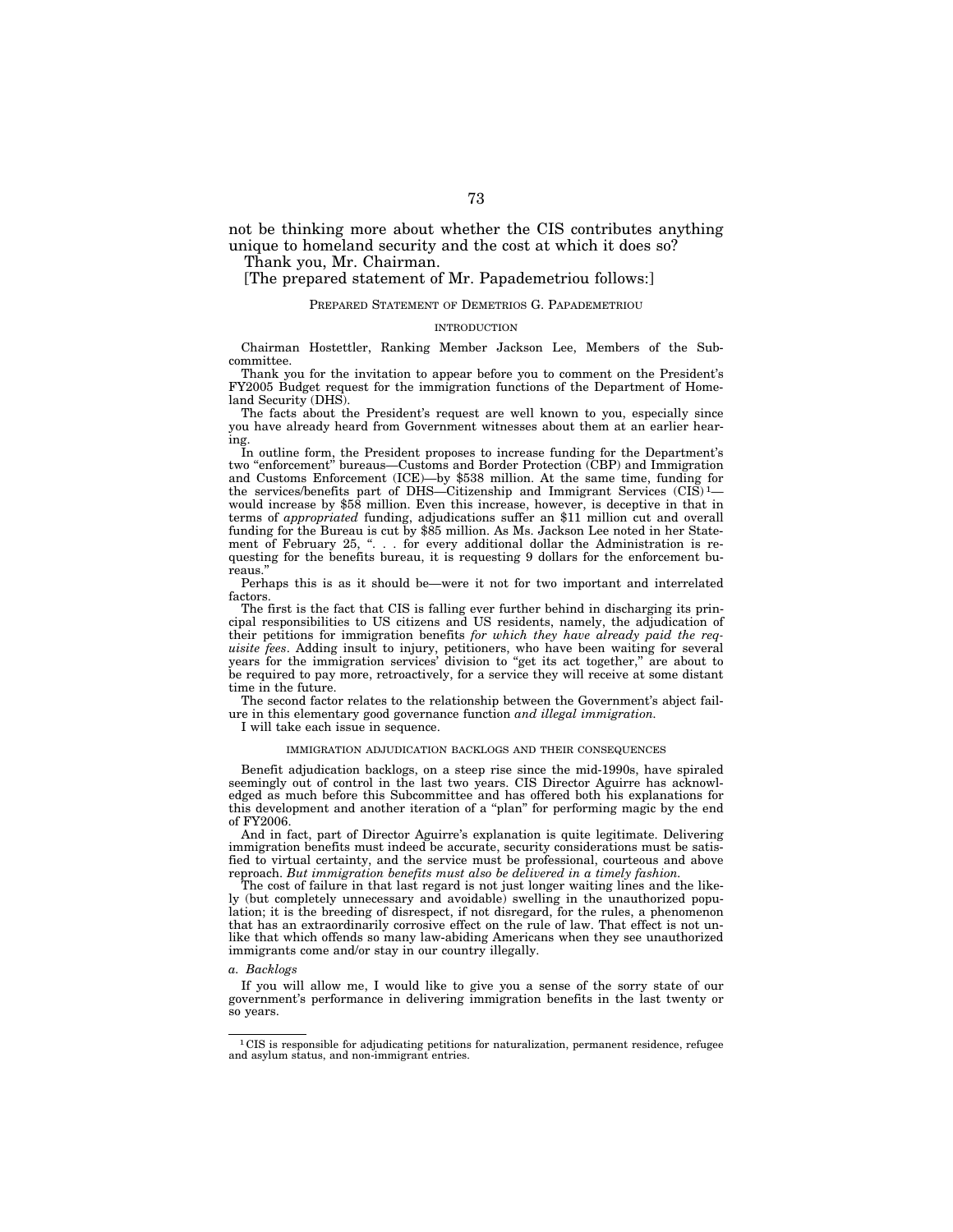

Let us take a look at Chart 1, which tracks the total benefit applications received, completed (a number that reflects approvals plus denials), and pending since 1980. (My colleagues at the Migration Policy Institute have also graphed the same data going back to 1960, and I will be happy to provide that graph to the Subcommittee, if you so wish. I assure you, however, that the trend and the relationship among these three variables are unexceptional, except for a brief spike in the number of applications received in 1976 that reflects certain one-time adjustments to our immigration formula that year.)

Returning to the chart in front of you, please note that until the early 1990s, pending applications were holding fairly steady both in absolute numbers (in the low hundreds of thousands) and relative to completion rates—as did the numbers of received and *completed* applications. Demand began to grow as those who received legal permanent status under the Immigration Reform and Control Act of

74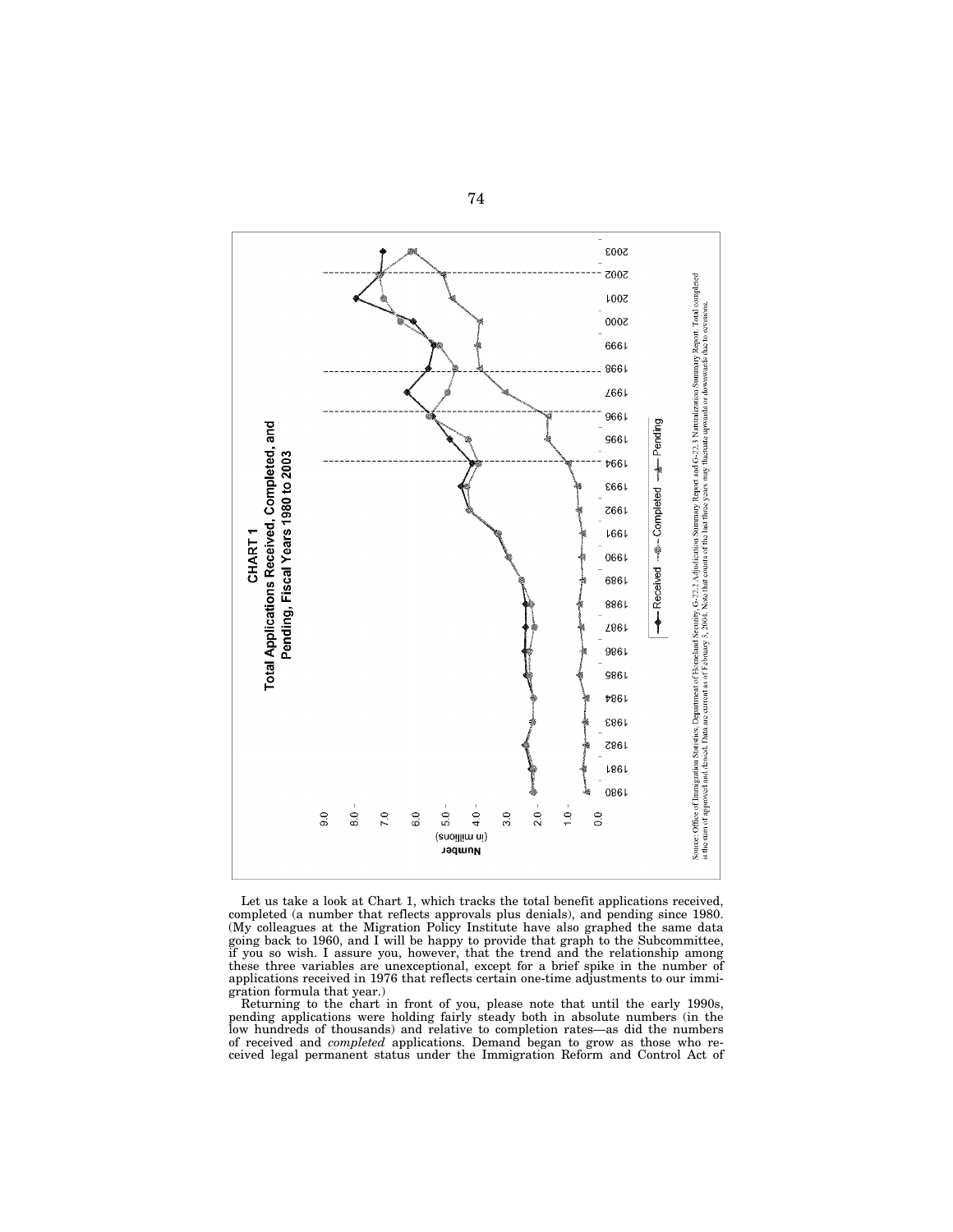1986 (IRCA) became eligible for benefits, primarily as petitioners for their immediate family members. Yet, for a period, the then INS more or less was able to keep up with most of the additional demand, primarily as a result of the efforts of then INS Commissioner Doris Meissner. (Please note the sharp upward climb in completed applications—the red line—and the corresponding flattening in the number of pending cases—the light blue line—in chart 1.)

Things started to fall apart, however, by the mid-1990s, when the IRCA-fueled demand for adjudications combined with the surge in naturalization petitions that resulted from what some analysts have characterized as the "assault on immigrants" that culminated in three pieces of legislation affecting that population in 1996: The Anti-Terrorism and Effective Death Penalty Act, the Personal Responsibility and Work Opportunity Reconciliation Act, and the Illegal Immigration Reform and Immigrant Responsibility Act.

Surges in demand, however, are not the only variable responsible for what happened after 1996. The naturalization re-engineering that followed the political debacle of the Clinton Administration's efforts to promote naturalizations in 1995 and 1996 created a sharp completion trough that lasted until 1998. At that time, completion rates increased nicely again until FY 2002, when they dropped precipitously once more—a drop from which they have shown no signs of recovering so far. In fact, at this time, the immigration services' backlog is *well over six million* (it stood at 6.2 million at the end of FY2003, with more than 1.2 million pending ''green card'' adjudications and multiyear naturalization delays).

No part of this tale is a surprise to anyone with even a passing interest on immigration matters. During the immigration roller-coaster years of the last ten years, demands on the INS (and its successor agencies) have been increasing exponentially while the organization's capabilities have been diminishing seemingly at even steeper rates. It is no wonder, then, that the ratio of pending-to-completed applications have been rising so steeply during this same time.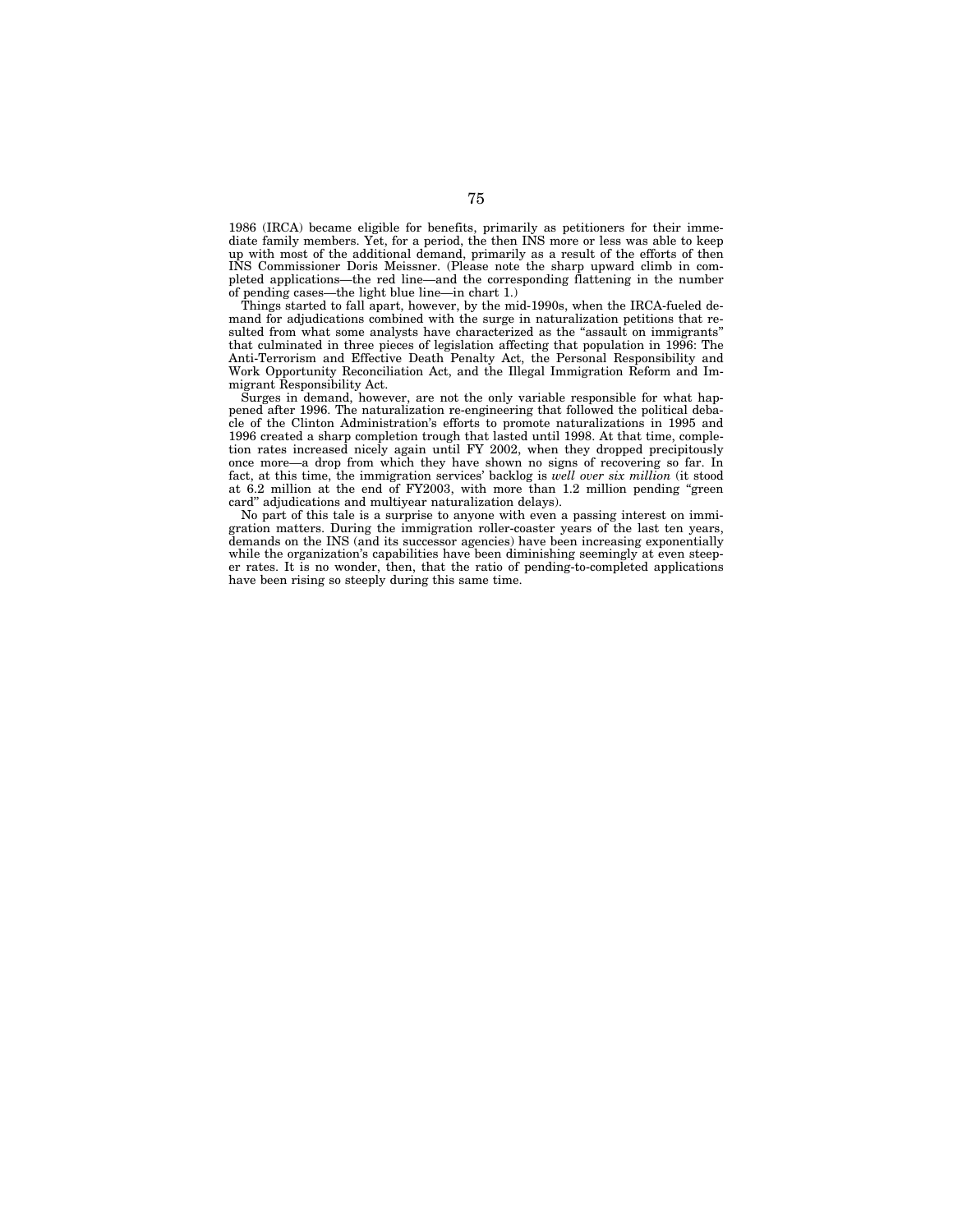

Taking naturalization petitions out of the statistical picture does not alter the overall portrait dramatically. This suggests that the inability of the INS and its successor organizations to deliver services with any predictability cannot be laid to the feet of surging naturalization petitions alone. Most migration specialists would agree that this statistical picture reflects a clear systemic performance deficit. They would also agree that it reflects the failure of the services' side of our immigration system to make an effective case to its political superiors—whether at the Justice Department or DHS, but especially at OMB, the White House proper, and the U.S. Congress—that immigration services are critical to the organization's mission and overall objectives.

Chart 2 makes that point clear. It shows a broadly a similar pattern to that of the previous chart with similar troughs and surges and a virtually identical performance portrait. The similarity on patterns holds both for the gap between appli-

76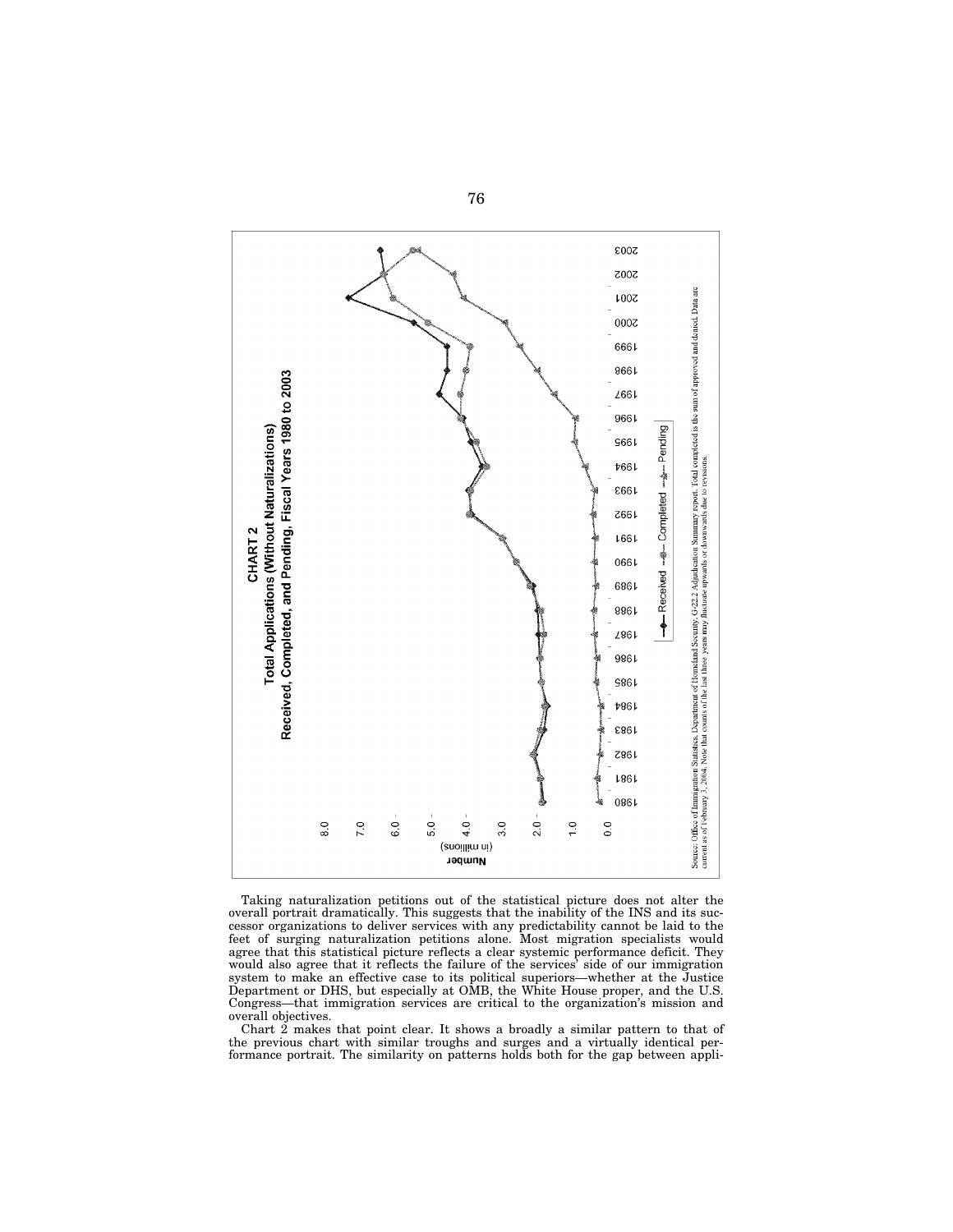cations received and those completed but especially for the steeply growing backlogs beginning in 1993 but becoming sharply obvious after 1996.

The next two charts focus on two components of the adjudication function that should be of particular importance to this Subcommittee as it considers both the President's budget request and his immigration reform proposals put forth on January 7 of this year.



The next chart offers another look at the performance pattern of the services' side of the immigration agency, this time by focusing exclusively on naturalization petitions. The chart starts again with 1980 data.

Chart 3 makes abundantly clear that when it came to naturalizations, the agency kept received, completed and pending applications within a rather narrow band essentially until 1994—when two factors began to wreak havoc with the system. By 1994, the first cohorts of those who received permanent legal status under IRCA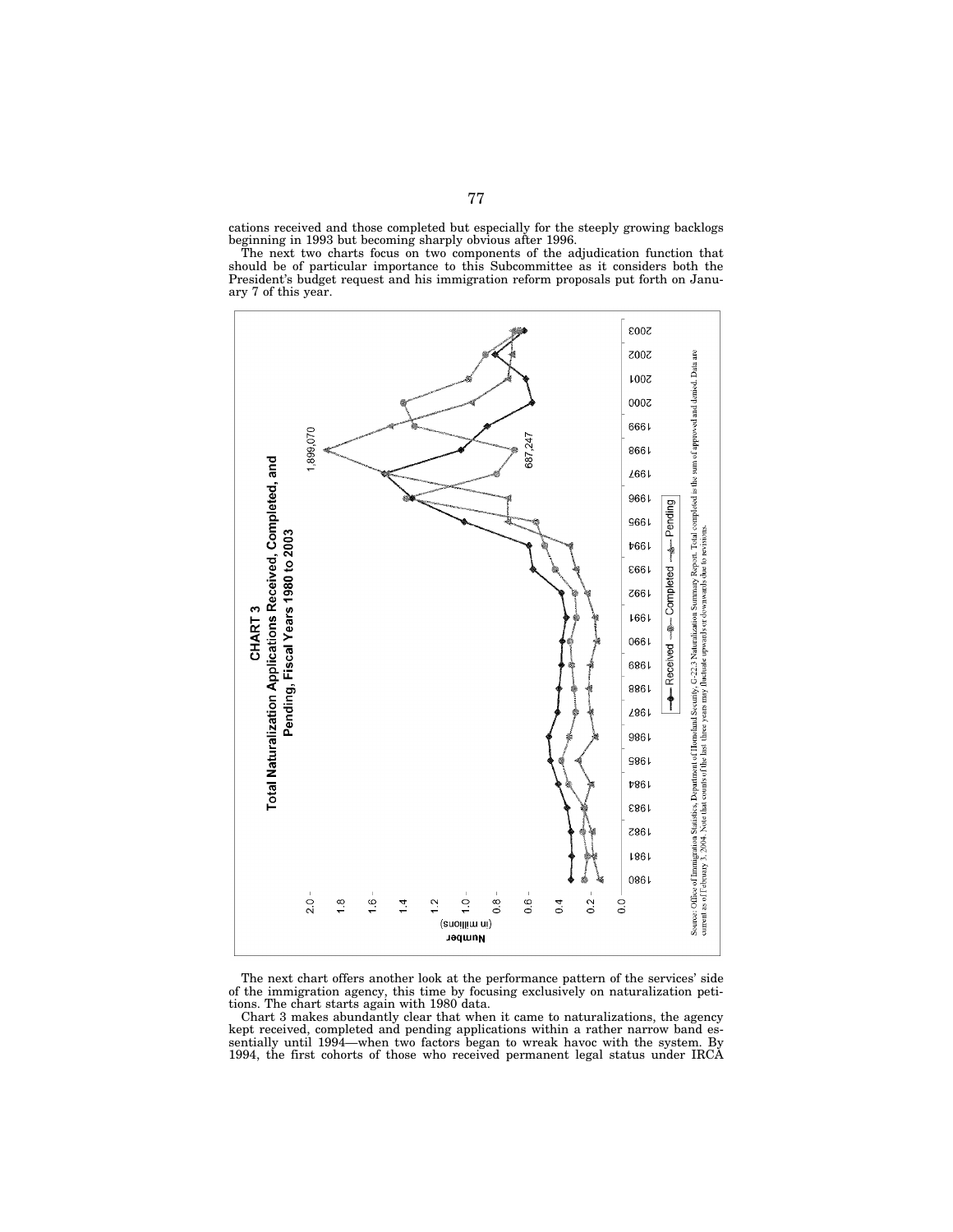were becoming eligible for naturalization and were in fact availing themselves of that privilege. Simultaneously, that period's intense debates about immigrants encouraged some immigrants to naturalize and persuaded others who, although eligible, had been sitting on the fence about whether to naturalize or not, to do so also. Hence the surge in applications. The severe slowdown in the adjudication of naturalizations during the re-engineering years in the late 1990s is clearly evident in the enormous spike in *pending* applications in 1997 and 1998, when the number stood at nearly 1.9 million.

Three more data quirks on this chart require a brief explanation.

- First, and not surprisingly, these same two years (1997 and 1998) also witnessed the formation of the largest gap between pending and completed applications for any period—about 1.2 million.
- Second, completions of naturalization petitions surged from 1998 to 2000 when, without any contextual explanation other than the chaos and dysfunctionality of an agency set adrift in the post 9/11 environment, they begin to slump sharply again, reaching their nadir today.
- Third, the number of petitions themselves dove dramatically starting in 1997, in some significant part because new applicants became discouraged by the widely-reported adjudication delays. This trend, however, reversed itself for a time after 9/11, demonstrating once more (as it did in the 1994–1996 period) the ''defensive adaptation'' character of naturalization surges. That is, that a proportion of those who seek to naturalize do so as a means of protecting themselves from the legal and other uncertainties of not being a citizen.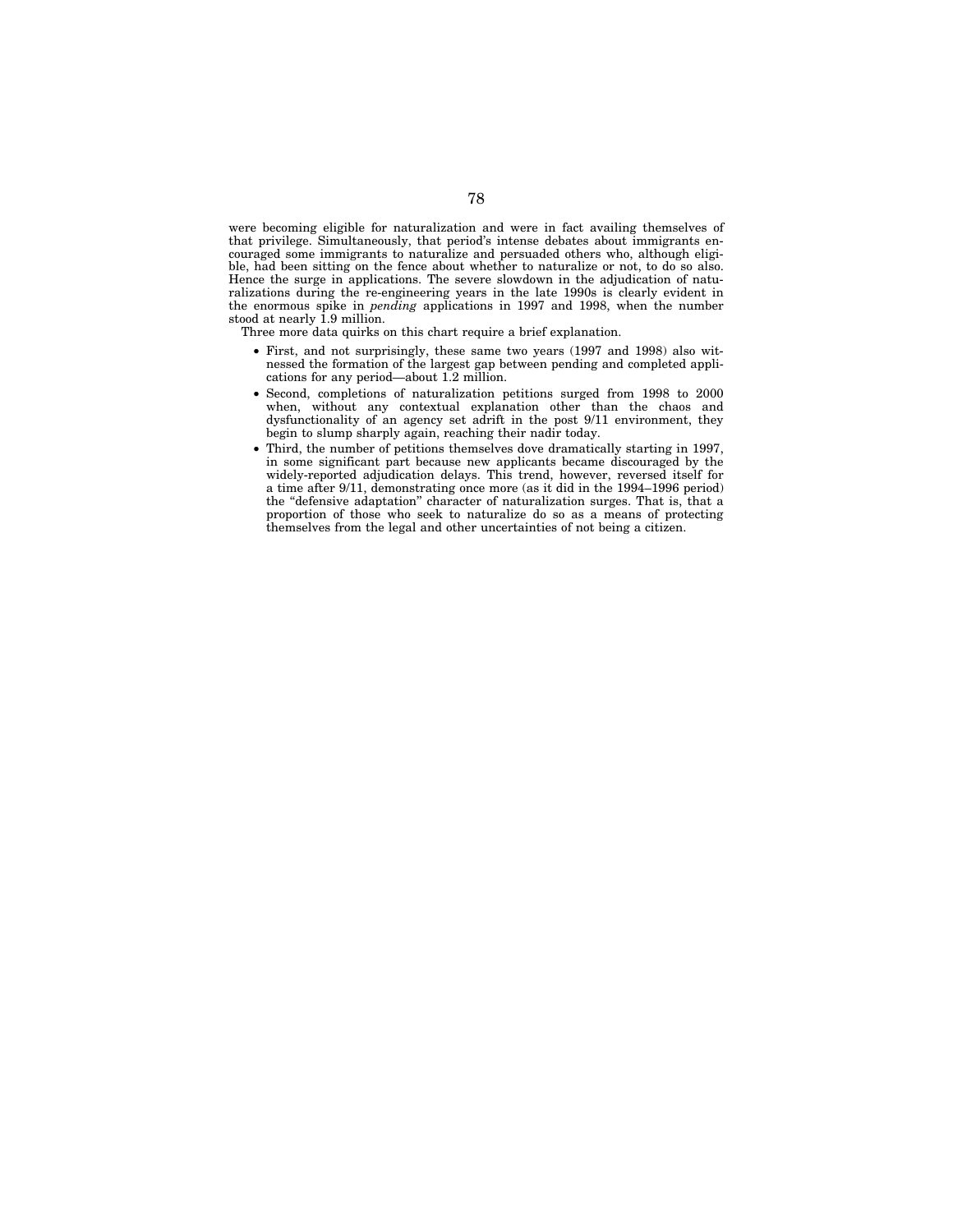

The final chart is the most graphic depiction yet of the chaotic relationship between demand for and the government's capacity to adjudicate (or is it the priority it attaches to adjudicating?) lawful permanent residence (LPR) or "green card" applications. Chart 4 shows the dramatic and consistent increase in pending LPR petitions beginning with FY 1994. Remarkably, for much of that period of extended and continuous increases in demand, application completions have hardly ever kept up with new application intakes, a factor which explains the accumulation of the backlog evident in the graph. (The exceptions are 1995–1996 and 1999–2000).

Most striking perhaps is the 2002–2003 segment of the graph that shows demand spiking at the same time that the government's capacity to and priority in adjudicating petitions simultaneously plummets. While the need to be as certain as possible that no one who may wish us harm receives a green card—a perfectly natural impulse and a critical governance objective—the preponderance of the evidence still

79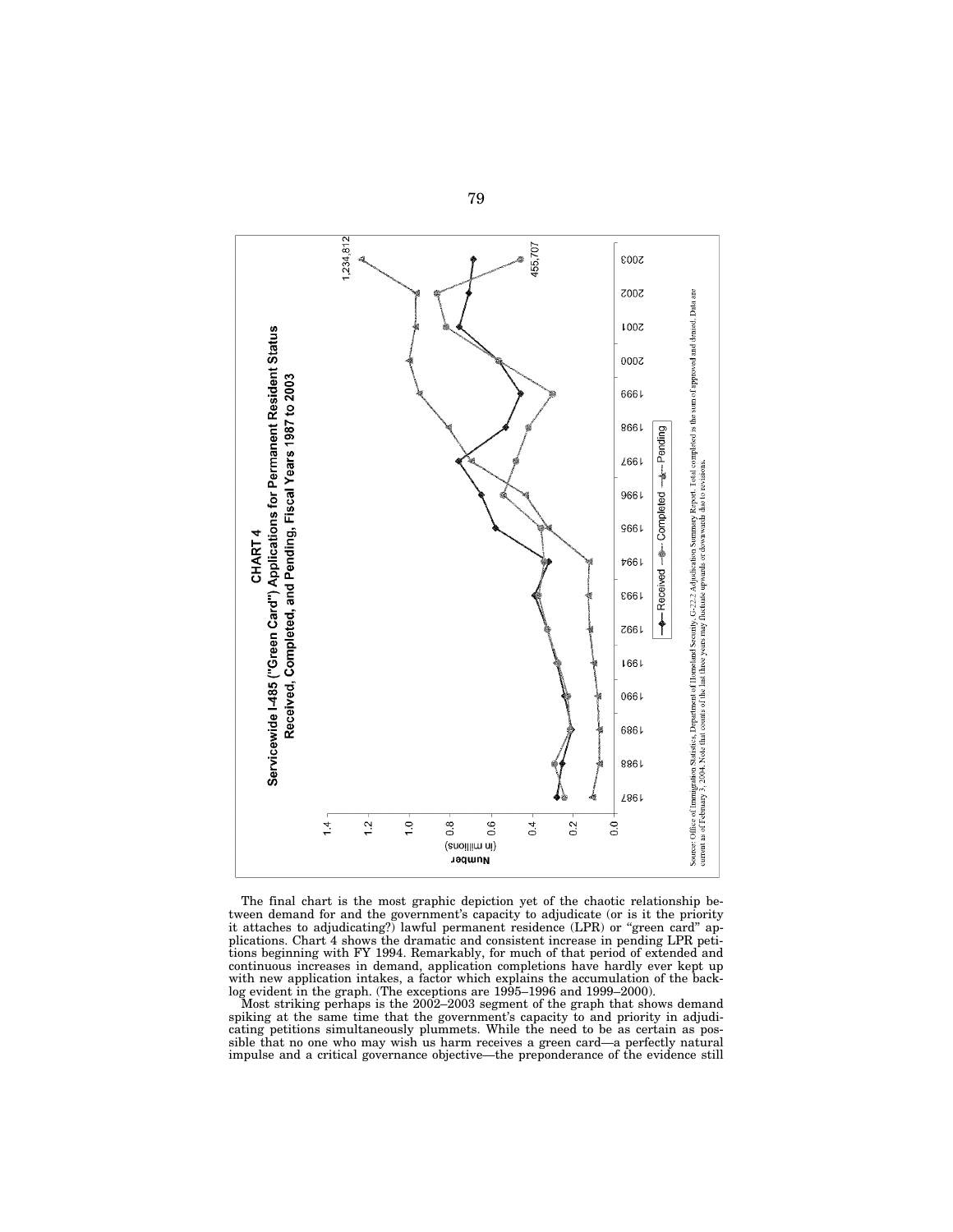points to another, inescapable, conclusion: *immigration services, whether under the old INS or the new CIS, have been no more than the stepchild in what many consider the immigration system's foremost* **(and all too often nearly exclusive)** *responsibility: enforcement, not services.* 

## *b. The Relationship of Backlogs to Illegal Immigration*

Estimating the relationship between multiyear adjudication backlogs and illegal immigration with some certainty is more of an art than a science and would require an agency with the data access and resources of a GAO to undertake the task. However, even without the benefit of full access to government data files and the ability to draw and examine a sample of immigration petitioners and intended beneficiaries, common sense allows one to speculate that some of a petition's beneficiaries whose cases have been pending before the INS (and now CIS) for a long time are already in the United States illegally.

More specifically, unreasonable delays in naturalization adjudications are likely to mean that many immediate families simply ''re-unify'' on-their-own—an act that in many ways is within the spirit if outside the letter of the law. Similarly, there is little reason to doubt that some, perhaps even many, among those waiting for green card adjudications might have done likewise—in the process involving the petitioning U.S. entities, many of whom are U.S. employers, *in an avoidable pattern of deception and illegality.* 

#### **CONCLUSION**

Illegal immigration has been properly targeted as one of our country's largest governance challenges. In fact, the President has stated his determination to do something about it. It seems to me that substantial investment of new government moneys to immigration services would provide two significant benefits. First, it would be the fastest, smartest, and least divisive way to reduce the size of the proverbial haystack of unknown individuals that DHS Secretary Ridge worries about. Second, it would simultaneously reestablish respect for the law and allow the immigration services' function to regain some of the integrity it has lost (and we all want it to have) and those who deliver the function to earn once more the confidence and reputation they seek *and deserve.* 

From both migration management and good governance perspectives we should not tolerate such enormous adjudication delays. The fact that virtually all costs associated with the delivery of immigration services are "recovered" in the form of fees, makes explanations *other than the low priority the service function receives from senior decision makers in the U.S. Government* seem weak, even feeble. The function's bureaucratic location per se—within the Justice Department for more than 60 years or, now, within the DHS—does not seem to matter much. The President's budget request for FY2005 continues to give immigration services the same low priority.

Budgets, we learn in school, reflect what an organization considers more or less important. The facts speak for themselves. If this Subcommittee disagrees with the President's assigned importance to immigration services, and given the obvious correlation between absurd delays in adjudications *and illegal immigration*, it has the ability to and, I would argue, the responsibility to stand up and say so.

You and your Congressional colleagues might go about making yourselves clearer on these issues as follows:

- First, make certain through your oversight powers that the CIS is held equally accountable for its mandated responsibilities as the immigration enforcement bureaus;
- Second, convey to the managers of CIS, and indirectly to the President, that they will be held to their commitments about better and more timely services and that excuses for failing to meet self-imposed targets and deadlines will be rejected?
- Third, accept at least co-responsibility with the Administration for reducing and eliminating adjudication backlogs because (a) they keep immediate families apart, (b) induce employers to break the law, and, more generally, (c) undermine respect for and the integrity of the immigration system itself
- Fourth, put your shoulders behind better services in the immigration area by working with your colleagues in the relevant appropriations' committee to obligate the proper level of public resources to immigration services. Simultaneously, you should make it absolutely clear that you will not tolerate standards of excellence for that function that are less than equal to those you regularly demand from the DHS' enforcement bureaus.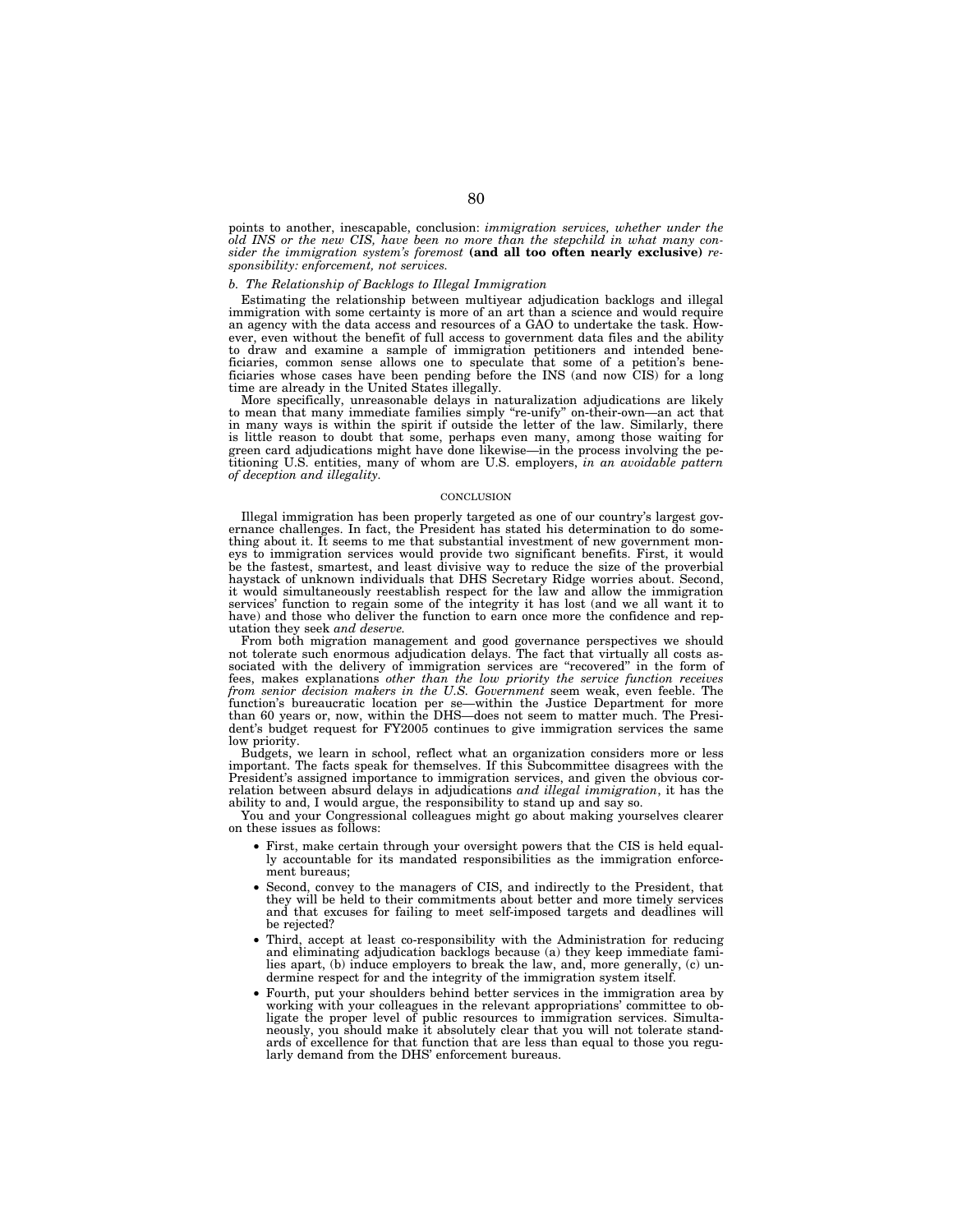- Finally, this Subcommittee and this Congress must begin to consider that maybe, just maybe, the CIS is misplaced within a bureaucracy whose mandate and measurements of success are about hard-headed homeland *security* functions. Put differently, and looking once more at the four charts and the inexorable falling behind of immigration services for the last decade or so, should we not be thinking more about whether the CIS contributes anything unique to homeland security *and the cost at which it does so?*
	- Specifically, if immigration services can be delivered in as robust a way as possible (both in homeland security and program integrity terms) why not start thinking about removing the overall function from DHS? It is in fact entirely possible that creating a new regulatory agency (perhaps something akin to the Social Security Administration) that never loses sight either of its governance obligations or its responsibility toward its fee-paying clients—yet can be held directly accountable for its performance—might prove a better administrative vehicle that having CIS within DHS.

After all, immigration services are virtually completely self-funded and, I suspect that spinning them out of DHS will in fact generate "savings" of at least one sort personnel will be able to focus exclusively on the new agency's mandate and its performance can be evaluated accordingly. The alternative is well known to us all: it often involves being detailed, temporarily re-assigned, or otherwise tapped for purposes other that what the function's mandate requires and what those who seek benefits have paid for: the timely adjudication of petitions for a benefit to which they have a presumptive right.

Mr. HOSTETTLER. Thank you, Dr. Papademetriou.

The Chair now recognizes the Ranking Member, the gentlelady from Texas, Ms. Jackson Lee, for her opening statement.

Ms. JACKSON LEE. Thank you very much, Mr. Chair.

To the witnesses, thank you for your patience. I was delayed by another meeting on the other side of this campus. But I will ask unanimous consent to put my entire statement in the record.

Mr. HOSTETTLER. Without objection.

[The prepared statement of Ms. Jackson Lee follows:]

## PREPARED STATEMENT OF THE HONORABLE SHEILA JACKSON LEE, A REPRESENTATIVE IN CONGRESS FROM THE STATE OF TEXAS

At our previous hearing on the Funding for Immigration in the President's 2005 Budget, I expressed concern over the fact that the FY 2005 budget request for the Department of Homeland Security strongly favors the Department's two enforcement bureaus over its benefits bureau. The Administration is requesting six times more for the enforcement bureaus than for the benefits bureau. It is requesting \$10,214 million for the Bureau of Customs and Border Protection and the Bureau of Immigration and Customs Enforcement but only \$1,711 million for the Bureau of U.S. Citizenship and Immigrant Services.

It also is significant that the Administration is requesting an increase of \$538 million for the enforcement bureaus but only is requesting a \$58 million increase for the benefits bureau. For every additional dollar the Administration is requesting for the benefits bureau, it is requesting nine dollars for the enforcement bureaus.

I am not opposed to providing sufficient funding for the enforcement bureaus. My concern is that the Administration is not requesting adequate resources for the benefits operations. The Bureau of U.S. Citizenship and Immigrant Services (USCIS) has not been able to keep up with its work load, which, according to Director Eduardo Aguirre Jr., includes more than six million benefits applications each year.

USCIS does an incredible amount of work. Director Aguirre testified that during the course of a typical day, his workforce of 15,500 employees will do the following:

- Process 140,000 national security background checks;
- receive 100,000 web hits;
- take 50,000 calls at the Customer Service Centers;
- adjudicate 30,000 applications for immigration benefits;
- see 225,000 visitors at 92 field offices;
- issue 20,000 green cards, and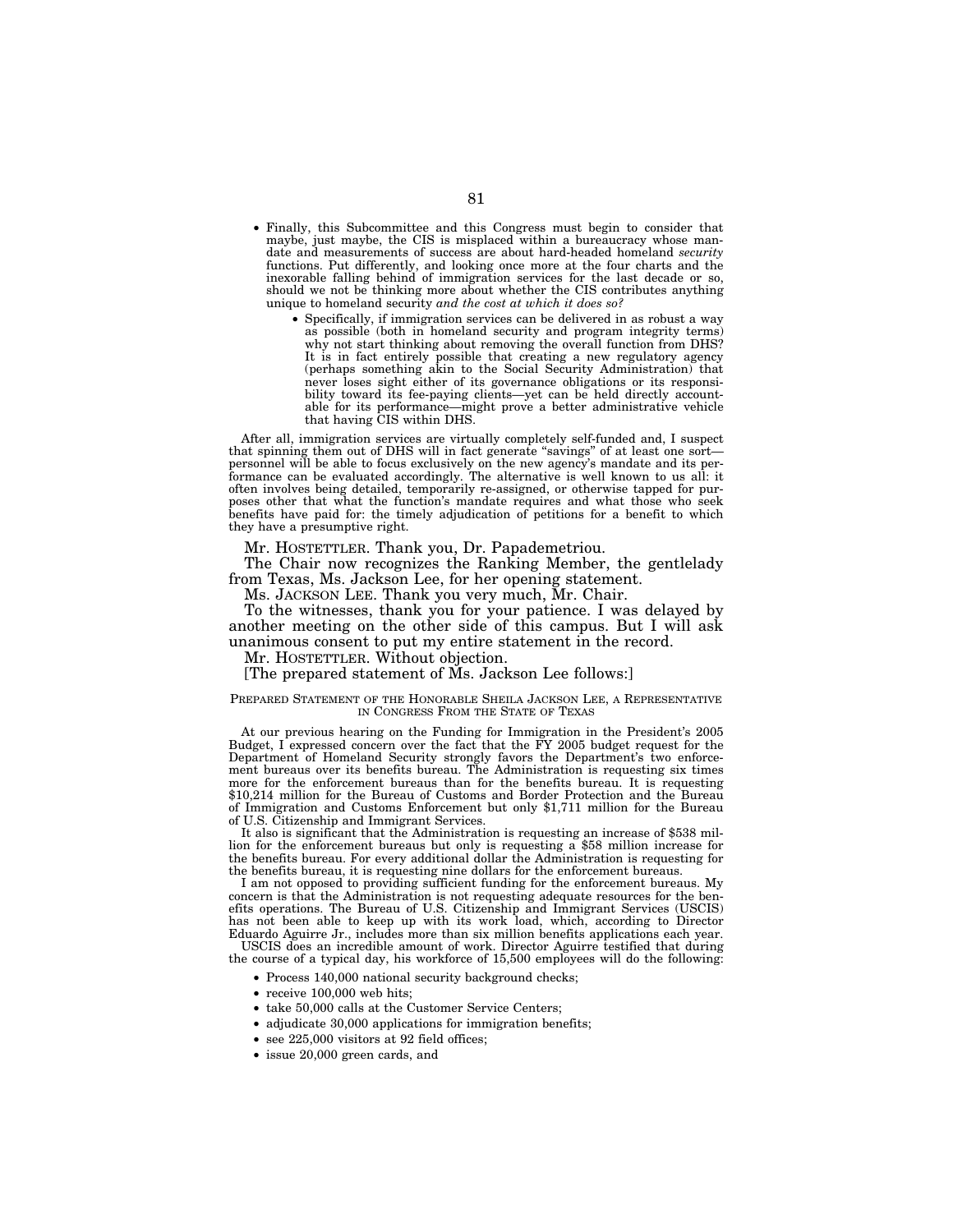• capture 8,000 sets of fingerprints and digital photos at 130 Application Support Centers.

In addition to this, USCIS has to devote substantial resources to eliminating its

backlog of more than six million benefits applications. Director Aguirre assured us that the proposed FY 2005 budget amount for USCIS would provide him with the resources he needs. I have great respect for Director Aguirre, but I do not share his optimism on this matter. The proposed budget only allocates \$140 million for backlog reduction. Even with the addition of the \$20 million USCIS expects to receive from increased processing fees, this is not sufficient to eliminate the backlog. This is apparent when you look at recent operating ex-<br>penses. During the three-year period from FY 2001 through FY 2003, USCIS's repenses. During the three-year period from FY 2001 through FY 2003, USCIS's reported operating costs exceeded available fees by almost \$460 million. Since the beginning of FY 2001, the number of pending applications increas million (about 59%) to 6.2 million at the end of FY 2003. This increase occurred de-spite additional appropriations beginning in FY 2002 of \$80 million annually to address the backlog.

I also am concerned about the fact that USCIS is raising its application fees. This may be necessary to cover the additional expenses of post 9/11 security checks, but it is a move in the wrong direction if the objective is to generate needed operating funds through fees rather than through the President's budget request. The Department of State relies heavily on fees to support its visa application operations, and its recent experiences show that this can be an unreliable way to provide necessary funding.

Since 9/11, the State Department has experienced a decrease in non-immigrant visa demand. This has resulted in significant revenue shortfalls in the FY 2003 and the FY 2004 Border Security Program budget. To compensate for these shortfalls, the Department has applied funding provided by supplemental appropriations: \$46 million in FY 2003 and \$109.5 million in FY 2004. The Department considered increasing the fees but refrained from doing this on account of concern that the increases could have an adverse affect on the public's willingness to travel to the United States, which would reduce the demand for visas even further.

Meanwhile, \$340 million is allocated for the US-VISIT program, which may turn out to be a waste of resources that could have been used elsewhere, such as for reducing the benefits applications backlog. I believe that we need to pay more attention to benefits operations and that we much use our resources more wisely. Thank you.

Ms. JACKSON LEE. And I will make some comments pertaining to my concern.

We had a previous hearing, Mr. Chairman, and I expressed concern over the fact that the FY 2005 budget request for the Department of Homeland Security strongly favors the Department's two enforcement bureaus over its benefits bureau. The Administration is requesting 6 times more for the enforcement bureau than for the benefits bureau. It is requesting some \$10 billion for the Bureau of Customs and Border Protection, I believe, and the Bureau of Immigration and Customs Enforcement, but only \$1 billion for the Bureau of U.S. Citizenship and Immigrant Services, as I under-

stand it.<br>It also is significant that the Administration is requesting an increase of \$538 million for the enforcement bureaus but only is requesting a \$58 million increase for the benefits bureau. For every additional dollar the Administration is requesting for the benefits bureau, it is requesting \$9 for the enforcement bureaus.

It is interesting, if I take my memory clock or I report back—and this is by no means, Mr. Bonner, a suggestion that we cannot do more with the Border Patrol funding and a number of other issues that I have worked on over the years, including professional development. But what I am suggesting is that we're in a partnership. And, frankly, Mr. Chairman, I recall the organizing of the Homeland Security Department, and if we were to delve into the congressional records, testimony and comments both in front of the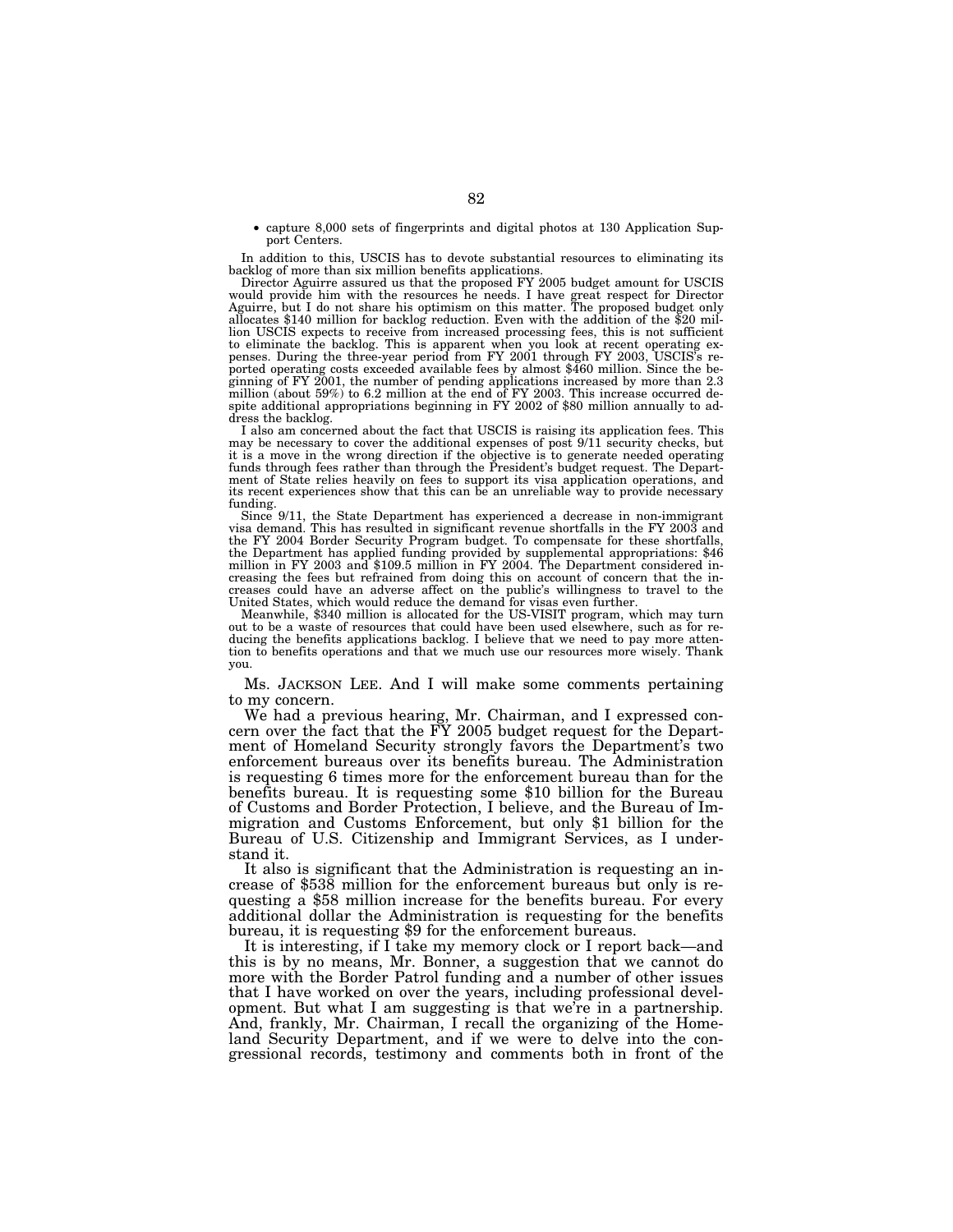Homeland Security Committee as well as in the Judiciary Committee, I made it very clear that my concern was in merging all of these various agencies and changing the INS for the better, would we not disenfranchise the benefits issue?

Just this past weekend, President Bush met with President Vicente Fox, and President Fox of Mexico came out and said, We have a deal, we're going to be working together to downplay the utilization of the US-VISIT Program at the border for some frequent visitors. Certainly I would say there is some merit to discussing that. I'm glad that the President, President Bush, restrained himself in the details because, frankly, I believe Congress and the Homeland Security Department should be intimately involved.

But the interesting point is that I know in their meeting—I would imagine that they must have had a follow-up of the big promise that the President made as it relates to the undocumented alien situation in this country. In order to begin to even look at a structure to deal with that, Mr. Chairman, even to look at it, you're going to have to have more resources, because right now as we sit in this hearing we have a 6-million-person backlog or question backlog or request backlog on benefits. And let me share some of this with you.

U.S. CIS has done an incredible amount of work. Director Aguirre testified that during the course of a typical day, his workforce of 15,500 employees would do the following: process 140,000 national security background checks; receive 100,000 Web hits; take 50,000 calls at the customer service centers; adjudicate 30,000 applications for immigration benefits; see 225,000 visitors at 92 field offices; issue  $20,000$  green cards; capture  $8,000$  sets of fingerprints and digital photos at 130 application support centers.

But what we have not addressed is that as they are doing the current work, 6 million benefits applications remain in backlog, and someone needs to take a visit to the Texas center, one of the busiest in the Nation, and you will find still the scurrying to find lost fingerprints. Even as we utilize the new technology, we have never caught up, Mr. Chairman, with fixing this issue. And with the dialogue with President Vicente Fox and this whole issue of undocumented aliens and with our discussion about earned access to legalization, even the President's plan, which includes a flat earth program of guest worker and falling off at the end, but he does ask that everybody who's willing to come would be documented. Can you imagine overlaying that responsibility, which, as I understand it, should be within the next fiscal year, and not have additional resources for benefits?

I am delighted of the witnesses who have come for their testimony, but let me just say this: Even with the addition of the \$20 million U.S. CIS expects to receive from increased processing fees, this is not sufficient, Mr. Chairman, to eliminate the backlog. This is apparent when you look at recent operating expenses. And during the 3-year period from 2001 to 2003, U.S. CIS reported operating costs exceeded available fees by almost \$460 million—\$460 million. Since the beginning of FY 2001, the number of pending applications increased by more than 2.3 million, about 59 percent, to 6.2 million at the end of FY 2003.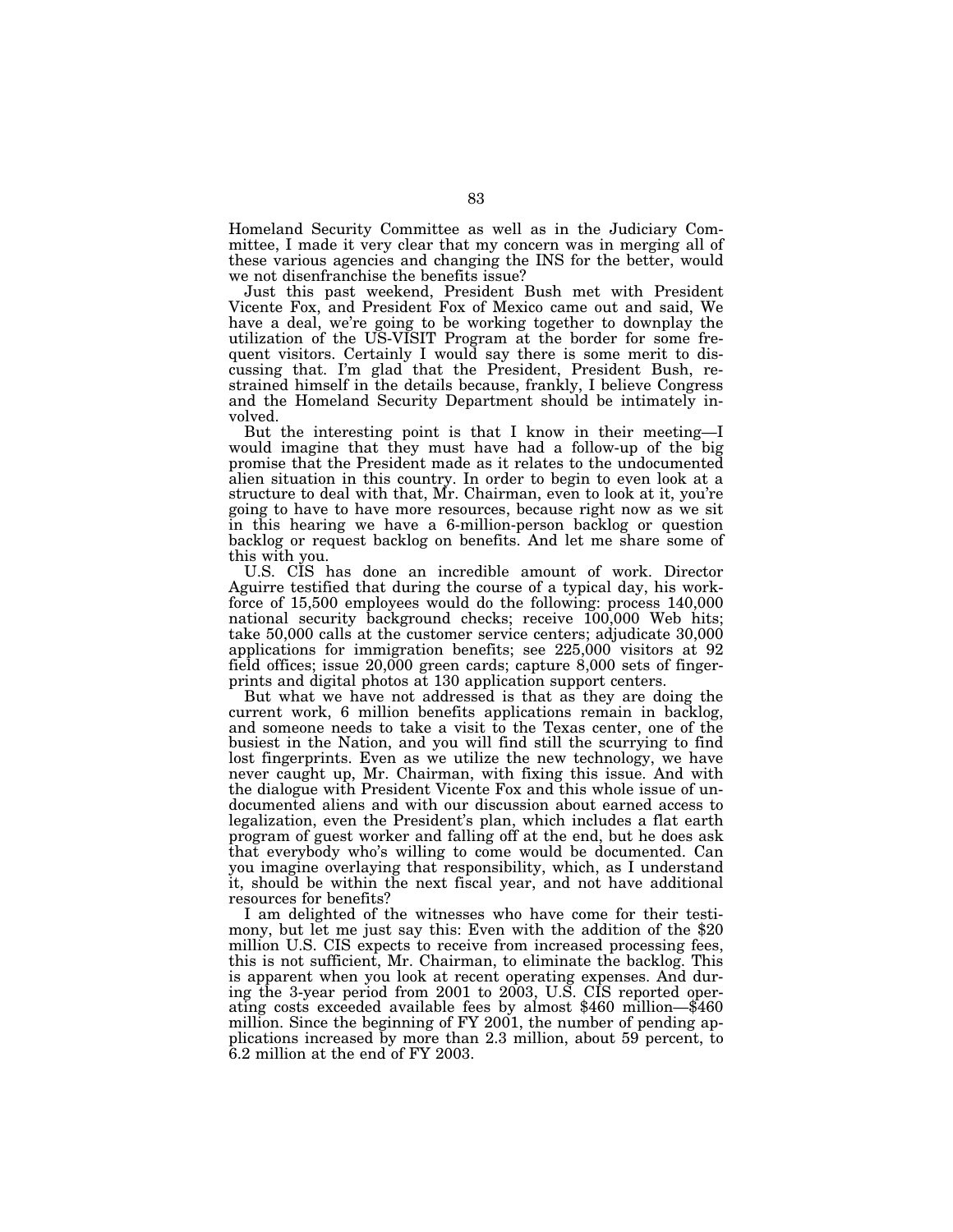There are a number of numbers that I'll use throughout my questioning, Mr. Chairman. Let me just conclude by saying this: I put these numbers on the record because I believe that you are sincere with these hearings on the budget, and this cannot be the hide-theball FY 2005 budget year when it comes to immigration issues. This cannot be the smoke and mirrors budget of 2005. If we're going to seriously reform the immigration system to answer the questions of those who are anti-immigration, anti-immigrants, and are pro-homeland security, then we're going to have to put our money where our mouth is. And even to begin talking about documenting anyone, this Department is going to need more monies.

And, finally, I would say that I always begin my comments, Mr. Chairman, that immigration does not equate to terrorism. We need all of the elements that are here before us this morning to work with us to ensure a safe and secure homeland, but to meet the values of this Nation, and that is that we are a Nation of immigrants and of laws. We are not doing ourselves a service, Mr. Chairman, unless this Subcommittee aggressively works to increase—or to make the record that we cannot function, we cannot be law-abiding, we cannot document, we cannot be secure without increased funding on the benefit side. And I would ask the Chairman to work with me, and I look forward to working with him.

Mr. HOSTETTLER. I thank the gentlelady.

The Chair now recognizes the gentleman from Arizona, Mr.

Flake. He will leave early, so we will——<br>Mr. FLAKE. Thank you. I thank the Chairman. And I only have 5 minutes, so I would appreciate if you could answer as briefly as possible. I will try to ask quick questions.

Mr. Bonner, you stated in your testimony that we only have—oh, I'm sorry. This was Mr. Danahey mentioned that we only have token control of the border. We spend about 6 times as much now as we did just 15 years ago on the border, and that's yielded us just token control?

Mr. DANAHEY. It's an improvement, sir, but I think we need to do more.

Mr. FLAKE. How many troops or how many—some say "troops." Some say "others." How many more people will we need on the border to seal it?

Mr. HOSTETTLER. Would the gentleman please turn on your microphone? Is it on?

Mr. DANAHEY. It is. Sir, I don't have a number right off the top of my head. I'd be happy to research that through our INS people to try to get you a better number. But from last year's testimony where I think we cited that local police were being used to supplement the Federal agents and Border Patrol agents up on the New York border, for instance, it, of course, takes away from other assets that the States need to perform their functions.

Mr. FLAKE. Mr. Bonner, does your organization have a position on the President's plan, immigration reform plan?

Mr. BONNER. The guest-worker program?

Mr. FLAKE. Yes.

Mr. BONNER. As we call it, the amnesty. We are intensely opposed to granting amnesty to people. That only serves to encourage more people to break the law. We discovered that in the 1986 am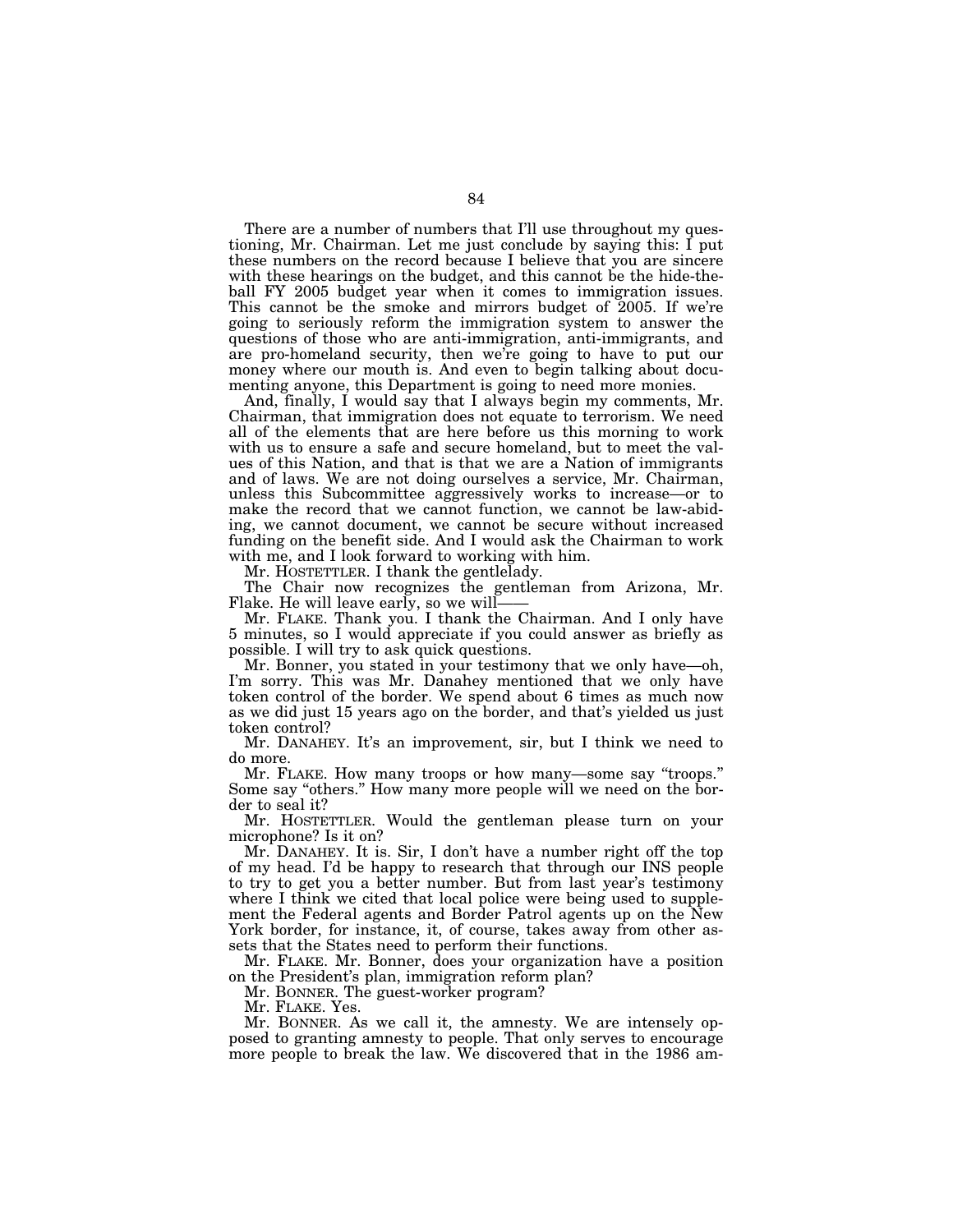nesty, all it did was monumentally increase the numbers. Back then, they estimated 3 to 4 million people in the country illegally.

Mr. FLAKE. Mr. Bonner, could you give me your definition of amnesty?

Mr. BONNER. Amnesty, according to the dictionary, is when you—when an authority, such as a Government, pardons people for breaking a law.

Mr. FLAKE. Precisely. The President's plan, as I understand it, includes a penalty, a fine, and then movement to the back of the line or no pathway to citizenship automatically. Is that still an amnesty?

Mr. BONNER. It still is. Citizenship-

Mr. FLAKE. What would you call-

Mr. BONNER.—has nothing to do-

Mr. FLAKE. What would you call the current situation? The current situation, it would seem, is a de facto amnesty. Would you argue with that?

Mr. BONNER. I would not argue that point. We have turned a blind eye to millions of people breaking our immigration laws.

Mr. FLAKE. In an effort actually to document those who are here, force them to pay a fine, and then put them back at least 3 or 6 years behind those in terms of seeking legal permanent residency or status, that's less of an amnesty than what we have now. Is that correct?

Mr. BONNER. I believe that most people are entering this country for the jobs. They're not entering to become citizens.

Mr. FLAKE. That's correct. That's my feeling.

Mr. BONNER. And so that carrot out there of, well, you can become a citizen way down the line, they don't care about becoming a citizen ever. They just want our money.

Mr. FLAKE. Mr. Danahey, what—do you believe the President's plan is described well by Mr. Bonner?

Mr. DANAHEY. I believe pretty close, sir, yes.

Mr. FLAKE. Would you agree that today we have a de facto amnesty?

Mr. DANAHEY. At this point we do not.

Mr. FLAKE. We do not?

Mr. DANAHEY. I don't believe we have an amnesty program. We have a turnaround program.

Mr. FLAKE. But you said we're only making a token effort at the border.

Mr. DANAHEY. That's right.

Mr. FLAKE. But would that not be improved by actually registering those who are here and giving them an opportunity to go back home by legally crossing the border with the legal process?

Mr. DANAHEY. It would be a step in the right direction, sir.

Mr. FLAKE. That would be a step—the President's plan would be a step in the right direction?

Mr. DANAHEY. Yes.

Mr. FLAKE. Thank you.

Mr. Cutler, are you familiar with the Bracero program of the 1950's?

Mr. CUTLER. Yes, to an extent.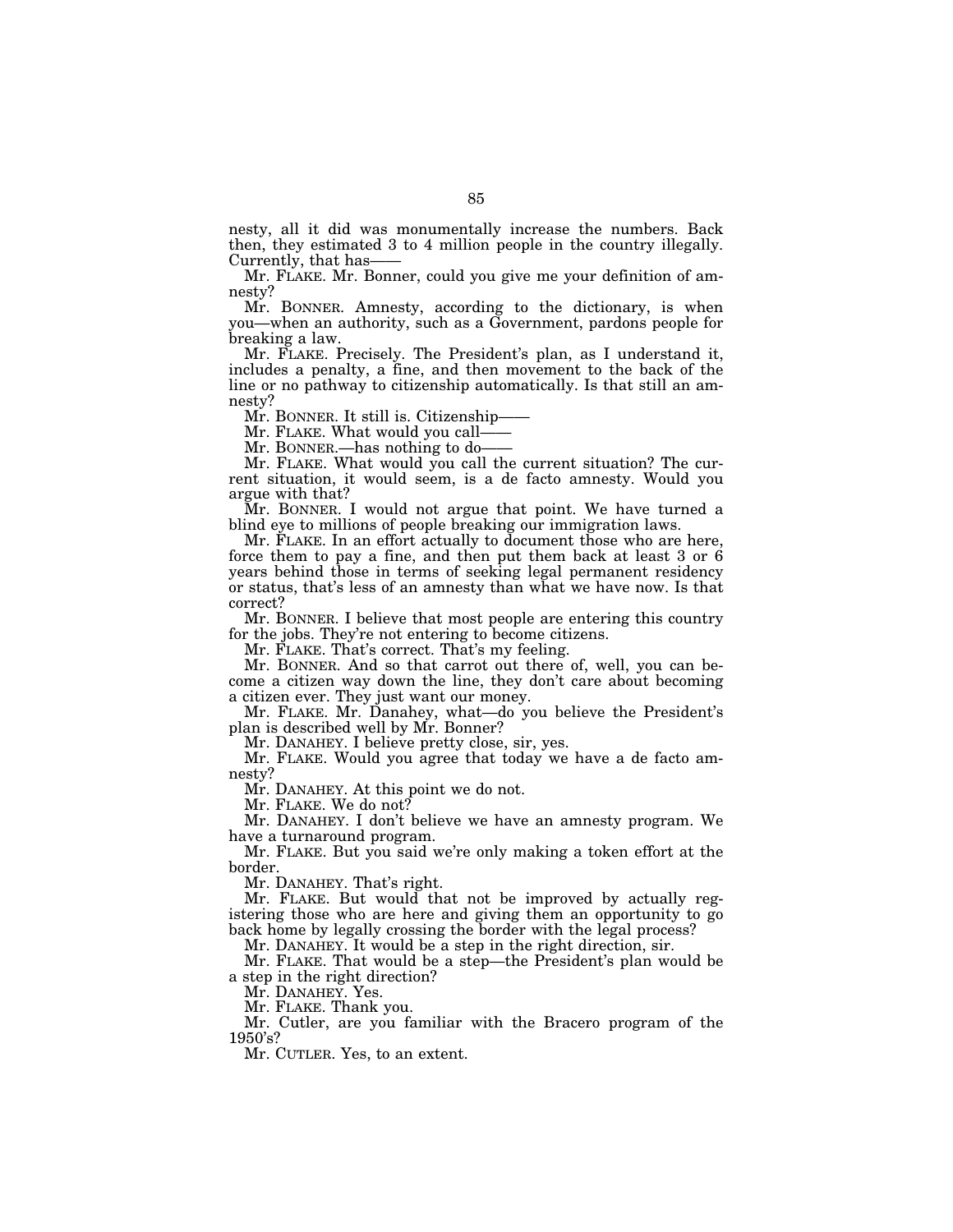Mr. FLAKE. When it ended, did we have a better situation or a worse situation in terms of illegals coming across?

Mr. CUTLER. To be honest, I really couldn't tell you that. But what I can say to you, though, is that we are not deterring illegal immigration, and it is not just because of the border. The problem is—and I always talk about an enforcement tripod. It stands on three legs: the inspectors enforce the law at ports of entry, the Border Patrol between ports of entry, but we need that third leg, the special agents from within the interior so that when people get past the Border Patrol, they have concern that they're going to be apprehended and ultimately removed from the United States. Right now there is no such——<br>Mr. FLAKE. That's right. I couldn't agree more.

In 1964, when the Bracero program ended, INS apprehensions increased from 86,597 to 875,000, over a thousand-percent increase in illegal immigration. When you don't have a legal program, a legal avenue for workers to come, they're going to come illegally, and that's the situation we have now. It's a de facto amnesty. Any situation to register those, I would submit, and give them an opportunity to go home—the average stay in Arizona for a migrant worker coming used to be about 2.2 years. It's increased to over 9 years today because there's no legal avenue for them to return home. We have the worst of all situations in Arizona. They come, they bring their families, and they stay. What used to be a circular pattern of migration is now a settled pattern, and we're doing nothing to stop it at the border. Even if we could seal the border, as some are advocating, even if we could, 40 percent of those who entered—or who are here illegally now entered the country legally. We've solved nothing. And so we have got to have a program to allow them to return home, I would submit. And Mr. Bonner's point that they're coming here for jobs is precisely right. We ought to recognize that, give them a program, and then allow those to return home. And then we can focus more resources on those who would actually come to do us harm.

I thank the Chairman for indulging and putting me first, and I apologize for having to leave. Thank you.

Mr. HOSTETTLER. I thank the gentleman. The Chair now recognizes himself for 5 minutes for questions.

Mr. Bonner and Mr. Danahey, the applications chart that was given us by Dr. Papademetriou indicates that between 1990 and 2002, an increase in applications completed by the INS, now CIS, to be in excess of 3 times greater. Can you tell me if we have been able to remove 3 times the number of illegal aliens from the United States during that time, Mr. Bonner, on an annual basis?

Mr. BONNER. I don't know the exact figures, but I would be very surprised if we were removing even a fraction of the numbers that you're talking about.

Mr. HOSTETTLER. Mr. Danahey?

Mr. DANAHEY. I agree with Mr. Bonner, sir.

Mr. HOSTETTLER. So, in proportion, we are, with regard to the service that's being rendered to the United States of America, whether it's—whether it's adjudicating applications or enforcing the immigration laws, in proportion, with regard to the statistics that Dr. Papademetriou has supplied and your experience, we are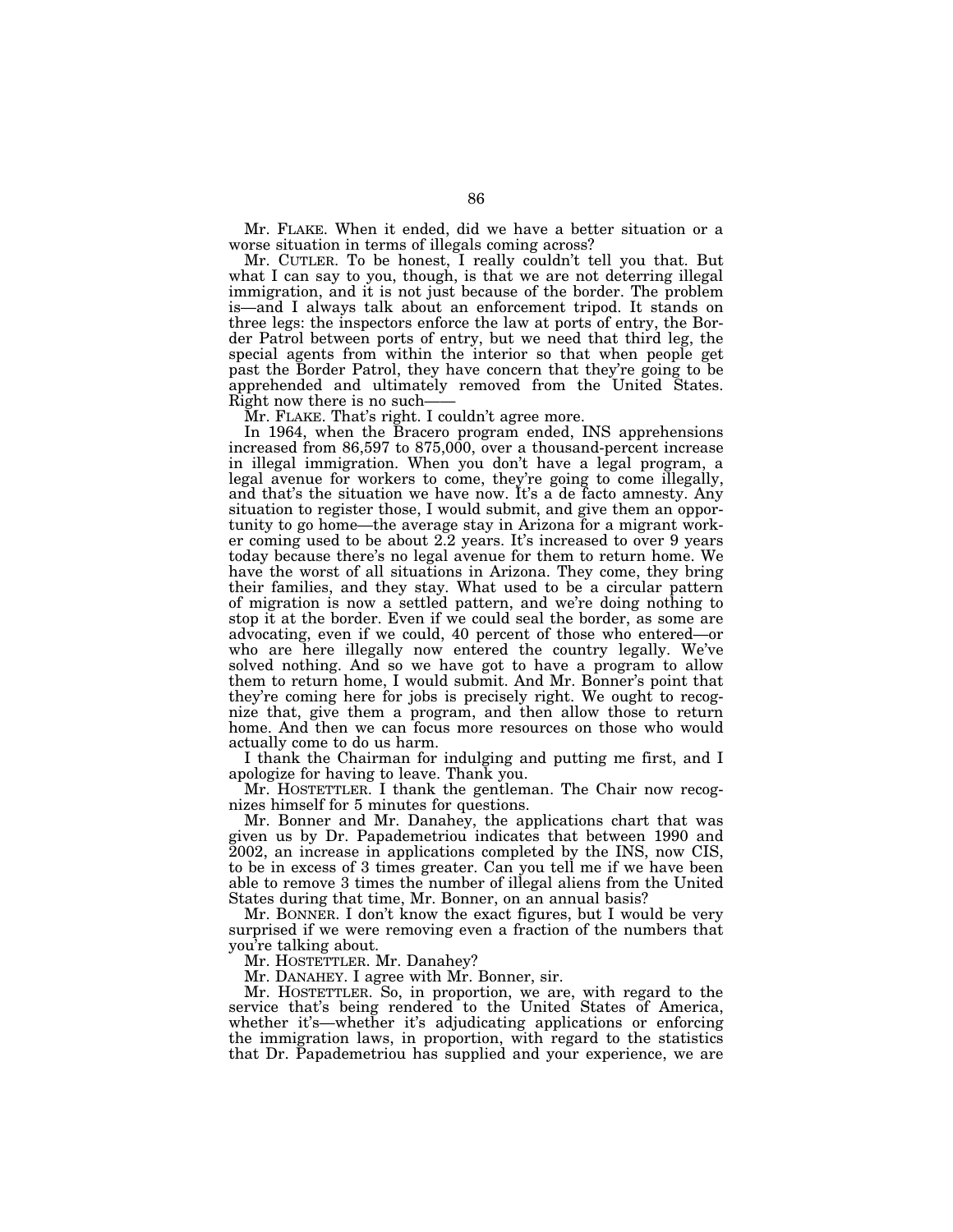spending quite a bit more proportionally on the immigration side than we are on the enforcement side, would you not say, with regard to the results? Mr. Bonner?

Mr. BONNER. Well, I think that you need to look at the overall picture in terms of what is best for this country, and I think that we can't ignore what happened on September the 11. There were only 19 people, and, you know, if you talk about, well, we're doing a "pretty good" job of enforcement, "only" 19 people caused thousands of American citizens to die and cost us billions of dollars, and

I think that——<br>Mr. HOSTETTLER. But, relatively speaking, Mr. Bonner, with regard—the American people have a citizenship process, service process now, and they have a law enforcement side. If we are nowhere near completing the same, proportionally speaking, with regard to law enforcement and services, proportionally would you not say that we are spending—with regard to the service that's being rendered, we're spending a lot more on immigration services, not with regard to total dollars but with regard to the statistics, the actual results of the activity, we are spending a lot more on services than we are on law enforcement.

Mr. BONNER. I agree with you, and I think that we're overly generous as a Nation in providing benefits to people, and I think we need to—the point I was trying to make is that it's very important to protect our country. We can't—we cannot go on with open borders and then allowing millions of people to put in for benefits. We need to stop and take a look and figure out what's best for this country at this point in time.

Mr. HOSTETTLER. Yes, sir.

Mr. Bonner, the budget request, as it was related to us at the Subcommittee in the last hearing from CBP, included increases in technology and sensoring cameras as well as UAVs. Do you believe—but not more agents. Do you believe that the Border Patrol needs more agents even as we increase spending in technology?

Mr. BONNER. Well, absolutely. The technology is the eyes and the ears. There is no camera designed that will jump down off that pole and apprehend illegal aliens. That is up to Border Patrol agents. So it does no good. One of the things that they discovered back in the mid-1990's when they launched Operation Gatekeeper in San Diego, CA, the sensors were going crazy, and they turned them off because they said it was demoralizing the agents because they couldn't catch all the people that were going around them.

Well, that's kind of silly, in my view, to have technology and not use it. I think it would be beneficial to know exactly how many people are getting by us because that would provide a true measure of the effectiveness of the Border Patrol and give us an indication of how many more agents it would take to bring that border under control.

Mr. HOSTETTLER. Very good. One more question, Mr. Bonner. In January 2004, the President proposed a temporary worker program that you discussed earlier with Mr. Flake. Newspapers were reporting in January that the Border Patrol was conducting a survey of apprehended aliens to see whether they had heard about the President's proposal. Is that true? And if that is true, is the survey still being taken?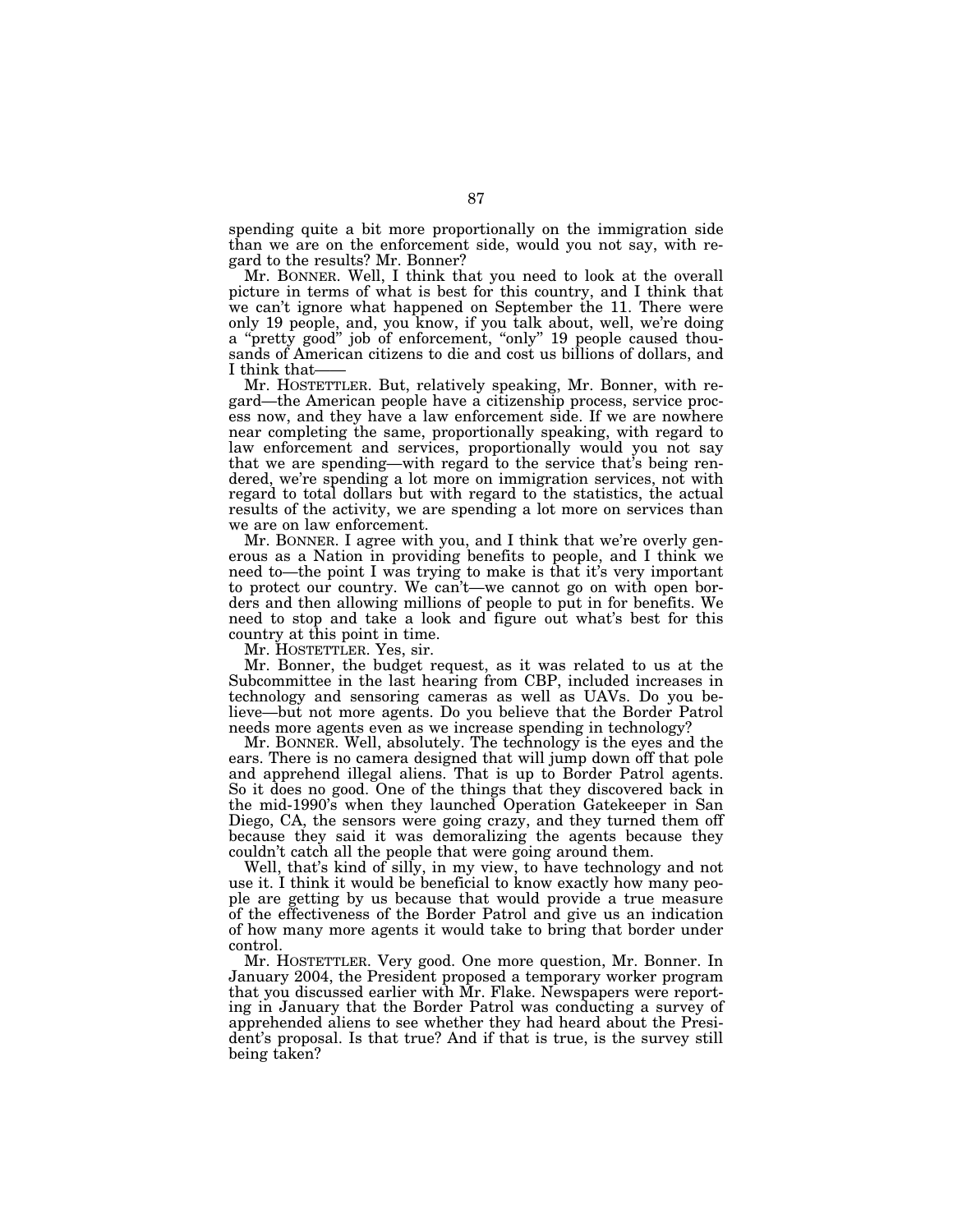Mr. BONNER. It is true that in a number of areas they were taking the survey. It ended rather quickly. I'm not sure of the reasons. It became a political hot potato. Perhaps they didn't like the answers they were receiving.

Anecdotally, the agents in the field were relaying to me and others that many of the people that were coming across were making inquiries about the guest-worker program, about the amnesty.

Mr. HOSTETTLER. Thank you.

The Chair now recognizes the gentlelady from Texas, Ms. Jackson Lee.

Ms. JACKSON LEE. Thank you very, very much.

Mr. Bonner, I've worked with the Border Patrol agents some years back on professional development and increasing the civil service ranking to hopefully assist you all in retention. I've literally walked the Southern border, and let me thank you for the graciousness of many of the Border Patrol agents that have shown me some of the areas and challenges that they face.

Tell me what you need to be really effective in terms of increased inspectors and Border Patrol agents in the United States as it might impact on the budget, what you really need to be at full capacity where you'd feel comfortable in terms of increased inspectors and Border Patrol agents. And, of course, we talk about the Northern border and the Southern border included.

Mr. BONNER. I think that really depends on the strategy that you pursue. If we continue to pretend that we can stop everything at the border, bearing in mind that 40 percent of the illegal—somewhere between 30 and 40 percent of the illegal immigrant population comes in legally, but let's continue to pretend that we can stop everything at the border, it would take millions of Border Patrol agents. Really, we need to get a handle on the root cause of why people are coming to this country. We need to enact tough employer sanctions laws that take the burden off of the employer's back, put it on the Government's back where it belongs, for the Government to develop some form of counterfeit-proof identification that will allow an employer to recognize someone who has a right to work in this country and that will allow the Government to penalize employers who try and circumvent that-

Ms. JACKSON LEE. But if we were to look at a different strategy, let's just take your vision, not necessarily—I don't necessarily agree with it, maybe, but then what kind of increase would you think that we would need in either Border Patrol agents or inspectors?

Mr. BONNER. Under my vision, where you have employer sanctions laws that are enforceable, you could probably control the remaining elements because you would remove 99 percent of the people who are coming across our borders of those millions of people. And you would be left with terrorists and other criminal-

Ms. JACKSON LEE. So you're not here today to ask for any increased compensation for Border Patrol agents, no increased numbers of inspectors? I just want to know——<br>Mr. BONNER. That's not what I said. I said——<br>Ms. JACKSON LEE. Well, then tell me——<br>Ms. JACKSON LEE. But I'm trying to get to the bottom line. What

is the number——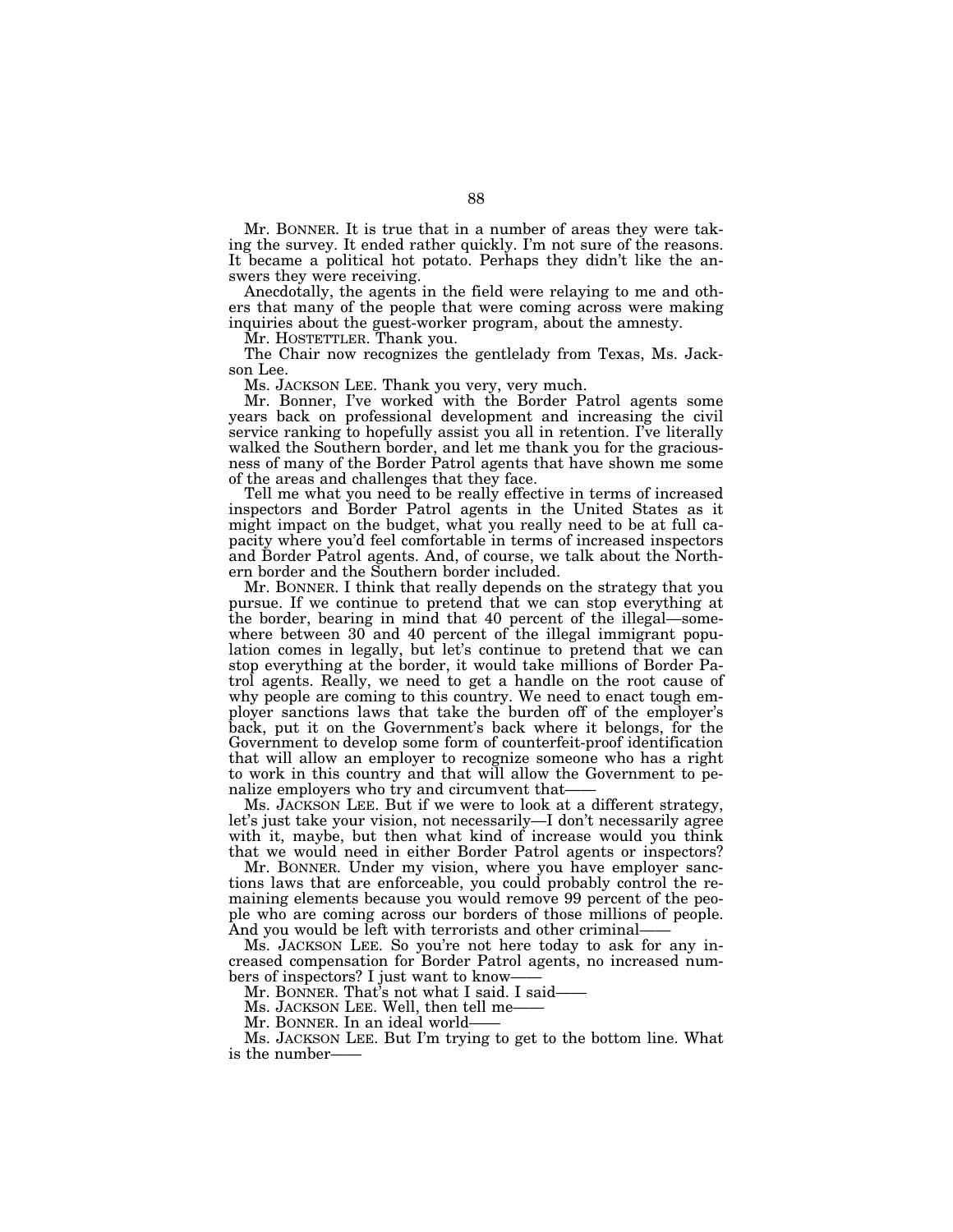Mr. BONNER. Well, if we're continuing to pursue the current policy, I think that at a minimum you need to be adding at the rate that they were adding a few years ago, a thousand agents per year.

Ms. JACKSON LEE. That's what I'm trying to get at, and we'll work with that. Obviously, you have a difference as to the strategy, but we're looking at numbers now, and we're trying to be as responsive as we can. And so those are the numbers that, under the present structure, you are needing more assistance. Is that my understanding?

Mr. BONNER. Absolutely.

Ms. JACKSON LEE. Let me also just ask you a quick question, and I heard your comments to the Chairman and to Mr. Flake. I calculate—and when I say "I calculate," based on numbers that have come to my attention—that there may be between 8 and 14 million undocumented individuals in this country. Are you saying that we have the capacity to deport 14 million people?

Mr. BONNER. I believe that if you have laws that are enforceable for employer sanctions that people will go home. The reason they are here is for the jobs, and if the job spigot is turned off, they will go home, because their only other alternative is to sit and beg in the streets, in which case our police, our local police would arrest them for vagrancy, and then they would be deported. But I think that most of them would just simply go home.

Ms. JACKSON LEE. Well, I think you have a very large vision about that, and I would venture to say to you that 14 million who have put down roots, built houses, paying taxes, whether it's sales taxes, children in school, are absolutely not going to do that. So I think we vigorously disagree, but I appreciate very much your comments on the Border Patrol.

Mr. Papademetriou, thank you so very much. Give me a response to this idea that we are spending more for enforcement than we are for benefits, and what do we need to do in this budget year? You heard my consternation, and if you have better numbers than 6 million—I don't think the debate is on that question, but help us understand whether we are really in an equity as it relates to benefits and enforcement. And thank you for your testimony.

Mr. PAPADEMETRIOU. Thank you. Thank you very much, Congresswoman, and I couldn't agree more with your statement and the thrust of your questions.

There is some fundamental difference that makes any comparison, with all due respect, Mr. Chairman, between the resources that we invest on the one part of the function and the other one essentially invalid. First of all, the services function is largely selffunded. The governmental resources that go into the function are but a fraction of the numbers that you see. So there is a big difference over there as to who is paying. You're going to have to com- pare not the \$1.7 million to the—billion to the \$10 billion, but whatever it is that comes out of our pocket, the public's pocket, with what comes out of the public's pocket for the \$10 billion. That's a real \$10 billion. This is just a fraction of \$1.7.

The other part that makes that comparison suspect, in my view, is that in a sense we are comparing not apples and oranges but I think apples and widgets. We have not established that if we do more in the one area we necessarily will do better in the other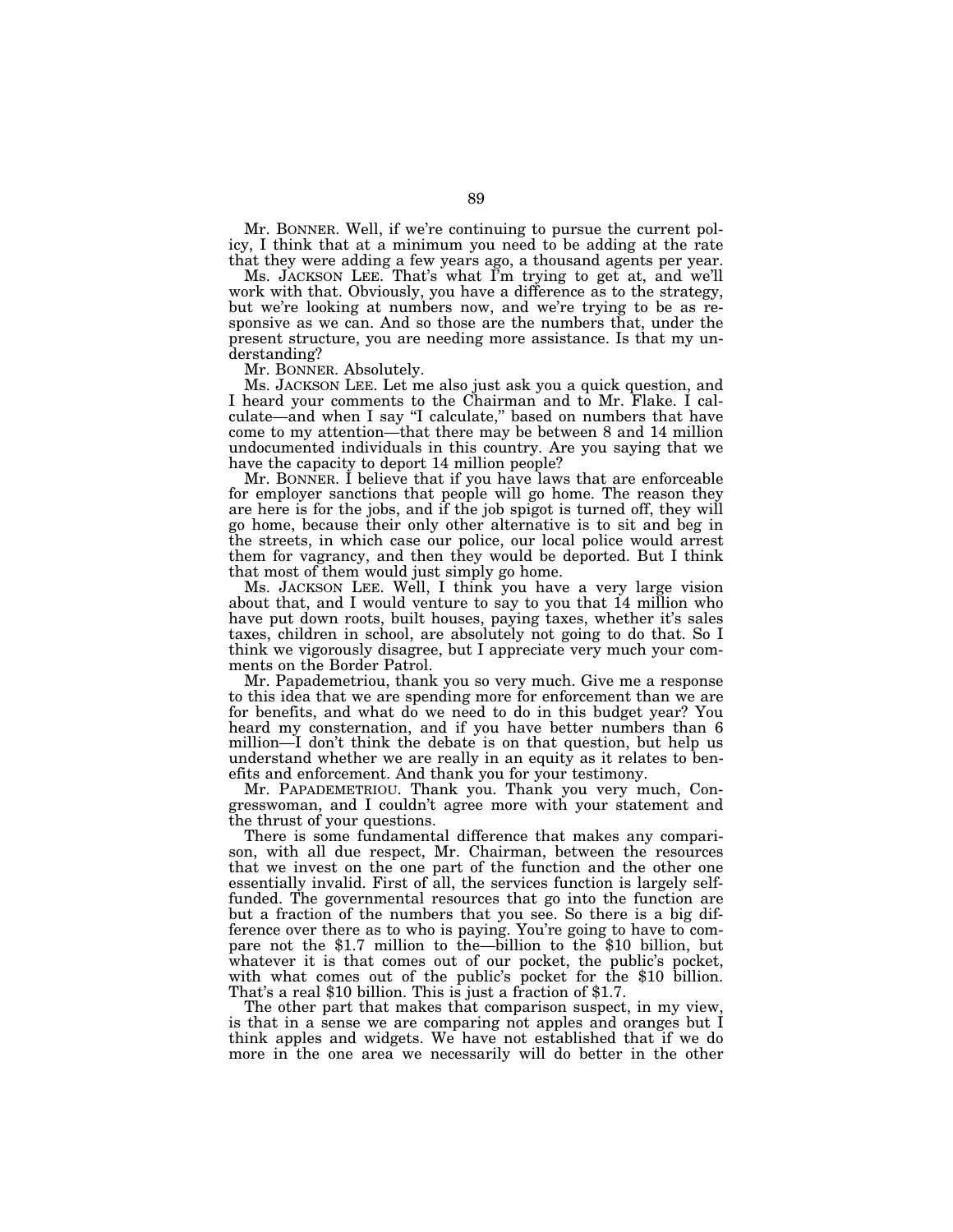area. The two are completely disengaged. We may not be doing well in terms of enforcement—and at some fundamental level I do not disagree with my colleagues on this side of the table. But, in reality, what we're talking about is let's continue to put resources there. Be smart about the methodology. You called it strategy. We all need to realize that we don't have, you know, all of the money in the world. But, also, begin to address the issue of services if for no other reason because it breeds illegality. It contributes to that aid to 12, 14 million people. We don't know exactly how many, but it contributes to that number. And we can bring that number down relatively with no cost to the Treasury. This is very, very significant.

Let me give you an off-the-top-of-my-head, back-of-the-envelope, whatever you will, Madam Ranking Member, estimate of what it might take to remove people, because I am absolutely convinced— I have been in this business long enough to be fully convinced that what you are saying, that these people are not going to leave is absolutely right.

How long does it take, in terms of investigation, to actually—investigative resources, to actually trace down a number of people? How long—how many people does it take to actually go and pick them up? How much jail time does it take in order to prepare them for their hearings-

Mr. HOSTETTLER. The Chair is going to have to cut you off, Dr. Papademetriou.

Mr. PAPADEMETRIOU. Sorry.

Ms. JACKSON LEE. If he could just summarize, Chairman?

Mr. HOSTETTLER. There's a question, I think, that was—the question was: Do you agree with the Chairman that we're spending too much on immigration services with regard—and I think you answered that question. I appreciate that.

Mr. PAPADEMETRIOU. My apology.

Mr. HOSTETTLER. And we're going to have another round of questions, and we will definitely—if the lady, gentlelady wants to address that issue, we will definitely get into that issue. But we're going to move on now to Mr. Smith of Texas.

Mr. SMITH. Thank you, Mr. Chairman.

Mr. Chairman, thank you for again having a hearing on such an important subject, and thank you, too, for your selection of the witnesses who are here today, who are all experts in their fields.

Mr. Papademetriou, I don't mean to ignore you, but most of my questions are going to be addressed to the other witnesses.

Mr. PAPADEMETRIOU. I expected that, sir.

Mr. SMITH. Let me say, Mr. Chairman, we've heard some figures today about the number of people who are in the country illegally. The census, I believe, increased their figure after the 2000 census from 8 million to 11 million, but I just want to make the point again that the census only counted people who are in the country permanently, which is to say 365 days a year. If you were to today take a count of all the people who are in the country illegally, it could well be twice as many because of the people who are here for a short term. So the problem, I think, is probably greater than many of us realize.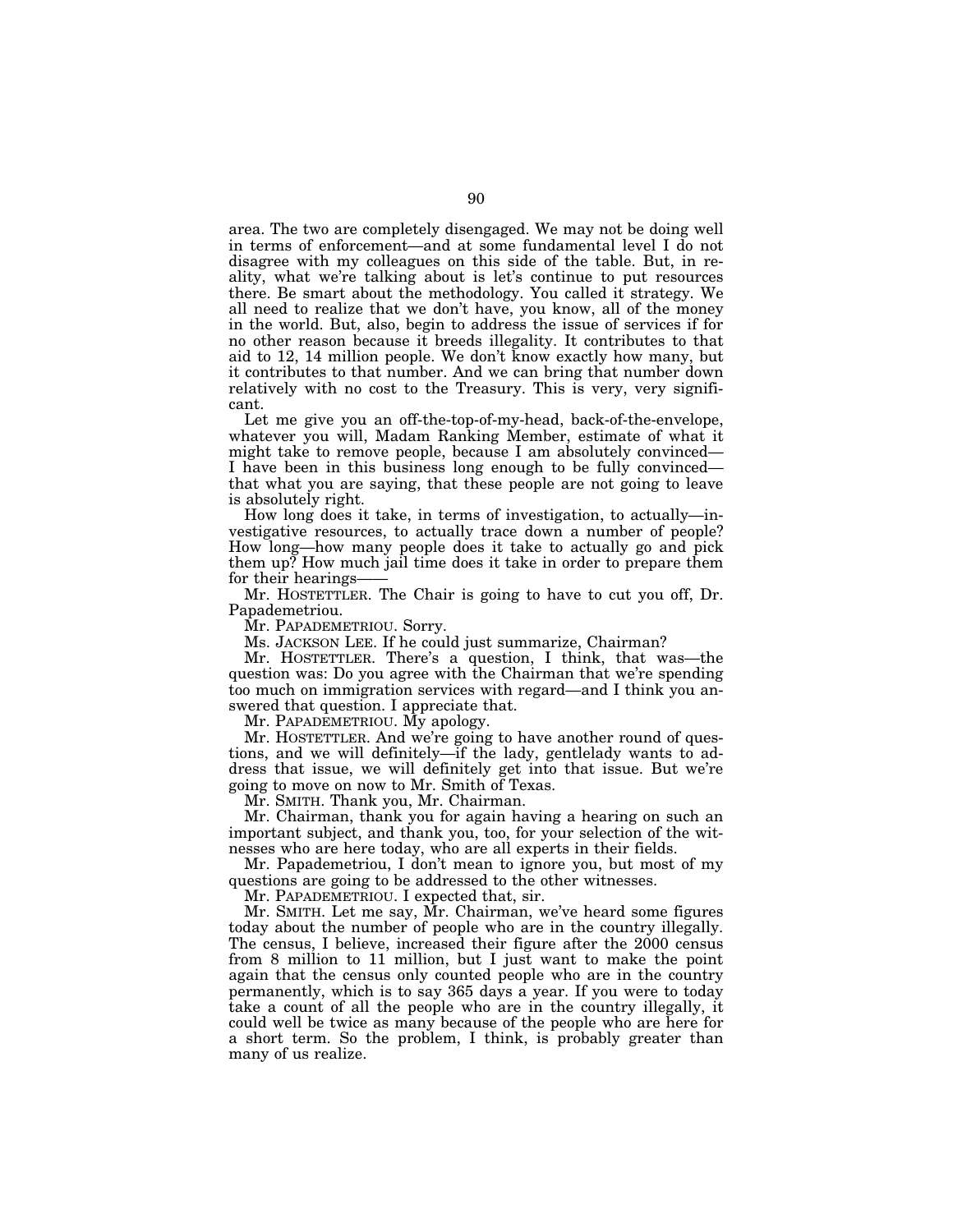I assume, Mr. Bonner, Mr. Danahey, and Mr. Cutler, that we are all in agreement that we think we ought to reduce illegal immigration. Is that correct? Okay.

Let me ask you if you feel that the following programs or proposals would, in fact, reduce illegal immigration. Do you think the States issuing driver's licenses to illegal immigrants is going to reduce illegal immigration? Is there anybody that thinks that it will.

Mr. BONNER. No.

Mr. DANAHEY. No.

Mr. CUTLER. No.

Mr. SMITH. Is there anyone who thinks that the issuance of matricula cards is going to reduce illegal immigration?

Mr. BONNER. No.

Mr. DANAHEY. No.

Mr. CUTLER. No.

Mr. SMITH. Okay. And, Mr. Danahey, you may disagree here, but, Mr. Bonner and Mr. Cutler, do you think that a new guestworker program is going to reduce illegal immigration?

Mr. BONNER. No.

Mr. DANAHEY. No.

Mr. CUTLER. No.

Mr. SMITH. Okay. Mr. Danahey, a while ago I may have misunderstood, but the proposed guest-worker program by the Administration would allow people in the country illegally to stay for 6 years, perhaps more, to work, to bring in their families. Do you honestly believe that these individuals are going to be inclined to return to their home country after those years, after their families are here and after they're working?

Mr. DANAHEY. Sir, I would say that they're going to be inclined to try to stay here any way they can once they become comfortable and integrated into our society.

Mr. SMITH. And do you think that none of these illegal immigrants are going to be taking jobs that are—that could be worked by Americans? And when I say ''Americans,'' I'm talking about citizens and legal immigrants as well.

Mr. DANAHEY. Yes, sir, they would be taking jobs that could be filled by U.S. citizens.

Mr. SMITH. And yet you said a while ago, I thought, that you thought that the proposed guest-worker program was a step in the right direction. How could it be a step in the right direction if it is taking jobs away from Americans and if it's going to encourage people to stay in the country rather than go home?

Mr. DANAHEY. It's a step in the right direction in at least we know who is here and where they are. As far as taking jobs away, et cetera, I hadn't looked at that broad of a——

Mr. SMITH. Okay. Don't you think if we make it attractive for individuals to stay in the country illegally that it's like to encourage more people to come into the country illegally?

Mr. DANAHEY. It would.

Mr. SMITH. Okay. Thank you.

Lastly, what single thing do you three feel that we should do to what's the most important single thing we could do to reduce illegal immigration? Mr. Bonner, let's start with you.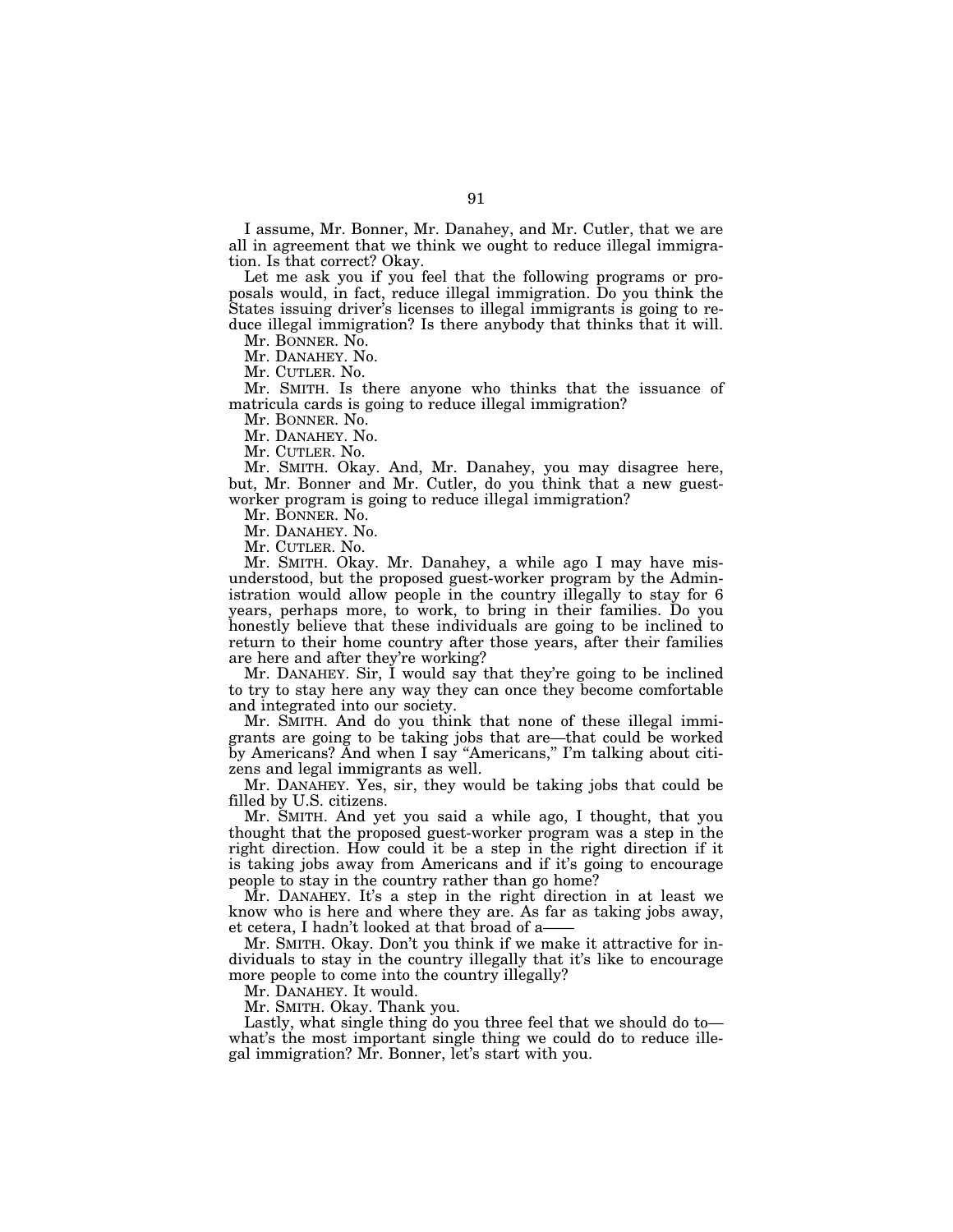Mr. BONNER. As I've stated previously, I think the single most important thing we could do would be to reform our employer sanctions laws. Turn off the job magnet.

Mr. SMITH. Okay. I agree with that.

Mr. Danahey?

Mr. DANAHEY. I agree with Mr. Bonner, and also tighten border security as best we can.

Mr. SMITH. Okay. And, Mr. Cutler?

Mr. CUTLER. Well, I have to agree with Mr. Bonner, but come back again to the lack of interior enforcement, because this is all about interior enforcement. And there's one fast thing if I just might get this in.

Mr. SMITH. Sure.

Mr. CUTLER. We're talking about identifying people by putting them through a process of giving them the ability to work in the United States. We won't be really identifying the criminals or most of them, because if you look at the pressure that we're under right now to handle all these applications—and I spoke about some of the pitfalls we have as of today. Imagine when someone walks into a crowded office and they say, ''What's your name?'' and he gives them a name, provides no documents to support who he claims to be, what will the immigration authorities do? And most likely, under the pressure of the weight of the paper and the flow of the people, we will wind up creating almost a witness protection program, if you will, for people who shouldn't even be here.

Mr. SMITH. You reminded me of a final question to ask you all, and that is, don't you think if we had a guest-worker program that made it easier for people to get into the country, stay in the country, perhaps get a job in the country, that that might not be an attractive vehicle to would-be terrorists? Mr. Cutler, do you believe that's the case?

Mr. CUTLER. Absolutely. These folks are very sophisticated, and they look for the holes in the system. And if you look at the 19 terrorists, each one of them found where there were those openings and went right through it.

Mr. SMITH. Mr. Danahey, don't you think a prospective terrorist would want to take advantage of a program like that?

Mr. DANAHEY. Absolutely, sir.

Mr. SMITH. And, Mr. Bonner?

Mr. BONNER. They would either take advantage of that program or—to me it's—the notion that people—that criminals are going to come forward and register just doesn't ring true with me.

Mr. SMITH. Okay. Thank you all for your testimony.

Thank you, Mr. Chairman.

Mr. HOSTETTLER. I thank the gentleman.

The Chair now recognizes the gentlelady from California, Ms. Sánchez, for 5 minutes.

Ms. SÁNCHEZ. Thank you, Mr. Chairman. And I apologize for missing your oral testimony, but I did review the written testimony.

A question for Mr. Papademetriou—is that the correct pronunciation?

Mr. PAPADEMETRIOU. Yes, ma'am.

Ms. SANCHEZ. Wow, for a Latina girl, that's not bad, right?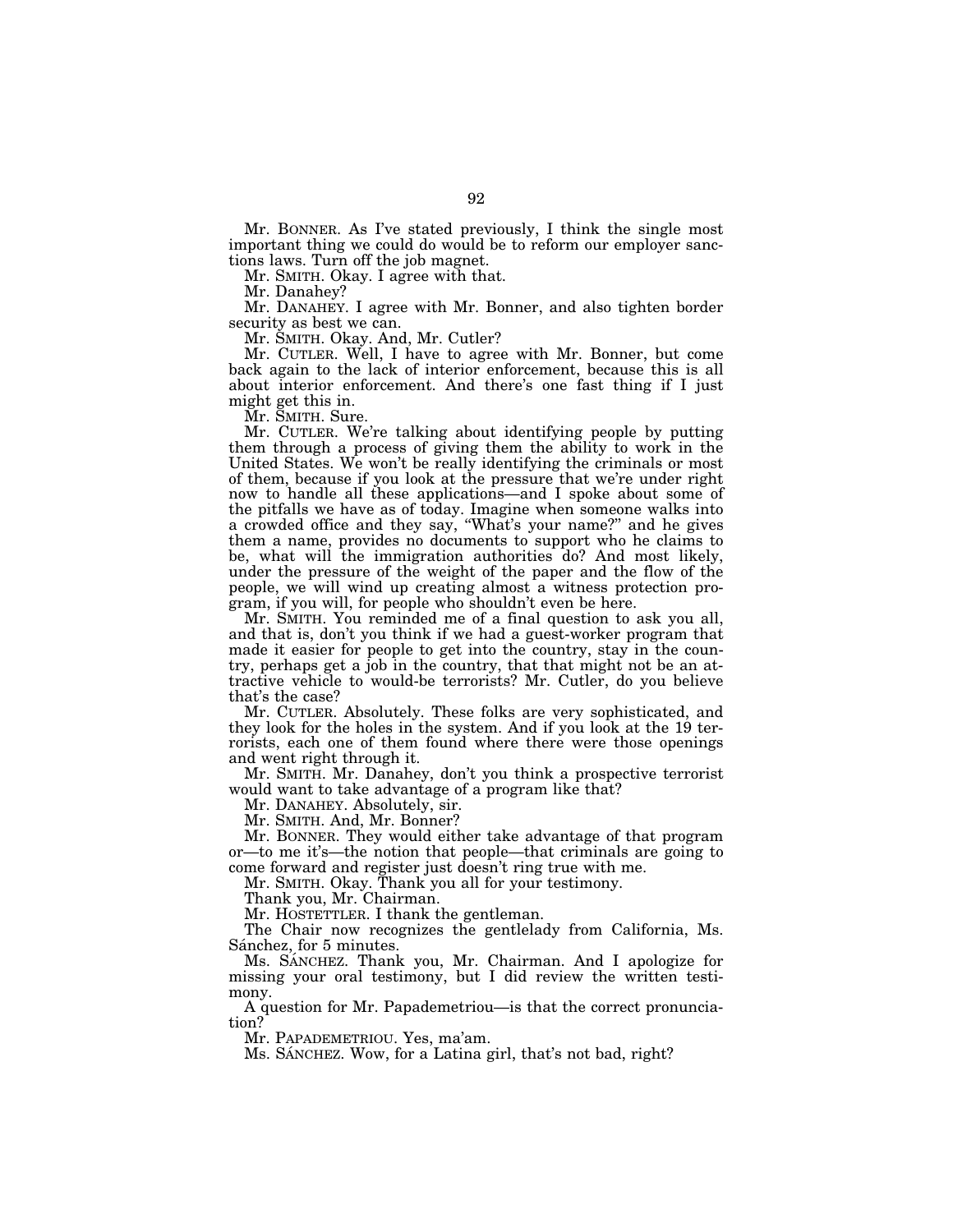I'm interested in knowing with respect to the visa backlog that we're currently experiencing, interested in knowing what your thoughts are on if we would dedicate a substantial portion of the monies allocated on immigration issues to reducing the visa backlog, how might that improve our ability to know who's in this country and our ability to have improved homeland security?

Mr. PAPADEMETRIOU. Thank you, Ms. Sánchez. The two are perfectly consistent with each other. Whatever the analogy that you prefer will work here. By increasing the efficiency in delivering services, we reduce the possible number of undocumented migration; therefore, we make the job that people who enforce our laws have to do a bit easier.

We also return some—and I suspect a very substantial proportion—of pride, if you will, and esprit de corps and all that to an agency and people who are good, but they're completely disheartened. I don't know the last time that you folks have had an opportunity to speak with the rank-and-file, you know, that deliver services over there, but this is not exactly a sense on their part that this is a priority of any Administration. And with all due respect, Mr. Chairman, this is not about Republican or Democrat. It's not about people who head this agency. The fact is that we need to do something dramatically different.

I propose here something that is radical enough, which is take CIS out of DHS. We'll lose nothing. In other words, whatever it is that we need to do in terms of program integrity can be done from outside of the agency, particularly now that we're creating interoperable databases, where we're creating all sorts of common standards—for all of those things, all of these services can actually be performed from outside of the agency. And let's have an agency, perhaps akin to the Social Security Administration, that knows what its job is day in and day out: to deliver services for those people who qualify, to actually give value for the people who pay the money.

You may find out that you will not have to actually subsidize that agency, the same way that you have been doing for the past 20 or 30 years, in large part because nobody is going to say, okay, you 1,500, you're now going to have to stop delivering services, and you're going to have to do special registration, which is what happened a year ago.

So fundamentally, the relatively smart things—small things that are smart can make a big difference in the delivery of services.

Ms. SANCHEZ. Amazing that an agency that actually gets resources allocated to what the majority of its functions should be.

A follow-up question very briefly. In your opinion, what would be the financial impact or what would be the necessary funding in order to do as they are suggesting with some other guest-workers programs, et cetera, of deporting the estimated 8 million undocumented workers in this country and also, with a new guest-worker program, setting up some kind of worksite—you know, not surveillance but monitoring of a new guest-worker program? What might that do to the agency?

Mr. PAPADEMETRIOU. It would probably sort of turn the agency and spin it apart. The money will be extraordinary. Just a backof-the-envelope estimate, if we actually remove—apprehend and re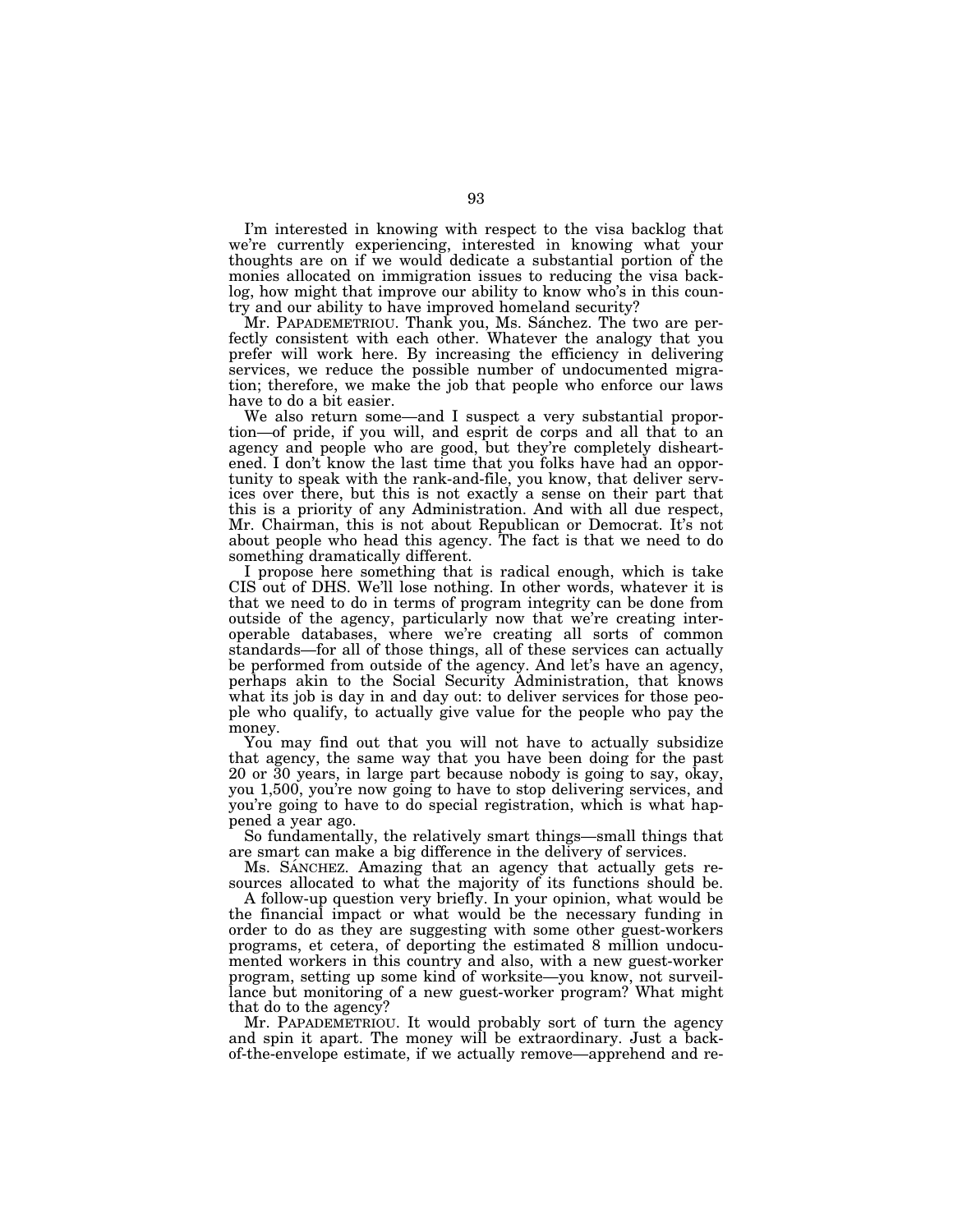move 500 people a day—I'll make it easy—and if there are 400 days in a year, even though I know that's not the number, and if there are 10 million people—Mr. Smith suggested that there were 11 then, a figure I never heard before.

Ms. SANCHEZ. It seems to go up according to people's convenience.

Mr. PAPADEMETRIOU. But the point is that even if we have 10 million people it will take 50 years—50 years—and tens of billions of dollars to remove just these people. And that assumes that in the next 50 years we are not going to get a single new unauthorized person in the country, just a mere multiplication.

So I think that we have to think smartly. Maybe we can disagree as to whether the President's proposal is the right one. The President actually, you know, shot a starting gun and said let's start thinking together about it. Maybe his idea is not enough. I suspect it's not. But it is a starting of a conversation which we have refused to have in this country.

Ms. SÁNCHEZ. Thank you very much for your testimony. My time has expired. I will yield back.

## [The prepared statement of Ms. Sánchez follows:]

### PREPARED STATEMENT OF THE HONORABLE LINDA T. SÁNCHEZ, A REPRESENTATIVE IN CONGRESS FROM THE STATE OF CALIFORNIA

#### INTRODUCTION

I'd like to thank the Chairman and Ranking Member Jackson Lee for bringing the Members of this Subcommittee together to discuss funding for immigration in President Bush's budget. This is the second time we've had a hearing on immigration and the President's budget in the last two weeks. I, for one, am glad that we are making immigration an issue that is important enough to warrant two hearings.

Every Member of this Subcommittee and all of our witnesses know that our immigration system is broken, and badly in need of comprehensive reform. I felt at the Subcommittee's last hearing on President Bush's budget and I still feel today that neither the President's immigration principles nor his budget are going to fix all of the problems that plague our nation's immigration system.

### PRESIDENT'S IMMIGRATION PRINCIPLES

Let's start with the President's temporary worker program. It will not stop the steady flow of illegal immigrants into this country because it doesn't solve one of the biggest causes of illegal immigration—separated immigrant families. The President's immigration plan has absolutely no provisions to reunify immigrant families. So, thousands of immigrants each year will continue to cross our borders illegally to be with their loved ones.

Another problem with the President's plan is that it has no earned legalization provisions. The President expects the 8 million hard-working undocumented immigrants in our country to sign up for his temporary worker program, subject themselves to second-class status during their brief stay in our country, and then stand in line to be deported. That is not going to happen. And even if by some chance it did happen, a deferred deportation program with no hope for the future is not the solution to our immigration problems.

My fellow Democrats and I have on many occasions let the President know that if he is serious about immigration reform that he should support the DREAM Act and the AgJOBS bill. The President hasn't supported these bills and by doing so has proven that his immigration principles are in fact an attempt to woo the Latino vote, not an effort to help immigrants improve their lives in this country.

We've also introduced immigration principles of our own that address the fundamental problems with our immigration system that the President's plan fails to address. The Democratic principles reunify families by reducing the visa backlog and allowing families to remain together while they work to earn legalization. Our principles also give hard-working, law-abiding immigrants in this country a chance to earn legal status and continue to contribute to our economy and our communities.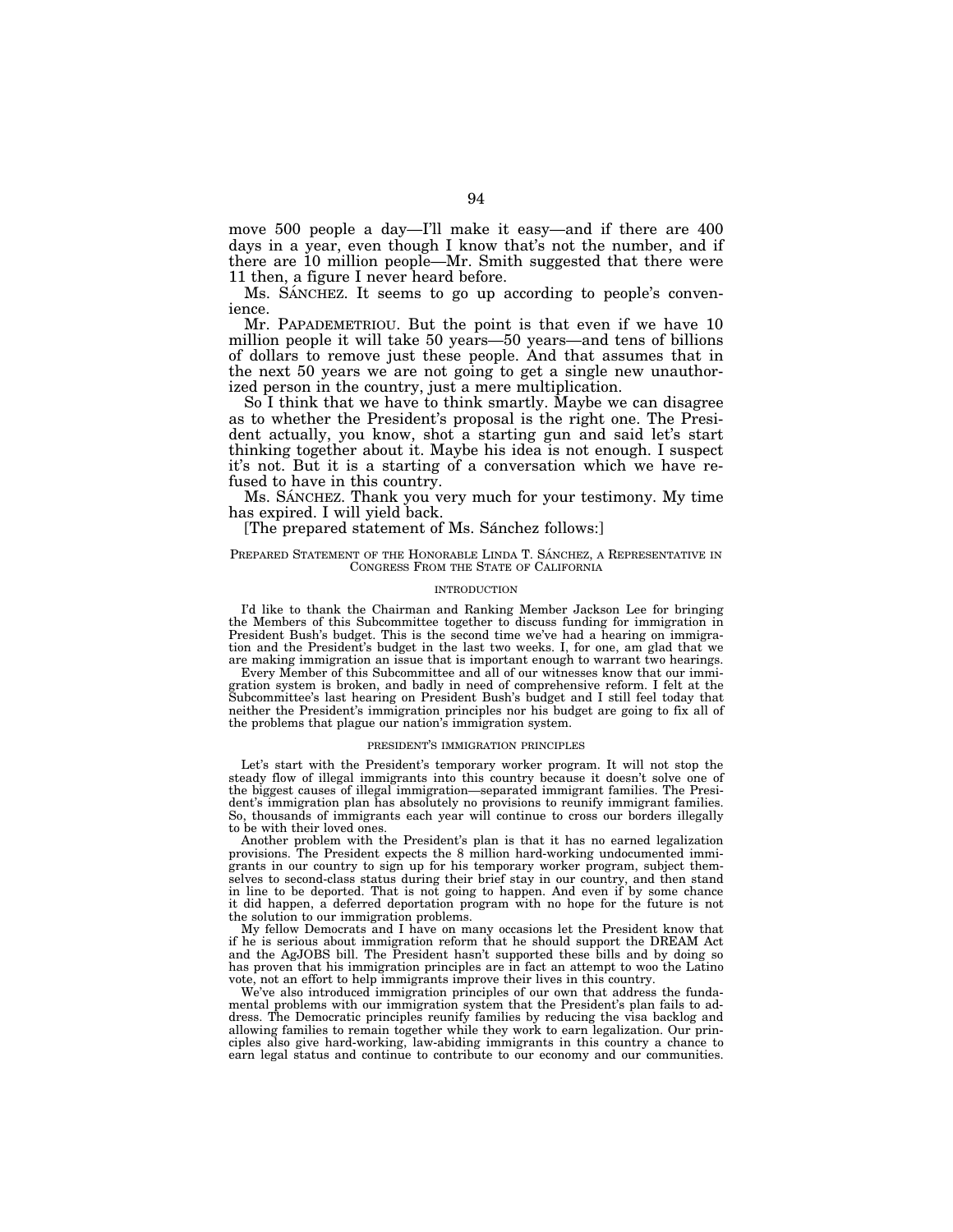The President's immigration principles leave immigrants trying to better provide for their families out in the cold, and his budget doesn't do much better.

### THE PRESIDENT'S BUDGET

The President's budget also proves that he is not committed to helping immigrants. The President's FY '05 budget increases by hundreds of millions of dollars so-called immigration enforcement programs while neglecting immigration service and citizenship programs.

We all agree that we need to enforce our immigration laws and make sure that our border patrol agents have the resources they need to make our borders safe, orderly, and secure. These resources are vital for securing our homeland. However, if we want our country to be fully secure, we can't neglect other equally vital immigration concerns like reducing the visa backlog, providing better, more efficient immigrant services, and promoting citizenship. But the President's budget neglects these other important immigration reform issues.

For example, the President seeks \$281 million more for DHS's Bureau of Immigration and Customs Enforcement in FY '05 than he did in FY '04. This is the largest funding increase for any Bureau of DHS that the President seeks in his budget. On the other hand, President Bush has proposed only an additional \$60 million for visa backlog reduction. The President proposed a \$500 million initiative to reduce the visa backlog by 2006. However, the President's visa backlog reduction initiative so far has been a complete failure. This is obvious considering we have over 6 million visas yet to be processed and the numbers of backlogged visas are showing no signs of reducing. Furthermore, many U.S. citizens are waiting 10+ years to be reunited with their families. This includes thousands of Americans who have to wait 22 long years to reunite with their family members in the Philippines.

I am glad that the President is willing to spend funds to reduce the visa backlog. Unfortunately, the \$60 million increase in his FY '05 budget is inadequate to make the necessary changes to a visa processing system that needs massive reform.

If we fail to reform our visa processing system and significantly reduce the backlog, immigrants will continue to break our laws to get into this country. The more our laws are broken, the less secure we are as a nation. So, if we want to fix our immigration system and truly be secure we must make backlog reduction and comprehensive reform as high a priority as enforcement, border security, and detentions and deportations.

### **CONCLUSION**

I thank all of the witnesses on our panel for being here today. I am looking forward to hearing testimony from some of the people on the front lines of homeland security and involved with coordinating immigration across our borders. Thank you all for taking the time out of your schedules to give us your thoughts and expertise. I thank the Chair and Ranking Member for the opportunity to express my views.

I yield back.

Mr. HOSTETTLER. We'll have a second round of questions.

The Chair now recognizes the gentleman from Iowa, Mr. King. Mr. KING. Thank you, Mr. Chairman.

I appreciate all your testimony and response to these questions, and as the pieces get filled in here on our immigration policy, a number of things accumulate in my mind as I sit here and listen, and one of them is—I'll reference a statement that was made here by the gentleman from Arizona in reference to roughly 10 years ago the statement was made that about the average stay for an illegal in the country was 2.2 years and now it's about 9 years. And if  $\tilde{\Gamma}$ m going to quote him, I will say that the quote is this: ''There's no legal avenue for them to return home.''

And I direct my question to Mr. Bonner. Is there any restriction to anyone returning home under any circumstances or under what circumstances might that statement have validity?

Mr. BONNER. Nothing stops anyone from leaving this country. We're not handcuffing these people and forcing them to remain here. They're remaining here of their own free will.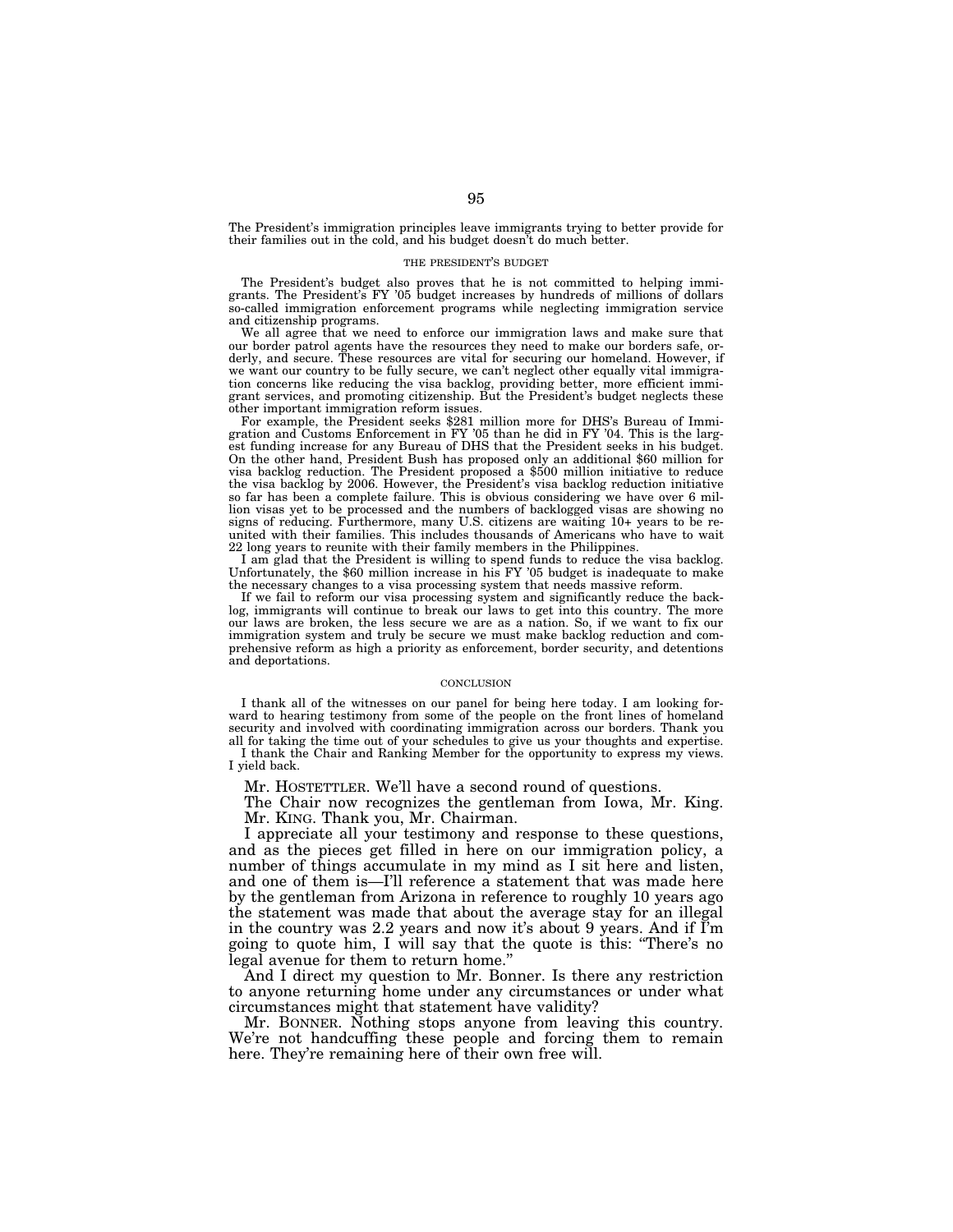Mr. KING. In fact, then, there's every legal avenue for every illegal to return back home, maybe with the possible exception of if they've committed a felony of some type and we've got them incarcerated for that. But those who have broken no other laws than our immigration laws, they all have a legal avenue to return home.

Mr. BONNER. Absolutely.

Mr. KING. Thank you. I appreciate that clarification and that being in the record. And I'd also state that they do come here for jobs. We recognize that. That is the magnet. And they stay here for a variety of reasons, but one of them is the difficulty to return home. One of them is the cost to come back here. But another one is—and it's not something that gets stated here very often, and that is that they like prosperity, the jobs, and the longer they're here, the more comfort they have and the more likely they are to stay.

I would challenge also even doing the math and the calculation on how long it would take to deport illegals, that number being pick your own, but 11 million plus. They came here on their own, and they can—many of them go back on their own if we have good domestic enforcement. And, let's see, I would—okay. If we have— and I'd direct this question to Mr. Cutler. If we have roughly 12 to 14 million illegals, why would we prioritize a tight budget to send our resources, our precious border control and internal enforcement resources instead into immigration services? And I hear that discussion here in this panel that there's not enough money spent to move people through the process. Why would that be our priority if we have 12 or 14 million illegals here, why wouldn't we use that money instead to enforce our borders and enforce our domestic enforcement of our immigration laws?

Mr. CUTLER. I agree that the enforcement has to get the money, but the one thing that I would suggest, you know, I spoke about these people that work at the processing centers to weed out the fraud. We need more people there because I think it would help with the fraud aspect as well as with the service aspect, giving some kind of integrity to this program.

One of the other problems that I'm hearing about is that right now where placement travel documents—alien cards, re-entry permits—are being done, the paperwork is being done, without looking at the files. So we, in effect, may be giving our documents improperly to impostors, enabling the aliens that want to travel freely across our borders to do precisely that.

So I think we need to do more with intelligence; we need to do, I think, better coordination between service and enforcement from the perspective of having some kind of integrity. I know that the gentleman to my left, Mr. Papademetriou, was talking about spinning it off as a separate entity, the service side. But we've got to coordinate both activities, in my belief, so that there's integrity. The idea that we would give out alien cards without looking at the files to make certain that the person getting the card is the person who should be getting the card and we're issuing the documents makes no sense, just as it makes no sense that US-VISIT doesn't fingerprint and photograph people from the visa waiver countries. So the folks we know nothing about we continue to know nothing about.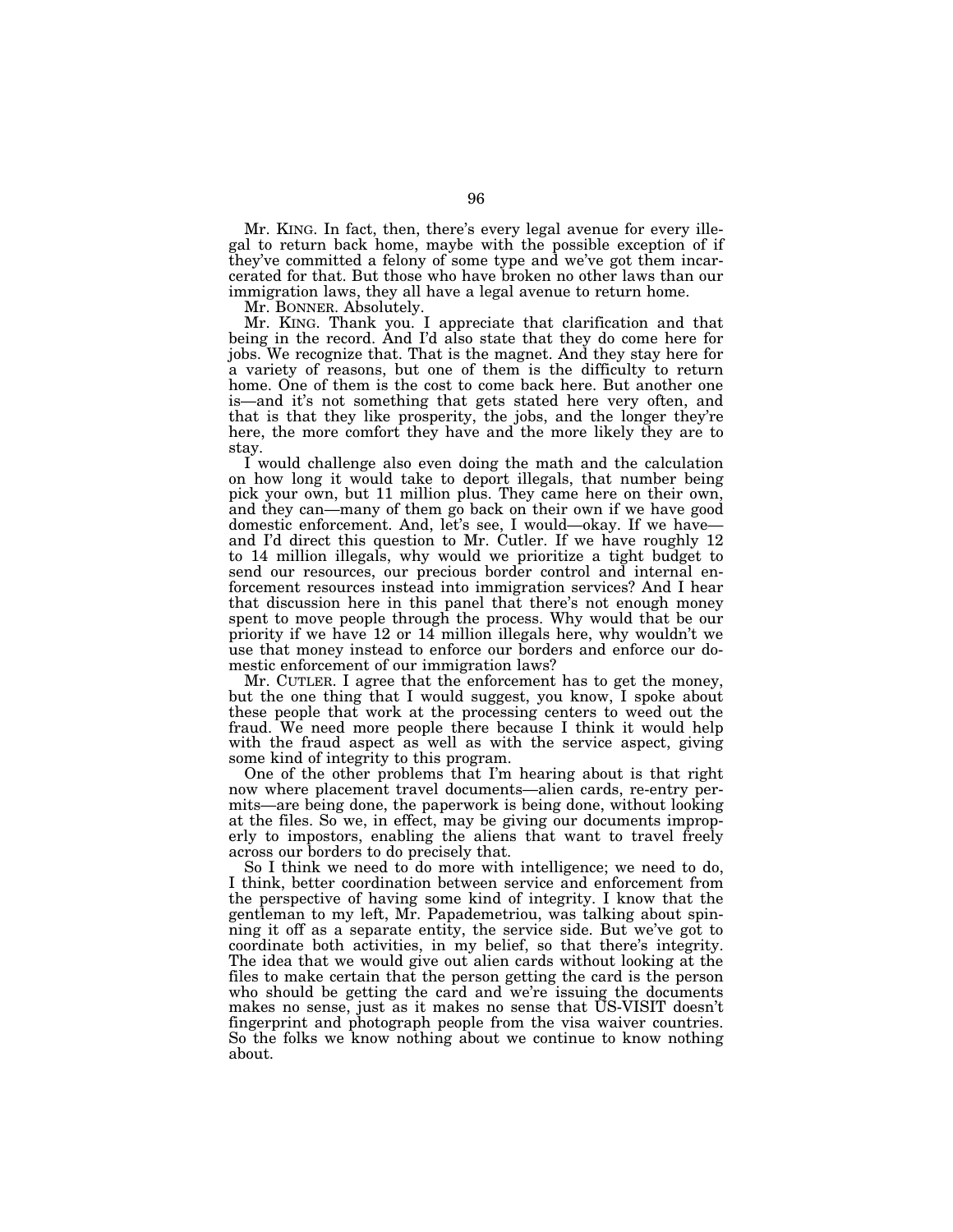So there has to be a strategy where we coordinate service with enforcement, but I think enforcement is really critical, especially now that we're fighting a war on terror.

Mr. KING. Thank you, Mr. Cutler, and that was a point that needed to be emphasized.

A direct question to Mr. Bonner, and that is, I believe the President gave his guest-worker speech on January 6th. What was the impact on illegal border crossings? Was there any impact there at the number of illegal border crossings on our Southern border after the President's January 6th speech, or just prior to it, as we anticipated that speech?

Mr. BONNER. The last numbers I have seen took us up through the middle of last month, and in certain parts of the country, notably our Border Patrol's San Diego sector, apprehensions were up 35 percent; in Tucson, they were up 31 percent. So, yes, there was a dramatic increase.

Mr. KING. And when you convert that percentage into numbers, what—how many numbers is that?

Mr. BONNER. Off the top of my head, I don't remember. Bear in mind, the most significant number is the number of people who get by us, and we have never tracked that, unfortunately. But those are those 8 to 16 million—whatever the number is—million people living in your State and other States throughout this country. We're simply not effective at stopping illegal immigration.

Mr. KING. Thank you, Mr. Bonner.

Thank you, Mr. Chair.

Mr. HOSTETTLER. I thank the gentleman.

The Chair will now extend for a second round of questioning. Mr. Danahey, this question is for you. In this testimony, written testimony, Mr. Cutler suggests that there are too few special agents to effectively enforce the immigration laws of the United States. Do you agree with his contention? And has FLEOA examined how many agents the ICE would need to effectively enforce the immigration laws in the interior? And if so, how many?

Mr. DANAHEY. Sir, we are looking at between 1,500 and 2,000 additional INS agents in order to be a starting point to see if that would impact the enforcement of the laws.

Mr. HOSTETTLER. To see if it would impact the starting point. All right. Very good.

My question is to you, Mr. Bonner. Now, you made an interesting statement earlier. It could be an unfortunate statement in the results that happen as a result of the policy that we've had in place for many years that would result in this potentially happening. But the discussion has been made about the billions of dollars that would be necessary to remove illegal aliens who are currently in the country, but in its 1997 executive summary, the U.S. Commission on Immigration Reform underscored the importance of worksite enforcement, finding that ''Reducing the employment magnet is the linchpin of a comprehensive strategy to deter unlawful migration.''

You made a statement earlier that a vigorous employer sanctions program would result in a lot of people on the streets and local police would pick them up for vagrancy. So it would not necessarily be 50,000 ICE agents in the interior to find out where all these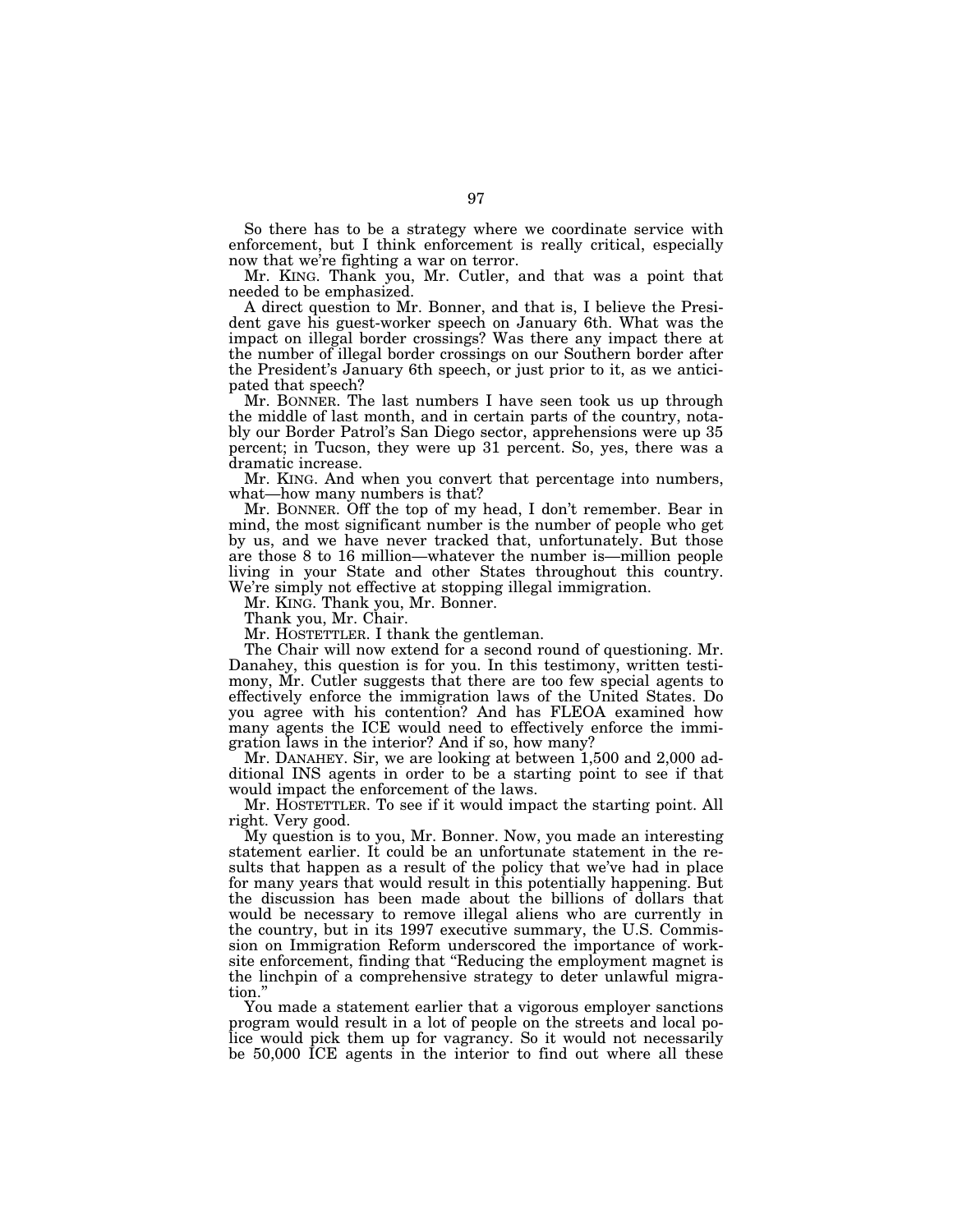people are living, in their homes, in their apartments, and that sort of thing. But if we got rid of—according to the Commission, if we got rid of that linchpin, or if we created that linchpin, I guess, then a lot of this would—the linchpin, by its very definition, would cause a crumbling of this problem of illegal immigration, would it not?

Mr. BONNER. Absolutely. And what I stated earlier is that most people would freely leave. They would go back to their country of origin. They would not simply sit around on the streets. I believe that this is the converse of the ''if you build it, they will come'' theory. If you tear down that stadium, they will leave. If you take away the job magnet, they'll go home.

Mr. HOSTETTLER. Mr. Danahey, that being the case, if you agree with Mr. Bonner, these extra  $2,000$  agents, would you suggest that we focus on employer sanctions, that we focus in that area to best leverage the capability that we would have if we had another 1,000 or 2,000 agents in ICE?

Mr. DANAHEY. I think that would be part of it, sir. We also have the students coming into the country. We also just have people coming into the country. And I think those are also issues that we have to address.

Mr. HOSTETTLER. And when you say students with regard to illegal immigration, you mean students that come here legally and have been processed legally but overstay their visa, violate the terms of their visa, their stay here?

Mr. DANAHEY. Yes, or they'll come in and they just don't go to school.

Mr. HOSTETTLER. Okay. Very good.

Mr. Cutler, in your testimony you discuss the immigration application process. How common, in your opinion, is fraud in the immigration process, in the application process, I should say?

Mr. CUTLER. Fraud is rampant. I did marriage fraud investigations. I was also an examiner in the unit that interviewed people when they got married to determine if they were living together.

I think that if we simply look at the idea of employer sanctions, by itself it won't solve the problem. And fraud is the reason that it won't. The people that want to work illegally in the United States—or work in the United States legally will become involved in fraud schemes in order to get the requisite documentation that will enable them to work. So that the guy that knows that he can't get a job because he's an illegal alien may well not leave, but he may well go to a marriage arranger and get residency based on a fraudulent marriage.

So we really—again, this goes back to what I'm saying. You need to have a coordinated effort, a multi-pronged approach, where you go after each vulnerability in turn. And I think 2,000 more agents would be fine, but I don't think it goes far enough. And I think we need better coordination now that we've merged—we're in the process of merging Customs and Immigration.

For example, I understand they're no longer teaching Spanish language to the new agents at the academy. Now, a large percentage of the illegal alien population is solely Spanish-speaking. So we need to do more with language training. We need to—and not just Spanish, I think especially in this day and age we need strategic languages. But we need to approach this looking at the overall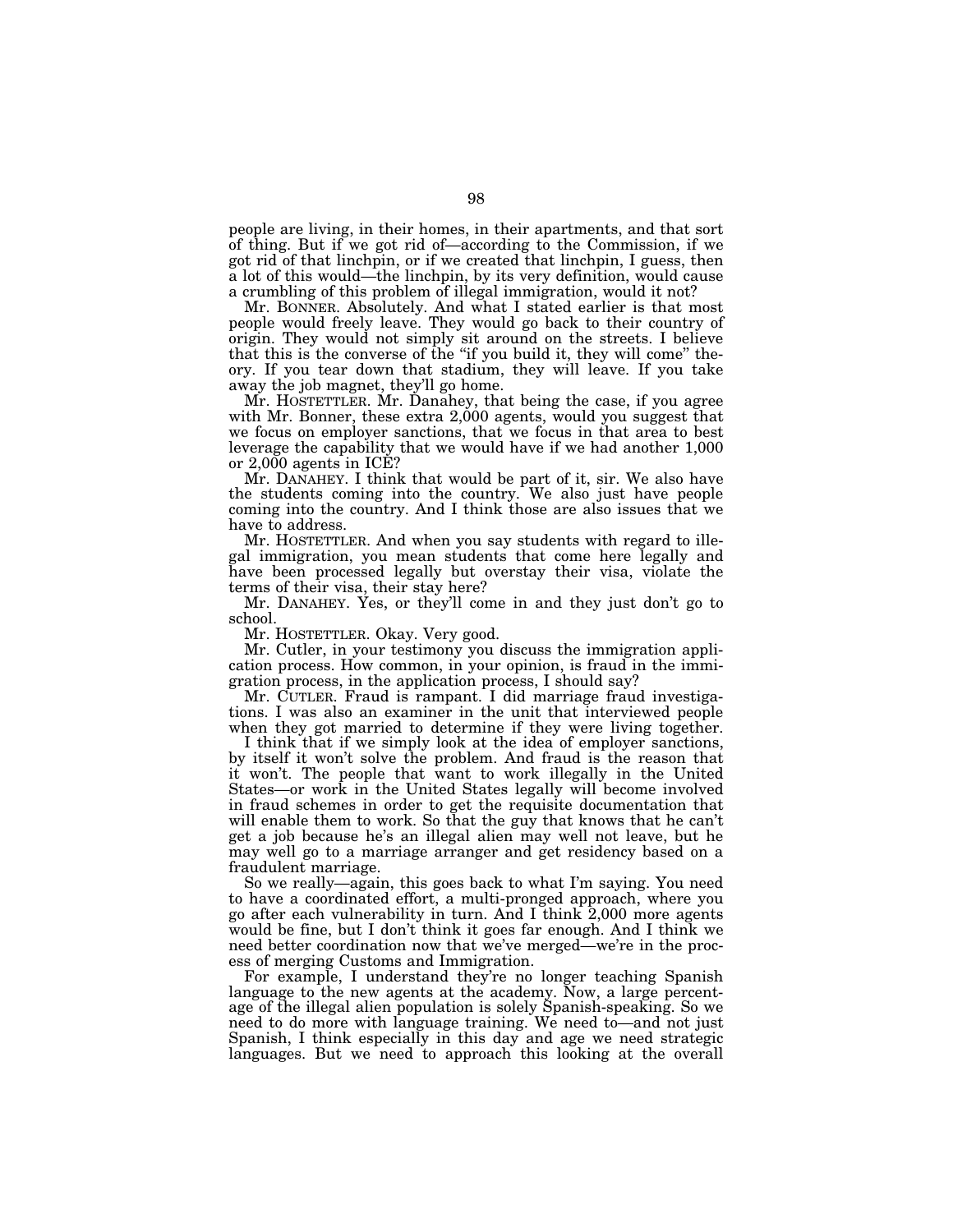problem. You know, this whole thing is like a sealed balloon. If you push one end, it's going to bulge at the other. If you say we're not going to hire illegal aliens, yes, a lot of folks may well pack up and go home. But the more resourceful people and the criminals are going to say, okay, what do I have to do now that they've thrown this other hurdle in my path, whether it's marriage fraud, whether it's fraud of getting labor certification that they're not entitled to. Where the rubber meets the road is where the agent goes out and knocks on a door and makes the inquiries and makes the arrests. So we need to look at fraud. We need to look at how many agents we're assigning to the various task forces, whether it's the Organized Crime Drug Enforcement Task Force, where I spent many of my years, whether it's the Joint Terrorism Task Force. The point is the work is there that needs to be done, but it's labor-intensive and we really need those agents in the field from within the interior.

Mr. HOSTETTLER. Thank you. Excellent point, Mr. Cutler.

The Chair now recognizes the gentlelady from Texas, Ms. Jackson Lee.

Ms. JACKSON LEE. Thank you very much.

Let me continue, Mr. Papademetriou. You did not finish. I wanted you to continue giving us some very important instructions, and the reason is this is a budget hearing. We've got to quantify where there are weaknesses in the budget as it is making its way through the legislative process in the House and the Senate.

I've already heard from Mr. Bonner, who has gone on record to suggest that he could use 1,000 more Border Patrol agents. The question, of course, is how we would use them, and that's the philosophical question. But I think the real issue, if we begin to part the waters on this budget, it's whether or not we've got enough in each budget line item, how we translate this to the appropriations process.

So you were beginning to relay to me a very realistic scenario, and that is the amount of money to remove people. And I categorize it somewhere between 8 to 14 million, and I think those numbers are questions. But you began with investigation, jail time, and why don't we just pick up where you left off.

Mr. PAPADEMETRIOU. Thank you.

Ms. JACKSON LEE. And if you've got a figure in hand, you need to share that with us as well. You've already qualified what you think—how you think you came to it.

Mr. PAPADEMETRIOU. Right. The figure that is an easy figure to get to is how long it would take, simply on the basis that 400 days in a year times 500 people removed per day is 200,000, 50 years to do 10 million illegals.

Now, I don't know anything about what's going to happen, in other words, at which point momentum shifts and some of the things that my colleagues here may or may begin to happen.

In terms of numbers, if you need a number that will basically tell you whether the CIS needs an extra \$200 million from Government funds, or 300 or 150, I think you should—with all due respect, you should ask Mr. Aguirre to come here and propose a 3-year plan to you and what it would cost to bring down the backlog in adjudications to something that will be much more acceptable, perhaps a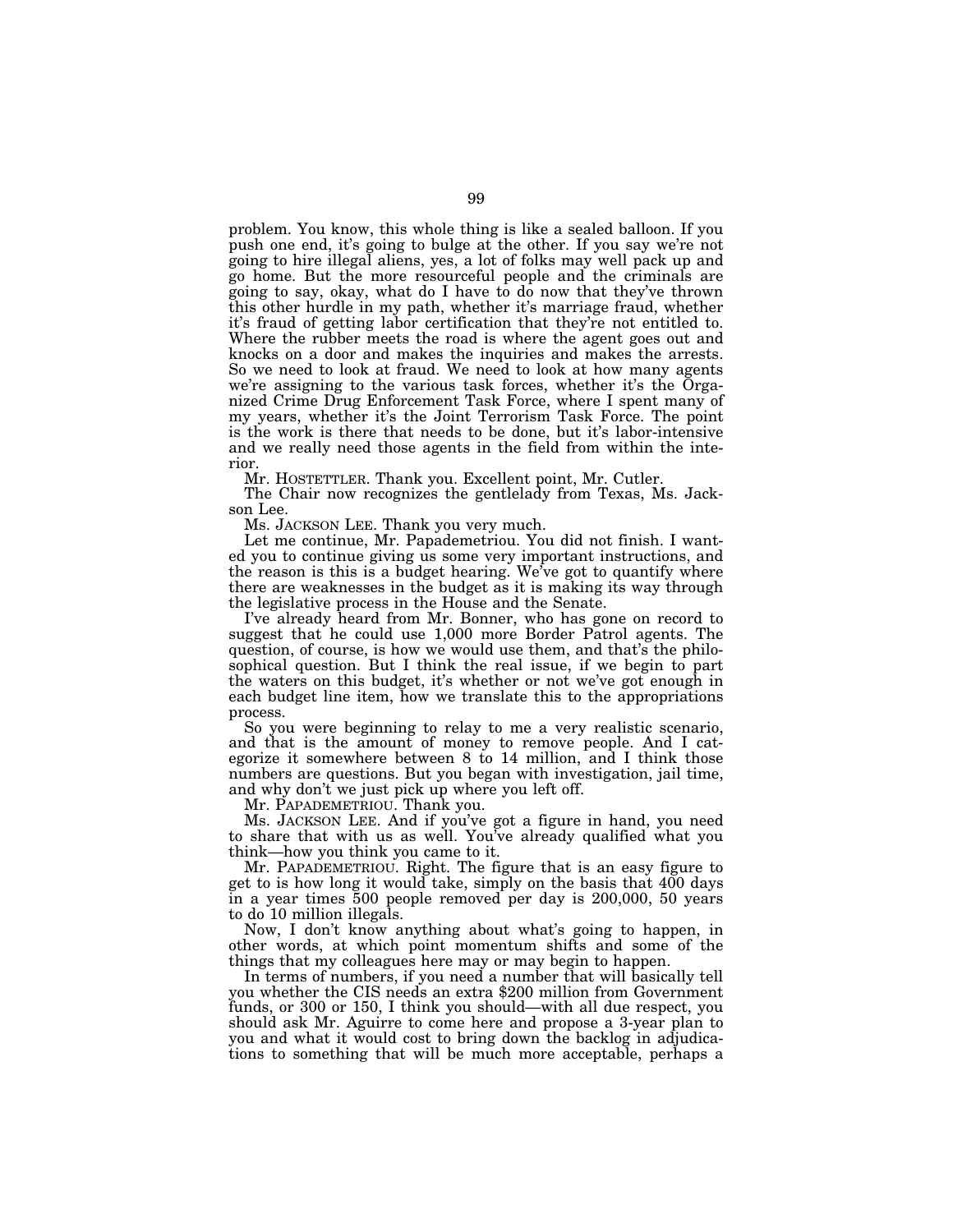million rather than 6 million, and then hold him and the Administration accountable for that.

Ms. JACKSON LEE. Let me—as you well know, we are looking at the US-VISIT program, and let me quality my statement on the record by saying that I've had the privilege of visiting the Houston Intercontinental Airport, and the people who are utilizing the US-VISIT program are doing a very good job. I've had the pleasure of visiting the Miami Airport as a Member of the Homeland Security Committee, both visiting to look at the US-VISIT—the implementators of this program are finding it easy to adapt to and are working very hard on it.

My understanding is that \$340 million has now been allocated for the US-VISIT program, which the judgment is still out. And let me just throw this back to you. What could we do in benefits and really impacting on immigration reform utilizing those dollars maybe in a more effective way than what we now have?

Let me give my complaint on the US-VISIT, and then if you would answer, and that is, we're collecting data. We're taking pictures, we're taking fingerprints, we're matching, but we're collecting data. And I think the question is the utilization of that data and whether we can effectively be preventive that way or maybe some other ways which I'm very, very enthusiastic about, and that is the point of leaving the particular nation, the particular country that you're leaving, effectiveness on that end, which I think Mr. Bonner would hold to on the 19 that we had come in here on the tragedy of 9/11. Effectiveness in holding them back before they even got here might have worked better than what we even try to do on that border.

So would you comment on utilizing the \$340 million allocated to US-VISIT for some other purposes?

Mr. PAPADEMETRIOU. Thank you. Let me start with your very last comment. There's a basic principle in enforcement that basically says we can defend ourselves better the further away the person who wishes to come here illegally or wishes us harm is from physical borders. So your point about trying to do more and more things away from the border including before people get on airplanes or other conveyance vehicles is an extremely important one.

Three hundred and fifth million is a lot of money. If you multiply that by 3 years, you will do substantial damage. You will make significant inroads into any backlogs that we have, particularly if they're accompanied by systemic changes in the way that we do this.

Everybody seems to be focusing on employer sanctions, and in a sense your question allows me to go there for a second. Let me just put a very simple proposition here. Employer sanctions were invented in Europe. Europe has enforcement resources, whether it is at their labor department, at the border, or elsewhere, that are multi-pulse on a per capita basis, multi-pulse, 5, 10, 20 times as much as what we invest in them. Their illegal immigration, net illegal immigration, goes up at roughly the same amount as the U.S.—half a million people. Germany's underground economy grows at an estimated—that's government estimates—5 to 7 percent per year, fueled primarily by unauthorized immigrants.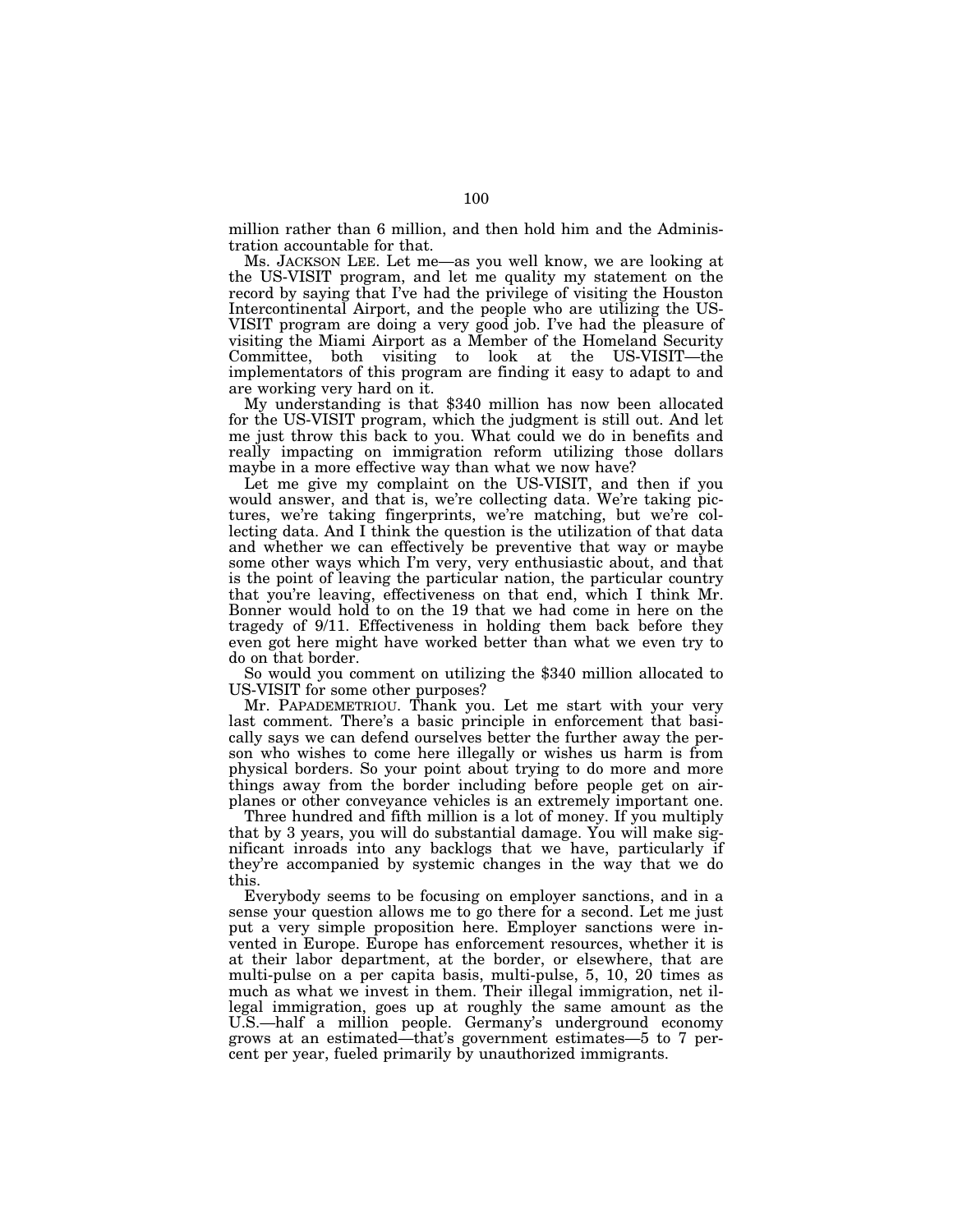So if we think even for a moment that enforcement is the answer, I would respectfully submit that enforcement may well be part of an answer and may be a valid part of an answer, if it is part of a comprehensive answer that includes doing smart things, such, again, as defending our borders before people get to them, such as spending money to give benefits to people that have paid for them and have earned them, et cetera, et cetera, et cetera.

Sanctions is not a panacea. We have seen this since the time that we actually put that law on the books in 1986.

Ms. JACKSON LEE. Thank you very much.

Thank you, Mr. Chairman. Let me just say, in conclusion, Mr. Chairman, I hope that—I'm not sure out of this hearing whether we'll have an opportunity for collaboration. You have your viewpoints about enforcement and other issues, but this is a hearing on the budget. The Budget Committee is meeting, and I know that I'm going to be attempting to impact them. I would only say to you on the record that where we can write a joint letter, where there is agreement on some of the issues, I would encourage us to do so, and I'd like our staff to get together and to do that. I know that you would have an opportunity to write a single letter, because there will be issues of disagreement. But I can't imagine that we are not interested maybe in some common ground on providing resources. There were some inspector issues that I think were being made, a training issue with Mr. Cutler, language issues, resources there. And we might, if you will, scrutinize the budget and be able to find ways of joining in a joint letter on some of these and then we'll be free to express ourselves differently on an individual basis.

Mr. HOSTETTLER. I thank the-

Ms. JACKSON LEE. Or either as the Chairman and the Ranking Member, you certainly have that privilege.

Mr. HOSTETTLER. I thank the gentlelady, and I agree wholeheartedly with what you are saying that the budget allocates a large sum of money in overall discretionary spending. In the appropriations process, we can look and ask of the appropriators and our colleagues to look at these issues that we have found today, especially as a result of your questioning with regard to increasing the number of Border Patrol agents and ICE agents that would be necessary. And so I look forward to working with you on this very these very important issues, especially as we get closer to the appropriations process.

Ms. JACKSON LEE. Very good. I'm going to be contacting the budgeteers, but I welcome you to do that, but I look forward to working with you on the appropriations process.

Thank you, Mr. Chairman.

Mr. HOSTETTLER. Thank you.

Ms. JACKSON LEE. I thank the witnesses very much.

Mr. HOSTETTLER. The Chair now recognizes the gentleman from Iowa for 5 minutes.

Mr. KING. Thank you, Mr. Chairman.

Mr. Bonner, you made a reference to, I believe, the safety of the lives of American citizens in your testimony, and I didn't—I didn't catch the early part of that and the details, so I'd just ask you this question: Is there any data out there that you're aware of, or any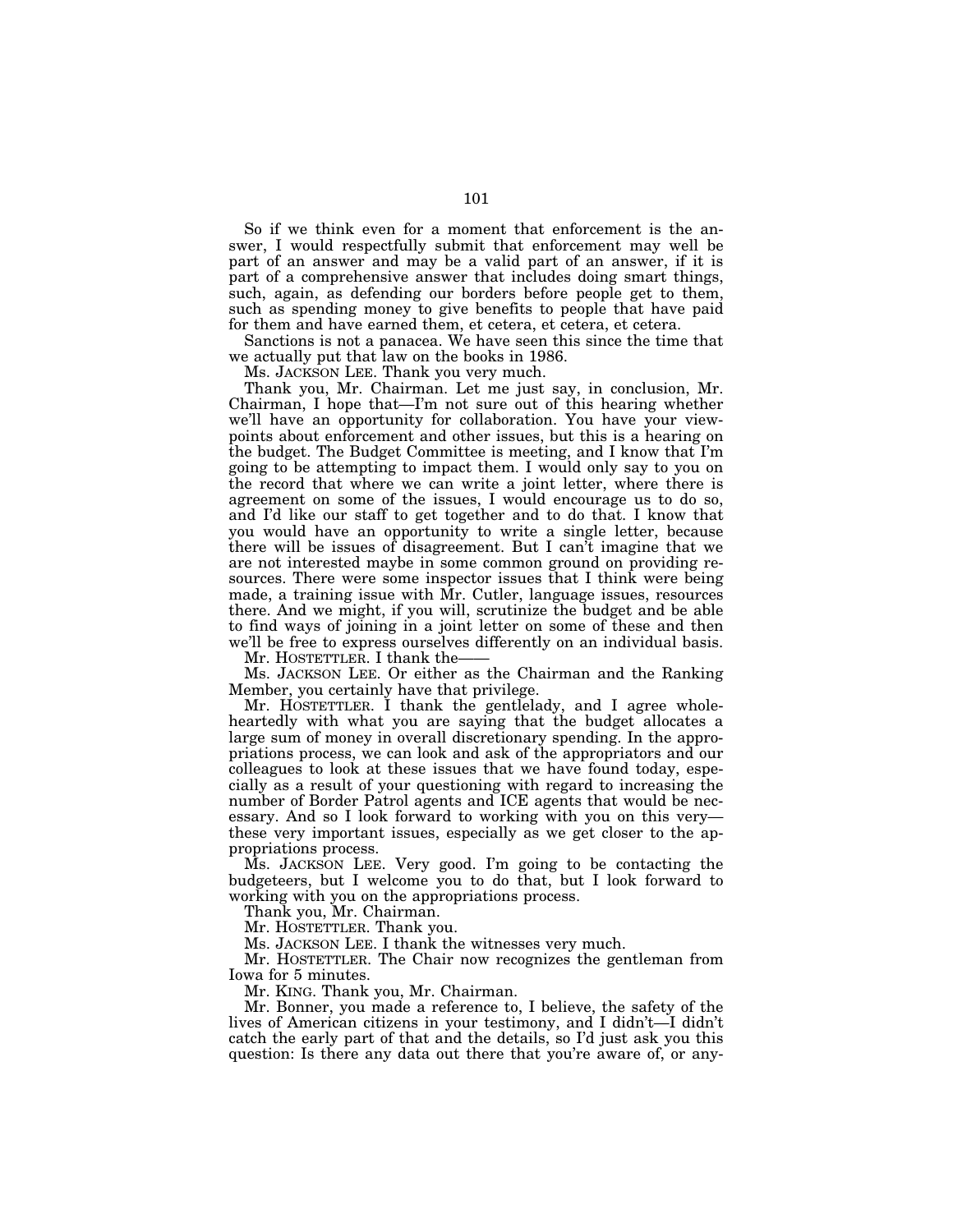one on the panel, for that matter, that can let us know how many American citizens die each year at the hands of illegal aliens?

Mr. BONNER. I don't know that there is such data. We know that our prisons are full of criminal aliens who have committed all manner of crimes against our people, but I don't know that anyone, be it Department of Justice or even the States, break it down and say that this murder was committed by an illegal alien. But I'm sure that it's a very substantial number.

Mr. KING. Thank you.

Anyone else on the panel want to take a shot at that? Mr. Cutler?

Mr. CUTLER. Back in the last 1980's, early 1990's, I was the INS rep at the Unified Intelligence Division at DEA. We found that 60 percent of the people arrested by DEA in New York were foreignborn, 30 percent nationwide.

Now, I don't know exactly how many people die every year because of drug trafficking and related crimes, but that number is significant. I would imagine it goes into the tens of thousands nationwide. So it certainly—I think it's a proper statement to make, that we lose more people each and every year because of criminal activities committed by aliens operating within our borders than we lost of 9/11. It would be a multiple of the many—of the number of people that were lost.

Mr. KING. And it would be also your opinion that we could extrapolate a number, provided it was qualified by those—some of those statistics that you've given us?

Mr. CUTLER. Yeah, you know, it's the whole problem of properly analyzing data, and—but I think you could certainly come up with an approximation.

Mr. KING. Thank you, Mr. Cutler.

Mr. PAPADEMETRIOU. I only deal with the numbers that I know, sir. I do not know this number.

Mr. KING. Thank you.

Also, Mr. Smith, asked the question: What is the most important thing we can do? And Mr. Bonner's response was turn off the jobs magnet, and I think there was at least significant concurrence across the balance of the panel on that. And some of those things we might—we talked about were employer sanctions, internal enforcement, adding to the resources of those kind of things. And I'm going to ask you a question here.

We have a program that's been enacted by Congress called the SAVE program, System for Advanced Verification of Employment, and it started out a five-State voluntary pilot program, and now Congress has, through bipartisan action, enacted the SAVE program to now cover all 50 States. In fact, the enactment is in this following December.

At that point, an employer will be able to enter in a Social Security number, I assume a green card number or other type of work permit identifier, and verify they have an individual employee as here to work legally.

Now, when that happens, when it's 50 States and it's all enacted—and we may have a kink or two to get out of that, but at that point, I'm going to ask you about what you think the impact of turning off the jobs magnet if we would then enact legislation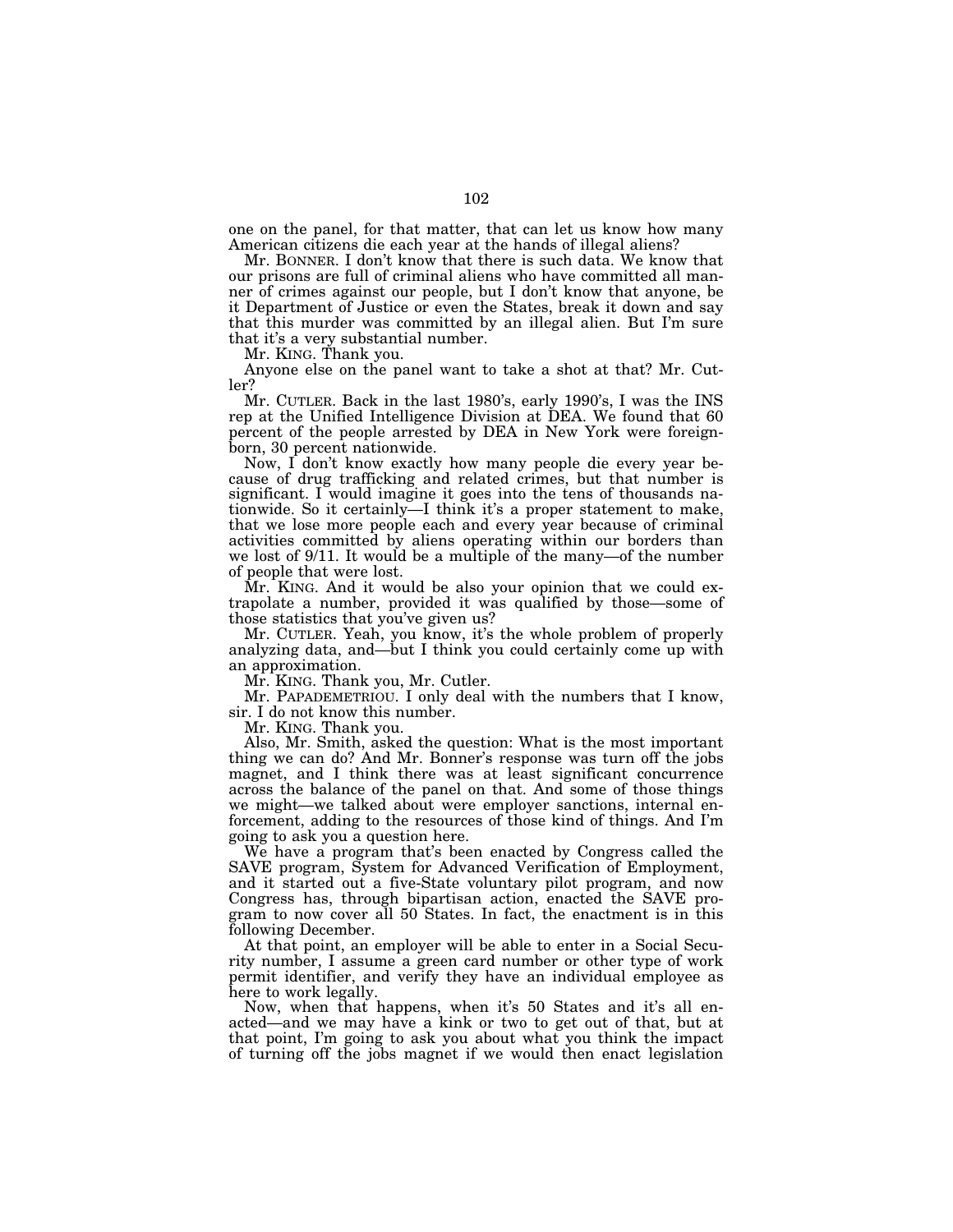that would remove the Federal deductibility for tax purposes of wages and benefits paid to illegals and then gave the assistance of the Internal Revenue Service at your service to help enforce our internal domestic laws, what would be the impact then on turning off the jobs magnet and voluntary deportation, so to speak, if we dried up that job market by letting the IRS help enforce this as well as our Border Patrol and our internal security? Mr. Bonner first.

Mr. BONNER. I think it's a start, but as I understand the SAVE program, it's voluntary, so that would have to change. I mean——

Mr. KING. Excuse me, Mr. Bonner. It's with that assumption that it would still be voluntary but an employer could verify that employee to be—with a positive verification that they are legal, and then they would simply lose the tax deductibility of the wages and benefits paid. So it might be voluntary, but they could be audited by the IRS and have to pay then the interest, penalty, and principal on tax avoidance.

Mr. BONNER. I think that that measure, while it might be a start, would not really go far enough to discourage people from hiring illegal immigrants. I think that more needs to be done in that respect. I think you need INS enforcement agents, special agents, criminal investigators, call them what you will, going around ensuring compliance much the way the IRS enforces the tax code, selective enforcement but it makes everybody else sit up and take notice that, you know, it's not a good thing to be out there violating these laws because Joe down the street lost his business because he was hiring illegal aliens.

Mr. KING. Thank you, Mr. Bonner. Before I move this to Mr. Danahey, I would add that we're looking at at least a \$40 billion revenue incentive there by some numbers that we have.

So, Mr. Danahey, your opinion?

Mr. DANAHEY. Sir, that might increase the numbers that just look for employers that aren't going to bother taking those benefits out. Also, that's going to put an additional burden on the agents of the Internal Revenue Service, because they'll be working with the same numbers that they are to perform their current mission. Mr. KING. Thank you.

Mr. Cutler?

Mr. CUTLER. I think it's a step in the right direction, but I think that we also need to coordinate with the Labor Department, and I think also, as I had suggested when I made my remarks, I believe that we should be hiring compliance officers. You might want to think about hiring retired law enforcement folks because they can hit the ground running a little bit more quickly than somebody coming into this cold, whether it's retired annuitants or retired police officers. But I think that the idea of having compliance folks who don't carry guns, don't get the same 6(c) retirement program, which is costly, the hazardous duty retirement program, could become a force multiplier. But the only cautionary note that I still have to sound is that if we make it much more difficult for illegal aliens to seek employment and be successful at it, they will go into areas of fraud. So we have to understand that that balloon is going to get squeezed on one end, it's certainly going to be bulging at the other end. You know, the thing comes back again to interior en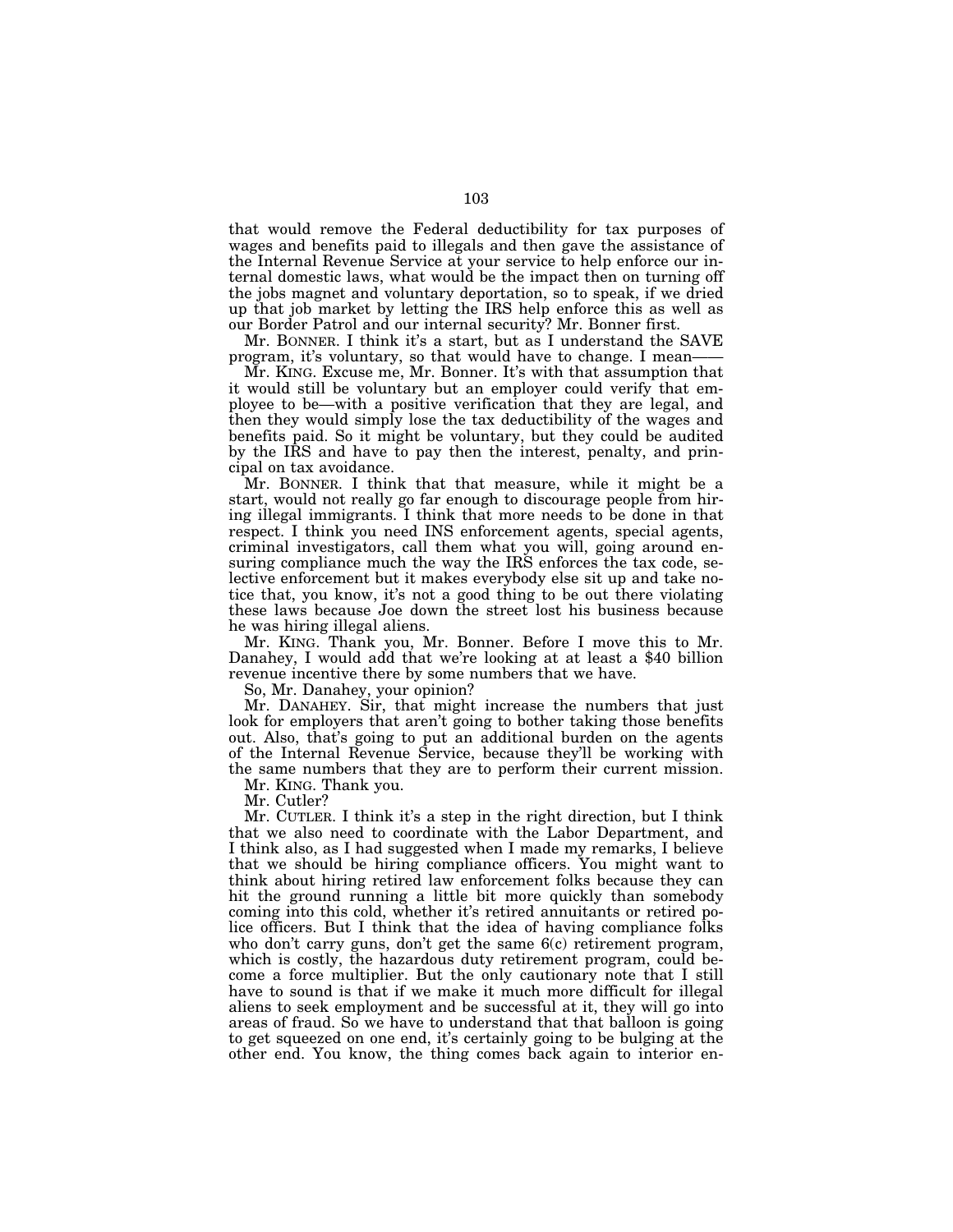forcement and coordinating so that we're coming at it from more than one direction.

Mr. KING. Thank you, Mr. Cutler, and since Mr. Papademetriou deals only with facts and I'm out of time, I'm going to yield back to the Chairman. Thank you. [Laughter.]

Mr. HOSTETTLER. I thank the gentleman.

This hearing room has got to be turned over to another hearing at 12 noon, and so we are going to have to stop at this. But I very much appreciate the gentlemen for your attendance today and for your contribution to this discussion.

Before I close, I would just like to tell specifically Mr. Bonner and Mr. Danahey, every Member of this Subcommittee, as well as the Congress as a whole, very much appreciates the work that you do and that the members of your various agencies to enforce the laws as Congress has passed. And we appreciate that. We understand the limitation of resources that you have. We understand from time to time your frustration, but we very much thank you for your service and we hope that help is on the way to help you do more good things.<br>So with that, I

Ms. JACKSON LEE. Mr. Chairman, if you would yield, I just want to add my appreciation as well to the two gentlemen, but also to the many, many agents that are out there on the front lines. We appreciate the work that they do, and since I have seen Mr. Cutler on a number of occasions, your 30 years is much appreciated, and you were the INS agent, but let me say that your fellow colleagues are still doing the very best that they can do, and we appreciate it.

Mr. CUTLER. I am proud of all of them, and I appreciate the kind remarks.

Mr. HOSTETTLER. The business before the Subcommittee being complete, we are adjourned.

[Whereupon, at 11:50 p.m., the Subcommittee was adjourned.]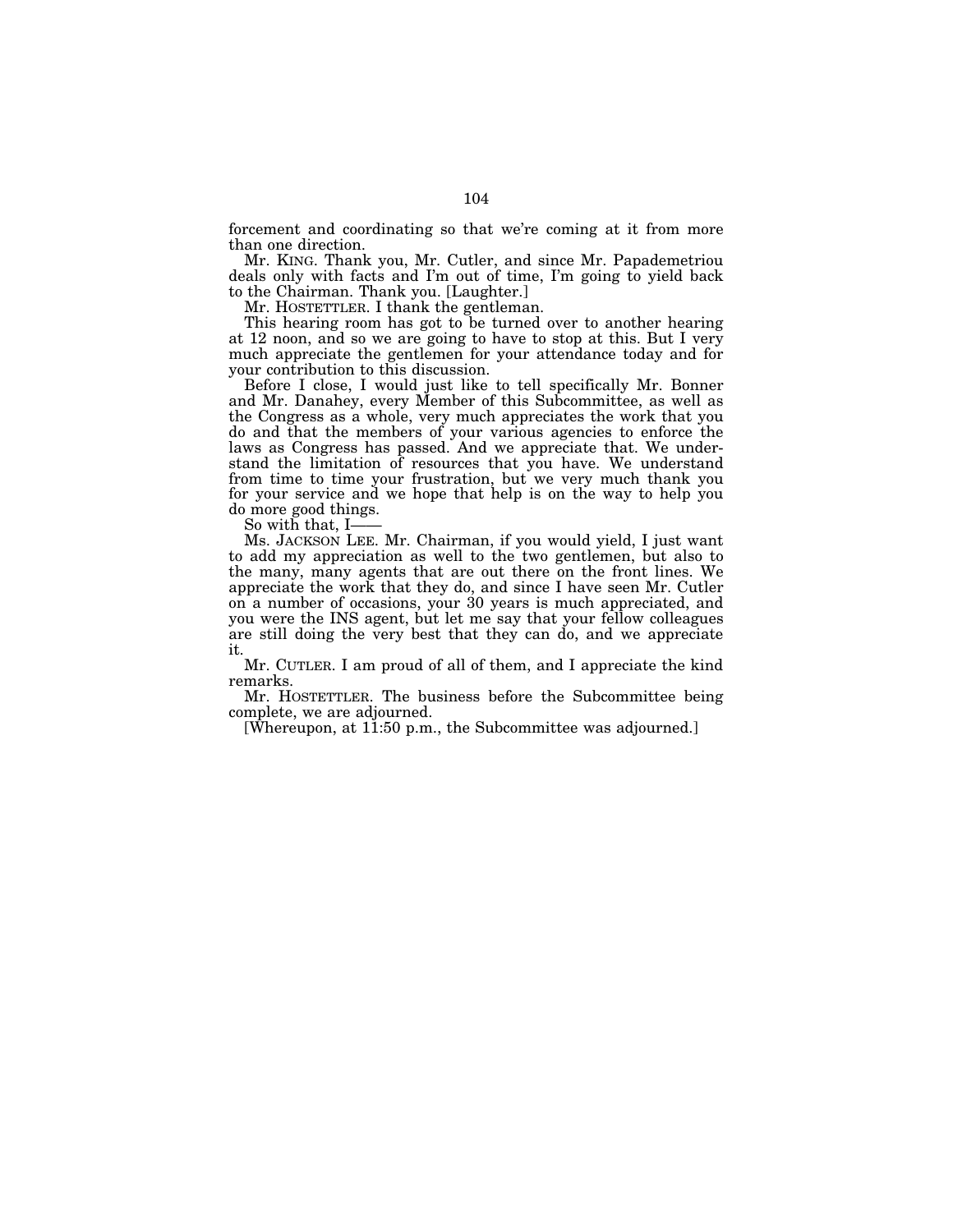# A P P E N D I X

MATERIAL SUBMITTED FOR THE HEARING RECORD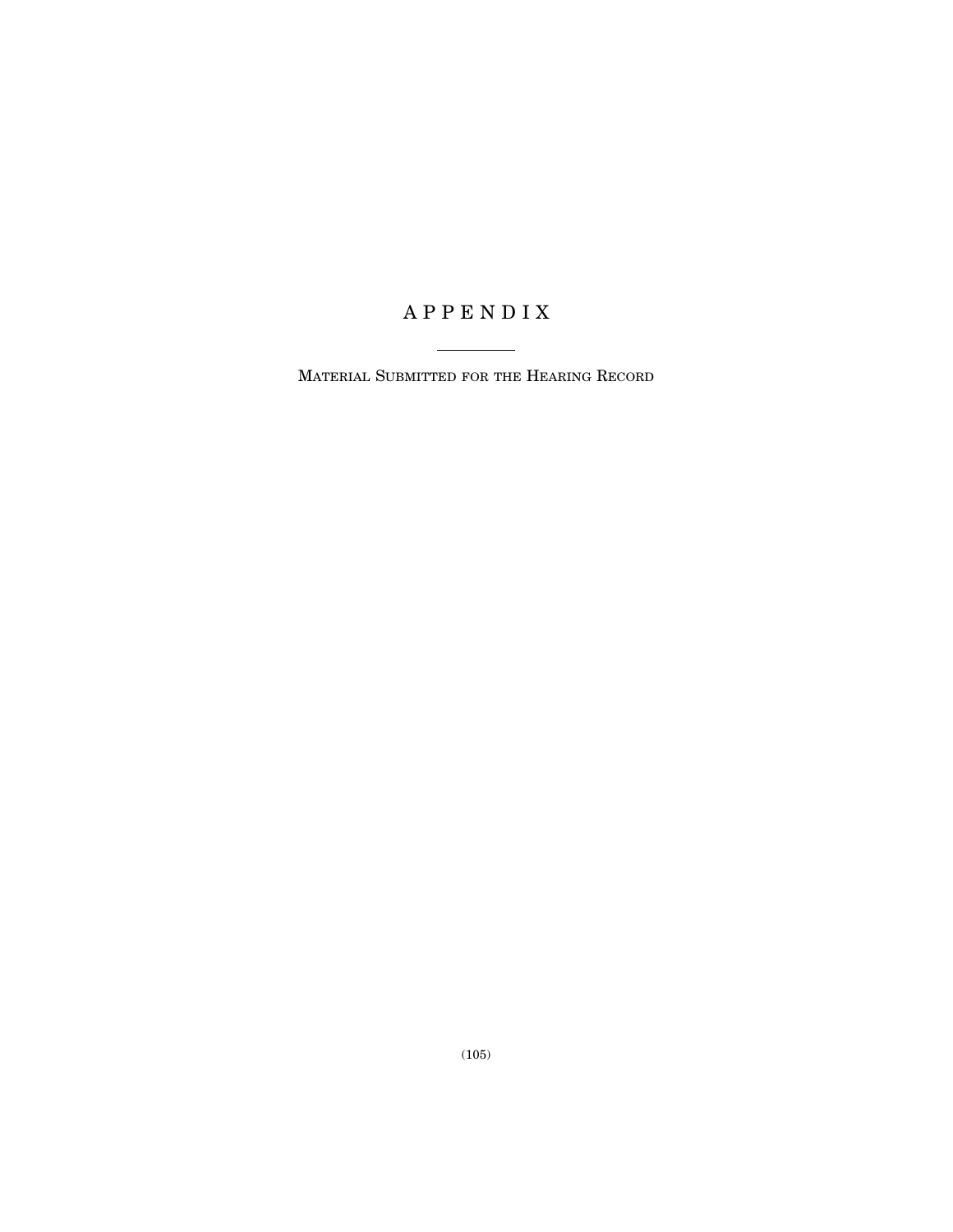RESPONSE TO QUESTIONS SUBMITTED BY REP. SHEILA JACKSON LEE TO MICHAEL T. DOUGHERTY, DIRECTOR OF OPERATIONS, U.S. IMMIGRATION AND CUSTOMS ENFORCE-MENT, U.S. DEPARTMENT OF HOMELAND SECURITY

> Questions For the Record Michael Dougherty, Director of Operations U.S. Immigration and Customs Enforcement (ICE) **Department of Homeland Security**

#### Oversight hearing **on** "Funding for Immigration in the President's 2005 Budget" February 25, 2004

 $\mathbf{1}$ . Question: You mention in your statement that you intend to use \$11 million of the requested budget amount to double the capacity of your Intensive Supervision Appearance Program (ISAP). I am very much in favor of alternatives to traditional detention practices. Apparently, you will supervise 1600 individuals in this program in FY 2004 and double that amount in FY 2005. Are there more people who could be released from detention under this program if you expanded it further? How much would the additional expansion cost?

Answer: As you are aware, ICE does not have the resources to detain all aliens that are apprehended and placed in removal proceedings. A significant number of aliens that are released often do not appear for their immigration hearings or for removal, eventually becoming part of the fugitive alien population. In the President's 2005 Budget, funding was requested to expand the existing 8 ISAP sites from 200 to 400 participants and add one additional site. These resources would increase the number of participants from 1,600 to 3,600. Further expansion of the ISAP would increase appearance rates for those in immigration proceedings while reducing detention costs. In addition to the FY05 budget request, ICE is actively reviewing further enhancements for FY06. These estimates are still being developed for consideration in the budget process.

2. Question: The budget request includes \$6 million dollars to increase program staffing to address the increasing number of complicated cases that are being processed in removal proceedings. You indicate in your statement that this would enable you to identify people who should be removed while at the same time ensure that bona fide claims are granted. Would an increase in the availability of representatives for the aliens assist you in those endeavors? I am thinking specifically about the accredited representatives from recognized organizations that provide services for a nominal fee.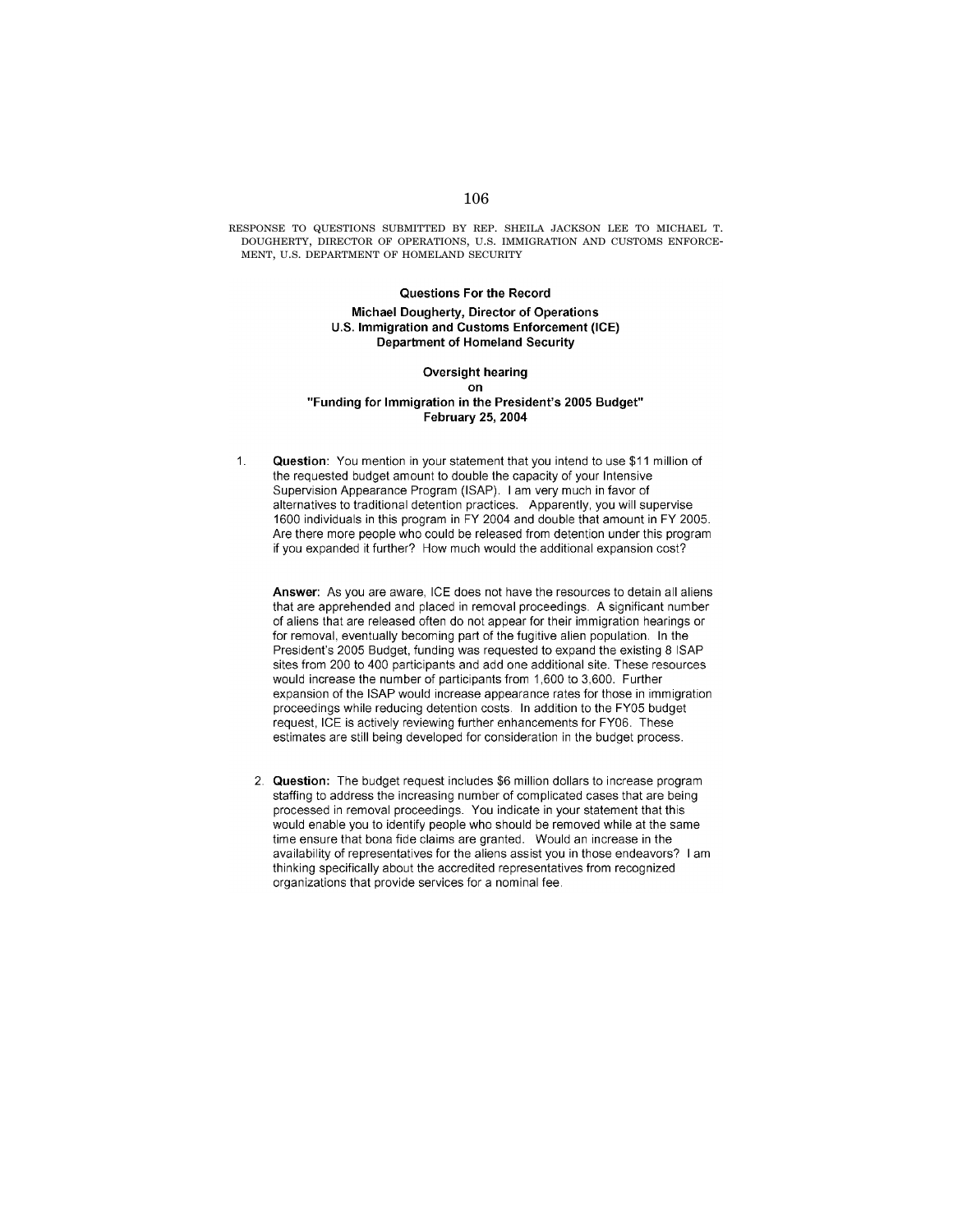Answer: By having adequate time to investigate and prepare cases there is a direct corollary to the end quality decision made by the Immigration Judge. It is clearly a role of the trial attorney to ensure that an appropriate record is made before the court, that evidence be presented and testimony elicited regardless of whether the evidence or testimony supports or rebuts the alien's claim as the end result desired is that justice be served. A just result is one that is proper under the law and includes a grant of relief where such relief is merited.

As is true that adequate staffing and time for agency legal representation fosters a more correct and just result, competent and capable representation of alien respondents also assists the tribunal in developing the case and is thus beneficial to the decisional process. With the complexity of immigration law, skilled legal representation is of benefit to aliens in proceedings. While services can be valuable as a low cost alternative in some situations, accredited representatives often lack the training or expertise to provide adequate representation in complex or complicated matters.

3. Question: We will be having a hearing next week on Operation Predator. Does the requested budget include additional money for that program? If so, what are your plans for expanding the operation?

Answer: In FY05, there is no specific line item budget request for Operation Predator as the initiative is funded primarily from the ICE Investigations Division. ICE will continue to support and enhance the program through ICE operational components such as the Investigations Division and are developing future funding requirements.

 $\overline{2}$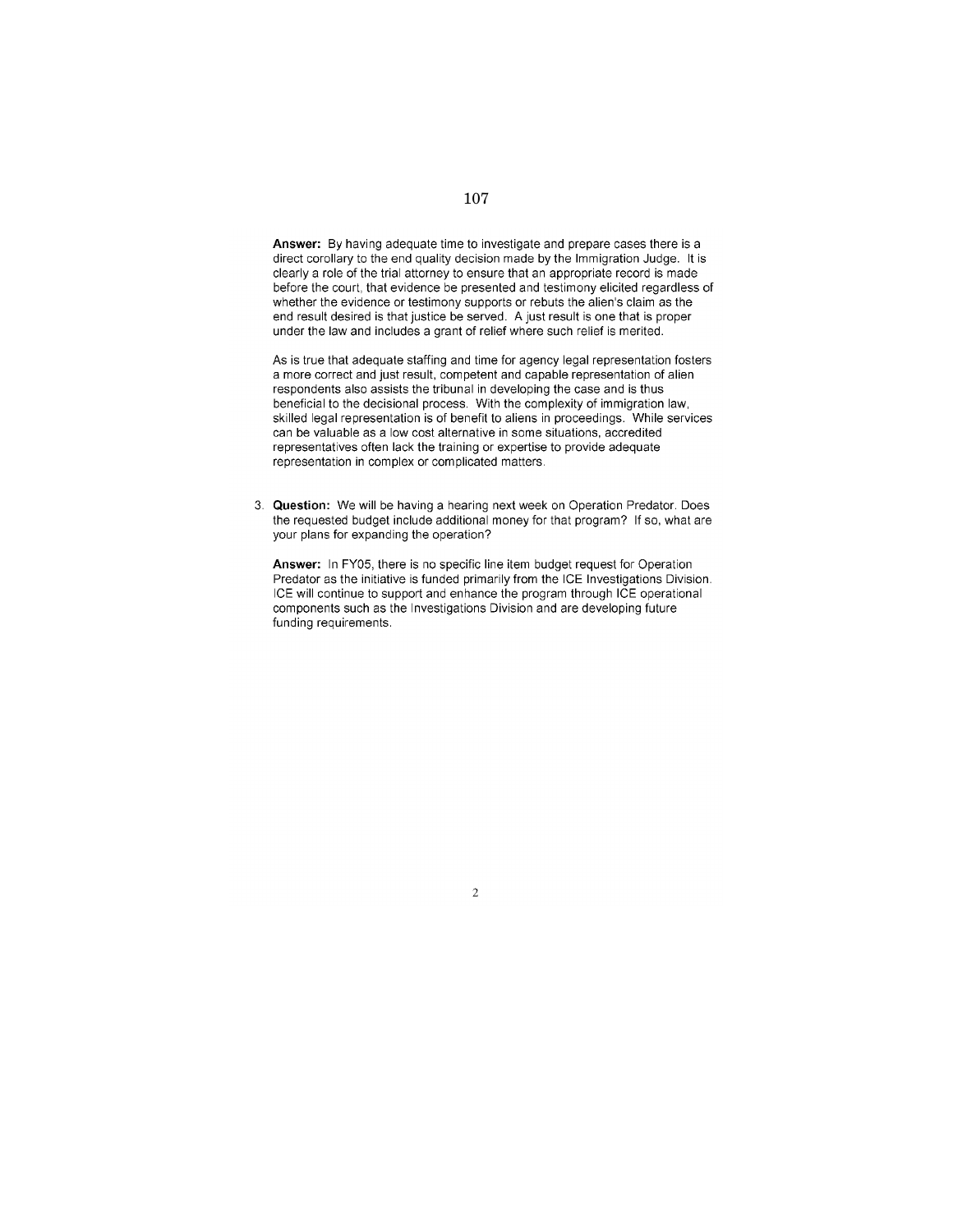RESPONSE TO QUESTIONS SUBMITTED BY REP. SHEILA JACKSON LEE TO DANIEL B. SMITH, PRINCIPAL DEPUTY ASSISTANT SECRETARY OF STATE FOR CONSULAR AFFAIRS, U.S. DEPARTMENT OF STATE



United States Department of State

Washington, D.C. 20520 www.state.gov

March 9, 2004

Dear Mr. Chairman:

Following the February 25, 2004 hearing at which Principal Deputy Assistant Secretary Daniel B. Smith testified, additional questions were submitted for the record. Please find enclosed the responses to those questions. ی.

If we can be of further assistance to you, please do not hesitate to contact us.

Sincerely,<br>J**one V**. Selly

Paul V. Kelly Assistant Secretary Legislative Affairs

Enclosure: As stated.

The Honorable

John N. Hostettler, Chairman,

Subcommittee on Immigration, Border Security, and Claims, Committee on the Judiciary, House of Representatives.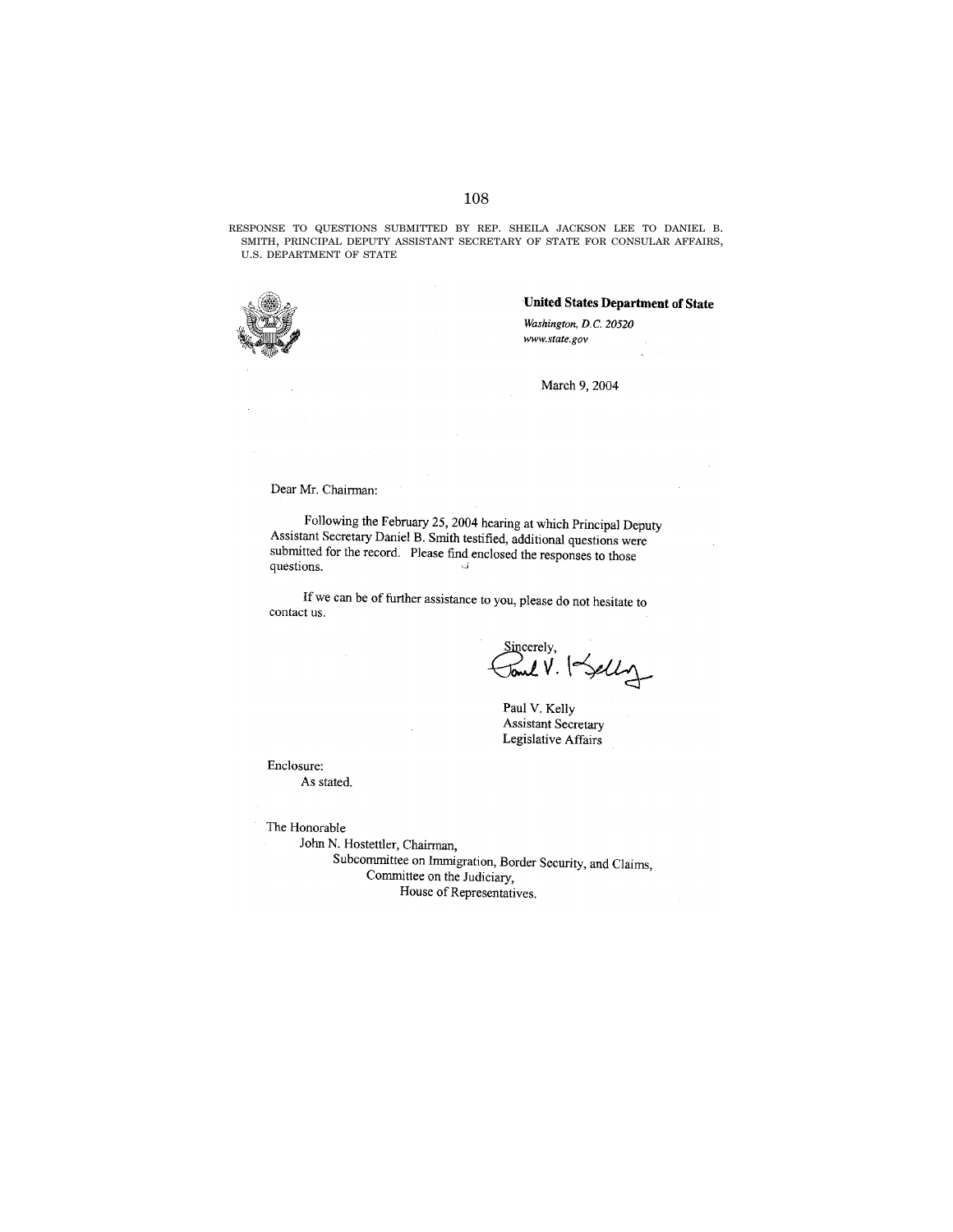#### Questions for the Record Submitted to Principal Deputy Assistant Secretary of State Daniel B. Smith By Rep. Sheila Jackson Lee Select Committee on Homeland Security Oversight Hearing on "Funding Immigration in the President's 2005 Budget" February 25, 2004

#### **Question 1:**

A large portion of your funding comes from fees. Has the world-wide downturn in the number of nonimmigrant visas reduced this source of funding to the point where it is having a negative impact on your revenue stream?

#### Answer:

Since September 11, 2001 the Department has experienced a decrease in non-immigrant visa demand. This resulted in significant Machine Readable Visa (MRV) revenue shortfalls in the FY 2003 and FY 2004 Border Security Program budget. To compensate for these shortfalls, the Department applied funding provided by supplemental appropriations: \$46 million in FY 2003 and \$109.5 million in FY 2004. To fully fund the FY 2005 Border Security Program, the Department's budget requests \$661.48 million from MRV fees, \$75 million from the Diplomatic and Consular Programs appropriation and \$100 million from a pending legislative proposal to collect new fees related to enhanced border security requirements.

We have no plans to raise the MRV fee to cover program costs. In FY 2002, we raised the MRV fee twice: from \$45 to \$60 in June 2002 and again from \$65 to \$100 in November 2002. We believe that further increases in the MRV fee could have an adverse affect on the public's willingness to travel to the U.S., thereby placing downward pressure on NIV demand.

#### **Question 2:**

I would like to hear more about what you do with the funds you raise from fees. First, what types of fees do you collect? Second how successful have you been in funding various processing programs with the fees that the programs generate?

#### Answer:

The Department collects close to \$1 billion in consular revenues each year. These fees are paid for consular services provided to protect and serve American citizens overseas, and for immigrant and nonimmigrant visa applications as well as U.S. citizens applying for passports. The Department has legislative authority to retain some of these fees to cover the cost of consular operations. Revenues not retained by the Department are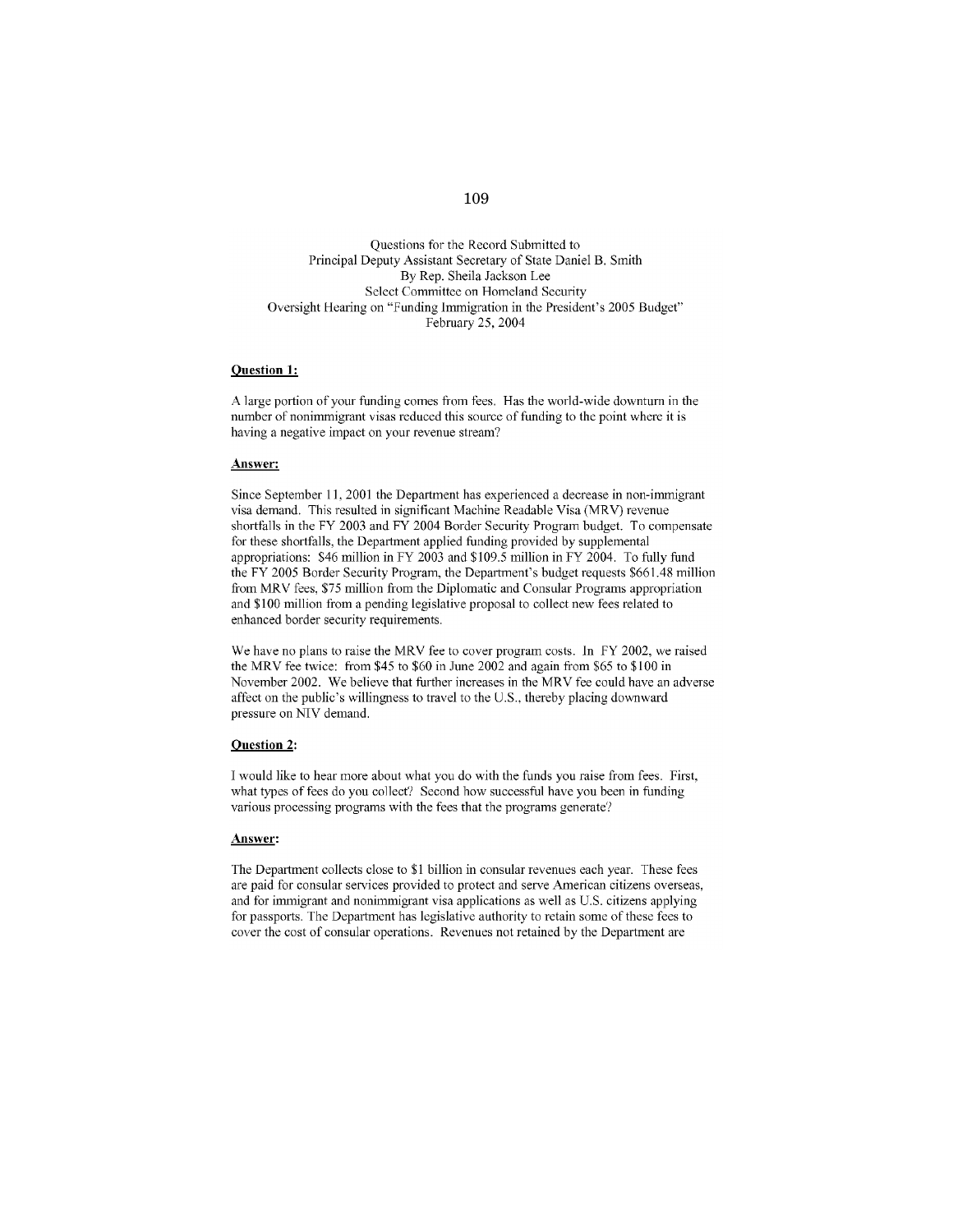deposited with the U.S. Treasury. Revenues from retained consular fees have funded various consular programs.

The primary source of revenue is from the Machine Readable Visa fee, which is collected from nonimmigrant visa applicants. In FY 2003, the Department collected \$524.8 million to fund much of the Border Security Program.

Other consular fees include:

Diversity Lottery fee: This fee is collected from all applicants who apply for a visa under the Diversity Lottery Program. FY 2003 collections totaled \$5.4 million and were used to support the direct costs of this program.

Affidavit of Support fees: The Department collected \$14.8 million in FY 2003 to pay for program costs related to reviewing and processing documentation submitted in conjunction with an immigrant visa application.

Fingerprint fee: The fingerprint fee is charged to all immigrant visa applicants required to undergo an FBI fingerprint check as part of their immigrant visa application process. In FY 2003, the Department collected \$2.7 million in revenues to cover the cost of the program.

The Department also collects and retains a Passport Expedite fee. In FY 2003, the Department collected \$99.8 million from U.S. citizens seeking expedited issuance of a passport by a passport agency. Revenues are dedicated to the Department's information technology programs.

### **Question 3:**

What additional expenses are you experiencing as a result of the increased use of biometric data.

#### Answer:

The FY 2005 budget request includes \$175 million for visa and passport biometric collection. These expenses include the costs of systems support and development as well as operational expenses. Operational expenses include staff, equipment, supplies and materials needed to collect a biometric from visa applicants and to produce an electronic U.S. passport that will incorporate a contactless chip to record biometrics.